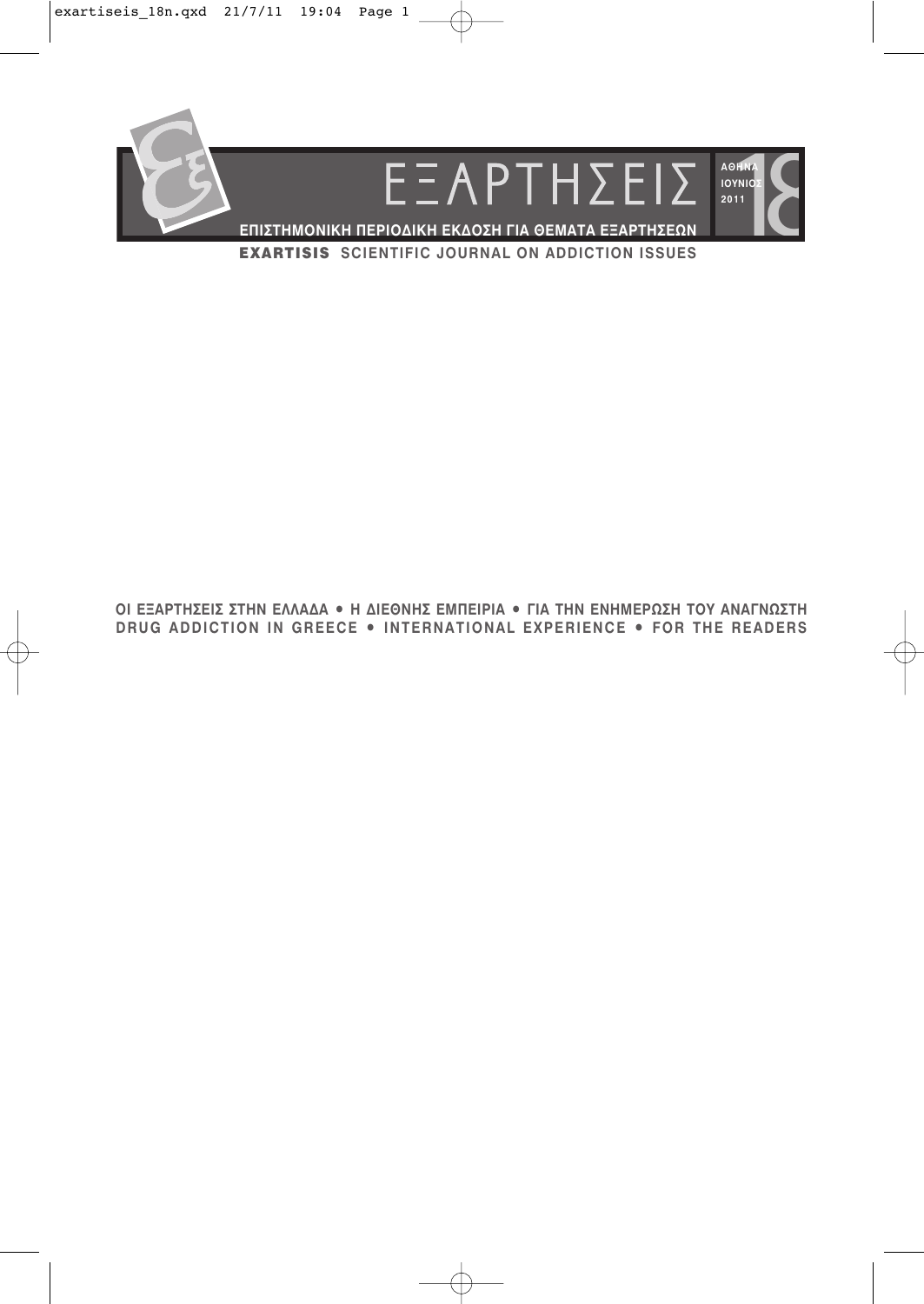

**INTIFIC JOURNAL ON ADDICTION ISSUES** 

#### *Ιδιοκτησία*

Κέντρο Θεραπείας Εξαρτημένων Ατόμων (∫∂£∂∞) Σορβόλου 24, 116 36 ΑΘΗΝΑ τηλ.: 210 9241993-6, φαξ: 210 9241986 ηλεκτρονική διεύθυνση: exartisis@kethea.gr ιστοσελίδα: www.exartiseis.gr

#### *<i>Εκδότης-Διευθυντής*

Γεράσιμος ΝΟΤΑΡΑΣ

 $A$ ναπληρώτρια Διευθύντρια Έκδοσης Άννα ΤΣΙΜΠΟΥΚΛΗ

#### Συντακτική Ομάδα

Ελένη ΑΡΓΥΡΙΑΔΟΥ, Ρέμος ΑΡΜΑΟΣ, Μίρκα ΓΟΝΤΙΚΑ, Κωνσταντίνα ΥΦΑΝΤΗ, Γεωργία ΧΡΙΣΤΟΦΙΛΗ

 $\Sigma$ ύμβουλος Έκδοσης Griffith EDWARDS, Εκδότης του Addiction

## $Διεθνής Συμβουλευτική Επιτροπή$

David DEITCH, καθηγητής Κλινικής Ψυχιατρικής στο Πανεπιστήμιο Καλιφόρνια Σαν Ντιέγκο Δημήτρης ΙΑΤΡΙΔΗΣ, καθηγητής Έρευνας και Κοινωνικής Πολιτικής στο Boston College Edward KAUFMAN, καθηγητής Κλινικής Ψυχιατρικής στο Πανεπιστήμιο Καλιφόρνια, Irvine και εκδότης ÙÔ˘ *∞merican Journal of Drug and Alcohol Abuse*

#### *<i><del>Ēπιστημονική Επιτροπή Έκδοσης</del>*

Δημοσθένης ΑΓΡΑΦΙΩΤΗΣ, Κωνσταντίνος ΓΑΖΓΑΛΙΔΗΣ, Παναγιώτης ΓΕΩΡΓΑΚΑΣ, Δήμητρα ΓΚΕΦΟΥ-ΜΑΔΙΑΝΟΥ, Ανδρέας ΔΗΜΗΤΡΙΟΥ, Αθανάσιος ΔΟΥΖΕΝΗΣ, Γιώργος ΚΑΛΑΡΡΥΤΗΣ, Χάρις ΚΑΤΑΚΗ, Νέστωρ ΚΟΥΡΑΚΗΣ, Άννα ΚΟΚΚΕΒΗ, Χρήστος ΚΟΚΚΟΡΗΣ, Βασίλης ΚΟΥΤΡΑΣ, †Ευάγγελος ΚΡΟΥΣΤΑΛΑΚΗΣ, Αχιλλέας ΚΡΥΣΤΑΛΛΗΣ, Ιωάννα ΚΥΡΙΤΣΗ, Χρήστος ΛΑΣΚΑΡΑΤΟΣ, Ιωάννης ΛΙΑΠΠΑΣ, Βασίλειος ΜΑΡΚΗΣ, Μάριος ΜΑΡΣΕΛΟΣ, Κατερίνα ΜΑΤΣΑ, Βενετσάνος ΜΑΥΡΕΑΣ, Γιώργος ΜΠΑΡΔΑΝΗΣ, Αλίκη ΜΟΣΤΡΙΟΥ, Δημοσθένης ΜΠΟΥΚΗΣ, Κλήμης ΝΑΥΡΙΔΗΣ, Γεράσιμος ΠΑΠΑΝΑΣΤΑΣΑΤΟΣ, Νικόλαος ΠΑΡΑΣΚΕΥΟΠΟΥΛΟΣ, Βασίλης ΠΑΣΣΑΣ, Άννα ΠΕΤΡΙΔΟΥ, Πέτρος ΠΟΛΥΧΡΟΝΗΣ, Χαράλαμπος ΠΟΥΛΟΠΟΥΛΟΣ, Χρήστος ΡΟΓΚΟΤΗΣ, Διονύσιος ΣΑΚΚΑΣ, Καλλιόπη ΣΠΙΝΕΛΛΗ, Ιωάννης ΤΣΙΑΝΤΗΣ, Ανδρέας ΦΑΚΟΣ, Ιάκωβος ΦΑΡΣΕΔΑΚΗΣ, Μάρθα ΦΩΣΤΕΡΗ

#### Συνδρομές

Ελένη ΡΟΥΣΣΟΥ

#### *Publishing Body*

Therapy Centre for Dependent Individuals (KETHEA) 24, Sorvolou str., 116 36 ATHENS tel.: +30 210 9241993-6, fax: +30 210 9241986 e-mail: exartisis@kethea.gr website: www.exartiseis.gr

#### *Editor in Chief*

Gerassimos NOTARAS

*Assistant Editor* Anna TSIBOUKLI

#### *Editorial Committee*

Eleni ARGYRIADOU, Remos ARMAOS, Mirka GONTIKA, Konstantina YFANTI, Georgia CHRISTOFILI

*Consultant Editor*  Griffith EDWARDS, Editor in Chief of *Addiction* 

## *International Editorial Advisory Group*

David DEITCH, Professor of Clinical Psychiatry, University of California San Diego Demetrius IATRIDIS, Professor, Social Policy Planning, Boston College Graduate School of Social Work Edward KAUFMAN, Professor of Clinical Psychiatry, University of California, Irvine and Editor of the *∞merican Journal of Drug and Alcohol Abuse*

#### *National Editorial Advisory Group*

Dimosthenis AGRAFIOTIS, Konstantinos GAZGALIDIS, Panagiotis GEORGAKAS, Dimitra GEFOU-MADIANOU, Andreas DIMITRIOU, Athanassios DOUZENIS, Giorgos KALARRYTIS, Charis KATAKI, Nestor KOURAKIS, Anna KOKKEVI, Christos KOKKORIS, Vassilis KOUTRAS, †Evangelos KROUSTALAKIS, Achilleas KRYSTALLIS, Ioanna KYRITSI, Christos LASKARATOS, Ioannis LIAPPAS, Vassileios MARKIS, Marios MARSELOS, Katerina MATSA, Venetsanos MAVREAS, Giorgos BARDANIS, Aliki MOSTRIOU, Dimosthenis BOUKIS, Klimis NAVRIDIS, Gerassimos PAPANASTASATOS, Nikolaos PARASKEVOPOULOS, Vassilis PASSAS, Anna PETRIDOU, Petros POLYCHRONIS, Charalampos POULOPOULOS, Christos ROGOTIS, Dionissios SAKKAS, Kalliopi SPINELLI, Ioannis TSIADIS, Andreas FAKOS, Iakovos FARSEDAKIS, Martha FOSTERI

## *Subscriptions*

Eleni ROUSSOU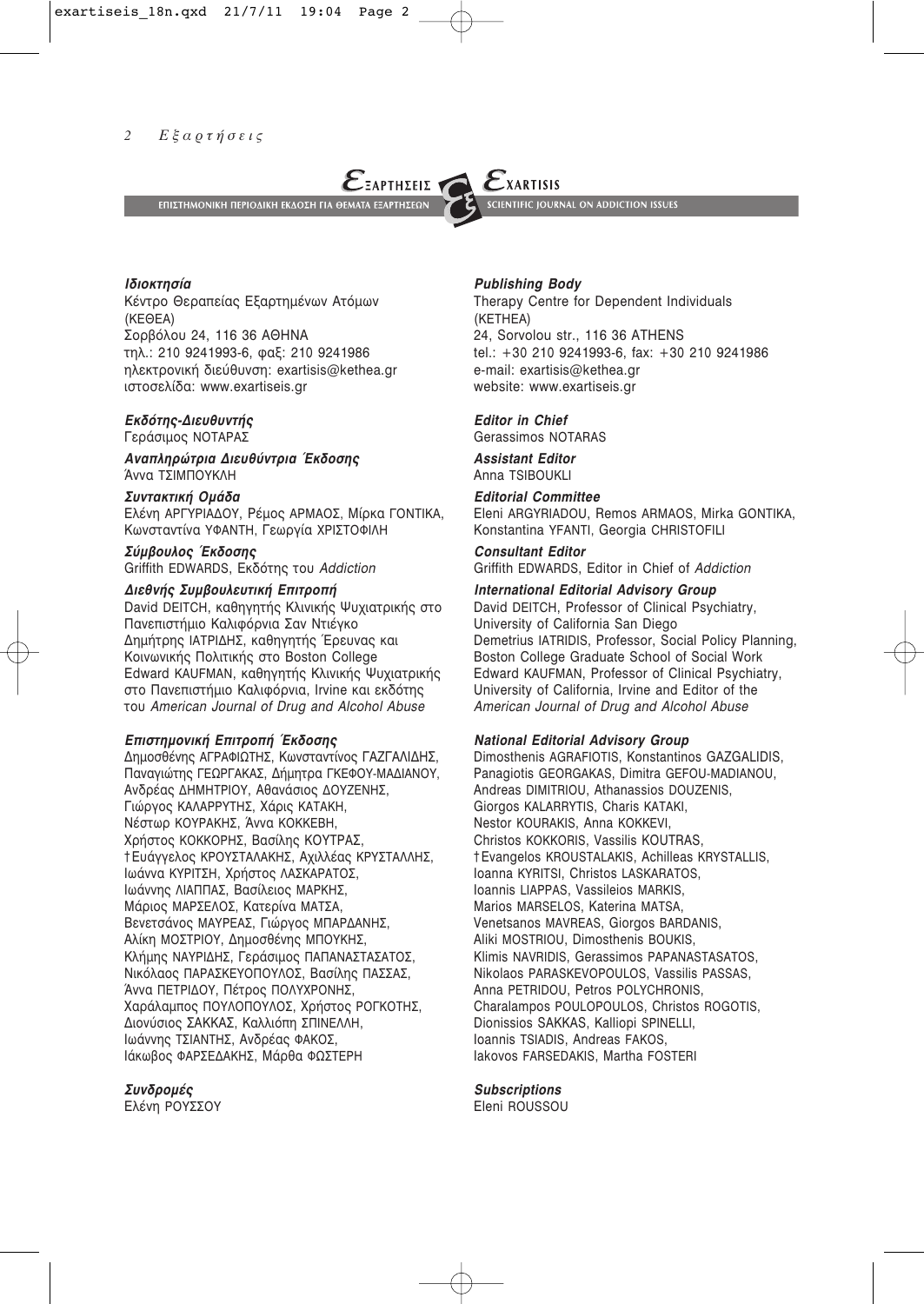## $\Big\vert$ exartiseis\_18n.qxd 21/7/11 19:04 Page 3

## ¶∂ƒπ∂Ã√ª∂¡∞ - CONTENTS

| Εκδοτικό σημείωμα - Editorial                                                                                                                                                                                                                                                                                                                                                                                                                                                                                                                | 5  |
|----------------------------------------------------------------------------------------------------------------------------------------------------------------------------------------------------------------------------------------------------------------------------------------------------------------------------------------------------------------------------------------------------------------------------------------------------------------------------------------------------------------------------------------------|----|
| Συνέντευξη με τον Joe Cullen<br>Interview with Joe Cullen                                                                                                                                                                                                                                                                                                                                                                                                                                                                                    | 9  |
| OI ΕΞΑΡΤΗΣΕΙΣ ΣΤΗΝ ΕΛΛΑΔΑ – DRUG ADDICTION IN GREECE<br>Ομάδα Διαχείρισης Άγχους σε Τοξικοεξαρτημένα Άτομα -<br>Πιλοτική Εφαρμογή του Γνωστικού Συμπεριφοριστικού Μοντέλου<br>Ο. Κωνσταντίνου, Ν. Χαρίλα<br>A Cognitive-Behavioural Therapy Group Anxiety Management<br>Programme in Methadone Maintenance: A Pilot Study<br>O. Konstantinou, N. Harila                                                                                                                                                                                      | 13 |
| Πρόληψη Μαθητικής Παραβατικότητας στην Πρωτοβάθμια<br>Εκπαίδευση: Οι Απόψεις Δασκάλων, Εκπαιδευμένων σε Προγράμματα<br>Αγωγής Υγείας, για την Πρόληψη Μαθητικών Παραβατικών<br>Συμπεριφορών στο Δημοτικό Σχολείο και το Ρόλο του Δασκάλου σ' αυτήν<br>Μ.Κ. Σμυρνάκη<br>Prevention of Student Delinquency in Primary Education:<br>The Aspects of Schoolteachers, Trained in Programs of Health<br>Promotion, About Prevention of Students' Delinquent Behaviours<br>in Primary School and the Role of Schoolteacher in This<br>M.K. Smyrnaki | 29 |
| Η ΕΝΤΑΞΗ ΣΤΟ ΣΤΟΧΑΣΤΡΟ – REHAB PERSPECTIVES<br>Ιστορικό κέντρο της Αθήνας χωρίς αποκλεισμούς<br>Χ. Πουλόπουλος                                                                                                                                                                                                                                                                                                                                                                                                                               | 47 |
| ΕΙΔΙΚΟ ΑΦΙΕΡΩΜΑ - LET'S FOCUS ON<br>Ο Προβληματισμός Γύρω από την Αποποινικοποίηση της Χρήσης<br>των Ναρκωτικών στη Νορβηγία<br>Debating Decriminalization of Drug Use in Norway<br>R. Hauge                                                                                                                                                                                                                                                                                                                                                 | 53 |
| Το ζήτημα της Αποποινικοποίησης των Ναρκωτικών στη Σουηδία<br>The Issue of Criminalization of Drug Use in Sweden<br>H. Tham                                                                                                                                                                                                                                                                                                                                                                                                                  | 59 |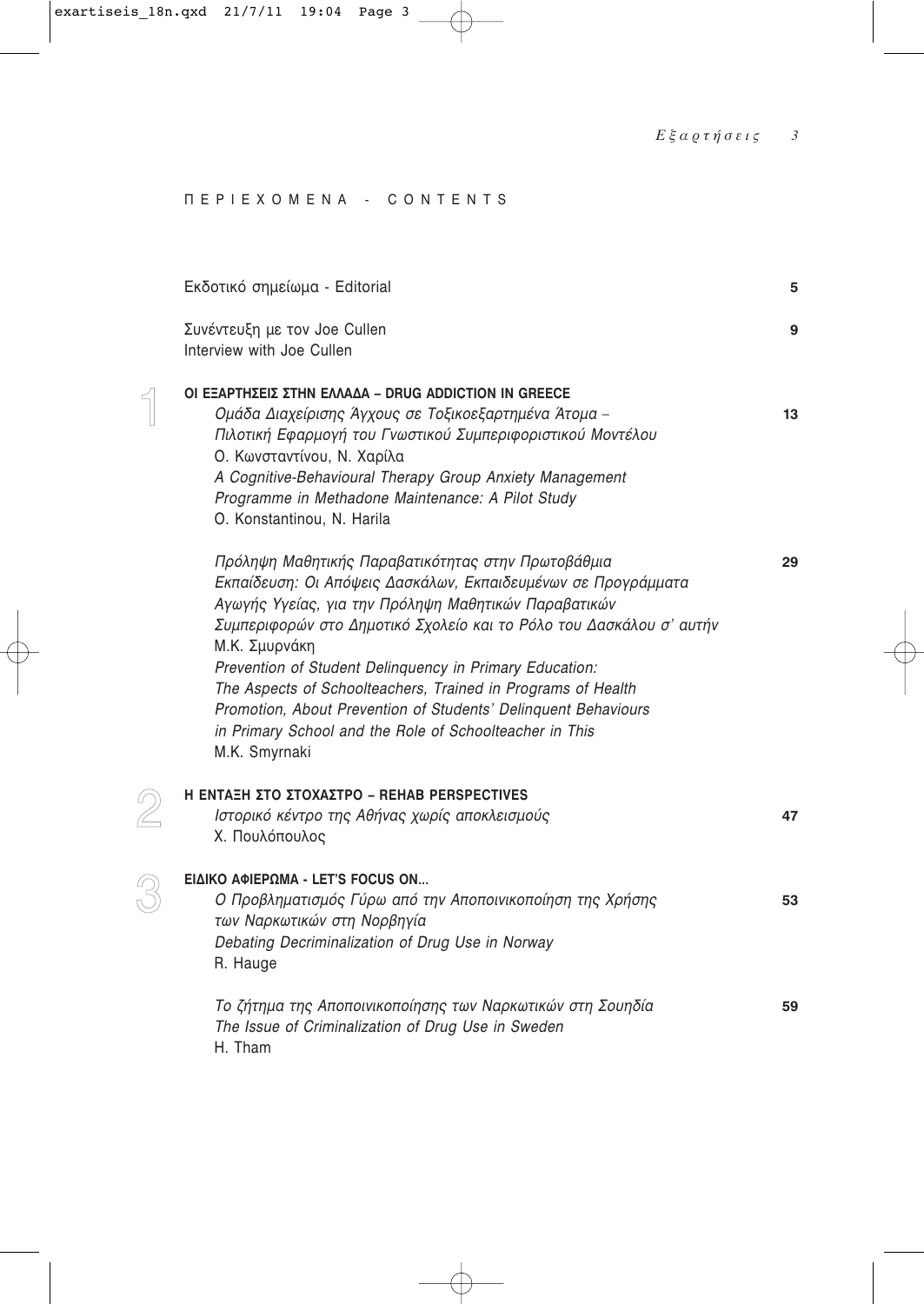#### $\overline{4}$ Εξαρτήσεις



## ΓΙΑ ΤΗΝ ΕΝΗΜΕΡΩΣΗ ΤΟΥ ΑΝΑΓΝΩΣΤΗ - FOR THE READER Νέα και νενονότα - News and notes Οδηγίες προς τους συγγραφείς - Guidance to the authors

67

 $71$ 

Για την καλύτερη ενημέρωση των αναγνωστών του περιοδικού τα περιεχόμενα, οι τίτλοι των άρθρων και των περιλήψεων είναι δίγλωσσοι.

Η αναδημοσίευση των πρωτότυπων ελληνικών άρθρων επιτρέπεται μόνο με έγγραφη άδεια από τον εκδότη και θα πρέπει υποχρεωτικά να αναφέρονται η πηγή και οι συγγραφείς. Επίσης, η αναδημοσίευση των μεταφρασμένων άρθρων του περιοδικού επιτρέπεται μόνο με έγγραφη άδεια από τον εκδότη και θα πρέπει υποχρεωτικά να αναφέρονται η πηγή, οι συγγραφείς και το όνομα του μεταφραστή του άρθρου.

For the better information of the readers of this journal the contents, the titles of the articles and of the abstracts are translated into two languages.

Reprint of the original Greek articles is only allowed after the written permission of the editor, and they should always refer the source and the authors. Also reprint of the translated articles is only allowed after the written permission of the editor and they should always refer the source, the authors and the translator.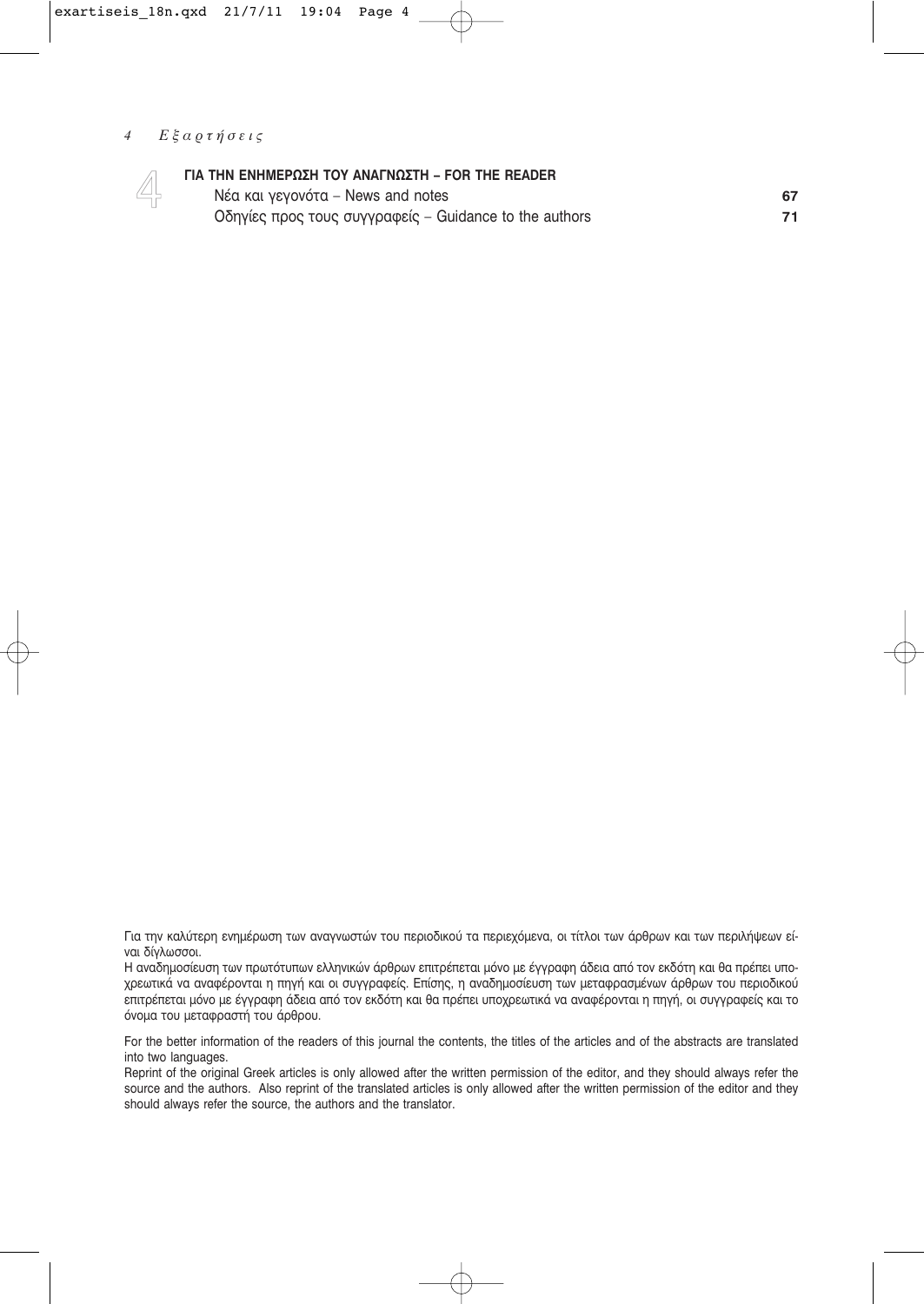## *EΚδοτικό Σημείωμα*

Η ΚΡΙΣΗ ΤΗΝ ΟΠΟΙΑ ΔΙΕΡΧΕΤΑΙ ΤΟ ΚΡΑΤΟΣ ΚΑΙ ΒΙΩΝΕΙ Η ΚΟΙΝΩΝΙΑ ΜΑΣ θα εξακολουθήσει να μας απασχολεί για πολύ αφού το τέρμα της δεν είναι ακόμη ορατό.

Οι επιπτώσεις αυτής της κρίσης θα πλήξουν βαρύτερα τα πιο ευάλωτα στρώματα του πληθυσμού και είναι ενδεχόμενο να καταστούν εξουθενωτικές για τις περιθωριοποιημένες ομάδες όπως τα εξαρτημένα άτομα.

Η κατηγορία αυτή του ειδικού πληθυσμού είναι ενδεχόμενο να αυξηθεί αριθμητικά με καλπάζοντα ρυθμό, αλλά και να μην υπάρχει δυνατότητα παροχής της αναγκαίας βοήθειας σε όσους επιθυμούν να αντιμετωπίσουν τα προβλήματά τους. Η συρρίκνωση των διαθέσιμων υλικών και ανθρώπινων πόρων, εξ αιτίας της κρίσης, έχει ήδη γίνει περισσότερο από αισθητή.

Το ΚΕΘΕΑ υπέστη το 2010 μία μείωση της κρατικής ενίσχυσης της τάξης του 8% σε σχέση με το 2009. Το 2011 η αντίστοιχη ενίσχυση είναι κατά ένα εκατομμύριο μικρότερη από την αντίστοιχη εγκεκριμένη του προηγούμενου έτους και κανείς δεν ξέρει τι πρόκειται να συμβεί μέχρι το τέλος του χρόνου.

Εκκρεμούν επίσης από το 2006 αιτήματά μας για προσλήψεις θεραπευτικού προσωπικού, για κάλυψη υφιστάμενων αναγκών και για την ικανοποίηση στοιχειωδών αναγκών ανάπτυξης.

Η διοίκηση και η διεύθυνση του ΚΕΘΕΑ, σε συνεχή διάλογο με το προσωπικό, επεξεργάστηκε και έβαλε σε εφαρμογή έγκαιρα ένα σχέδιο αντιμετώπισης της κρίσης βασισμένο σε δύο αρχές: Την *αλληλεγγύη* και τη μεγιστοποίηση της *απόδοσης* των εγκατεστημένων υποδομών και του ανθρώπινου δυναμικού.

Η αλληλεγγύη αποτελεί μια διαδικασία κινητοποίησης ατομικών και κοινωνικών δυνάμεων οι οποίες συμβάλουν, ιδιαίτερα σε περιόδους κρίσης που οι πάγιες πηγές ενίσχυσης δεν είναι σε θέση να ανταπεξέλθουν στις ανάγκες, στην ηθική και υλική κάλυψη των αναγκών ενός οργανισμού. Ανεξάρτητα δε του υλικού αποτελέσματος η κινητοποίηση αυτή των ατομικών και κοινωνικών δυνάμεων αποτελεί παράγοντα που συμβάλει στη δημιουργία προϋποθέσεων εξόδου από την κρίση.

Στην περίπτωση του ΚΕΘΕΑ η αλληλεγγύη αποτελεί μία αμφίδρομη διαδικασία που παίρνει πολλές μορφές. Έτσι ο Οργανισμός ανασχεδίασε τις δράσεις του ώστε να βοηθηθούν πιο αποτελεσματικά τμήματα του ειδικού πληθυσμού των εξαρτημένων ατόμων που είναι πιο ευάλωτες κάτω από τις συνθήκες που επικρατούν σήμερα.

Δόθηκε ιδιαίτερο βάρος στα συμβουλευτικά κέντρα και τις θεραπευτικές κοι-VÓΤητες που λειτουργούν μέσα στο σωφρονιστικό σύστημα, καθώς και στα κέντρα υποδοχής και επανένταξης αποφυλακισμένων.

Μετά από αναδιάταξη υπάρχοντος δυναμικού δημιουργήθηκαν νέες δομές που απευθύνονται σε μετανάστες, σε νέους με προβλήματα και σε κατοίκους ευαίσθη-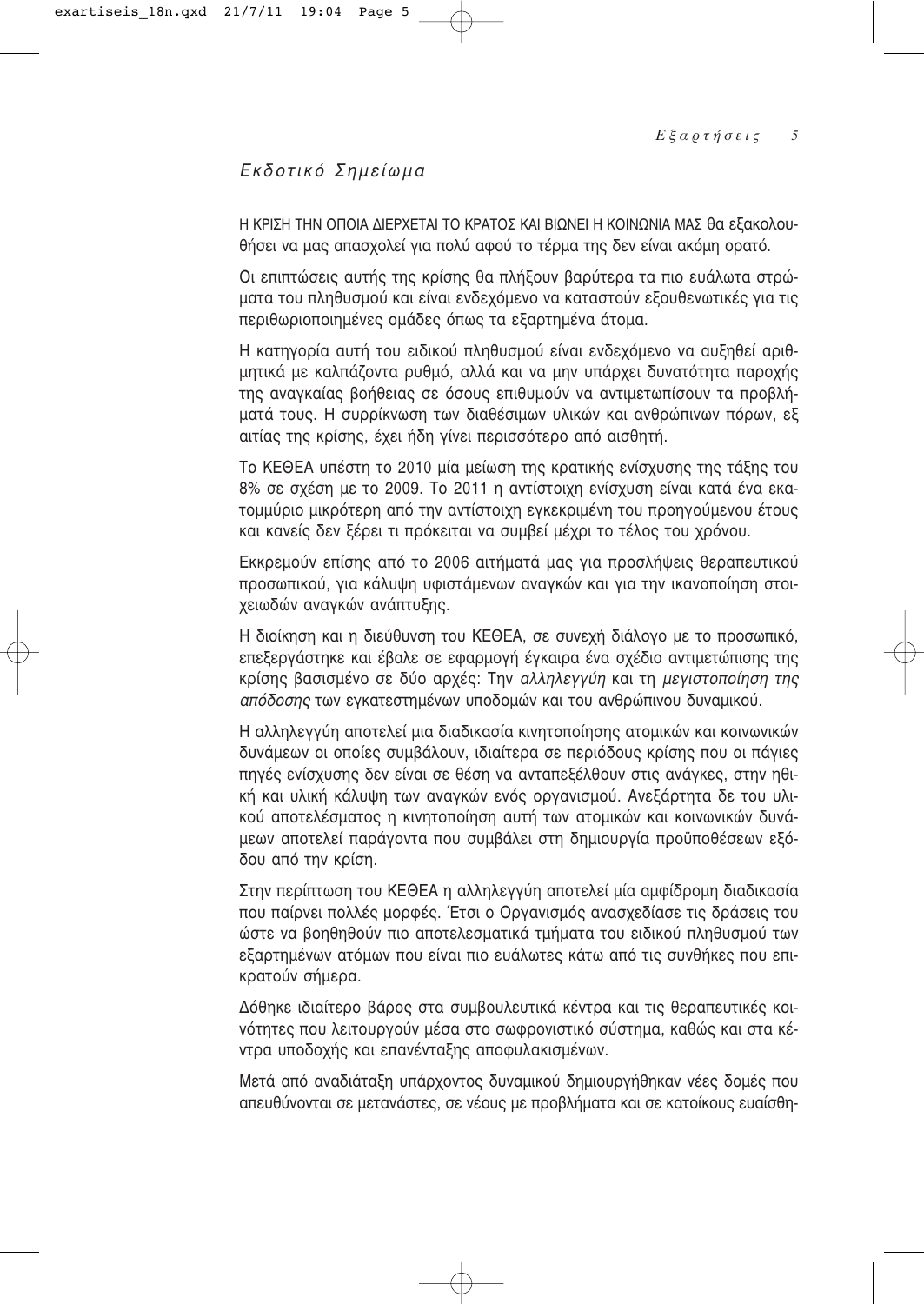των περιοχών, όχι αναγκαστικά εξαρτημένων, ώστε να λειτουργήσουν ως κέντρα άμεσης πρόσβασης και βοήθειας ή παραπομπής σε εξειδικευμένες δομές.

Πήραμε μέρος, με δημιουργικές προτάσεις και κατάθεση εμπειριών, στο επεξεργαζόμενο κυβερνητικό σχέδιο για την αντιμετώπιση των προβλημάτων του κέντρου των Αθηνών.

Η αλληλεγγύη, όπως προαναφέραμε είναι μια αμφίδρομη διαδικασία. Έτσι το ΚΕΘΕΑ δέχεται με τη σειρά του την ηθική και υλική βοήθεια ατόμων, ομάδων, εταιρειών, ιδρυμάτων κ.ο.κ.

Μόνιμη είναι η συμπαράσταση των πολυάριθμων συλλόγων γονέων του ΚΕ-ΘΕΑ με ανεκτίμητη την ηθική τους συμπαράσταση και την υλική τους να αποτιμάται σε μεγάλο ποσοστό της μη κρατικής ενίσχυσης. Συγκινητική είναι η αλληλεγγύη που επιδεικνύεται από απλούς ανθρώπους ή παράγοντες της κοινωνικής ζωής, που εκτιμώντας το έργο του ΚΕΘΕΑ προσφέρουν ή καταλείπουν το υστέρημά τους ή μέρος των υπαρχόντων τους για την ευόδωση των δραστηριοτήτων του Οργανισμού.

Κορυφαία προσφορά αποτελεί, το τρέχον έτος, την ανάληψη του κόστους αποκατάστασης κτηρίου του ΚΕΘΕΑ σε προβληματική περιοχή των Αθηνών, προκειμένου να στεγάσει ειδικό κέντρο άμεσης πρόσβασης για εξαρτημένα άτομα, από το Ίδρυμα Νιάρχου.

Ιδιαίτερη μνεία πρέπει να γίνει για την αλληλεγγύη που επιδεικνύουν προς το ΚΕΘΕΑ οι τοπικές κοινωνίες. Δήμοι, οι μέχρι χθες Νομαρχίες, τοπικοί επαγγελματικοί σύλλογοι και οργανώσεις αποτελούν τα τελευταία χρόνια τις μοναδικές σχεδόν πηγές στήριξης για την επέκταση του δικτύου των θεραπευτικών μας μονάδων. Σε πολλές περιοχές της Ελλάδος λειτουργούν ήδη μονάδες που δημιουργήθηκαν με την ανάληψη του κόστους εγκατάστασης από την τοπική αυτοδιοίκηση και τις τοπικές κοινωνίες γενικότερα: Ιωάννινα, Μυτιλήνη, Καλαμάτα, Χανιά, Κομοτηνή, Καβάλα, είναι μερικές από αυτές. Τη στιγμή δε που γράφονται οι γραμμές αυτές εκκρεμούν δεκαοκτώ αντίστοιχες προτάσεις: Ρόδος, Ναύπλιο, Μεσολόγγι, Θήβα, Λειβαδιά, Χαλκίδα, Άρτα, Ηγουμενίτσα, Πρέβεζα, Λαύριο, Παιανία, Πτολεμαΐδα, Κοζάνη, Καστοριά, Γρεβενά, Φλώρινα, Κατερίνη, Ορεστιάδα, που περιμένουν την έγκριση από την Κυβέρνηση της άδειας πρόσληψης του αναγκαίου θεραπευτικού προσωπικού για να ξεκινήσει η λειτουργία τους.

Η πολλή συνοπτική αυτή περιγραφή της αλληλεγγύης που δέχεται ο Οργανισμός, πέρα από την υλική βοήθεια που μας προσφέρει αποτελεί και μια εμπρακτη απόδειξη του πόσο βαθειά είναι ριζωμένο στην κοινωνία μας το ΚΕ-ΘΕΑ και πόσο εκτιμάται το έργο του, το οποίο δεν περιορίζεται μόνο στο να απομακρύνει από τη χρήση και την παραβατικότητα τα άτομα που απευθύνονται στις υπηρεσίες του, αλλά στόχος του είναι να τα εντάξει στην κοινωνία ως δημιουργικούς πολίτες.

> Για την Εκδοτική Ομάδα ΓΕΡΑΣΙΜΟΣ **ΝΟΤΑΡΑΣ**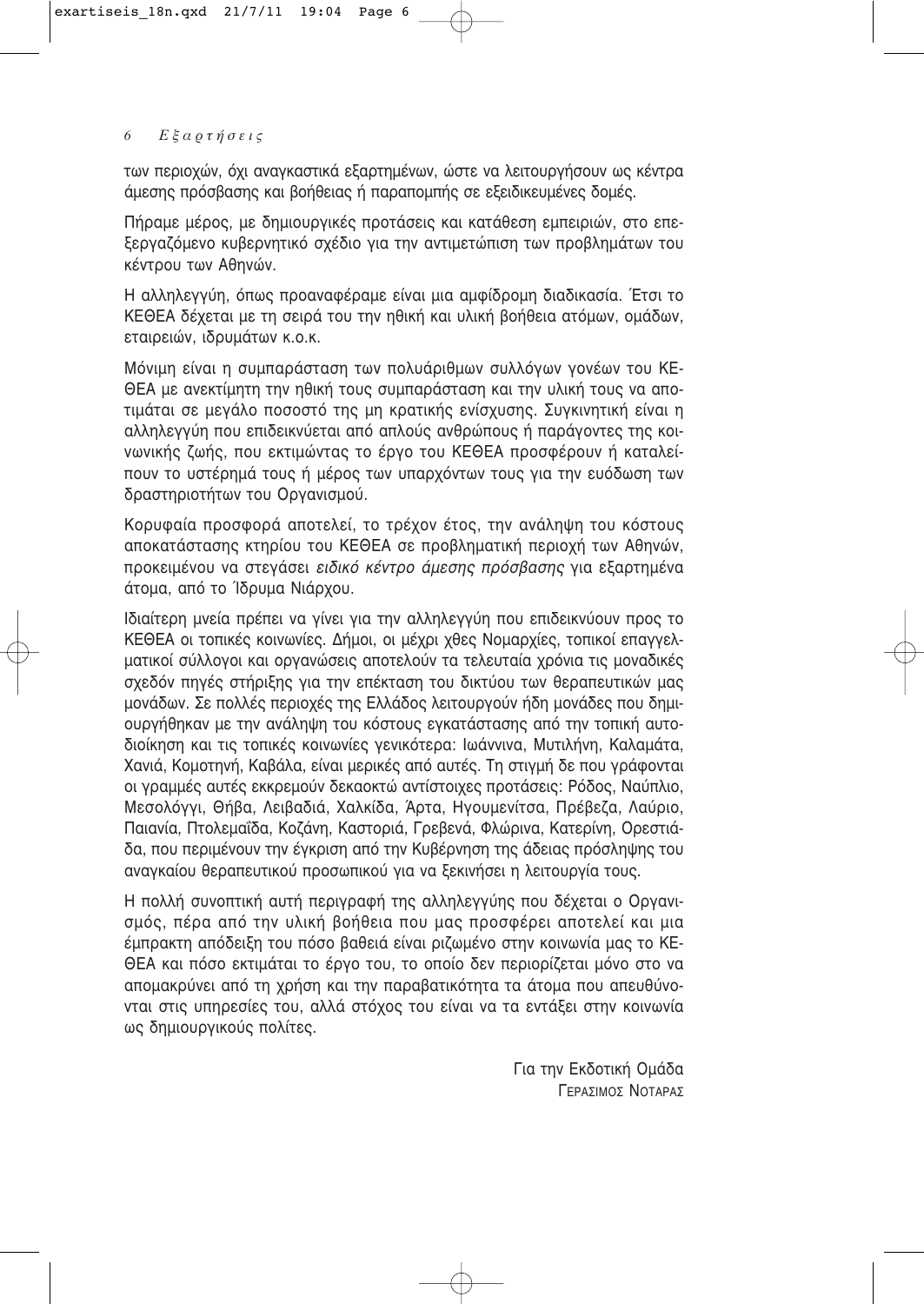## *Editorial*

IT IS AN UNDENIABLE FACT that the crisis experienced at the level of the organized State as well as at the level of our Society as a whole will continue to be a matter of deep concern for an indeterminate period of time, since under the circumstances, there is no end in sight.

The impact of such crisis is expected to be heavier for the most vulnerable sectors of the population and might deteriorate to some downright disastrous effects for the marginalized groups, such as those of the persons with addiction problems.

This specific social group is likely to rapidly increase in volume, albeit without any proportionate increase in the possibilities and means of assistance necessary to those anxious to manage their condition. The shrinking of human as well as material resources available has, as a consequence of the financial crisis, become more than evident and its impact painfully felt.

Over 2010 KETHEA suffered a cut in State funding by 8%, compared with funds available in 2009. For 2011, the budgeted funding for this agency is by one million Euro less than the one approved for the previous financial year and as to what is in store for the rest of the year, this is anyone guess.

Also pending are our requests, filed back in 2006, for the hiring of therapeutic staff to cater to current needs as well as to accommodate for even the most rudimentary requirements for future development.

Working on an ongoing debate with its staff members, the Direction and Administration of KETHEA was able to develop and further timely implement a crisis management plan, based on two principles: *Solidarity* and *Maximization of Performance* of available infrastructure and human resources.

Solidarity implies by definition a mobilization of individual as well as social resources known to contribute to a moral and material compensation for the needs of an organization, most particularly in times of crisis, when standard sources of assistance cannot suffice to cater to the real needs. Irrespective of the material outcome of such approach, such mobilization of individual and social resources is in itself a generator of possibilities to overcome a crisis.

In the case of KETHEA, solidarity is a two-way process likely to manifest itself in a variety of ways. Thus, our Organization proceeded to a restructuring of its actions in view of ensuring a more efficient assistance to certain portions of the specific population of addicted persons, known to be particularly vulnerable, under the current conjuncture.

Special emphasis was given on the Consulting Centers and the Therapeutic Communities operating within the Penitentiary System as well as on the Ex-Prison Inmates Hosting and Reintegration Centers.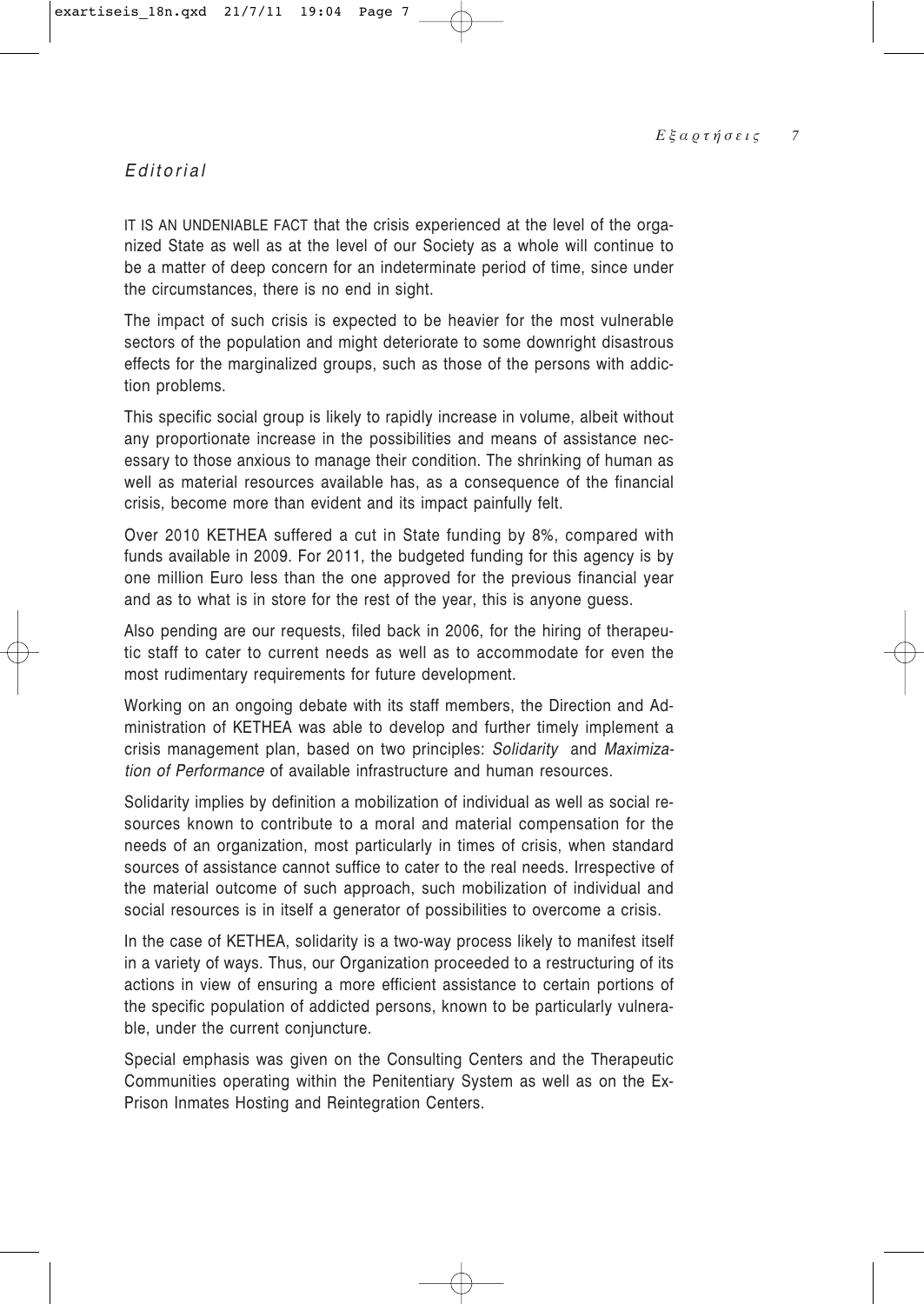In the light of such restructuring of the actual workforce, new modules were developed, addressing immigrants, youths in distress and dwellers of sensitive areas – not necessarily pertaining the population of the addicted – to operate as centers of direct access, assistance or referral to more specialized structures.

By way of constructive proposals and the sharing of experience, KETHA became part of the overall project under development by the Government to deal with the problems plaguing the center of the City of Athens.

As a two-way process, solidarity also allowed KETHEA to benefit from moral and material support from private parties, groups, corporations, institutions e.a.

Moreover, the support offered by KETHEA's numerous parents associations has been constant and consistent: the moral encouragement and material contribution of those men and women represents a major share in the nongovernmental we have been able to count with, in our efforts. Also touching is the kind of solidarity shown by everyday people as well as from persons from various domains of social life who, appreciative as they have grown to be of KETHEA's contribution, are ready to make a donation, a grant or a bequest to finance the activities of our Organization.

One of the highlights in generosity we have benefited from this year, has been the undertaking, by the Niarchos Foundation, of the expense required for the refurbishment of KETHEA's premises in one of Athens' difficult zones, so that they become fit for hosting the activities of a *Direct Access Special Center* for addicted persons.

Moreover, a special mention is to be made of the solidarity shown by local communities towards KETHEA. Municipalities – and Prefectures, under the previous local government system – along with local trade associations and organizations have during the last few years practically be the sole sources of support in our effort to expand the network of our therapeutic units. There a several such units already operational in various areas in Greece – Ioannina, Mytilene, Kalamata, Chania, Komotini, Kavala, to name only a few - created thanks to the undertaking of the cost of establishment by the local government authorities and the local communities in general. As these lines are being written, there are as many as eighteen such proposals pending, for the creation of centers in Rhodes, Nafplio, Mesologhi, Thiva, Levadia, Chalkis, Arta, Igoumenitsa, Preveza, Lavrio, Paeania, Ptolemais, Kozani, Kastoria, Grevena, Florina, Katerini and Orestias, all of them projects eventually awaiting clearance by the Government, so that the therapeutic staff required for the operation of such modules be hired and their activities launched.

> For the Editorial Group GERASSIMOS NOTARAS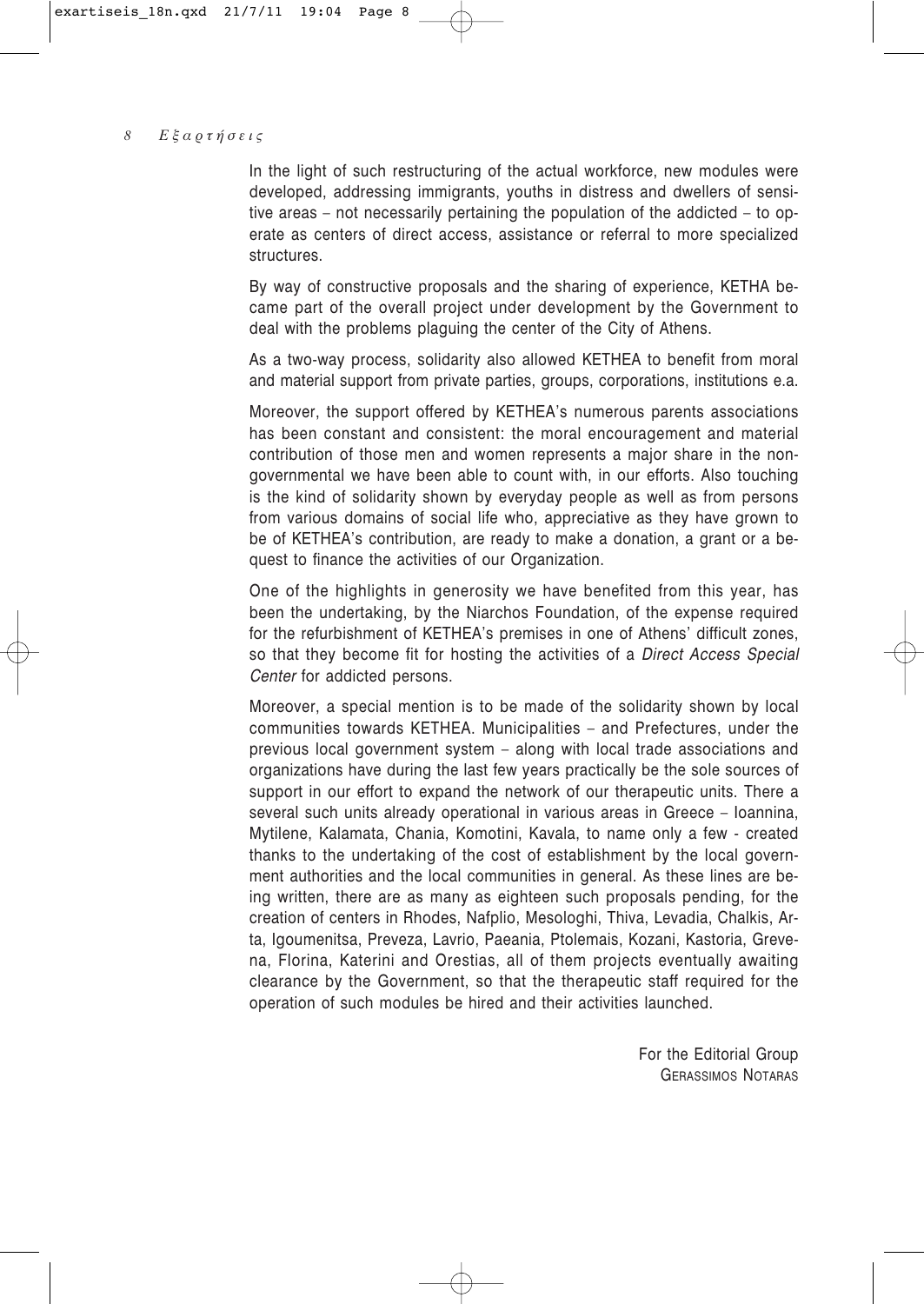*Ε ξ α ρ τ ή σ ε ι ς , τεύχος 18, 2011*

 $\Sigma$ υνέντευξη με τον Joe Cullen *Interview with Joe Cullen* 

## *Τη συνέντευξη παρουσιάζουν οι: Κ. Υφαντή και Γ. Χριστοφίλη*

- Ο Joe Cullen PhD, είναι Επίτιμος Συνεργάτης στο Tavistock Institute (έτος ίδρυσης 1946), κατέχοντας τα προηγούμενα χρόνια τη θέση του Κοσμήτορα. Έχει διδάξει σε πανεπιστημιακά ιδρύματα της Μεγάλης Βρετανίας και έχει εργαστεί στους τομείς της κοινωνικής και περιβαλλοντικής ψυχολογίας, τεχνητής νοημοσύνης και μεθοδολογία έρευνας. Έχει επίσης ασχοληθεί με προγράμματα αστικής ανάπλασης αλλά και την κινηματογραφική βιομηχανία. Το ενδιαφέρον του επικεντρώνεται στη μεθοδολογία έρευνας και αξιολόγησης, συστήματα μάθησης και εικονική πραγματικότητα, κατάχρηση ουσιών, HIV/ AIDS, φυλακές και σύστημα ποινικής δικαιοσύνης, διεθνή ανάπτυξη και ανεπιτήδευτη μάθηση. Toy Joe Cullen συναντήσαμε στο πλαίσιο του εκπαιδευτικού προνράμματος που διοργανώνει το ΚΕΘΕΑ σε συνεργασία με την Εθνική Σχολή Δημόσιας Υγείας, όπου εκπαιδεύει επαγγελματίες του χώρου των εξαρτήσεων σε θέματα διοίκησης ορνανισμών.
- Ε: Έχετε μια πολύ σημαντική συμβολή στο πεδίο της έρευνας και της εκπαίδευσης, θα θέλατε να μας πείτε πώς ξεκίνησαν όλα αυτά και κάποιες από τις κύριες κατευθύν**σεις στη δουλειά σας;**
- Joe Cullen: Δεν είμαι σίγουρος εάν η συμβολή μου μπορεί να χαρακτηριστεί ως σημαντική, ωστόσο η μητέρα μου το πιστεύει αυτό. Νομίζω ότι πάντα με ενδιέφερε το γιατί και το πώς δεν λειτουργούν τα πράγματα, καθώς και τι μπορεί να κάνει κανείς για να τα βελτιώσει. Αυτή είναι μια πολύ γενική άποψη, άλλωστε όλοι θέλουμε να σώσουμε τον κόσμο – αλλά από μικρή ηλικία ρουφούσα τη γνώση. Με ενδιέφερε, ιδιαιτέρως, το πώς σκέφτονται οι άνθρωποι- όμως όχι μόνον από την ατομικιστική οπτική. Επίσης ενδιαφερόμουν για το πώς η κοινωνική αλληλεπίδραση επηρεάζει τη συμπεριφορά - το οποίο είναι και ο λόγος που σπούδασα και ψυχολογία και κοινωνιολογία. Οι κύριες κατευθύνσεις στη δουλειά μου είναι: η συμπεριφορά, και η αλλαγή της – ειδικότερα η σεξουαλική υγεία, η παραβατικότητα και το έγκλημα, η μάθηση, οι κοινωνικές διεργασίες - ειδικότερα η «κριτική θεωρία», και οι ερμηνευτικές κοινωνικές δομές - η τάξη και η ισχύς, ο κοινωνικός έλεγχος και η ικανοποίηση, οι ερευνητικές μέθοδοι και η εξέλιξη.
- Ε: Υπάρχει κάτι σε όλα αυτά που σας εντυπωσιάζει, νομίζω ότι ο κοινός παρονομαστής είvai η ανθρώπινη συμπεριφορά και πόσο σημαντική είναι η εκπαίδευση/ βιωματική **εκπαίδευση στην κλινική δουλειά;**
- J. C.: Πολύ σημαντική. Ποτέ δεν είναι αρκετή. Ένα από τα κύρια προβλήματα είναι αυτό που θα ονόμαζα "siloism" – η τάση των διαφόρων κατευθύνσεων για στεγανοποίηση, να μένουν στο δικό τους πεδίο και να μην ξεπερνούν τα όρια. Είμαι ένας δυνατός υπερασπιστής της «εσωτερικής - πειθαρχικής» εκπαίδευσης αλλά και της βιωματικής εκπαίδευσης.

## Ε: Από τη δική σας εμπειρία εκπαιδεύοντας επαγγελματίες σε όλο τον κόσμο, πώς είναι η εμπειρία σας στην Ελλάδα;

J. C.: Αυτό που πραγματικά μου αρέσει στην Ελλάδα είναι η αγάπη που έχουν οι Έλληνες για συζήτηση και συνδιαλλανή. Ακούνεται σαν κλισέ όμως ακόμη υπάρχει η αίσθηση ότι οι Έλληνες έχουν τη Σωκρατική μέθοδο και το διάλογο στο DNA τους. Πάντα ευχαριστιέμαι να δουλεύω με τους Έλληνες επαγγελματίες. Μαθαίνω πολλά από αυτούς.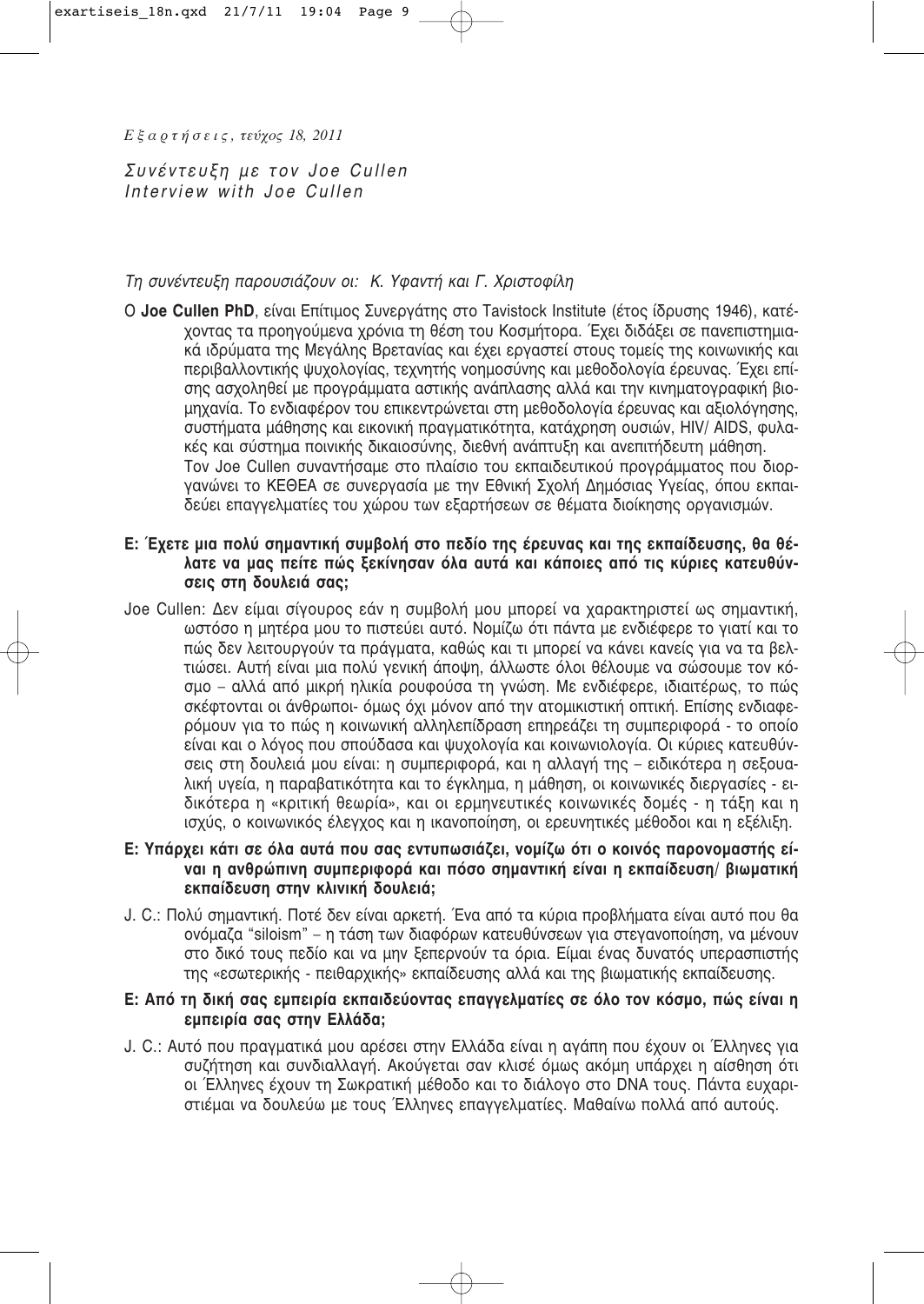## Ε: Ποιες είναι οι αξίες που σας βοήθησαν να φτάσετε εδώ που είστε σήμερα, εκείνες που <u>ΓΠΙστεύετε ότι μπορούν να βοηθήσουν κάποιον στη ζωή του;</u>

J.C.: Οι αξίες μου επικεντρώνονται, νομίζω, στα δικαιώματα του ανθρώπου και την κοινωνική δικαιοσύνη. Επίσης πιστεύω στη σκληρή δουλειά, στους φίλους και στην οικογένεια. Όλα αυτά τα παλιά κλισέ. Τελικά, συντροφικότητα και αλληλεγγύη- «ποτέ δεν μπορείς να προχωρήσεις μόνος σου», όπως λένε στην ποδοσφαιρική ομάδα της Λίβερπουλ.

## **Ε: Ποιες είναι οι δυσκολίες που αντιμετωπίσατε αλλά και οι δεξιότητες που αναπτύξατε, οι** οποίες σας βοήθησαν να τις αντιμετωπίσετε και να γίνετε αυτό που είστε σήμερα;

- J.C: Οι δυσκολίες ξεκινούν από τη γέννηση. Οι ευκαιρίες της ζωής σου διαμορφώνονται σε μεγάλο βαθμό από το πού έχεις γεννηθεί και σε ποιες συνθήκες. Εμείς στο βόρειο και δυτικό κόσμο είμαστε απίστευτα τυχεροί, φυσικά, εάν είχα γεννηθεί στη Σομαλία δεν θα το έγραφα αυτό. Πάντως, αυτά τα πράγματα είναι σχετικά, έτσι το πρώτο σετ δυσκολιών μου, προέρχονται από το περιβάλλον της εργατικής τάξης στο Λίβερπουλ, και αφορούσε στην κατανόηση του πώς λειτουρνεί το κοινωνικό πλαίσιο και πώς εμποδίζει τους ανθρώπους από το να κάνουν το καλύτερο που μπορούν για τα προσόντα και τις δεξιότητές τους. Ήμουν αρκετά ατίθασος και διασπαστικός στο σχολείο και έμαθα να αφομοιώνω και να αξιοποιώ την πληροφορία γρήγορα για να αντισταθμίσω το γεγονός ότι για μεγάλο διάστημα ήμουν σε τιμωρία! Στο τέλος πρέπει να μάθεις να προσαρμόζεσαι με το σύστημα.
- Ε: Ποια είναι τα πιο σημαντικά προσόντα που ένας καλός ερευνητής ή εκπαιδευτής μπο**ρεί να έχει;**
- J.C.: Η ενσυναίσθηση, η ταπεινοφροσύνη, το κουράγιο, η κριτική σκέψη, η ανθρωπιά, η ικανότητα να μαθαίνει από τους άλλους, η ανοικτότητα στη σκέψη, η καλή τεχνογνωσία- η γνώση της κοινωνικής θεώρησης και των ερευνητικών μεθόδων.
- **Ε: Πώς θα μπορούσε κάποιος να εφαρμόσει τα ερευνητικά δεδομένα στην καθημερινή** πρακτική, και από τη δική σας εμπειρία πώς θα μπορούσε αυτό να γίνει με τον πιο **εύκολο τρόπο:**
- J.C.: Εξαρτάται από τα ερευνητικά στοιχεία. Τα περισσότερα στοιχεία δεν είναι άμεσα εφαρμόσιμα ή προσβάσιμα στην καθημερινή πρακτική. Αξιοποιούνται κυρίως από όσους χαράζουν πολιτική, τους ακαδημαϊκούς, τους χορηγούς. Τα καλύτερα συναγόμενα για τους ειδικούς είναι η ανταλλαγή της γνώσης και η νοηματοδότηση.

## Ε: Θα θέλατε να μοιραστείτε μαζί μας κάποια από τα μελλοντικά σας σχέδια;

- Η τρέχουσα δουλειά περιλαμβάνει: μελέτες από την κυβέρνηση του Ηνωμένου Βασιλείου σχετικά με: την πρόληψη της εξτρεμιστικής βίας, την έγκαιρη πληροφόρηση των πολιτών, την ανατροφοδότηση για τους ασθενείς στο Εθνικό Σύστημα Υγείας, προγράμματα ψυχικής υγείας για νέους. Η Ευρωπαϊκή Ένωση χρηματοδότησε προγράμματα που είναι έτοιμα να ξεκινήσουν στη Δια Βίου Εκπαίδευση: LINKS-UP-Web 2.0 για κοινωνικά αποκλεισμένες ομάδες. Teach@us-web2.0 με στόχο να βοηθήσει τους δασκάλους να χρησιμοποιούν το διαδίκτυο (web 2.0)!
- Επίσης έχω ξεκινήσει να γράφω ποίηση και ένα ημι-ακαδημαϊκό βιβλίο, το οποίο έχει την έννοια ενός βιβλίου αντί-αυτοβοήθειας. Αφορά το πώς οι άνθρωποι μπορούν να βγουν από το τέλμα και να αλλάξουν τα πράγματα.
- Ε: Σας ευχαριστώ.
- J.C.: Παρακαλώ.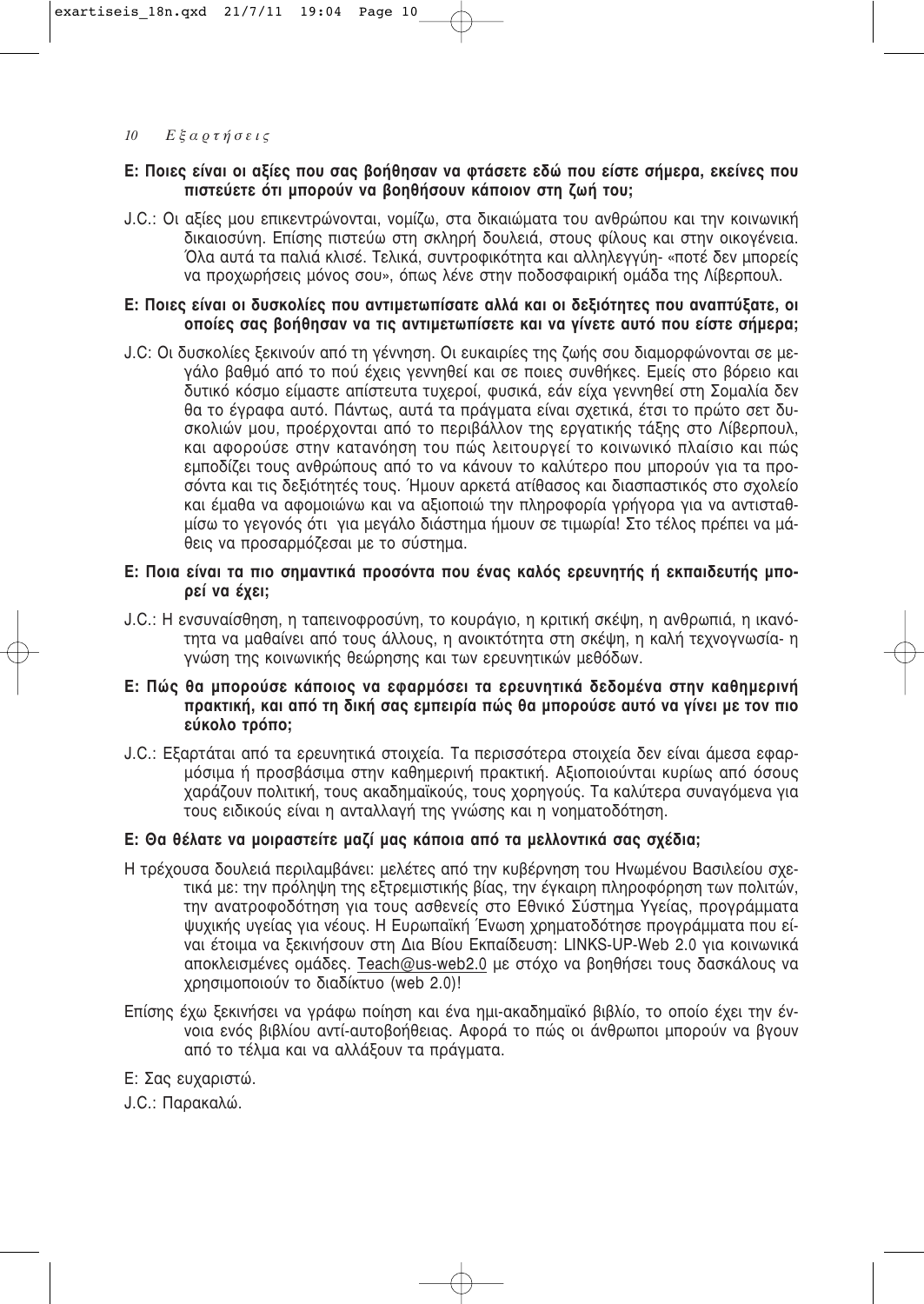$E \xi a \varrho \tau \eta \sigma \varepsilon \iota$ ς 11

# <u>ΟΙ ΕΞΑΡΤΗΣΕΙΣ ΣΤΗΝ ΕΛΛΑΔΑ</u><br>DRUG ADDICTION IN GREECE</u>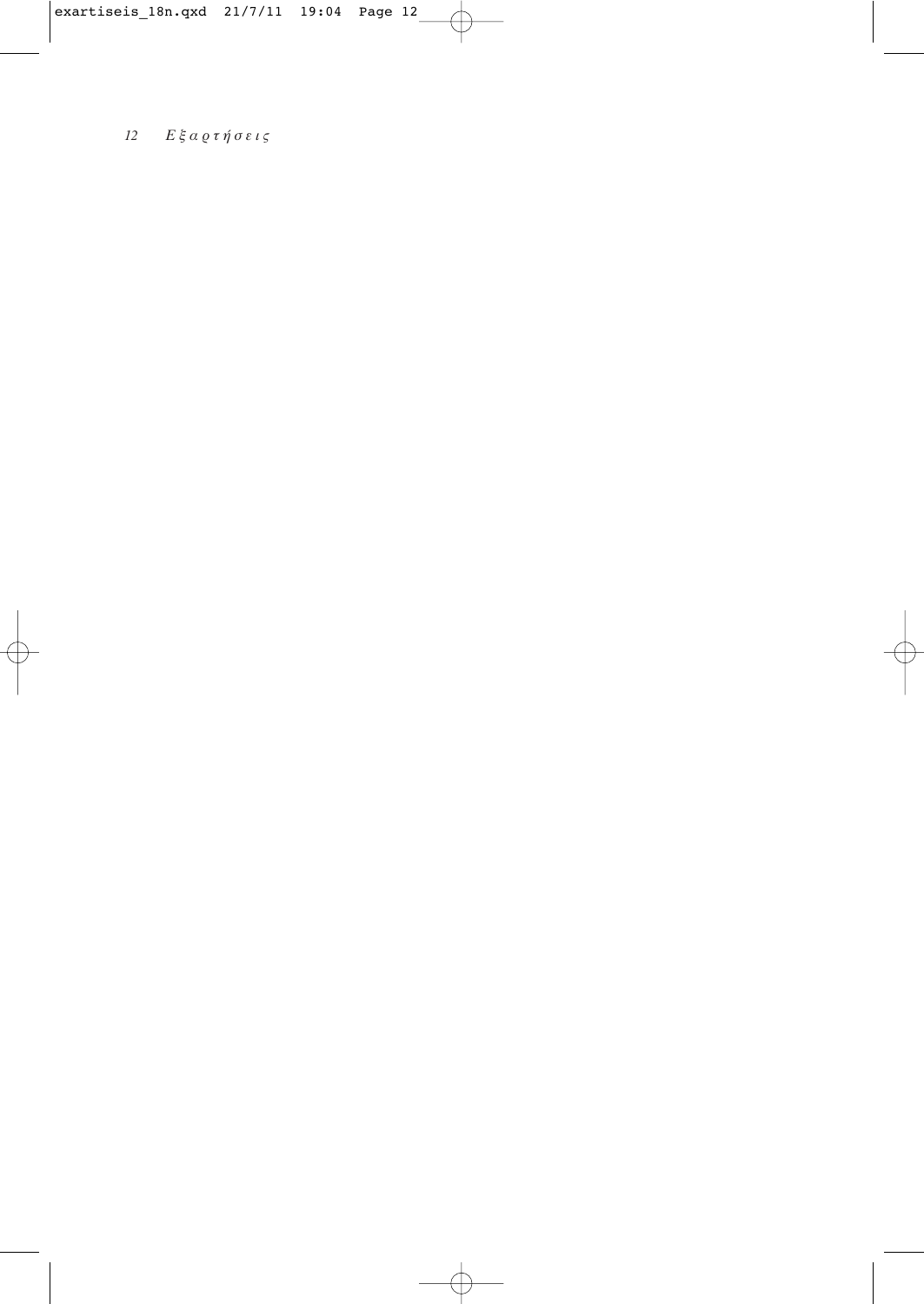*Ε ξ α ρ τ ή σ ε ι ς , τεύχος 18, 2011*

## A COGNITIVE-BEHAVIORAL GROUP THERAPY PROGRAMME FOR ANXIETY MANAGEMENT IN METHADONE MAINTENANCE - A PILOT STUDY

Konstantinou, O.<sup>1</sup>, Charila, D.<del><sup>2</sup></del>

#### Abstract

- The current pilot study implemented a CBT based group anxiety management programme for drug dependent individuals with high anxiety levels. Clinical anxiety levels were measured using the Symptom Checklist (SCL-90) (Derogatis, 1977). There were two research groups in the study: a therapy group and a control group. Psychometric measures were given both before and after the intervention in both research groups. The anxiety management programme implemented in the therapeutic group included psychoeducation regarding anxiety, explanation of the anxiety mechanism as proposed by CBT, the interrelationship between substance use and anxiety, assertiveness training, coping strategies and problem-solving. The therapeutic intervention lasted for 13 weeks. Results showed significant reduction in anxiety levels for the intervention group.
- Key Words: Group CBT, anxiety management, substance dependence, methadone maintenance.

<sup>1</sup> Psychologist-Psychotherapist, Dr. of Clinical Psychology, Piraeus Methadone Maintenance Programme, Organization Against Drugs. E-mail: kolga3@yahoo.gr

<sup>2</sup> Psychologist-Dr. of Clinical Psychology, Laboratory of Student Psychological Counseling,- University of Athens, trainer and supervisor in the Institute of Behavior Research and Therapy. E-mail: aharila@psych.uoa.gr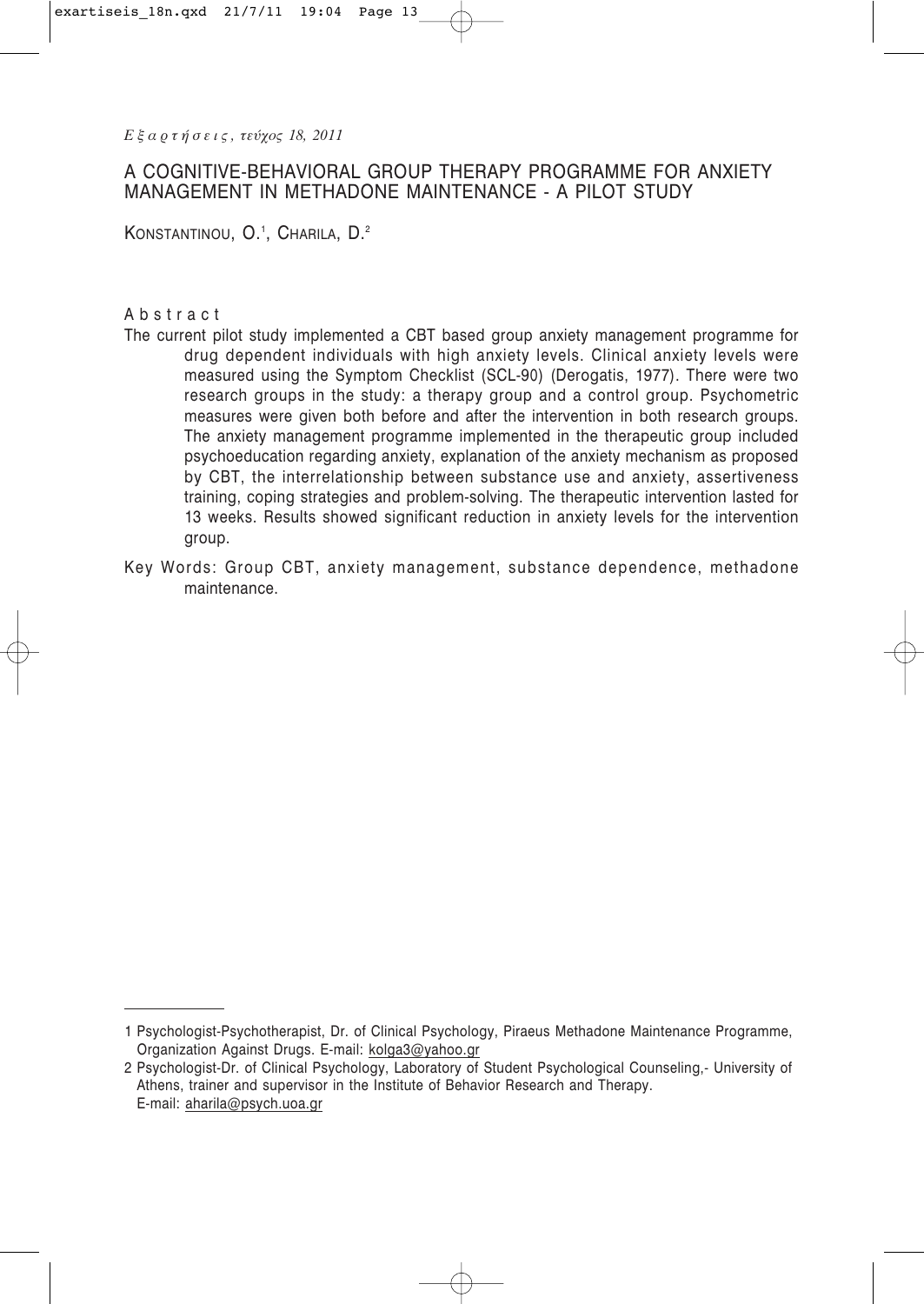Εξαρτήσεις, τεύγος 18, 2011

## ΟΜΑΔΑ ΔΙΑΧΕΙΡΙΣΗΣ ΑΓΧΟΥΣ ΣΕ ΤΟΞΙΚΟΕΞΑΡΤΗΜΕΝΑ ΑΤΟΜΑ -ΠΙΛΟΤΙΚΗ ΕΦΑΡΜΟΓΗ ΤΟΥ ΓΝΩΣΙΑΚΟΥ ΣΥΜΠΕΡΙΦΟΡΙΣΤΙΚΟΥ ΜΟΝΤΕΛΟΥ

OAFA KONSTANTINOY<sup>1</sup> KAI NTIANA XAPIAA<sup>2</sup>

Περίληψη

- Στόχος: Η παρούσα έρευνα παρουσιάζει ένα ομαδικό πρόγραμμα διαχείρισης άγχους για το-Εικοεξαρτημένα άτομα, το οποίο στηρίζεται στο γνωσιακό συμπεριφοριστικό μοντέλο. καθώς περιλαμβάνει τα πρώτα αποτελέσματα για την αποτελεσματικότητα του.
- Χώρος: Πρόγραμμα υποκατάστασης μεθαδόνης ΟΚΑΝΑ Πειραιά υπό την επίβλεψη του Ινστιτούτου Έρευνας και Θεραπείας της Συμπεριφοράς.
- Συμμετέχοντες: Μέλη του προγράμματος υποκατάστασης μεθαδόνης του ΟΚΑΝΑ Πειραιά, οι οποίοι κατανέμονται σε δύο ομάδες.
- Εργαλεία: Για τη μέτρηση κλινικών επιπέδων άγχους χρησιμοποιήθηκε το Symptom Checklist (SCL-90-R) (Derogatis, 1977). Μόνο άτομα με κλινικά επίπεδα άγχους κλήθηκαν να συμμετέχουν στην ομάδα. Πριν και μετά το τέλος της παρέμβασης δόθηκαν δυο αυτο-συμπληρούμενες κλίμακες: το Beck Anxiety Inventory (D. Beck & R. Steer, 1987) και το Symptom Checklist (SCL-90-R) (Derogatis, 1977) (Ντώνιας, Καραστεργίου, Μάvoc. 1991).
- Δομή: Η παρέμβαση περιελάμβανε ψυχοεκπαίδευση γύρω από το άγχος, παρουσίαση του γνωσιακού μηχανισμού του άγχους, το ρόλο της χρήσης ως μέσο αποφυγής, καθώς και εκπαίδευση στη διεκδικητικότητα, στρατηγικές αντιμετώπισης και δεξιότητες επίλυσης προβλημάτων. Η διάρκεια της παρέμβασης ήταν 13 εβδομάδες.
- Λέξεις κλειδιά: Διαχείριση άγχους, ομαδική γνωσιακή-συμπεριφοριστική θεραπεία, εξάρτηση από ψυχοτρόπες ουσίες, πρόγραμμα υποκατάστασης μεθαδόνης.

## **FIΣAΓOΓH**

Αγχώδεις διαταραχές και χρήση ουσιών

Τις τελευταίες δεκαετίες πολυάριθμες έρευνες παρέχουν επιστημονικά δεδομένα που επιβεβαιώνουν τη σχέση ανάμεσα στην ψυχοπαθολογία και στη χρήση ψυχοτρόπων ουσιών. Έρευνες δείχνουν (Rounsaville et al., 1982) ότι το 70,3% των χρηστών οπιοειδών που παρακολουθούν προγράμματα διαγιγνώσκεται με μια τρέχουσα ψυχιατρική διατα-

<sup>1</sup> Ψυχολόγος- Ψυχοθεραπεύτρια, Δρ. Κλινικής Ψυχολογίας, Μονάδα Υποκατάστασης Πειραιά, Ο.ΚΑ.ΝΑ. Επικοινωνία: kolga3@yahoo.gr

<sup>2</sup> Ψυχολόγος-. Δρ. Κλινικής Ψυχολογίας ΕΚΠΑ, Εργαστήριο Ψυχολογικής Συμβουλευτικής Φοιτητών-ΕΚΠΑ, διδάσκουσα και επόπτρια στο Ινστιτούτο Έρευνας και Θεραπείας της Συμπεριφοράς. Επικοινωνία: aharila@psych.uoa.gr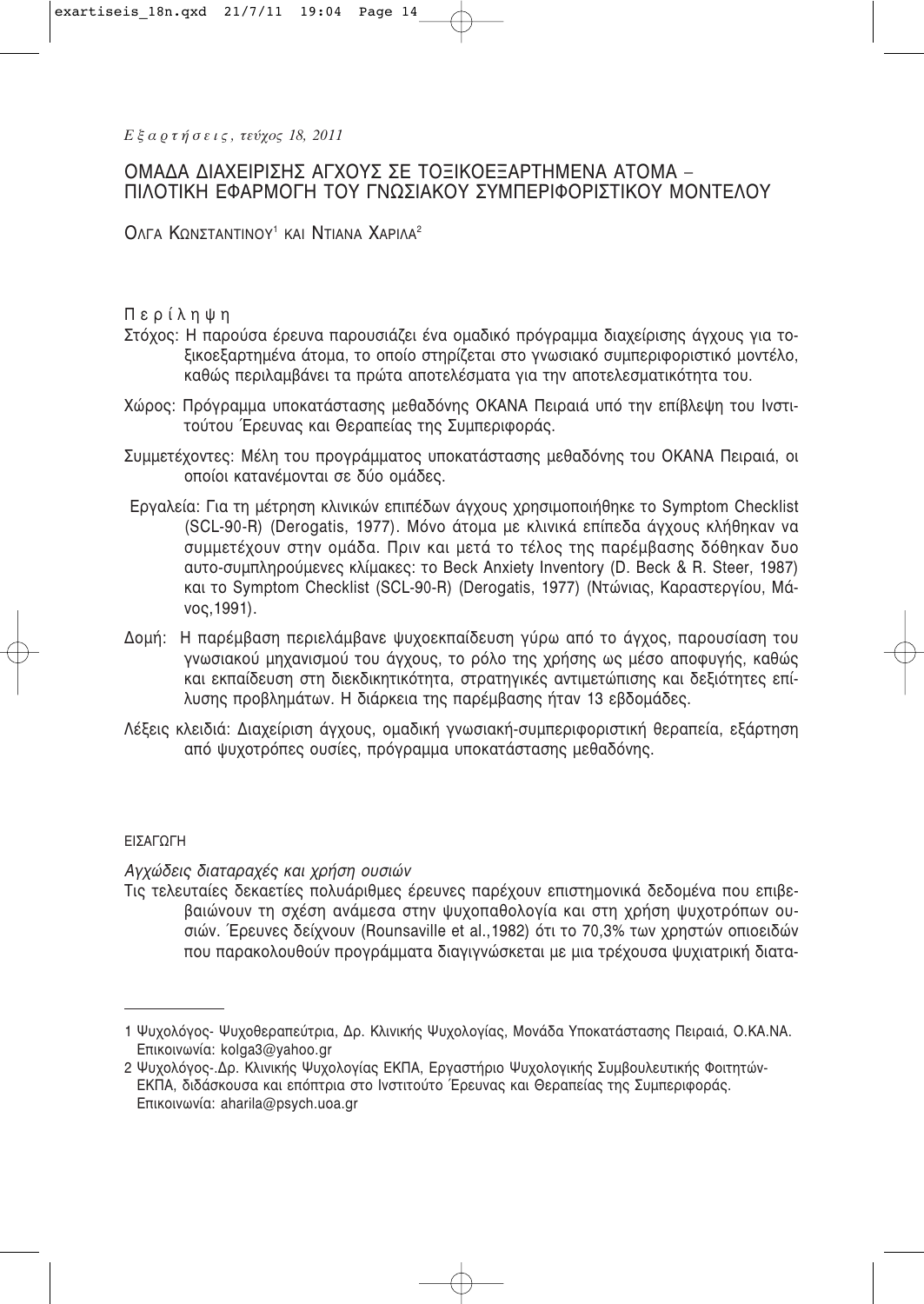ραχή, ενώ το 86,9% έλαβε διάγνωση τουλάχιστον μιας διαταραχής κατά τη διάρκεια της ζωής του. Ειδικότερα, σύμφωνα με τους Farrell et al., (1998) οι αγχώδεις διαταραχές παρατηρούνται στο 28% του πληθυσμού των χρηστών, οι συναισθηματικές διαταραχές ακολουθούν με 26%, οι διαταραχές προσωπικότητας με 18% και τέλος η σχιζοφρένεια με 7% εμφανίζεται αυξημένη συγκριτικά με άτομα που πάσχουν μόνο από τη μια διαταραχή (Kessler, 1995).

- Φαίνεται ότι τα εσωτερικευμένα αυτά προβλήματα σχετίζονται με το μένεθος της χρήσης ουσιών και πιο συγκεκριμένα όσο αυξάνεται η χρήση ουσιών τόσο αυξάνονται και τα εσωτερικευμένα προβλήματα (Barnea, Teichman & Rahav, 1993 , Neighbors et al, 1992, Riggs, Baker, Mikulich, Young & Crowley, 1995). Aκόμη, μεταξύ ατόμων με συναισθηματικές διαταραχές, όσοι πάσχουν από κρίσεις πανικού έχει βρεθεί ότι έχουν μεγαλύτερες πιθανότητες να είναι χρήστες κοκαΐνης παρά οπιοειδών (Merikangas, Stevens, & Fenton, 1996).
- Σε έρευνα των Kessler και συνερνατών (1994) βρέθηκε ότι το 52% των ανθρώπων με πρόβλημα στο αλκοόλ εμφάνιζαν και κάποιο άλλο πρόβλημα ψυχικής υγείας στον Άξονα Ι, ενώ για τους χρήστες ναρκωτικών ουσιών το ποσοστό αυτό ανέβαινε στο 59%. Άλλες έρευνες υποστηρίζουν ακόμη ότι στις περιπτώσεις χρηστών ναρκωτικών ουσιών, που εμφανίζουν παράλληλα και αγχώδεις διαταραχές ή διαταραχές της διάθεσης, τα ποσοστά θετικής πρόγνωσης ως προς τη χρονιότητα και τις υποτροπές εμφανίζονται μειωμένα (Coryell, Endicott, & Winokur, 1992). Το ίδιο ισχύει και ως προς την ανταπόκριση των ατόμων αυτών σε φαρμακολογικές και ψυχοθεραπευτικές παρεμβάσεις (Scott, 1994), αλλά και ως προς την κατανάλωση φαρμάκων και άλλων παράνομων ουσιών (Goodwin, Stayner, Chinman, Wu, Tebes & Davidson, 2002).
- Διάφορες ερμηνείες που έχουν προταθεί για τη σχέση χρήσης ουσιών και προβλημάτων ψυχικής υγείας είναι ότι η χρήση ουσιών θα μπορούσε να προκαλεί προβλήματα ψυχικής υγείας σε άτομα που έχουν τέτοια προδιάθεση, αλλά και θα μπορούσε να λειτουργεί ως αυτοίαση των αγχωδών συμπτωμάτων του ατόμου, ιδιαίτερα σε άτομα με σχιζοφρένεια (Soyka, Albus, Immler, Kathmann & Hippius, 2002; Martinez-Cano H, delceta Ibanez deGauna M, Vela-Bueno A, Wittchen HU, 1999; Cowley DS., 1992). H xpnon ουσιών θα μπορούσε ακόμη να λειτουργεί ως στρατηγική αντιμετώπισης πληθώρας αγχογόνων γεγονότων ή καταστάσεων (Wagner, Meyers & Milnich, 1999) αλλά και ως προσπάθεια ρύθμισης αυξημένων αναγκών διέγερσης ως αποτέλεσμα υπερκινητικότητας και διαταραχών προσοχής (Fergusson & Lynskey, 1996, Putnins, 2006).

## *Aιτιολογικά μοντέλα συννοσυρότητας χρήσης ουσιών και αγχωδών διαταραχών*

Μια εξήγηση που έχει προταθεί για τη συννοσυρότητα αγχωδών διαταραχών και χρήσης ουσιών είναι ότι τα αγχώδη συμπτώματα προκαλούν τη χρήση ουσιών. Η άποψη αυτή στηρίζεται στο μοντέλο της «αυτοίασης» και υποστηρίζει ότι οι σωματικές και ψυχολογικές συνέπειες της χρήσης ουσιών που σχετίζονται με μείωση του άγχους είναι η αιτία της συνέχισης της χρήσης ουσιών (Quitkin, Rifkin, Kaplan, & Klein, 1972) μέσω διαδικασιών αρνητικής ενίσχυσης (Brady & Lydiard, 1993; Cox et al., 1990; Cowley, 1992; Kushner et al., 1990). Έρευνες δείχνουν ότι, όταν αντιμετωπίζονται θεραπευτικά τα αγχώδη συμπτώματα, τότε υπάρχει βελτίωση της χρήσης αλκοόλ (Brown, Irwin, & Schuckit, 1991; Brown et al., 1991; Thevos et al.).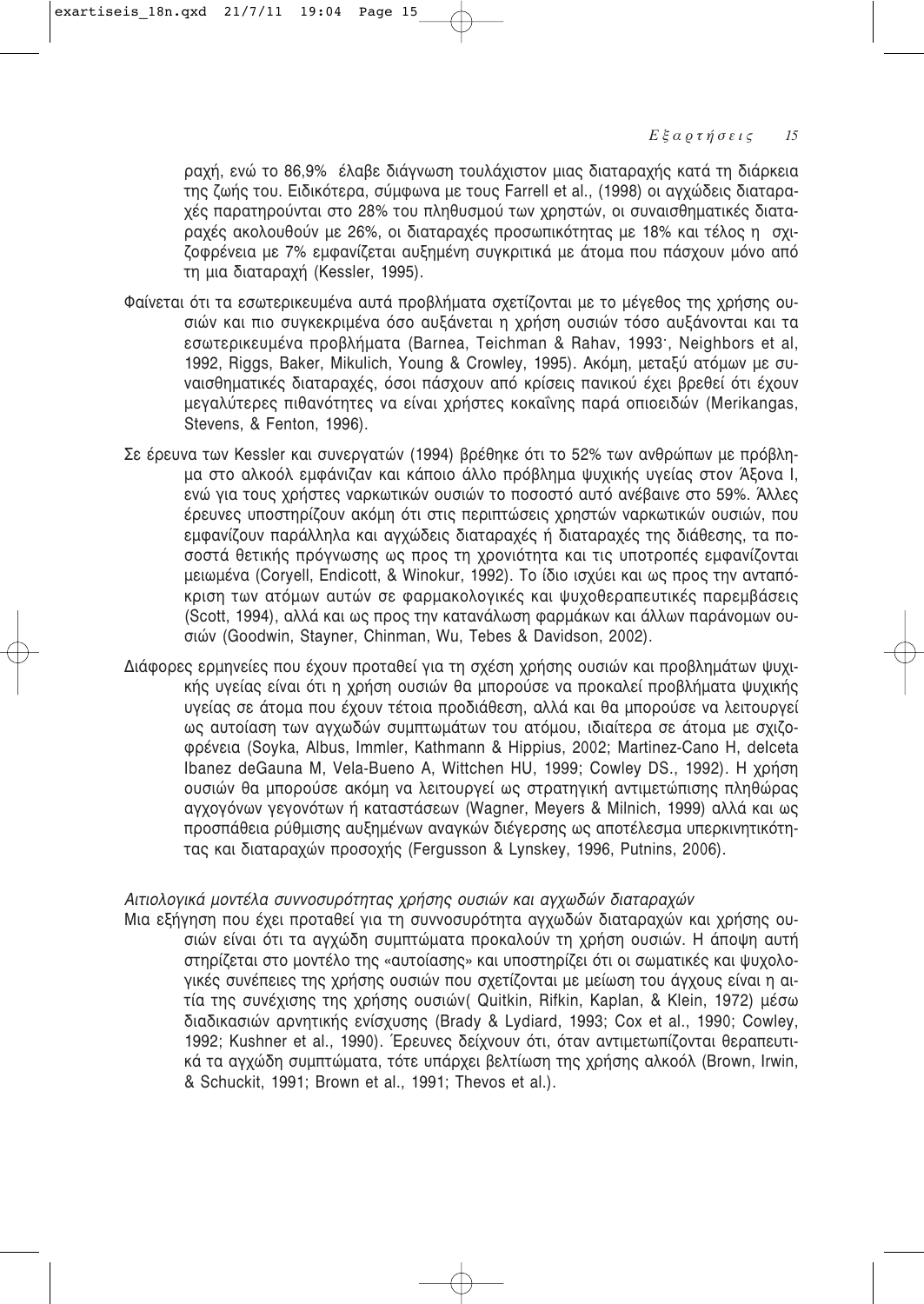- Μια άλλη αιτιολογική εξήγηση είναι ότι η χρήση ουσιών οδηγεί σε ανάπτυξη αγχωδών διαταραχών. Σύμφωνα με την άποψη αυτή τα ανχώδη συμπτώματα αποτελούν βιοψυχοκοινωνική συνέπεια της χρήσης ουσιών και του συνδρόμου στέρησης George, Nutt, Dwyer, & Linnoila, 1990; Allan, 1995; George et al., 1990; Schuckit, 1996; Schuckit & Hesselbrock, 1994). Η χρόνια χρήση αλκοόλ έχει βρεθεί ότι προκαλεί αλλαγές στο νευροχημικό σύστημα του εγκεφάλου που σχετίζεται με την ανάπτυξη άγχους και πανικού (Borg et al., 1981; Coffman & Petty, 1985). Μια άλλη εναλλακτική εξήγηση για τη συννοσυρότητα υποστηρίζει την ύπαρξη ενός τρίτου παράγοντα που βρίσκεται και στις δυο διαταραχές (Crowe, Noyes, Pauls, & Slymen, 1983; McGue, 1994; Merikangas & Gelernter, 1990; Noves, Clancy, Crowe, Hoenk, & Slymen, 1978) και ο οποίος μεταφέρεται από γενιά σε γενιά στα πλαίσια της οικογένειας (Merikangas, Stevens, & Fenton, 1996). Σύμφωνα με τους υποστηρικτές της άποψης αυτής (Merikangas et al. 1996) ο παράγοντας αυτός μπορεί να αφορά τόσο βιολογικούς όσο και περιβαλλοντικούς παράγοντες επικινδυνότητας (π.χ. χρήση αλκοόλ της μητέρας ή κακοποίηση του παιδιού).
- Τα αυξημένα ποσοστά συνύπαρξης χρήσης ουσιών και άλλων προβλημάτων ψυχικής υγείας καθιστούν αναγκαία την εφαρμογή κατάλληλων εργαλείων αξιολόγησης και παρεμβάσεων σε χρήστες ουσιών ώστε να αντιμετωπισθούν τα προβλήματα αυτά. Στις περισσότερες των περιπτώσεων δεν είναι εύκολο να διευκρινισθεί ποια διαταραχή ξεκίνησε πρώτα. Αυτό που φαίνεται να δημιουργείται είναι ένας φαύλος κύκλος μεταξύ της χρήσης ουσιών και της κατάθλιψης ή των αγχωδών διαταραχών που οδηγούν σε ακόμη μεγαλύτερη χρήση ή αύξηση των εσωτερικευμένων ή εξωτερικευμένων προβλημάτων. Η συγκεκριμένη έρευνα προσπάθησε να αναπτύξει ένα ομαδικό πρόγραμμα παρέμβασης για χρήστες ουσιών οι οποίοι αντιμετώπιζαν και διαταραχές άνχους. Το πρόγραμμα που αναπτύχθηκε στηρίχθηκε στη γνωσιακή συμπεριφοριστική θεραπεία.

## Σκοποί της έρευνας

Οι στόχοι της παρούσας έρευνας ήταν να διερευνήσει την αποτελεσματικότητα του παρεμβατικού θεραπευτικού ομαδικού προγράμματος διαχείρισης άγχους γνωσιακής-συμπεριφοριστικής προσέγγισης σε χρήστες μεθαδόνης και β) να επεκτείνει τις θεραπευτικές υπηρεσίες που προσφέρονται στις μονάδες υποκατάστασης μεθαδόνης του ΟΚΑΝΑ.

#### ΜΕΘΟΔΟΣ

## Δείγμα

Οι συμμετέχοντες στην έρευνα ήταν όλοι μέλη του προγράμματος υποκατάστασης μεθαδόνης του ΟΚΑΝΑ Πειραιά. Απαραίτητη προϋπόθεση για τη συμμετοχή κάποιου στην έρευνα ήταν η βαθμολογία του στις επιμέρους κλίμακες του άγχους ή του φοβικού άγχους του SCL-90-R να είναι πάνω από την τιμή ουδό (T=60). Η απόφαση αυτή ελήφθη, καθώς σύμφωνα με τους δημιουργούς του εργαλείου, για να υποφέρει κάποιος από ένα κλινικό σύνδρομο θα πρέπει η βαθμολονία του να είναι πάνω από την τιμή ουδό. Από τις 20 παραπομπές που έγιναν από τους θεραπευτές, 13 άτομα πληρούσαν το κριτήριο αυτό (7 άνδρες και 6 γυναίκες). Από τα 13 αυτά άτομα τα 6 μπήκαν στην ομάδα ελέγχου, καθώς είτε διέκοψαν το ομαδικό πρόγραμμα νωρίς (πρώτες τρεις συναντήσεις), είτε δεν ξεκίνησαν καθόλου (ή γιατί δεν ήθελαν ή γιατί έφυγαν από το πρό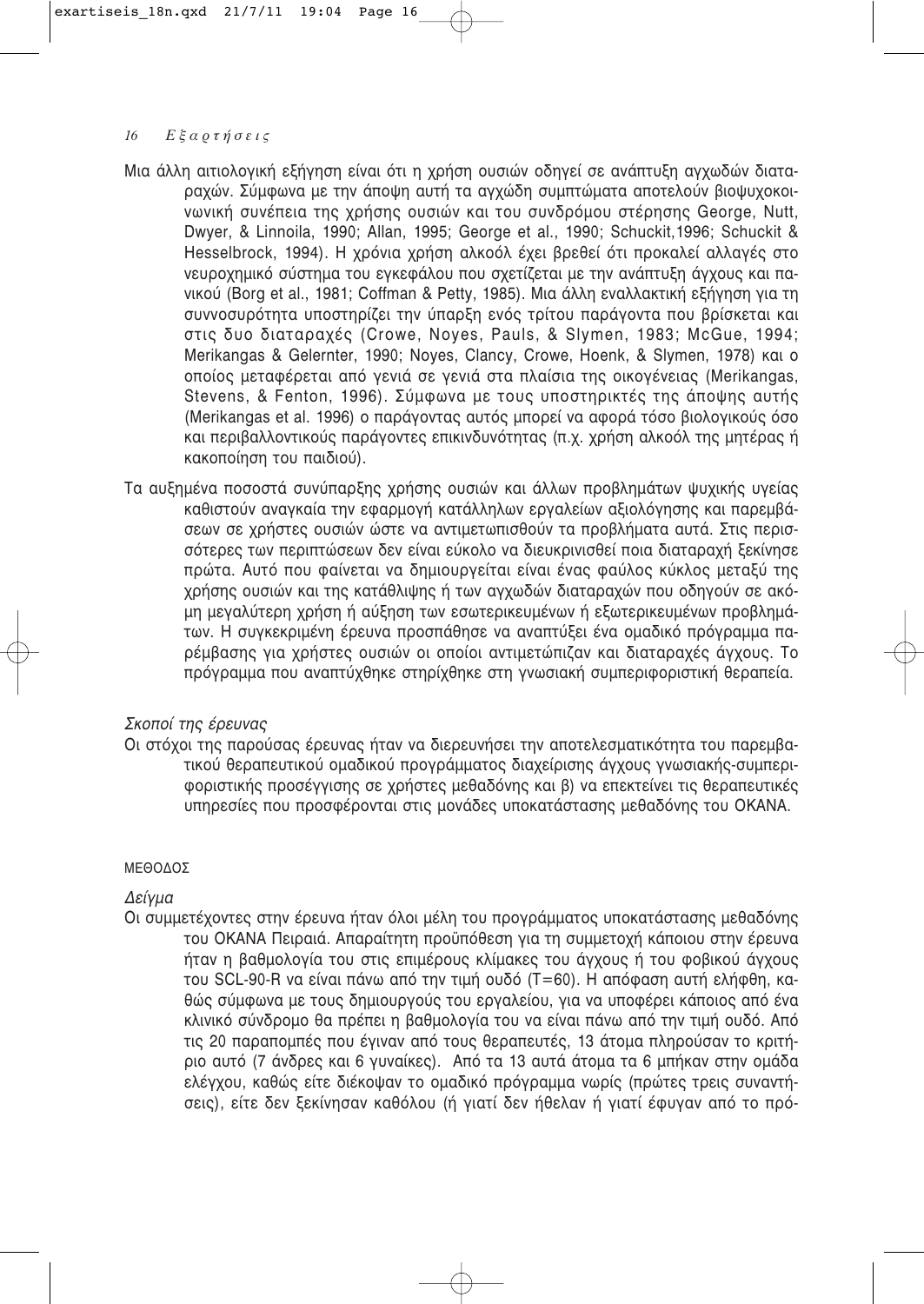γραμμα υποκατάστασης). Τα υπόλοιπα 7 άτομα θεωρήθηκαν ότι ολοκλήρωσαν το πρόγραμμα, καθώς παρακολούθησαν το μεγαλύτερο αριθμό των συναντήσεων (από 10 έως 13) και αποτελούν την πειραματική ομάδα.

## *Ερευνητικά εργαλεία*

- Το ομαδικό πρόγραμμα που αναπτύχθηκε εφαρμόσθηκε πιλοτικά και η αξιολόγηση της έντασης της αγχώδους συμπτωματολογίας πραγματοποιήθηκε σε δυο διαφορετικούς χρόνους, πριν το ξεκίνημα της ομαδικής παρεμβασης και μετά την ολοκλήρωση της.
- Τα εργαλεία τα οποία εφαρμόσθηκαν ήταν το SCL-90-R ((Derogatis, 1977) και το Beck Anxiety Inventory (BAI) (Beck & Steer, 1973). Το πρώτο είναι σταθμισμένο στα ελληνικά (Ντώνιας, Καραστεργίου, Μάνος, 1991) και χρησιμοποιείται ως ψυχομετρικό εργαλείο για την ανίχνευση της ψυχιατρικής συμπτωματολογίας. Πιο συγκεκριμένα, το SCL-90-R, αποτελεί μια αυτοσυμπληρούμενη κλίμακα μέτρησης των παρόντων υποκειμενικών ενοχλημάτων και της συμπτωματικής συμπεριφοράς. Περιλαμβάνει 9 υποκλίμακες: σωματοποίηση, ψυχαναγκαστικότητα, διαπροσωπική ευαισθησία, κατάθλιψη, άγχος, θυμός, φοβικό άγχος, παρανοειδή ιδεασμό, ψυχωτικά συμπτώματα ενώ από τις υποκλίμακες αυτές εξάγονται 3 συνολικοί δείκτες: ο γενικός δείκτης, το σύνολο θετικών συμπτωμάτων και ο δείκτης ενόχλησης από θετικά συμπτώματα. Ο Γενικός Δείκτης Συμπτωμάτων αφορά το επίπεδο ψυχικής δυσφορίας του ατόμου. Το Σύνολο Θετικών Συμπτωμάτων είναι ο δείκτης του εύρους της ψυχοπαθολογίας του ατόμου ενώ ο Δείκτης Ενόχλησης από Θετικά Συμπτώματα αντανακλά το μέσο επίπεδο ενόχλησης του ατόμου από τα συμπτώματα. Το BAI αποτελεί μια αυτοσυμπληρούμενη κλίμακα εκτίμησης του γενικού επιπέδου έντασης του αυτοαναφερόμενου άγχους και περιλαμβά-Vει 21 διαπιστώσεις που περιγράφουν τα συμπτώματα άγχους. Το συγκεκριμένο εργαλείο δεν είναι σταθμισμένο σε ελληνικό πληθυσμό.

## Πιλοτικό Ομαδικό Πρόγραμμα για τη διαχείριση του άγχους

- Το πιλοτικό ομαδικό πρόγραμμα που αναπτύχθηκε για την αντιμετώπιση του άγχους αποτελείται από 13 συναντήσεις διάρκειας 1 ½ ώρας η καθεμία. Το συντονισμό των συναντήσεων ανέλαβε η ερευνήτρια (που εργάζεται ως ψυχολόγος στο συγκεκριμένο πρόγραμμα υποκατάστασης) υπό εποπτεία. Σε όλους τους συμμετέχοντες στην παρέμβαση τονίσθηκε η σημασία της εργασίας στο σπίτι που περιελάμβανε βαθμολόνηση του άγχους σε διαφορετικές καταστάσεις, καταγραφή αυτόματων και εναλλακτικών σκέψεων και συσχέτιση τους με το άγχος. Οι συναντήσεις περιελάμβαναν ψυχοεκπαίδευση, παίξιμο ρόλων και συζήτηση. Η συγκεκριμένη παρέμβαση χρησιμοποίησε πληθώρα γνωσιακών και συμπεριφοριστικών τεχνικών, όπως οριζόντια και κάθετη διερεύνηση, συμπεριφοριστικά πειράματα, καταγραφή αυτόματων σκέψεων και αναζήτηση εναλλακτικών, γνωσιακές διαστρεβλώσεις, παίξιμο ρόλων και εργασία για το σπίτι. Μέσω της κάθετης διερεύνησης αναδείχθηκαν ακόμη βαθύτερα δυσλειτουργικά πιστεύω και αντιλήψεις που σχετίζονται κυρίως με γνωσιακά σχήματα απειλής (κινδυνεύω, κάτι κακό μπορεί να συμβεί ανά πάσα στιγμή, είμαι ευάλωτος κτλ.) και τροφοδοτούν το άγχος.
- Το περιεχόμενο των συναντήσεων περιελάμβανε στοιχεία γνωσιακής συμπεριφοριστικής ψυχοθεραπείας που συναντώνται στη διαταραχή πανικού, στην κοινωνική φοβία και στη γεvικευμένη αγχώδη διαταραχή. Αυτό έγινε γιατί τα αγχώδη συμπτώματα των συμμετε-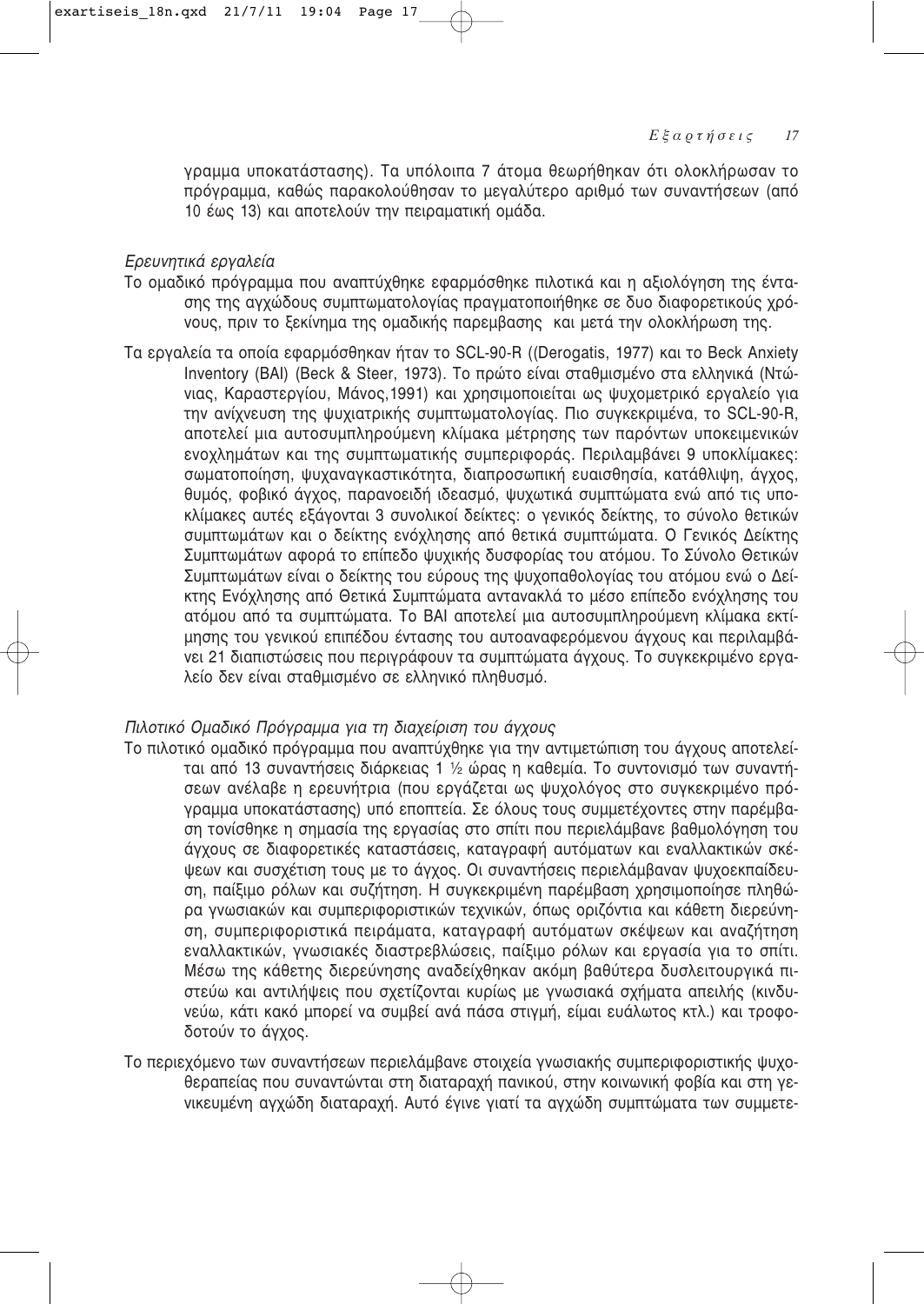χόντων κάλυπταν ένα ευρύ φάσμα αγχωδών διαταραχών. Πιο συγκεκριμένα, από τα 7 άτομα που ολοκλήρωσαν την παρέμβαση ένα πληρούσε κριτήρια για οριακή διαταραχή προσωπικότητας, δυο έπασχαν από κοινωνική φοβία, ένα από γενικευμένη αγχώδη διαταραχή με κρίσεις πανικού και τρία από γενικευμένη αγχώδη διαταραχή. Όλοι οι συμμετέχοντες στην έρευνα ανέφεραν ότι το πρώτο επεισόδιο έντονου άγχους ήταν πολύ πριν την έναρξη της χρήσης.

*Δομή του ομαδικού παρεμβατικού προγράμματος* 

Οι 13 συναντήσεις του πιλοτικού προνράμματος ήταν δομημένες ως εξής:

- Συνάντηση 1η: Στόχοι της ομάδας, προσδοκίες, γνωριμία, πληροφορίες γύρω από τα σωματικά συμπτώματα του άγχους.
- Συνάντηση 2η : Ενημέρωση γύρω από τη φυσιολογία του άγχους (π.χ. ο ρόλος της αδρεναλίνης, ο μηχανισμός απειλής). Εργασία για το σπίτι: Καταγραφή καθημερινών καταστάσεων που προκαλούν άγχος.
- Συνάντηση 3η : Συζήτηση γύρω από την πρώτη φορά που βίωσαν έντονο άγχος, πώς το αντιμετώπισαν και ποιες ήταν οι σκέψεις τους τη δεδομένη στιγμή. Εξήγηση του μηχανισμού άγχους σύμφωνα με τη γνωσιακή θεραπεία δίνοντας έμφαση στο φαύλο κύκλο του άγχους, των σκέψεων και των σωματικών συμπτωμάτων. Το άγχος ως βιο-ψυχοκοινωνικό φαινόμενο. Εργασία για το σπίτι: Καταγραφή αυτόματων σκέψεων.
- Συνάντηση 4η : Ενημέρωση γύρω από το πώς επεξεργαζόμαστε πληροφορίες και πώς αυτό σχετίζεται με το βαθμό του άγχους. Συζήτηση για το πώς επεξεργαζόντουσαν πληροφορίες στο παρελθόν και πώς σήμερα. Η επεξεργασία των πληροφοριών γίνεται με τον ίδιο τρόπο και αποκαλύπτονται δυσλειτουργικές αντιλήψεις και πιστεύω που οδηγούν στο άγχος. Με την εφαρμογή κάθετης διερεύνησης αναδεικνύονται τα δυσλειτουργικά πιστεύω του κάθε μέλους με τη βοήθεια της καταγραφής των αυτόματων σκέψεων. Εργασία για το σπίτι: Καταγραφή αυτόματων σκέψεων.
- Συνάντηση 5η : Συζήτηση γύρω από γνωσιακές παγίδες (γνωσιακές διαστρεβλώσεις) που αναδεικνύονται από τις καταγραφές. Η χρήση ουσιών ως αγχολυτικό, αλλά και πώς το άγχος οδηγεί στη χρήση. Εργασία για το σπίτι: Αναγνώριση γνωσιακών παγίδων από τις καταγραφές τους.
- Συνάντηση 6η: Συζήτηση για τις γνωσιακές παγίδες που κατέγραψαν. Ο ρόλος των εναλλακτικών σκέψεων. Εργασία για το σπίτι: Καταγραφή αυτόματων σκέψεων. Αναγνώριση γνωσιακών παγίδων. Εναλλακτικές σκέψεις.
- Συνάντηση 7η: Συζήτηση για γνωσιακές παγίδες και εναλλακτικές σκέψεις που κατέγραψαν. Εργασία για το σπίτι: Καταγραφή αυτόματων σκέψεων. Αναγνώριση γνωσιακών παγίδων. Εναλλακτικές σκέψεις.
- Συνάντηση 8η : Παίξιμο ρόλων με παραδείγματα από τις καταγραφές τους και αμφισβήτηση των αυτόματων σκέψεων. Εργασία για το σπίτι: Καταγραφή αυτόματων σκέψεων. Αναγνώριση γνωσιακών παγίδων. Εναλλακτικές σκέψεις.
- Συνάντηση 9η : Στόχος της συνάντησης αυτής είναι οι συμμετέχοντες να αναγνωρίσουν τις γνωσιακές τους παγίδες, να μάθουν να αμφισβητούν τις δυσλειτουργικές τους σκέψεις και να τις αντικαθιστούν με πιο ρεαλιστικές.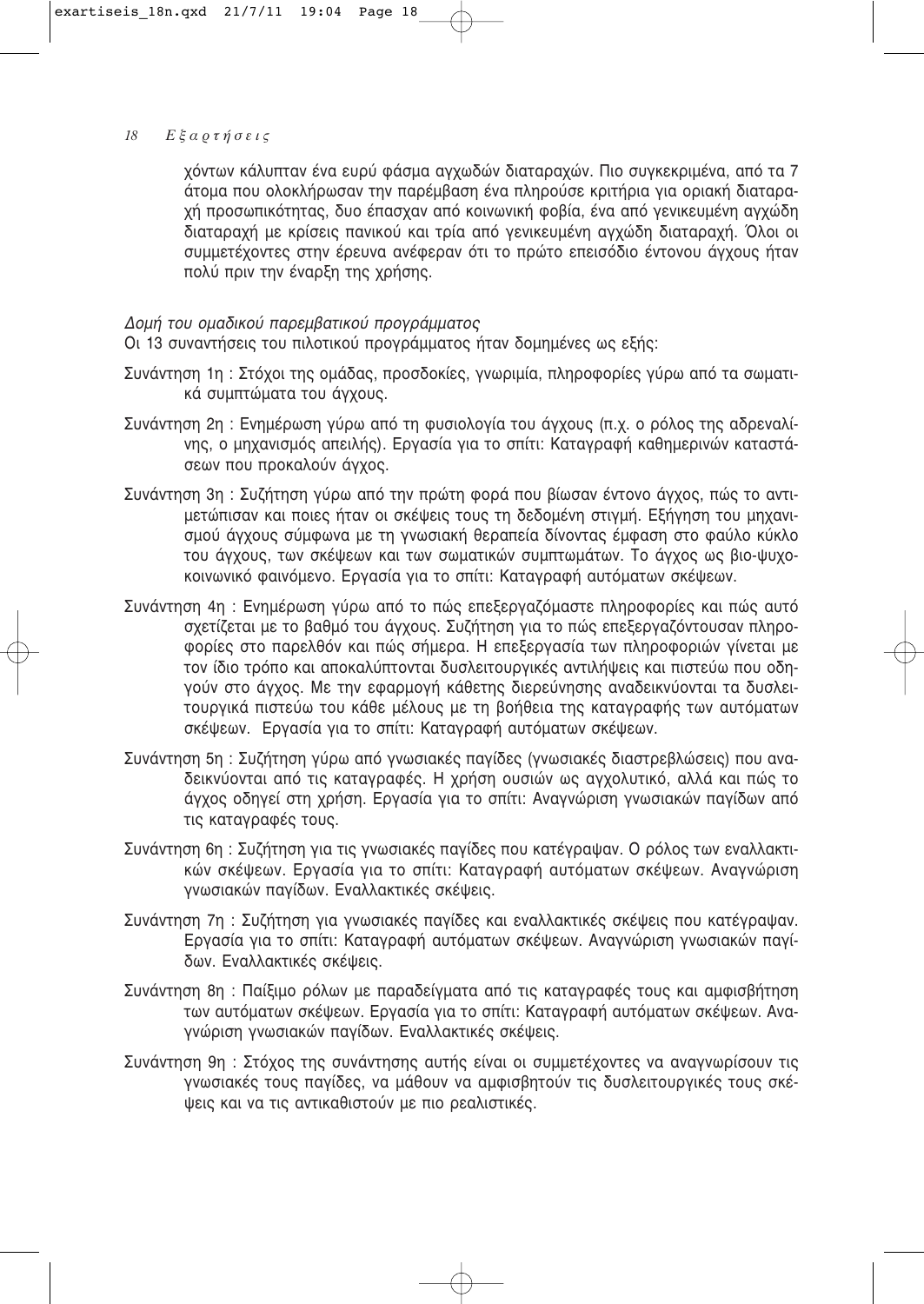exartiseis 18n.qxd 21/7/11 19:04 Page 19

- Εργασία για το σπίτι: Καταγραφή αυτόματων σκέψεων. Αναγνώριση γνωσιακών παγίδων. Εναλλακτικές σκέψεις.
- Συνάντηση 10η: Παίξιμο ρόλων με παραδείγματα από τις καταγραφές τους και αμφισβήτηση των αυτόματων σκέψεων. Εργασία για το σπίτι: Καταγραφή αυτόματων σκέψεων. Αναγνώριση γνωσιακών παγίδων. Εναλλακτικές σκέψεις.
- Συνάντηση 11η & 12η : Διεκδικητική συμπεριφορά. Παίξιμο ρόλων στη διεκδικητική συμπεριφορά σε καταστάσεις που προκύπτουν από τις καταγραφές.
- Συνάντηση 13η: Κλείσιμο της ομάδας (τι έμαθαν, σε τι τους βοήθησε και σε τι όχι, τομείς που χρειάζονται περαιτέρω βοήθεια, σχόλια κτλ).

## ΑΝΑΛΥΣΗ

Στον Πίνακα 1 παρουσιάζονται οι μέσοι όροι και οι σταθερές αποκλίσεις των τιμών των κλιμάκων του SCL-90-R και του BAI για τα άτομα που συμμετείχαν στην παρέμβαση τόσο πριν το ξεκίνημα όσο και μετά την ολοκλήρωση της ομάδας.

| KΛIMAKEΣ SCL-            | <b><i>TIPIN THN OMAAA</i></b> |         | <b>META THN OMAAA</b> |         |
|--------------------------|-------------------------------|---------|-----------------------|---------|
| BAOMOAOFIA BAI           | M.O.                          | St.Dev. | M.O.                  | St.Dev. |
| Γενικός δείκτης          |                               |         |                       |         |
| συμπτωμάτων (ΓΔΣ)        | 2.26                          | 0.33    | 1.52                  | 0.82    |
| Δείκτης Ενόχλησης από    |                               |         |                       |         |
| Θετικά Συμπτώματα (ΔΕΘΣ) | 2.81                          | 0.40    | 2.07                  | 0.60    |
| Σύνολο Θετικών           |                               |         |                       |         |
| Συμπτωμάτων (ΣΘΣ)        | 72.86                         | 8.76    | 63.29                 | 17.90   |
| Σωματοποίηση             | 24.14                         | 6.74    | 13.57                 | 12.45   |
| Ψυχαναγκαστικότητα       | 27.57                         | 4.72    | 21.71                 | 7.04    |
| Διαπροσωπική Ευαισθησία  | 18.43                         | 7.23    | 12.86                 | 9.28    |
| Κατάθλιψη                | 33.43                         | 8.18    | 21.00                 | 8.76    |
| Άγχος                    | 28.00                         | 5.83    | 16.43                 | 9.52    |
| Θυμός                    | 11.71                         | 6.07    | 11.43                 | 9.11    |
| Φοβικό Άγχος             | 12.57                         | 6.45    | 6.14                  | 7.67    |
| Παρανοειδής Ιδεασμός     | 14.14                         | 5.37    | 10.71                 | 6.37    |
| Ψυχωτικά Συμπτώματα      | 17.57                         | 4.47    | 12.71                 | 8.42    |
| BAI Βαθμολογία           | 25.57                         | 20.17   | 21.71                 | 13.86   |

ΠΙΝΑΚΑΣ 1 - ΜΕΣΟΙ ΟΡΟΙ ΤΩΝ ΤΙΜΩΝ ΚΛΙΜΑΚΩΝ ΤΟΥ SCL-90-R ΚΑΙ ΤΟΥ ΒΑΙ

Στη συνέχεια πραγματοποιήθηκαν t-τεστ επαναλαμβανόμενης μέτρησης για κάθε κλίμακα του SCL-90-R και για τη βαθμολογία του BAI των συμμετεχόντων στην ομάδα θεραπείας. Στατιστικά σημαντικές διαφορές βρέθηκαν για τις κλίμακες Γενικός Δείκτης Συμπτω-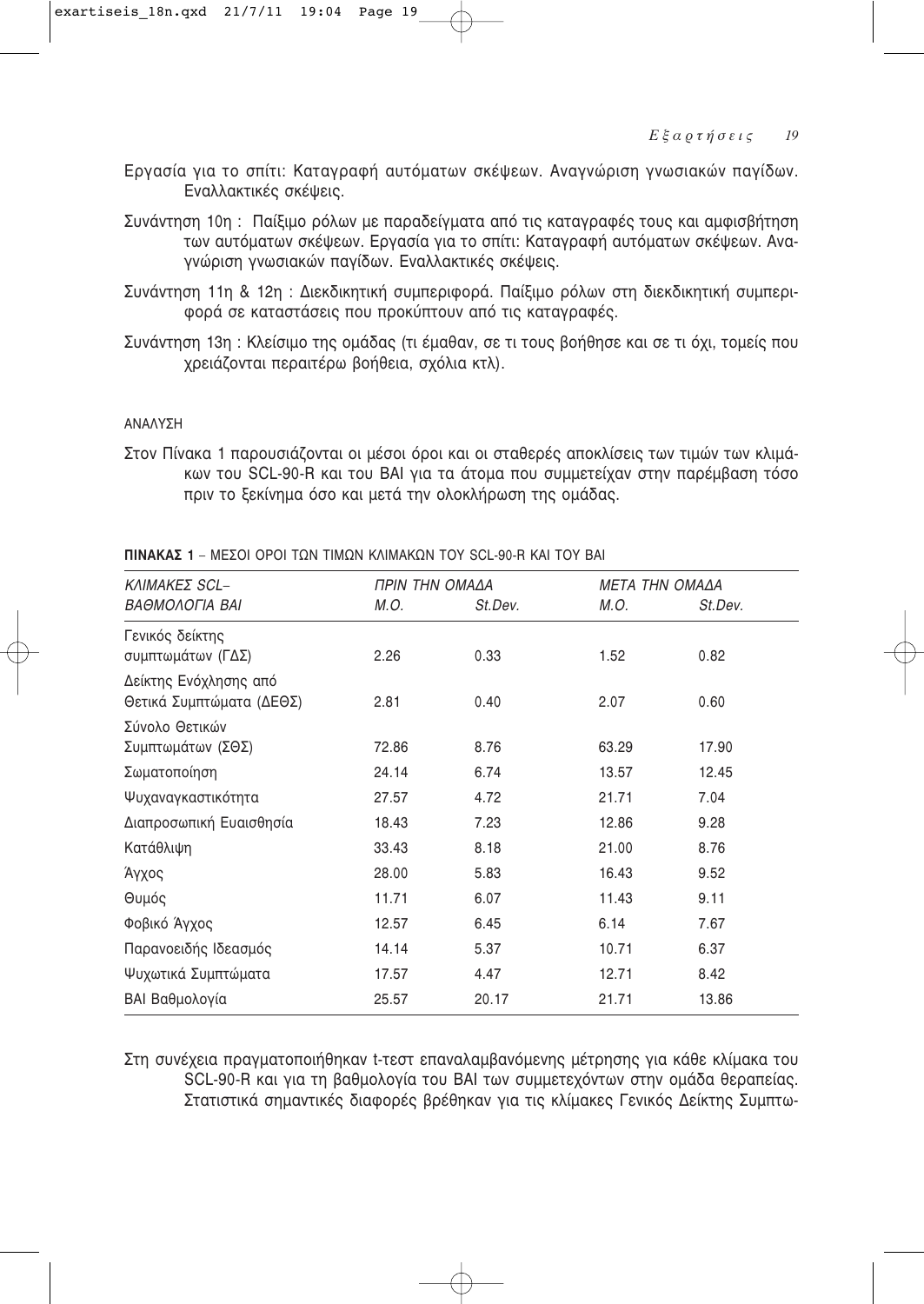μάτων (ΓΔΣ) (t(6)=2,47, p=0,04), Δείκτης Ενόχλησης από Θετικά Συμπτώματα (ΔΕΘΣ)  $(t(6)=3,03, p=0,02)$ , Σωματοποίηση  $(t(6)=3,08, p=0,02)$ , Ψυχαναγκαστικότητα  $(t(6)=2,61, p=0,04)$ , Κατάθλιψη  $(t(6)=3,29, p=0,01)$ , Άγχος  $(t(6)=3,38, p=0,01)$ , Φοβι- $K$ ό Άγχος (t(6)=3,65, p=0,01) του SCL-90-R. Δεν βρέθηκαν στατιστικά σημαντικές διαφορές στη βαθμολογία του BAI πριν και μετά την παρέμβαση. Όπως φαίνεται από τους μέσους όρους του πίνακα 1 αλλά και από τα γραφήματα που ακολουθούν οι στατιστικά σημαντικές διαφορές που βρέθηκαν σχετίζονται με μείωση των συμπτωμάτων κατά την επαναξιολόγηση. Η μόνη εξαίρεση ήταν ένας συμμετέχων στην παρέμβαση οι τιμές του οποίου σε όλες τις κλίμακες αυξήθηκαν κατά την επαναξιολόγηση. Το συγκεκριμένο άτομο στην πορεία φάνηκε ότι πάσχει από παρανοειδή ιδεασμό αν και τα συμπτώματα δεν ήταν επαρκή για μια τέτοια διάγνωση.

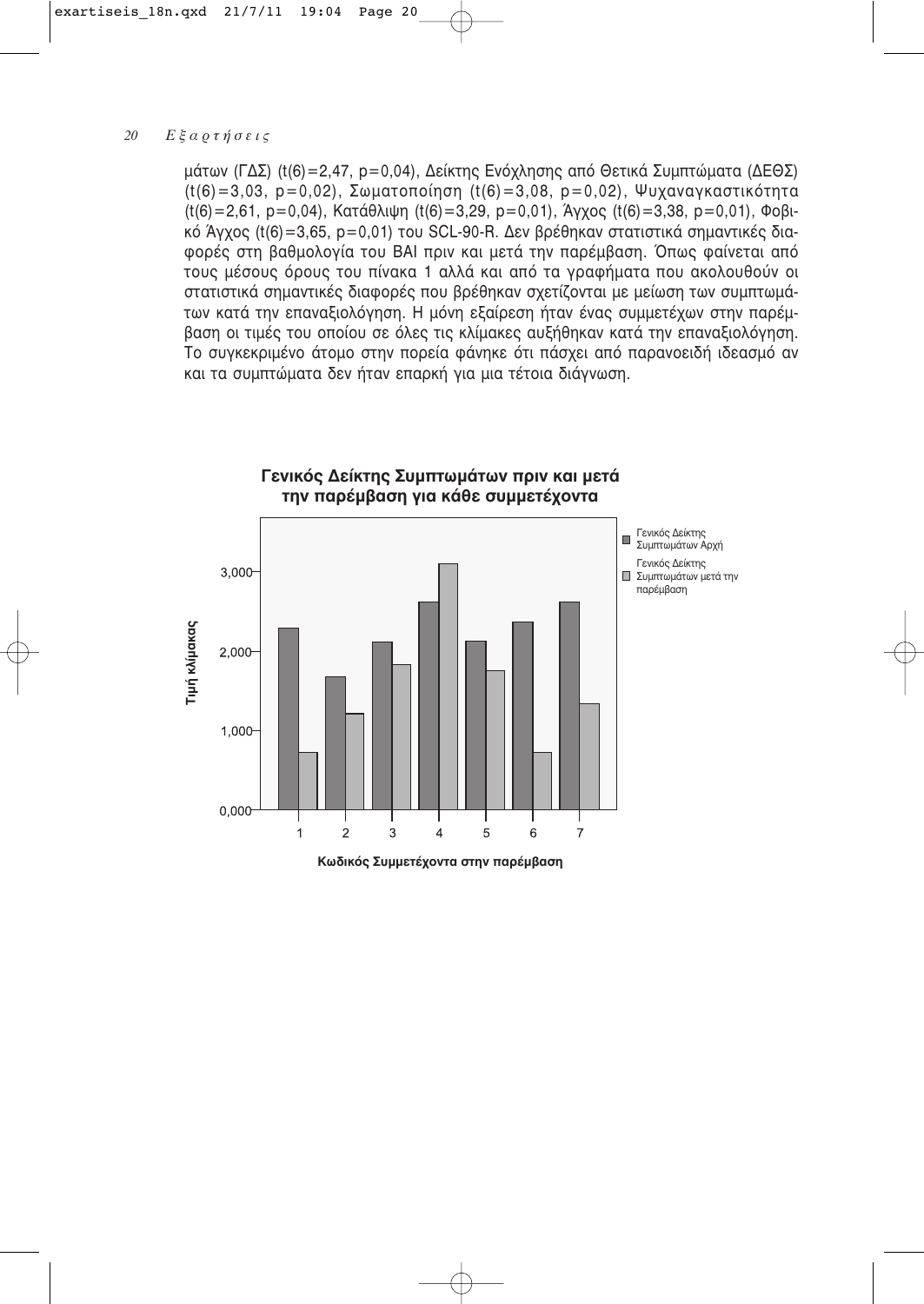

**Δείκτης Ενόχλησης από Θετικά Συμπτώματα για κάθε συμμετέχοντα πριν και μετά την παρέμβαση**



**Σωματοποίηση πριν και μετά την παρέμβαση για κάθε συμμετέχοντα**



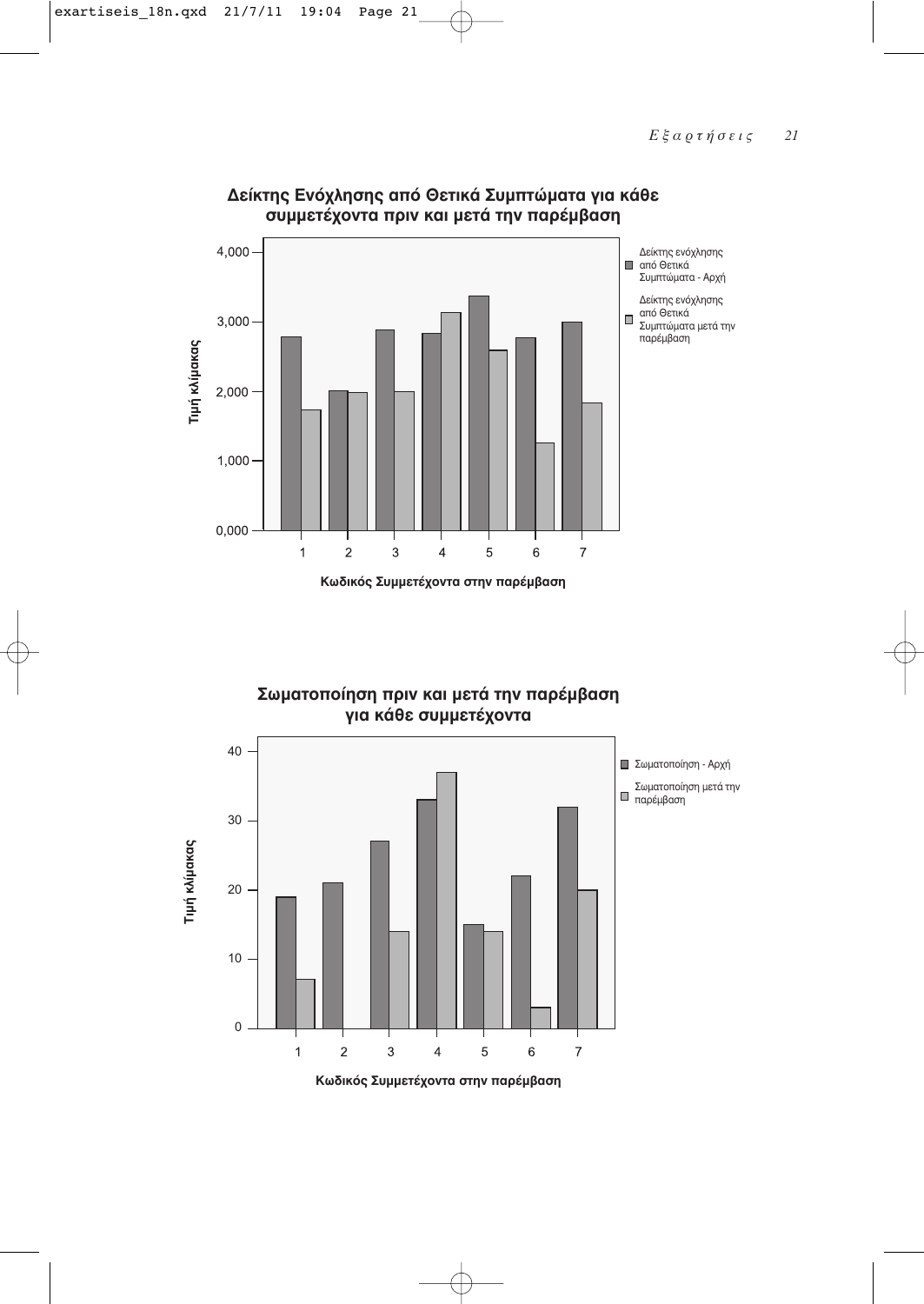

**Κατάθλιψη για κάθε συμμετέχοντα πριν και μετά την παρέμβαση**

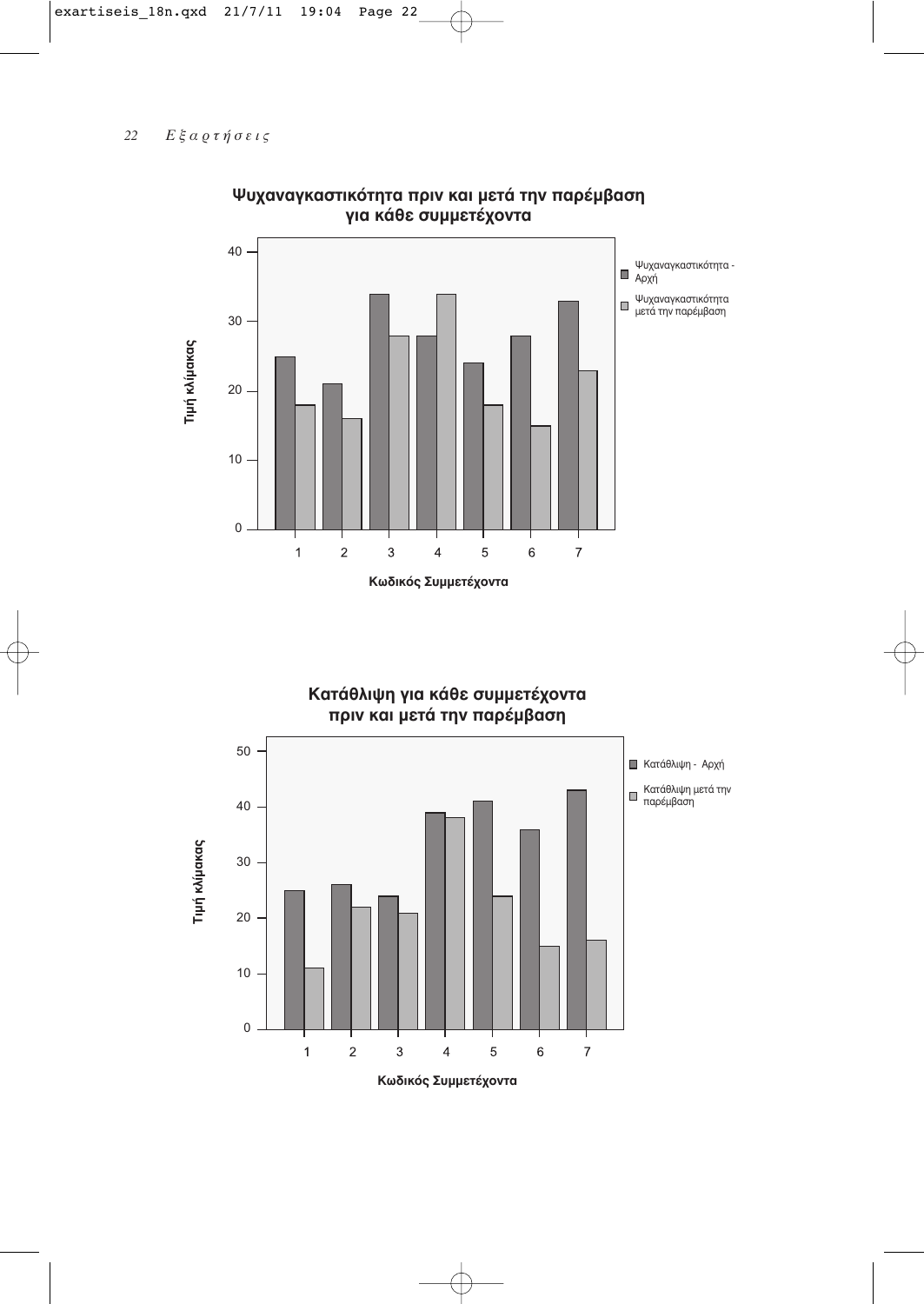

**Φοβικό άγχος πριν και μετά την παρέμβαση για κάθε συμμετέχοντα**

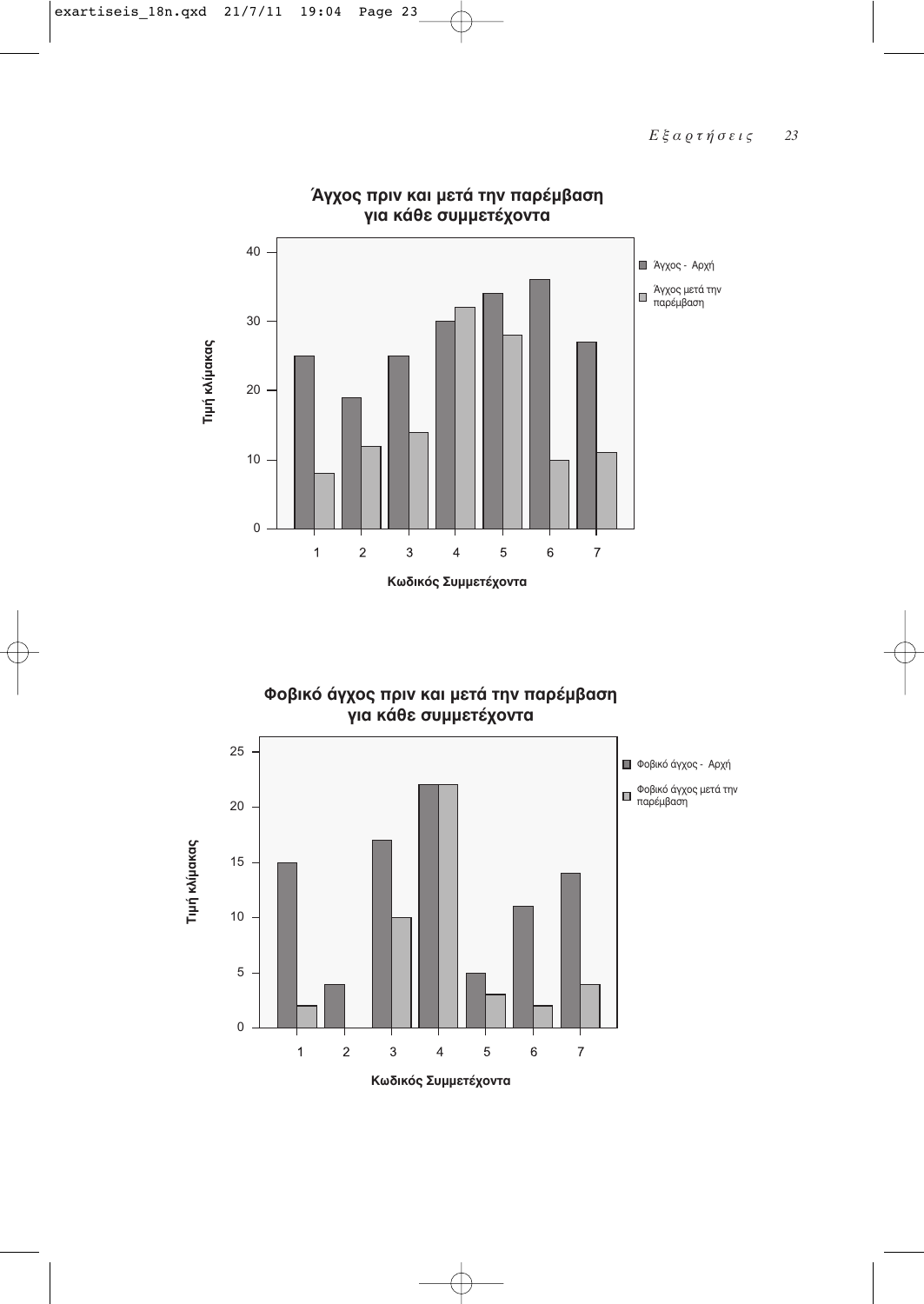Στατιστικά σημαντικές διαφορές μεταξύ ομάδας θεραπείας και ομάδας ελέγχου δεν φάνηκαν να υπάρχουν στις τιμές των κλιμάκων πριν την έναρξη της παρέμβασης. Στατιστικά σημαντικές διαφορές μεταξύ των δυο ομάδων βρέθηκαν μετά το τέλος της παρέμβασης. Πιο συγκεκριμένα, όπως φαίνεται και στον Πίνακα 2 αλλά και στο Γράφημα που ακολουθεί, οι συμμετέχοντες στην ομάδα θεραπείας εμφάνιζαν μειώσεις σε όλες τις κλίμακες του SCL-90-R συγκριτικά με την ομάδα ελέγχου, οι οποίοι παρουσίαζαν είτε σταθερές τιμές είτε αύξηση στις τιμές των κλιμάκων.

| <b>ΚΛΙΜΑΚΕΣ SCL</b>      | ΟΜΑΔΑ ΘΕΡΑΠΕΙΑΣ |         | ΟΜΑΔΑ ΕΛΕΓΧΟΥ |         |
|--------------------------|-----------------|---------|---------------|---------|
| <b>KATA THN</b>          | M.O.            | St.Dev. | M.O.          | St.Dev. |
| ΕΠΑΝΑΞΙΟΛΟΓΗΣΗ           |                 |         |               |         |
| Γενικός δείκτης          |                 |         |               |         |
| συμπτωμάτων (ΓΔΣ)        | 1.52            | 0.82    | 2.07          | 0.77    |
| Δείκτης Ενόχλησης από    |                 |         |               |         |
| Θετικά Συμπτώματα (ΔΕΘΣ) | 2.07            | 0.60    | 2.46          | 0.80    |
| Σύνολο Θετικών           |                 |         |               |         |
| Συμπτωμάτων (ΣΘΣ)        | 63.29           | 17.8    | 74.40         | 8.47    |
| Σωματοποίηση             | 13.57           | 12.44   | 27.60         | 6.98    |
| Ψυχαναγκαστικότητα       | 21.71           | 7.04    | 23.0          | 6.85    |
| Διαπροσωπική Ευαισθησία  | 12.86           | 9.28    | 17.60         | 9.29    |
| Κατάθλιψη                | 21.00           | 8.76    | 28.0          | 9.56    |
| Άγχος                    | 16.43           | 9.52    | 27.0          | 7.03    |
| Θυμός                    | 11.43           | 9.11    | 11.60         | 3.64    |
| Φοβικό Άγχος             | 6.14            | 7.67    | 8.60          | 8.96    |
| Παρανοειδής Ιδεασμός     | 10.71           | 6.37    | 13.0          | 6.59    |
| Ψυχωτικά συμπτώματα      | 12.71           | 8.42    | 17.0          | 12.41   |

ΠΙΝΑΚΑΣ 2 – ΜΕΣΟΙ ΟΡΟΙ ΤΙΜΩΝ ΚΛΙΜΑΚΩΝ SCL-90-R ΓΙΑ ΟΜΑΔΑ ΘΕΡΑΠΕΙΑΣ ΚΑΙ ΟΜΑΔΑ ΕΛΕΓΧΟΥ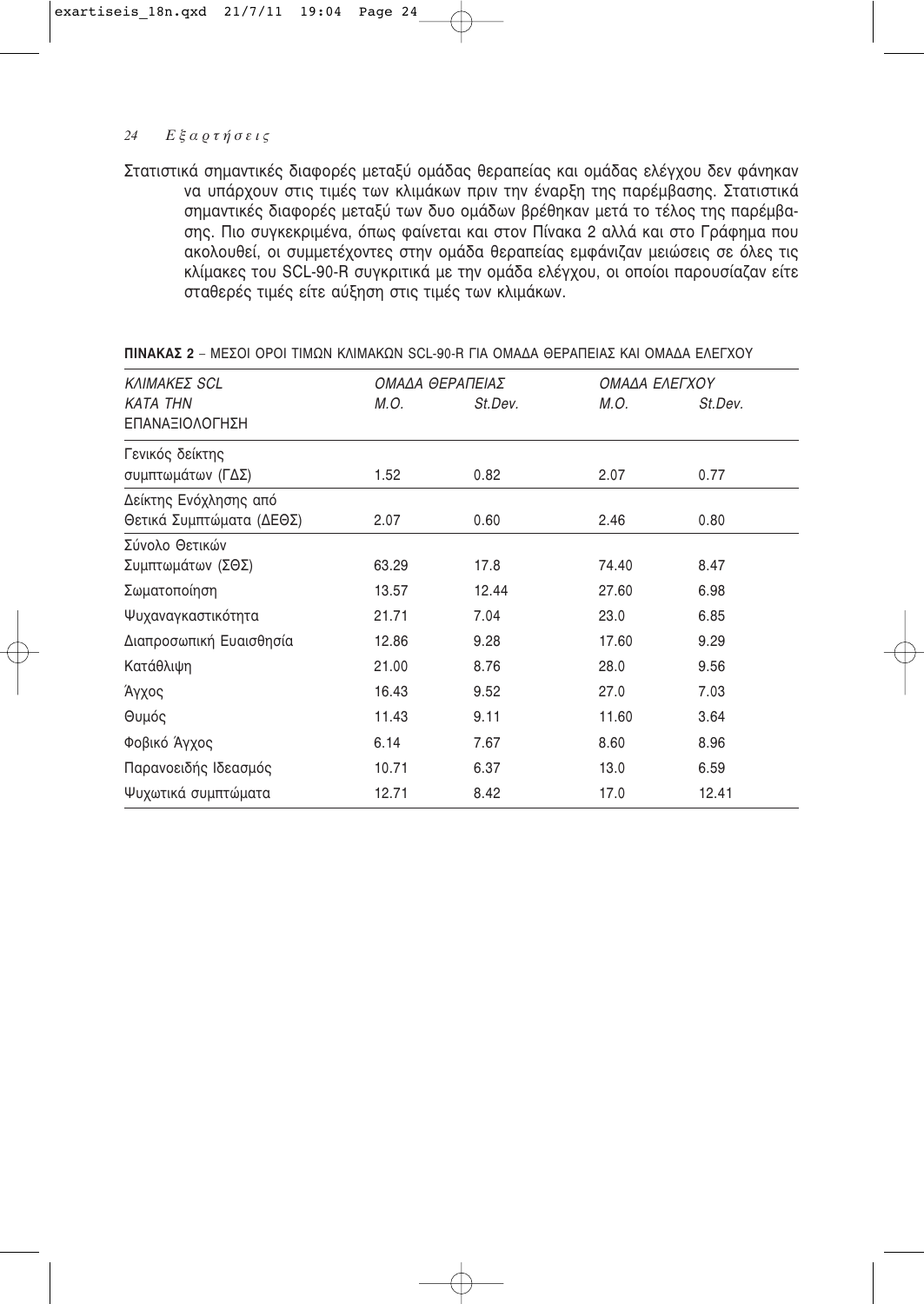

Στατιστικά σημαντικές ήταν οι διαφορές των δυο ομάδων ως προς την κλίμακα σωματοποίησης (F(1,10) = 5.1, p<0.05) ενώ άγγιξε τα όρια της στατιστικής σημαντικότητας και για την κλίμακα άγχους (F(1,10) = 4.39, p=0.062).

## ΣΥΜΠΕΡΑΣΜΑΤΑ – ΠΡΩΤΑΣΕΙΣ - ΠΕΡΙΩΡΙΣΜΩΙ

- Η παρούσα έρευνα επιχείρησε να αναπτύξει και να εφαρμόσει ένα ομαδικό πρόγραμμα γνωσιακής συμπεριφοριστικής κατεύθυνσης σε μέλη ενός προγράμματος μεθαδόνης τα οποία παρουσίαζαν αγχώδη συμπτωματολογία. Η εφαρμογή αυτού του πιλοτικού προγράμματος είχε ως αποτέλεσμα τη μείωση της αγχώδους συμπτωματολογίας για τα άτομα που παρακολούθησαν την ομάδα, ενώ παράλληλα υπήρξε μείωση και σε άλλους τομείς προβλημάτων όπως κατάθλιψη, ψυχαναγκαστικότητα, παρανοειδής ιδεασμός κτλ. Ακόμη, υπήρξε διαφορά μεταξύ της ομάδας θεραπείας και της ομάδας ελέγχου κατά την επαναξιολόγηση, με την ομάδα θεραπείας να παρουσιάζει μεγαλύτερη μείωση στο σύνολο των κλιμάκων του SCL-90-R συγκριτικά με την ομάδα ελέγχου η οποία είτε παρέμενε στάσιμη είτε εμφάνιζε επιδείνωση της συμπτωματολογίας.
- Η γνωσιακή συμπεριφοριστική ψυχοθεραπεία φαίνεται λοιπόν ότι μπορεί να οδηγήσει σε μείωση των αγχωδών συμπτωμάτων ατόμων που κάνουν χρήση ουσιών. Στη βάση της γνωσιακής θεραπείας βρίσκεται η άποψη ότι δεν είναι τα γεγονότα αυτά καθ'αυτά που οδηγούν σε ανάπτυξη προβλημάτων ψυχικής υγείας αλλά η ερμηνεία που τους αποδίδουν οι άνθρωποι, οι προσδοκίες και οι βαθύτερες αντιλήψεις που προκαλούν αρνητικά συναισθήματα όπως θυμό, θλίψη, άγχος.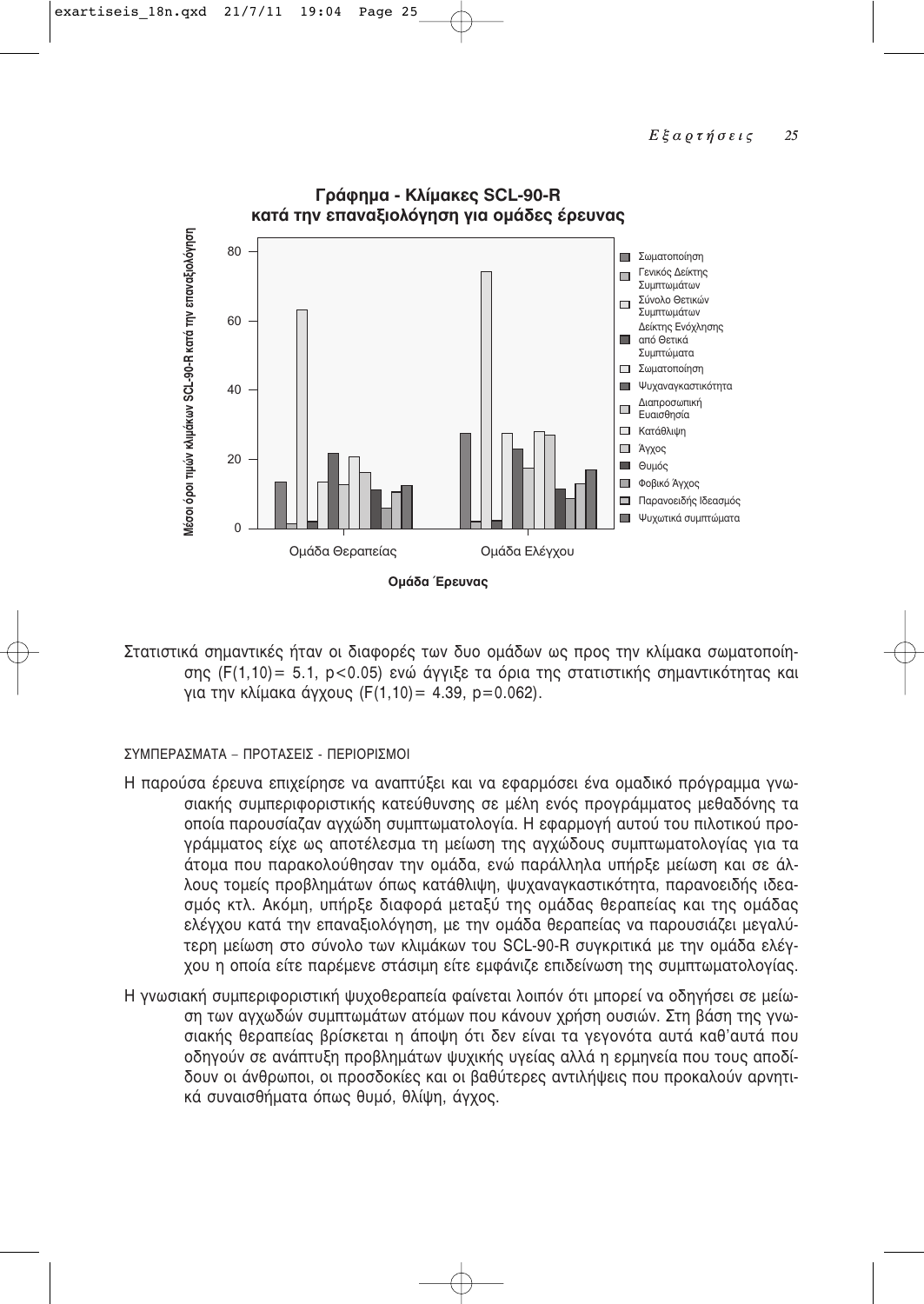- Ως προς το άγχος, οι βαθύτερες αυτές αντιλήψεις ή γνωσίες σχετίζονται με την ύπαρξη μιας απειλής πραγματικής ή όχι. Οι δυσλειτουργικές αυτές αντιλήψεις, συνήθως, αφορούν θέματα που έχουν να κάνουν με αποδοχή, έλεγχο, ικανότητα, υπευθυνότητα. Σύμφωνα με τον Beck (1976), τα αγχώδη άτομα εξαιτίας αυτών των δυσλειτουργικών αντιλήψεων, συνήθως υπερεκτιμούν την ύπαρξη, το μέγεθος, την ένταση της απειλής σε μια κατάσταση και αυτό έχει ως συνέπεια την αυτόματη ενεργοποίηση της φυσιολογίας του άγχους. Η ενεργοποίηση αυτή περιλαμβάνει αλλαγές στη διέγερση του αυτόνομου νευρικού συστήματος, αποφυγή ή αναστολή συμπεριφορών, συνεχή αναζήτηση ενδείξεων που σηματοδοτούν την ύπαρξη απειλών. Ο στόχος της γνωσιακής θεραπείας είναι η μείωση της αγχώδους συμπτωματολογίας μέσω της αναγνώρισης, αξιολόγησης, ελέγχου και αλλαγής των αυτόματων αρνητικών σκέψεων και δυσλειτουργικών αντιλήψεων του πελάτη.
- Η χρήση ουσιών, σύμφωνα με τη γνωσιακή-συμπεριφοριστική θεραπεία είναι αποτέλεσμα ατομικών και κοινωνικών παραγόντων. Στους παράγοντες αυτούς περιλαμβάνονται η ανάπτυξη ελλιπών δεξιοτήτων αντιμετώπισης αγχογόνων καταστάσεων που οδηγεί στην ανάπτυξη ανεπαρκών δεξιοτήτων αντιμετώπισης προβλημάτων ζωής (Χαρίλα, 2005). Σημαντικό ρόλο στη χρήση ουσιών παίζουν οι αρνητικές αντιλήψεις για τον εαυτό, τους άλλους, τον κόσμο, όπου κυριαρχεί συνήθως μια μειωμένη εικόνα εαυτού. Αρνητικές αντιλήψεις για τον εαυτό οδηγούν σε αρνητικά συναισθήματα και αυτά έχουν ως αποτέλεσμα το άτομο να αδρανεί. Έτσι δημιουργείται ένας φαύλος κύκλος με το άτομο να επιβεβαιώνει τις αρνητικές αντιλήψεις για τον εαυτό του, να νιώθει ολοένα και πιο δυσάρεστα και να αδρανεί ακόμη περισσότερο αντί να προσπαθεί να αναιρέσει τις αντιλήψεις αυτές. Η συνάντηση του ατόμου με τη χρήση μπορεί να του επιφέρει θετικά αποτελέσματα καθώς συντηρεί την αποφυγή του και οδηγεί σε θετικά συναισθήματα αλλά στην πορεία επιβεβαιώνει τις αρνητικές αντιλήψεις για τον εαυτό του και δεν μαθαίνει να διαχειρίζεται αρνητικά συναισθήματα.
- <u>Το συγκεκριμένο πιλοτικό πρόγραμμα προσπάθησε να ενσωματώσει στο περιεχόμενο του</u> στοιχεία της γνωσιακής προσέγγισης που αφορούν και τις δυο διαταραχές, όπως φυσιολογία του άγχους, δυσλειτουργικές αντιλήψεις, χρήση ως αγχολυτικό, έκφραση δυσάρεστων συναισθημάτων με διεκδικητικό τρόπο. Τα υψηλά ποσοστά συννοσυρότητας διαταραχών άγχους και χρήσης ουσιών καθιστούν επιτακτική την ανάγκη έγκαιρης αναγνώρισης αγχωδών συμπτωμάτων σε πληθυσμό χρηστών ουσιών, όπως στα προγράμματα υποκατάστασης και ανάπτυξης κατάλληλων παρεμβάσεων ώστε να αποφευχθεί η υπερβολική χρήση αγχολυτικών ή βενζοδιαζεπινών στο συγκεκριμένο πληθυσμό. Στις περισσότερες των περιπτώσεων δεν είναι εύκολο να διευκρινισθεί ποια διαταραχή ξεκίνησε πρώτα. Αυτό που φαίνεται να δημιουργείται είναι ένας φαύλος κύκλος μεταξύ της χρήσης ουσιών και των αγχωδών διαταραχών, που οδηγούν σε ακόμη μεγαλύτερη χρήση ή αύξηση των αγχωδών συμπτωμάτων.
- Ένας περιορισμός της συγκεκριμένης έρευνας ήταν το πολύ μικρό δείγμα, καθώς αποτέλεσε ένα πιλοτικό πρόγραμμα. Για να μπορέσουν να θεωρηθούν αξιόπιστα τα αποτελέσματα και να οδηνήσουν σε ευρύτερα συμπεράσματα. θα πρέπει να εφαρμοσθεί το πρόγραμμα σε πολύ μεγαλύτερο δείγμα ανθρώπων που παρακολουθούν προγράμματα υποκατάστασης. Ένας ακόμη περιορισμός της έρευνας ήταν ότι ο ερευνητής ήταν ταυτόχρονα και ο συντονιστής της ομαδικής παρέμβασης. Αν και χρησιμοποιήθηκαν αντικειμενικά κριτήρια ως προς την αξιολόγηση των αγχωδών συμπτωμάτων, οι βαθύτερες υποκειμενικές αντιλήψεις του ερευνητή μπορεί να είχαν επίδραση στο συντονιστικό του ρόλο και το αντίστροφο.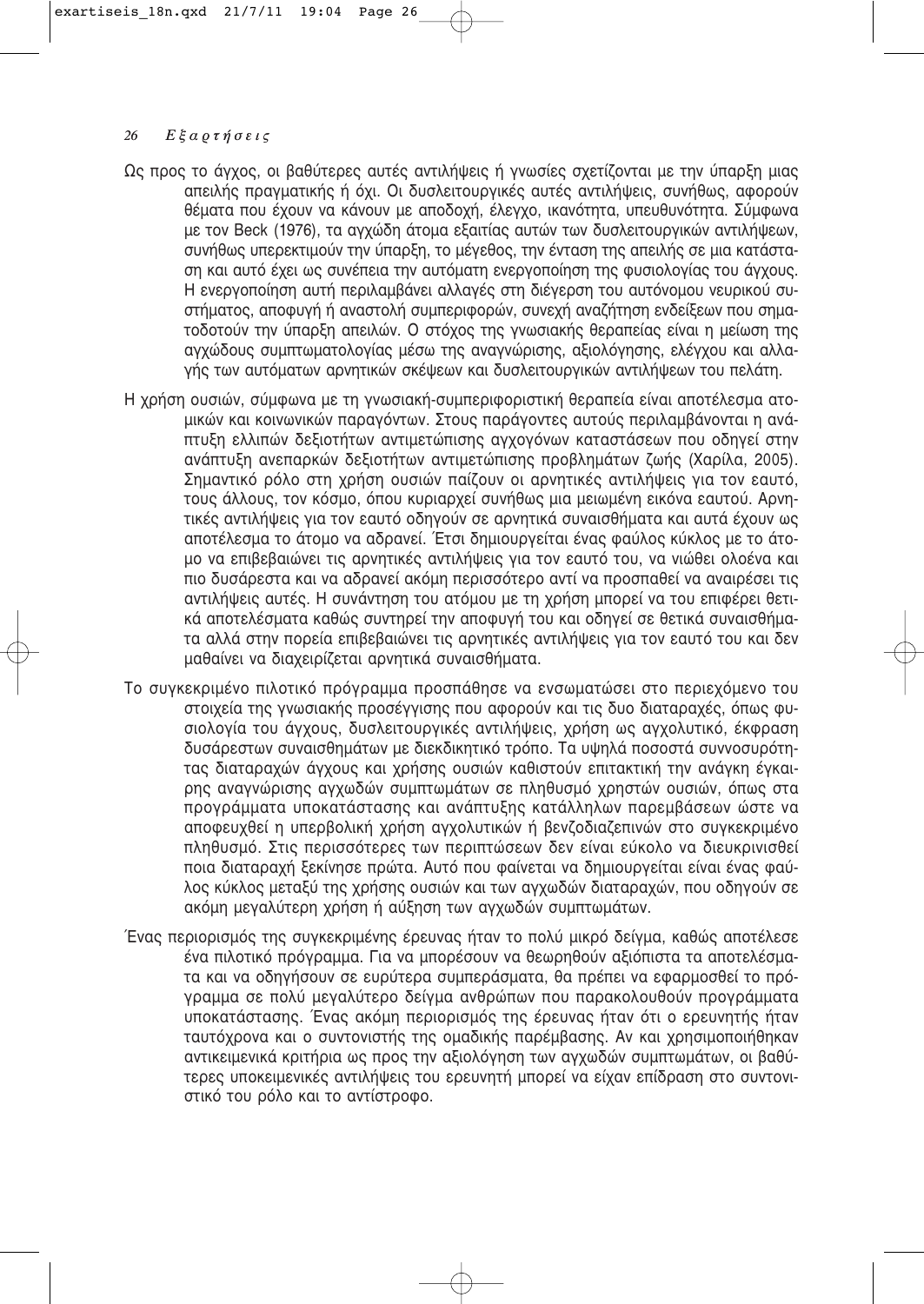#### exartiseis\_18n.qxd 21/7/11 19:04 Page 27

#### *Βιβλιο*γραφία

- Borg, S., Kvande, H., & Sedvall, G. (1981). Central norepinephrine metabolism during alcohol intoxication in addicts and healthy volunteers. *Science*, *213*, 1135–1137.
- Brady, K. T., & Lydiard, R. B. (1993). The association of alcoholism and anxiety. *Psychiatric Quarterly*, *64*, 135–149.
- Brown, S. A., Irwin, M., & Schuckit, M. A. (1991). Changes in anxiety among abstinent male alcoholics. *Journal of Studies on Alcohol*, *52*, 55–61.
- Coffman, J. A., & Petty, F. (1985). Plasma GABA levels in chronic alcoholics. *American Journal of Psychiatry*,*142*, 1204–1205.
- Coryell, W., Endicott, J., & Winokur, G. (1992). Anxiety syndromes as epiphenomena of primary depression: Outcome and familial psychopathology. *American Journal of Psychiatry,* 149, 100–107.
- Cowley, D. S. (1992). Alcohol abuse, substance abuse, and panic disorder. *The American Journal of Medicine*, *92*(Suppl. 1A), 41–48.
- Crowe, R. R., Noyes, R., Pauls, D. L., & Slymen, D. (1983). A family study of panic disorder. *Archives of General Psychiatry*, *40*, 1065–1069.
- Darke, S., Swift, W., Hall, W. (1994) Prevalence, severity and correlates of psychological morbidity among methadone maintenance clients, *Addiction*, 89, 211-217.
- Derogatis, LR. (1977). Confirmation of the dimensional structure of the SCL-90: A study in construct validation, *Journal of Clinical Psychology, 33, p:981-989*
- Farrell, M., Howes, S., Taylor, C., Lewis, G., Jenkins, R., Bebbington, P., Jarvis, M., Brugha, T., Gill, B., Meltzer, H. (1998) Substance misuse and psychiatric comorbidity: an overview of the opcs national psychiatric morbidity survey, *Addictive Behaviors*, 94 (11), 1953- 1962.
- Fergusson, D. M., Lynskey,M. T.,& Horwood, L. J. (1996). Factors associated with continuity and changes in disruptive behavior patterns between childhood and adolescence. *Journal of Abnormal Child Psychology*, *24,* 533–553.
- George, D. T., Nutt, D. J., Dwyer, B. A., & Linnoila, M. (1990). Alcoholism and panic disorder: Is the comorbidity more than coincidence? *Acta Psychiatrica Scandinavica*, *81*, 97–107.
- Kessler, R. C. (1995). The epidemiology of psychiatric comorbidity. In M. Tsuang, M. Tohen, & G. Zahner (Eds.), *Textbook of psychiatric epidemiology*. New York: Wiley.
- Kushner, M. G., Sher, K. J., & Beitman, B. D. (1990). The relation between alcohol problems and the anxiety disorders. *American Journal of Psychiatry*, *147*, 685–695.
- Merikangas, K. R., & Gelernter, C. S. (1990). Comorbidity for alcoholism and depression. *Psychiatric Clinics of North America*, *13*, 613–632.
- Merikangas, K. A., Stevens, D., & Fenton, B. (1996). Comorbidity of alcoholism and anxiety disorders. *Alcohol Health and Research World*, *20*, 100–105.
- McGue, M. (1994). Genes, environment, and the etiology of alcoholism. In R. Zucker, G. Boyd, & J. Howard(Eds.), *Development of alcohol problems: Exploring the biopsychosocial matrix: Monograph No. 26* (pp. 1–40). Bethesda, MD: National Institute on Alcohol Abuse and Alcoholism.
- Noyes, R., Clancy, J., Crowe, R., Hoenk, R. P., & Slymen, D. J. (1978). The family prevalence of anxiety neurosis. *Archives of General Psychiatry*, *35*, 1057–1059.
- Ντώνιας, Σ., Καραστεργίου, Α., Μάνος, Ν. (1991). Στάθμιση της κλίμακας ψυχοπαθολογίας Symptom Checklist-90-R σε ελληνικό πληθυσμό.
- Peeles, E, Schreiber, S., Naumovsky, Y., Adelson, M.. (2007). Depression in methadone maintenance treatment patients: Rate and risk factors. *Journal of Affective Disorders, 99, p.213-220.*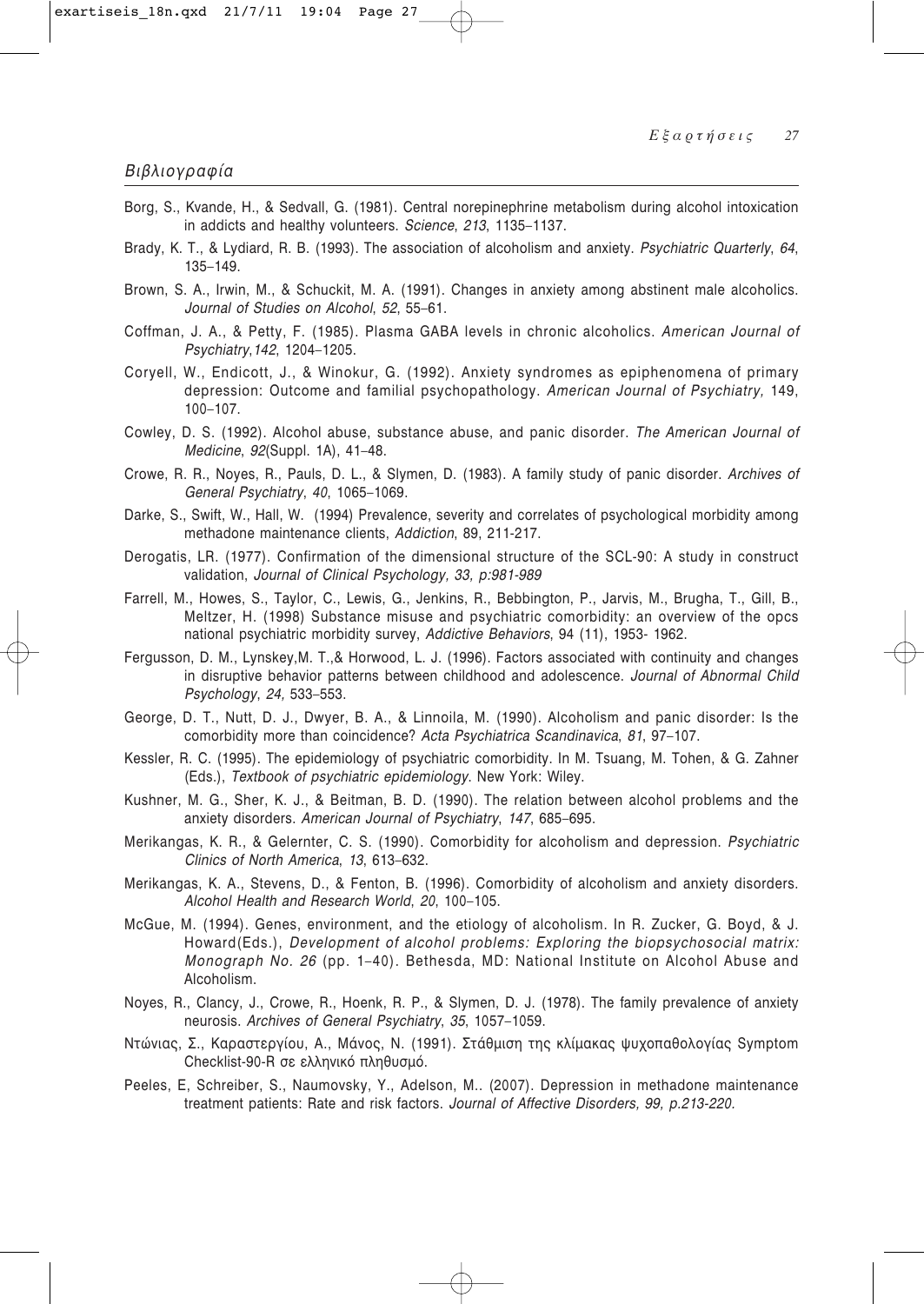exartiseis\_18n.qxd 21/7/11 19:04 Page 28

*28 Εξαρτήσεις*

- Petracca, A., Michelini, S., Perugi, G., Cassano, G.B. (1991). Benzodiazepine withdrawal syndrome. Problems of differential diagnosis against depression, panic attacks and generalized anxiety. *Clin. Ter., 137, 191-197.*
- Quitkin, F. M., Rifkin, A., Kaplan, J., & Klein, D. F. (1972). Phobic anxiety syndrome complicated by drug dependence and addiction. *Archives of General Psychiatry*, *27*, 159–162.
- Rounsaville, B.J., Weissman, M.M., Kleber, H., Wilber, C. (1982b) Heterogeneity of Psychiatric Diagnosis in Treated Opiate Addicts, *Arch Gen Psychiatry*, 39, 161-166.
- Scott, J; Gilvarry, G., Farrell, M. (1998). Managing anxiety and depression in alcohol and drug dependence. Addictive Behaviours, 23, 6, 919-931.
- Schuckit, M. A. (1996). Alcohol, anxiety and depressive disorders. *Alcohol Health and Research World*, *20*, 81–85.
- Schuckit, M. A., & Hesselbrock, V. (1994). Alcohol dependence and anxiety disorders: What is the relationship? *American Journal of Psychiatry*, *151*, 1723–1734.
- M.Soyka, M. Albus, B.Immler, N.Kathmann, H. Hippius (2002) Psychopathology in dualdiagnosis and nonaddicted schizophrenics: are there differences? *Eur J Health Econom, 3, p 114– 120*
- Thevos, A. K., Johnston, A. L., Latham, P. K., Randall, C. L., Adinoff, B., & Malcolm, R. (1991). Symptoms of anxiety in inpatient alcoholics with and without DSM-III-R anxiety diagnoses. *Alcoholism: Clinical and Experimental Research*, *15*, 102–105.
- Wagner, Eric F. (1996) Substance use and violent behavior in adolescence. *Aggression and Violent Behavior. Vol 1(4), pp. 375-387*
- Χαρίλα, Α. (2005). Χρήση Εξαρτησιογόνων ουσιών, παράγοντες ιδιοσυγκρασίας και αντιμετώπισης αγχογόνων καταστάσεων σε φοιτητικό πληθυσμό. Διδακτορική Διατριβή, Τομέας Ψυχολογίας, Τμήμα Φιλοσοφίας, Παιδαγωγικής, Ψυχολογίας, Εθνικό και Καποδιστριακό Πανεπιστήμιο Αθηνών.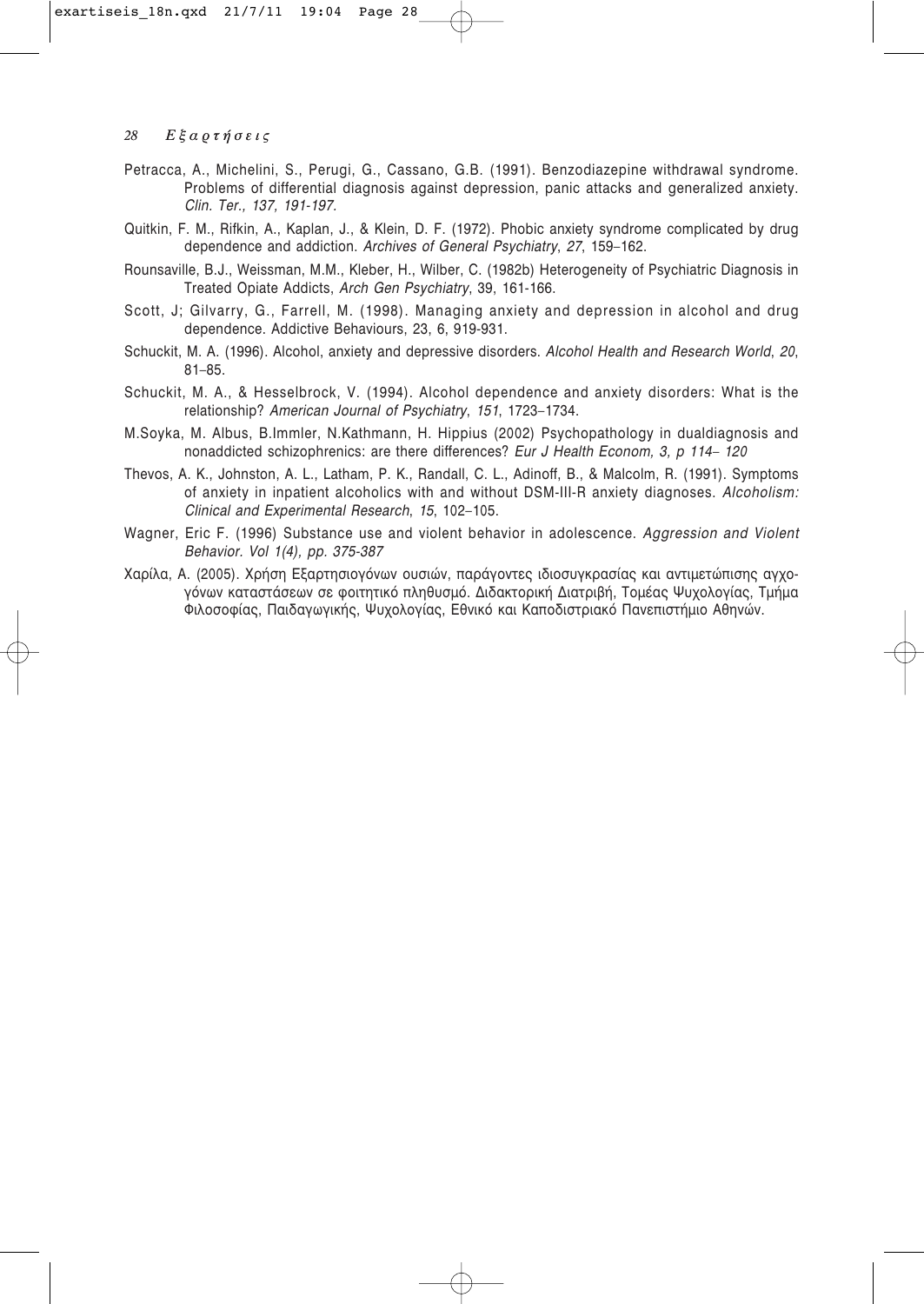*Ε ξ α ρ τ ή σ ε ι ς , τεύχος 18, 2011*

PREVENTION OF STUDENT DELINQUENCY IN PRIMARY EDUCATION: THE ASPECTS OF SCHOOLTEACHERS, TRAINED IN PROGRAMS OF HEALTH PROMOTION, ABOUT PREVENTION OF STUDENTS' DELINQUENT BEHAVIOURS IN PRIMARY SCHOOL AND THE ROLE OF SCHOOLTEACHER IN THIS.

MARIA K. SMYRNAKI<sup>1</sup>

Abstract

- Present study is trying to investigate the aspects of schoolteachers, trained in programs of health promotion, about prevention of students' delinquent behaviors in primary school and the role of schoolteacher in this. Specifically, it is a quality research witch includes semi-structured interviews to 12 schoolteachers, trained in the health promotion program of "Interpersonal Relationships - Psychological Health" by the Prevention Center of West Thessalonica "Dictyo Alpha", that have one, at least, year of school experience into organized prevention activities in primary school. According to the results of analysis, the teacher participants, on the whole, appear to be familiar with the meaning of children delinquency and prevention, to emphasize the existence of human relationships into the education framework (between students, teachers students and teachers - parents), to recognize the responsibility of schoolteachers on children development, to associate the prevention effective teacher with the "good human - teacher", to underline the necessity of psychologists' presence at school with a supportable role to teachers work and the need there is teachers and school to deal with the real children needs. The results of the study essentially underline the primary's school responsibility and the role of schoolteacher in the psychosocial children development.
- Key words: student delinquency, primary education, prevention, role of teacher, relationships in school environment, psychosocial development.

<sup>1</sup> PhD Student in Primary Education Department of University of Crete, Therapeutic Staff in Kethea ARIADNI Therapeutic Programme, E mail: marsmyrn@hotmail.com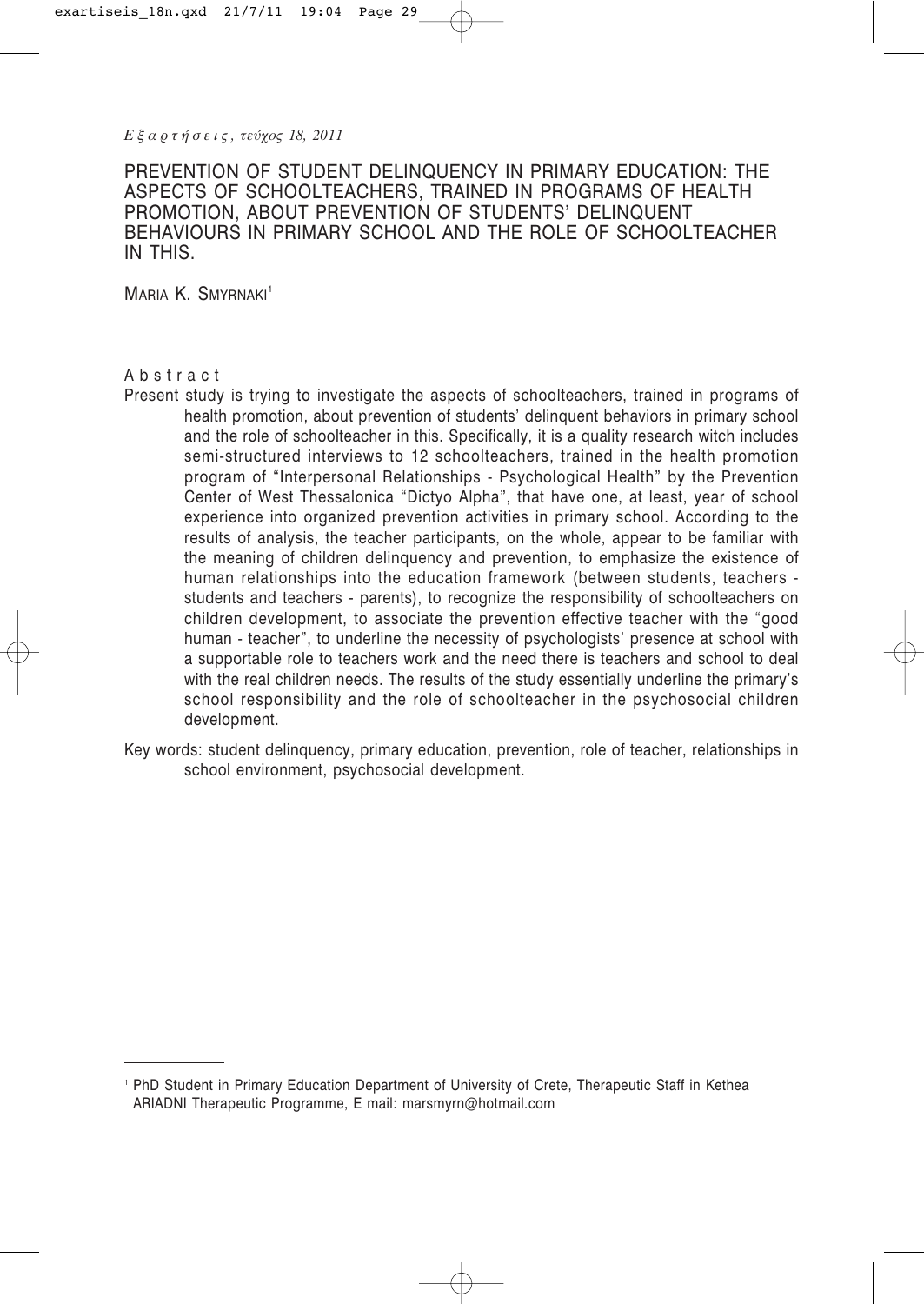Εξαρτήσεις, τεύγος 18, 2011

## ΠΡΟΛΗΨΗ ΜΑΘΗΤΙΚΗΣ ΠΑΡΑΒΑΤΙΚΟΤΗΤΑΣ ΣΤΗΝ ΠΡΩΤΟΒΑΘΜΙΑ ΕΚΠΑΙΔΕΥΣΗ: ΟΙ ΑΠΟΨΕΙΣ ΔΑΣΚΑΛΩΝ, ΕΚΠΑΙΔΕΥΜΕΝΩΝ ΣΕ ΠΡΟΓΡΑΜΜΑΤΑ ΑΓΩΓΗΣ ΥΓΕΙΑΣ. ΓΙΑ ΤΗΝ ΠΡΟΛΗΨΗ ΜΑΘΗΤΙΚΩΝ ΠΑΡΑΒΑΤΙΚΩΝ ΣΥΜΠΕΡΙΦΟΡΩΝ ΣΤΟ ΔΗΜΟΤΙΚΟ ΣΧΟΛΕΙΟ ΚΑΙ ΤΟ ΡΟΛΟ ΤΟΥ ΔΑΣΚΑΛΟΥ Σ' ΑΥΤΗΝ.

**ΜΑΡΙΑ Κ. ΣΜΥΡΝΑΚΗ<sup>2</sup>** 

## Περίληψη

- Στην παρούσα μελέτη γίνεται προσπάθεια να διερευνηθούν οι απόψεις δασκάλων, εκπαιδευμένων σε προγράμματα Αγωγής Υγείας, για την πρόληψη μαθητικών παραβατικών συμπεριφορών στο Δημοτικό Σχολείο και το ρόλο του δασκάλου σε αυτή. Ειδικότερα, πρόκειται για ποιοτική μελέτη με ημι-δομημένες συνεντεύξεις σε 12 δασκάλους, εκπαιδευμένους στο πρόγραμμα Αγωγής Υγείας «Διαπροσωπικές Σχέσεις - Ψυχική Υγεία» από το Κέντρο Πρόληψης Δυτικής Θεσσαλονίκης «Δίκτυο Άλφα», με ενός τουλάχιστον σχολικού έτους εμπειρία σε οργανωμένες προσπάθειες πρόληψης στο Δημοτικό Σχολείο. Σύμφωνα με τα αποτελέσματα της ανάλυσης, οι συμμετέχοντες εκπαιδευτικοί, στο σύνολό τους, παρουσιάζονται να είναι αρκετά εξοικειωμένοι με τις έννοιες της μαθητικής παραβατικότητας και της πρόληψης, να δίνουν ιδιαίτερη έμφαση στην ύπαρξη ανθρώπινων σχέσεων στο χώρο της εκπαίδευσης (μεταξύ των μαθητών, δασκάλων-μαθητών και δασκάλων-γονιών), να αναγνωρίζουν την ευθύνη των εκπαιδευτικών στην ανάπτυξη των παιδιών, να συνδέουν τον αποτελεσματικό στην πρόληψη εκπαιδευτικό με τον «καλό άνθρωπο-δάσκαλο», να τονίζουν την ανάγκη ύπαρξης ψυχολόγων στα σχολεία με ρόλο υποστηρικτικό/βοηθητικό στο έργο των εκπαιδευτικών και την ανάγκη ενασχόλησης του σχολείου και των εκπαιδευτικών με τις πραγματικές ανάγκες των παιδιών. Τα ευρήματα της έρευνας ουσιαστικά τονίζουν την ευθύνη του Δημοτικού Σχολείου και του δασκάλου όσον αφορά την ψυχοκοινωνική ανάπτυξη των μαθητών.
- Λέξεις-Κλειδιά: μαθητική παραβατικότητα, πρωτοβάθμια εκπαίδευση, πρόληψη, ρόλος δασκάλου, σχέσεις στο πλαίσιο του σχολείου, ψυχοκοινωνική ανάπτυξη.

#### ΕΙΣΑΓΩΓΗ

Η ποιοτική αυτή μελέτη στοχεύει να διερευνήσει το ρόλο του Δημοτικού Σχολείου και του δασκάλου στην πρόληψη μαθητικών παραβατικών συμπεριφορών μέσα από τις απόψεις δασκάλων που είναι εκπαιδευμένοι σε προγράμματα Αγωγής Υγείας.

<sup>&</sup>lt;sup>2</sup> Υποψήφια Διδάκτωρ στο ΠΤΔΕ Πανεπιστημίου Κρήτης Υπότροφος Ι. Κ. Υ. στην Ειδικότητα Τοξικοεξάρτηση: Πρόληψη, Θεραπεία, Κοινωνική Επανένταξη, Θεραπευτικό Προσωπικό στο ΚΕΘΕΑ ΑΡΙΑΔΝΗ, Στοιχεία Επικοινωνίας: 28ης Οκτωβρίου, Αρκαλοχώρι, 70300 Ηράκλειο Κρήτης, email: marsmyrn@hotmail.com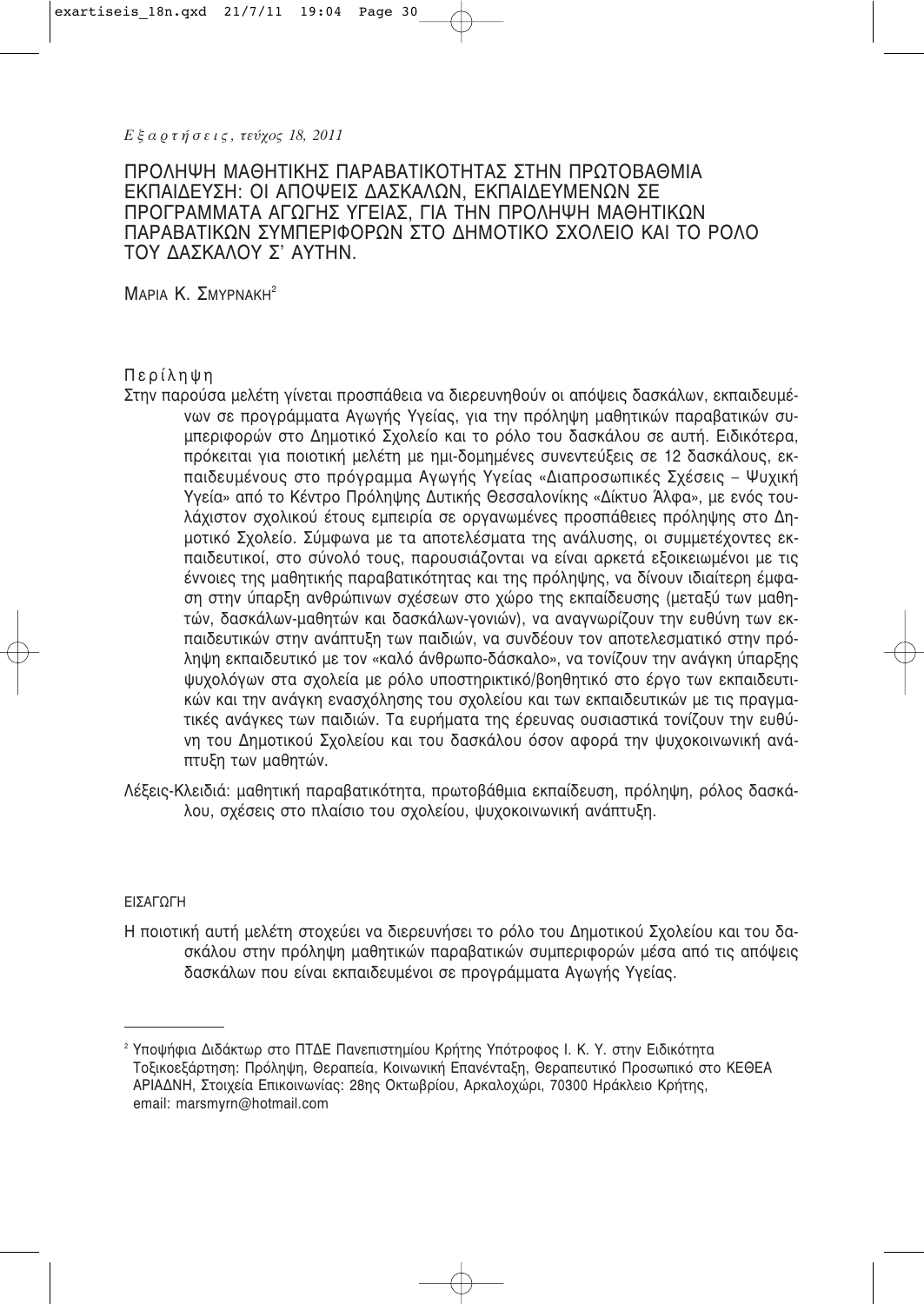Καταρχήν, η ίδια η Αγωγή Υγείας είναι μια παιδαγωγική διαδικασία που εστιάζεται στην ικανότητα φροντίδας του εαυτού ως γενική στάση ζωής που προάγει την υγεία, καθώς και στην ανάπτυξη της αυτονομίας του ατόμου μέσα στα πλαίσια της συλλογικότητας. Στόχος της Αγωγής Υγείας δεν είναι απλά η αποφυγή ασθένειας ή αναπηρίας, αλλά η προαγωγή της σωματικής, κοινωνικής και ψυχικής υγείας του ατόμου με στόχο τη  $\beta$ ελτίωση της ποιότητας της ζωής του (Μοστριού, 1997).

Η εφαρμονή προνραμμάτων Ανωνής Υνείας στα σχολεία στόχο έχει να συμβάλει στην αναβάθμιση της σχολικής ζωής και στη σύνδεση του σχολείου με την κοινωνική πραγματικότητα. Πιο συγκεκριμένα, στόχοι των προγραμμάτων Αγωγής Υγείας είναι: η προάσπιση και προαγωγή της ψυχικής, σωματικής υγείας και της κοινωνικής ευεξίας των μαθητών/τριών, η αναβάθμιση της σχολικής ζωής και η σύνδεσή της με την κοινωνική πραγματικότητα, η πρόληψη του αποκλεισμού νεαρών ατόμων από την κοινωνία και την αγορά εργασίας, η ανάπτυξη δεξιοτήτων και η διαμόρφωση ατόμων με Κριτική στάση, η μείωση της σχολικής αποτυχίας και της πρόωρης εγκατάλειψης της υποχρεωτικής εκπαίδευσης (Παιδαγωγικό Ινστιτούτο, 1998).

- Ως προς τις δραστηριότητες πρόληψης, αυτές καλούνται να αντιμετωπίσουν τις αιτίες που προκαλούν τις διάφορες μορφές παραβατικών συμπεριφορών, στις οποίες συναντώνται κοινοί αιτιολογικοί παρανομαστές (Ζαφειρίδης, 1990). Πολύ πρόσφορο έδαφος για το σχεδιασμό και την εφαρμογή τέτοιων δραστηριοτήτων αποτελεί το σχολικό πλαίσιο, χωρίς ωστόσο η δυνατότητα εφαρμογής τους και κατ' επέκταση η αποτελεσματικότητά τους να περιορίζεται αποκλειστικά σε αυτό.
- Ο όρος της παραβατικής συμπεριφοράς, έτσι όπως χρησιμοποιείται στην παρούσα μελέτη, αναφέρεται σε ένα ευρύ φάσμα απροσάρμοστων συμπεριφορών, από τις πιο ήπιες (όπως τα παρατσούκλια, οι κοροϊδίες, η λεκτική βία) ως τις πιο ακραίες μορφές (όπως οι ξυλοδαρμοί, οι εκφοβισμοί, η σεξουαλική κακοποίηση, η χρήση τοξικών ουσιών, η εγκληματική συμπεριφορά). Κατά τον Κουρκούτα (2007), μπορεί κανείς να μιλήσει για «προβλήματα συμπεριφοράς» στις περιπτώσεις των ήπιων εκδηλώσεων και για «διαταραχές συμπεριφοράς» στις πιο έντονες, σοβαρές και συστηματικές εκδοχές τους. Το κοινό χαρακτηριστικό ανάμεσα στις διαφορετικής μορφής και έντασης αυτές συμπεριφορές είναι ότι δεν σέβονται τους υπάρχοντες κανονισμούς (οικογενειακούς, σχολικούς, κοινωνικούς, ηθικούς, νομικούς/ποινικούς) με αποτέλεσμα να παραβιάζουν τα όρια που θέτουν οι ενήλικες ως προς τη συμπεριφορά και κατ' επέκταση τα δικαιώματα των άλλων.
- Οι παραβατικές συμπεριφορές στο χώρο του σχολείου, μπορούν, κατά το Ματσαγγούρα (2002), να πάρουν τις εξής μορφές: α) προβλήματα σχετικά με το μάθημα (χαζεύει, δεν ολοκληρώνει τις εργασίες, δεν ακολουθεί τις οδηγίες του εκπαιδευτικού, σκασιαρχείο), β) προβλήματα συμπεριφοράς μέσα στην τάξη (μιλάει χωρίς να πάρει την άδεια, διακόπτει τους άλλους όταν μιλούν, μιλάει με τους διπλανούς αποσπώντας την προσοχή τους), γ) προβλήματα διαπροσωπικών σχέσεων με τους συμμαθητές (εμπλέ-Κεται σε λεκτικούς διαξιφισμούς και σωματικές επιθέσεις, κλέβει αντικείμενα άλλων, λέει ψέματα, απειλεί), δ) προβλήματα σχετικά με την παραβίαση του σχολικού ήθους (καπνίζει, παρενοχλεί σεξουαλικά, κάνει χρήση αλκοόλ και ναρκωτικών).
- Η παραβατική συμπεριφορά έχει βρεθεί ότι εξελίσσεται με το χρόνο ανάλογα με τις συνθήκες αντιμετώπισής της από το περιβάλλον (Furlog et al., 2004). Διαθέτει έναν εξελικτικό δυναμικό χαρακτήρα, ο οποίος επηρεάζεται σημαντικά από τις εξωγενείς επιρροές ή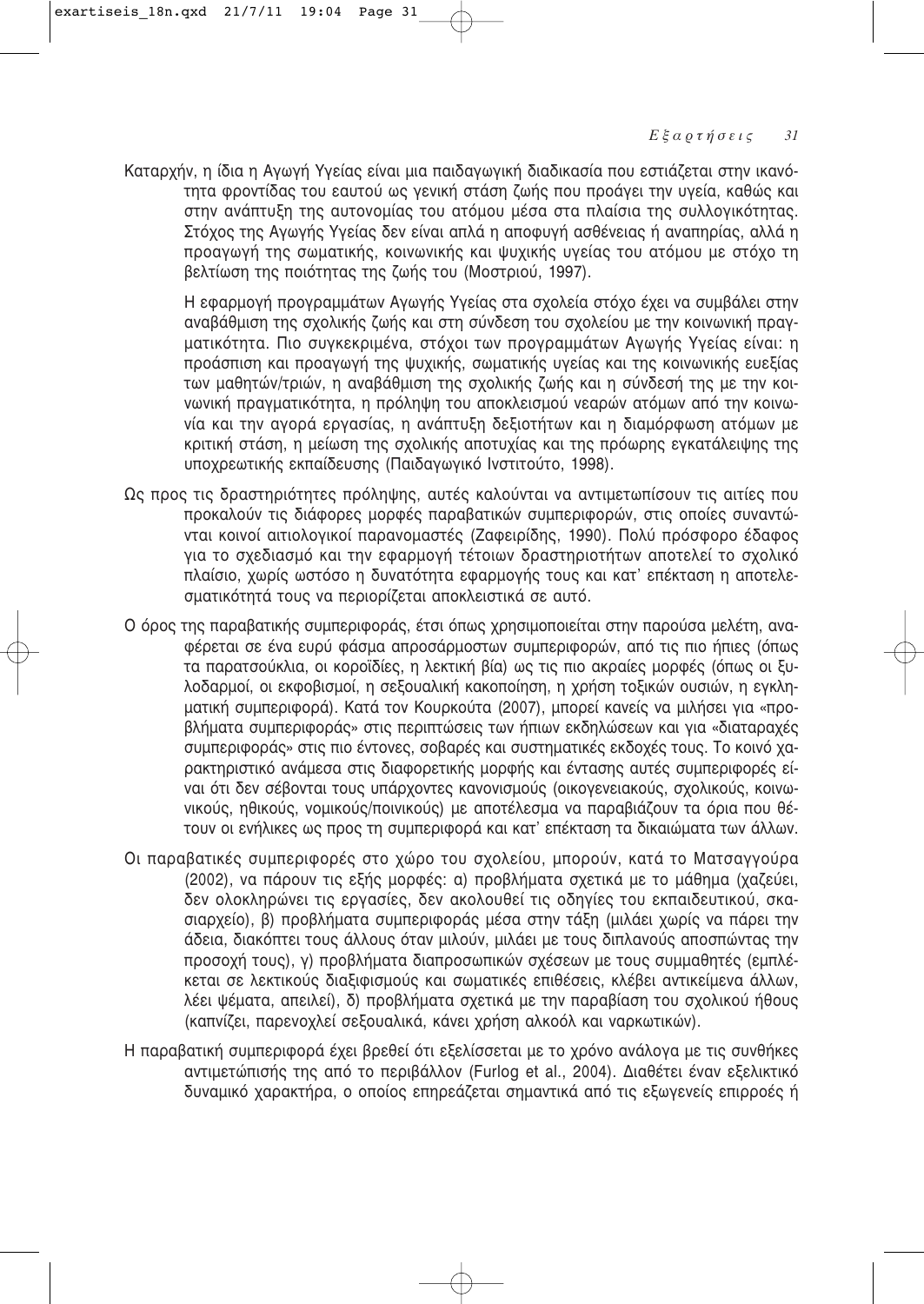συνθήκες (Campbell, 2002). Ειδικότερα, το οικογενειακό και σχολικό περιβάλλον έχει βρεθεί ότι συμβάλλουν σημαντικά στην έκλυση, διατήρηση, επιδείνωση και αντιμετώπιση της παραβατικής συμπεριφοράς των παιδιών και των εφήβων (Carr, 2001). Οι παpαβατικές συμπεριφορές, επομένως, δεν θεωρούνται γραμμική εξέλιξη μιας ενδογενούς ατομικής δυσλειτουργίας αλλά αποτέλεσμα αρνητικών δυναμικών που αναπτύχθηκαν στα δύο βασικά πλαίσια αναφοράς του παιδιού, στην οικογένεια και στο σχολείο (Dishion & Patterson, 2006).

- Το σχολείο συμβάλλει αποφασιστικά στη διαμόρφωση της προσωπικότητάς του παιδιού. Οι πιο ουσιαστικές επιρροές προέρχονται από τα μοντέλα που προτείνονται μέσα από τη συμπεριφορά, τις στάσεις, το μη λεκτικό περιεχόμενο της επικοινωνίας, τη δυναμική των σχέσεων, το ύφος της «ηγεσίας», τις αρχές και τις αξίες που διέπουν γονείς κι εκπαιδευτικούς, το σχολείο και την κοινωνία στο σύνολό τους (Μπακιρτζής, 2004). Η αποτυχία ένταξης στο σχολικό σύστημα αποτελεί έναν παράγοντα κινδύνου για τη μελλοντι-Κή Κοινωνική ενσωμάτωση, ενώ η ποιότητα της σχολικής ενσωμάτωσης αποτελεί διευ-ΚΟλυντικό παράγοντα για την ψυχοκοινωνική εξέλιξη του ατόμου (Κουρκούτας, 2007), καθώς συνδέεται με την προαγωγή της ψυχικής του υγείας και ανθεκτικότητας και την ανάπτυξη των κοινωνικό-συναισθηματικών του δεξιοτήτων (Χατζηχρήστου, 2004).
- Ανάμεσα στις έρευνες που έχουν γίνει για το ρόλο του σχολείου στην ανάπτυξη ή πρόληψη της παραβατικής συμπεριφοράς, συγκαταλέγεται και η μελέτη των Κουτρουβίδη & Κούτρα (2007) για τη σχολική πορεία εφήβων χρηστών. Στη μελέτη αυτή βρέθηκε ότι η δυσκολία του σχολείου να αντιμετωπίσει έναν έφηβο με προβλήματα συμπεριφοράς και μειωμένη επίδοση, τα παράπονα προς τους γονείς, οι αποβολές, ο στιγματισμός του στο σχολικό περιβάλλον και η άρνηση να δει τα προβλήματα, επιδεινώνουν την κατάστασή του οδηγώντας σε σχολική αποτυχία και συχνά σε σχολική διακοπή.
- Αντίστοιχα, διεθνώς, σχετική είναι η έρευνα των Ashkar & Kenny (2009) που εξετάζει τις σχολικές εμπειρίες εφήβων παραβατών προσπαθώντας να προσδιορίσει τους παράγοντες στο σχολικό περιβάλλον και στο ενδιάμεσο σύστημα οικογένειας και σχολείου, που συμβάλλουν στην εξέλιξη της παραβατικής συμπεριφοράς τους. Στην έρευνα αυτή βρέθηκε ότι το σχολείο ήταν μια αρνητική εμπειρία για τους συμμετέχοντες, που οδηγήθηκαν σε πρόωρη εγκατάλειψη του σχολείου. Οι έφηβοι παραβάτες υποστήριξαν ότι ένιωθαν αποκομμένοι από τους εκπαιδευτικούς τους, είχαν ελάχιστο σεβασμό προς τους σχολικούς κανόνες και δεν ανταποκρίνονταν στις αυταρχικές μεθόδους διδασκαλίας (Ashkar & Kenny, 2009).
- Aκόμη, η μελέτη των Simges, Matos & Batista-Foguet (2008), όπου βρέθηκε ότι η θετική ένταξη του παιδιού, που φαινόταν στις καλές σχέσεις με τους εκπαιδευτικούς και τους συνομηλίκους στο περιβάλλον του σχολείου, αποτελούσε προστατευτικό παράγοντα όσον αφορά την παραβατική συμπεριφορά των ανηλίκων. Αλλά και η μελέτη των Bardoza, Schiamberg, Oehmke, Korzeniewski, Post & Heraux (2008), όπου βρέθηκε ότι το bullying (ο εκφοβισμός στο πλαίσιο του σχολείου) αυξάνεται όταν οι μαθητές δεν εισπράττουν την υποστήριξη των εκπαιδευτικών τους, εκλαμβάνουν ως δυσάρεστο το σχολικό περιβάλλον κι έχουν εκπαιδευτικούς που δεν προσδοκούν πολλά από αυτούς. Επιπλέον, η έρευνα των Kochenderfer-Ladd & Pelletier (2008), όπου βρέθηκε ότι οι απόψεις των εκπαιδευτικών για τον εκφοβισμό επηρεάζουν τους τρόπους με τους οποίους τον αντιμετωπίζουν και κατ' επέκταση τη συχνότητα εκδήλωσης εκφοβισμού στη σχολική τάξη και το σχολείο.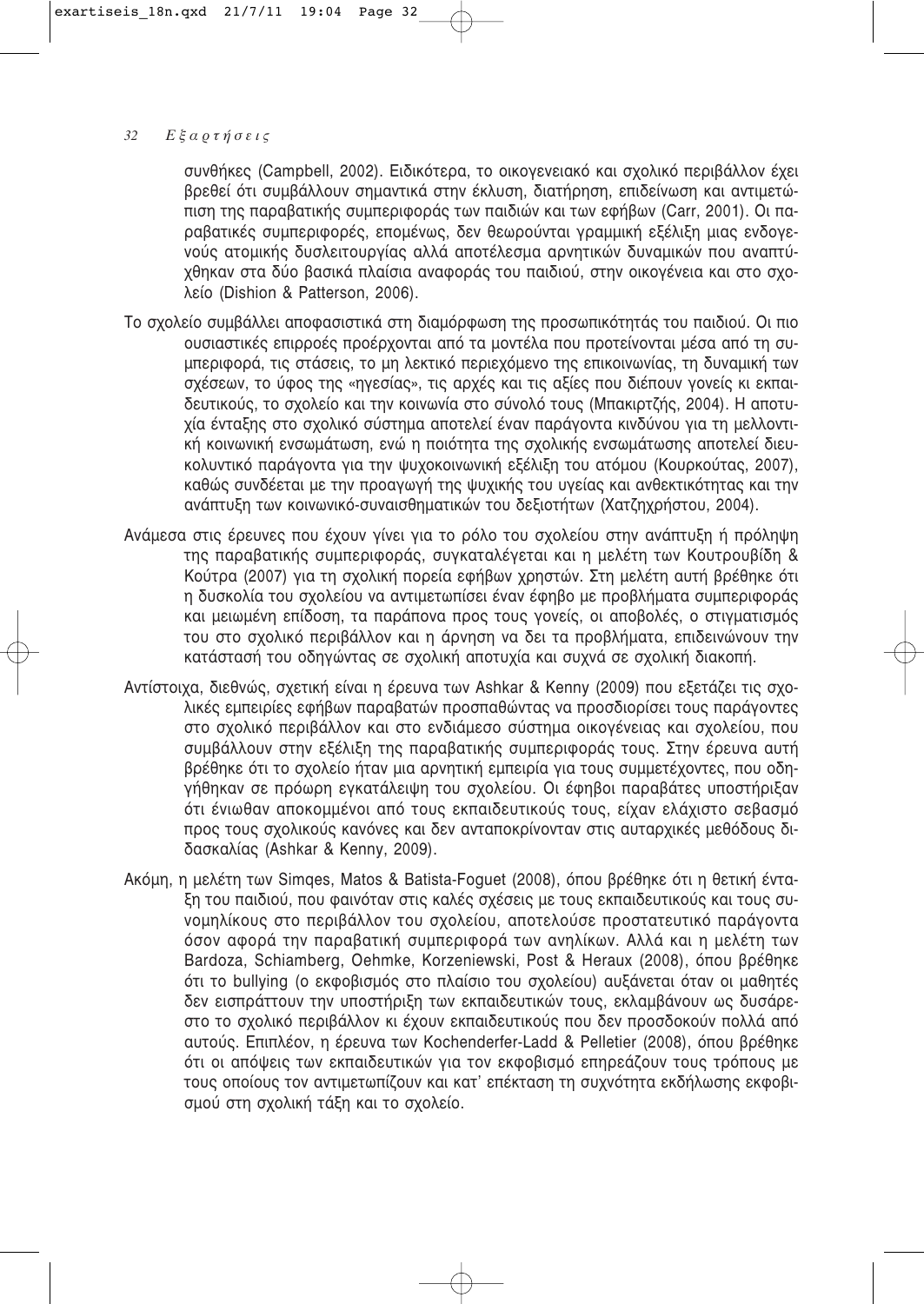#### exartiseis\_18n.qxd 21/7/11 19:04 Page 33

#### *Εξαρτήσεις 33*

- Επίσης, ανάμεσα στις μελέτες αξιολόγησης που έχουν γίνει αναφορικά με προληπτικές παρεμ- $\beta$ άσεις/προνράμματα, ενδεικτική είναι η μελέτη αξιολόνησης μιας σύντομης παρέμβασης πρόληψης σε εφήβους που υιοθετούν επικίνδυνες συμπεριφορές, η οποία έγινε στις ΗΠΑ από τους Ε. Amico & K. Fromme το 2001. Η μελέτη έδειξε ότι η συγκεκριμένη παρέμβαση πρόληψης οδήγησε σε μείωση των επικίνδυνων συμπεριφορών. Ωστόσο, η μείωση αυτή δεν παρέμεινε σταθερή με το πέρασμα του χρόνου. Επίσης, η μελέτη της Β. Κούτσικου, Μ. Κυριακίδου, Α. Πορτσέλη & Α. Στογιαννίδου του 2005 για την αξιολόγηση της αποτελεσματικότητας του προγράμματος πρόληψης «Δεξιότητες για παιδιά Δημοτικού». Πρόκειται για μια μελέτη που τα αποτελέσματά της έδειξαν ότι το συγκεκριμένο πρόγραμμα έχει τη δυνατότητα να ενισχύσει την ικανότητα των παιδιών για αυτοπροστασία μέσω της ανάπτυξης προσωπικών και κοινωνικών δεξιοτήτων.
- Aπό την ανασκόπηση των σχετικών ερευνών, παρατηρείται ότι δεν εκδηλώνεται το απαραίτητο ερευνητικό ενδιαφέρον γύρω από το ρόλο του Δημοτικού Σχολείου και του δασκάλου στην πρόληψη της μαθητικής παραβατικότητας και τον τρόπο που οι ίδιοι οι δάσκαλοι αντιλαμβάνονται το ρόλο αυτό σχετικά με τις παραβατικές συμπεριφορές των μαθητών τους. Αντίθετα, υπάρχουν έρευνες που αναφέρονται σε ένα προχωρημένο στάδιο ανάπτυξης της παραβατικής συμπεριφοράς, κατά τη διάρκεια της εφηβείας, αφού έχει επέλθει η χρήση τοξικών ουσιών και γενικότερα η έντονα παραβατική συμπεριφορά.
- Η μελέτη αυτή αποσκοπεί, επομένως, να συμβάλει μέσα από την κατάθεση των εμπειρικών απόψεων των ίδιων των δασκάλων για την ενίσχυση της λειτουργίας του Δημοτικού Σχολείου και του ρόλου του δασκάλου στην αντιμετώπιση της παραβατικής συμπεριφοράς των μαθητών και στην πρόληψη της παραβατικότητας από τα πρώτα στάδια της ανάπτυξής της. Μάλιστα, το δημοτικό σχολείο, σύμφωνα άλλωστε και με τον Frick (2004), παρεμβαίνοντας νωρίς στην αναπτυξιακή πορεία της παραβατικής συμπεριφοράς που ξεκινάει από την παιδική ηλικία, μπορεί να συμβάλει αποτελεσματικά στην πρόληψη της επερχόμενης σοβαρής παραβατικής συμπεριφοράς του παιδιού και του εφήβου.
- Ειδικότερα, οι υπό διερεύνηση ερευνητικοί στόχοι, της συγκεκριμένης ποιοτικής μελέτης συνοψίζονται ως εξής: α) με ποιον τρόπο οι εκπαιδευτικοί αντιλαμβάνονται τη μαθητική παραβατική συμπεριφορά και την πρόληψη, β) ποιος ο ρόλος του Δημοτικού Σχολείου και συγκεκριμένα του δασκάλου στην πρόληψη, γ) ποιες οι προτάσεις των ίδιων των εκπαιδευτικών για την ενίσχυση του ρόλου του Δημοτικού Σχολείου και του δασκάλου στην πρόληψη.

#### ª∂£√¢√™

## $\Delta$ ειγματοληψία

Ο σχεδιασμός αναφορικά με το μέγεθος του δείγματος περιελάμβανε τη διεξαγωγή 12 συνεντεύξεων. Η επιλογή του δείγματος σχεδιάστηκε να γίνει σε συνεργασία με το Κέντρο Πρόληψης Δυτικής Θεσσαλονίκης «Δίκτυο Άλφα». Έπειτα από πρόσβαση στα στοιχεία των δασκάλων που το «Δίκτυο Άλφα» είχε εκπαιδεύσει, στην έρευνα προσκλήθηκαν να συμμετάσχουν μόνο όσοι από αυτούς είχαν εμπειρία, ενός τουλάχιστον σχολικού έτους, σε οργανωμένες προσπάθειες πρόληψης στο Δημοτικό Σχολείο, σε 40 δηλαδή από τους 84 συνολικά εκπαιδευτικούς, ενώ τα κίνητρα που δόθηκαν για τη συμμετοχή τους ήταν απλές ευχαριστίες. Από τους 40 εκπαιδευτικούς που προσκλήθηκαν να συμμετάσχουν στην έρευνα, ανταποκρίθηκαν οι 15, οι 3 στην πιλοτική φάση της έρευνας και οι υπόλοιποι 12 στην κύρια φάση.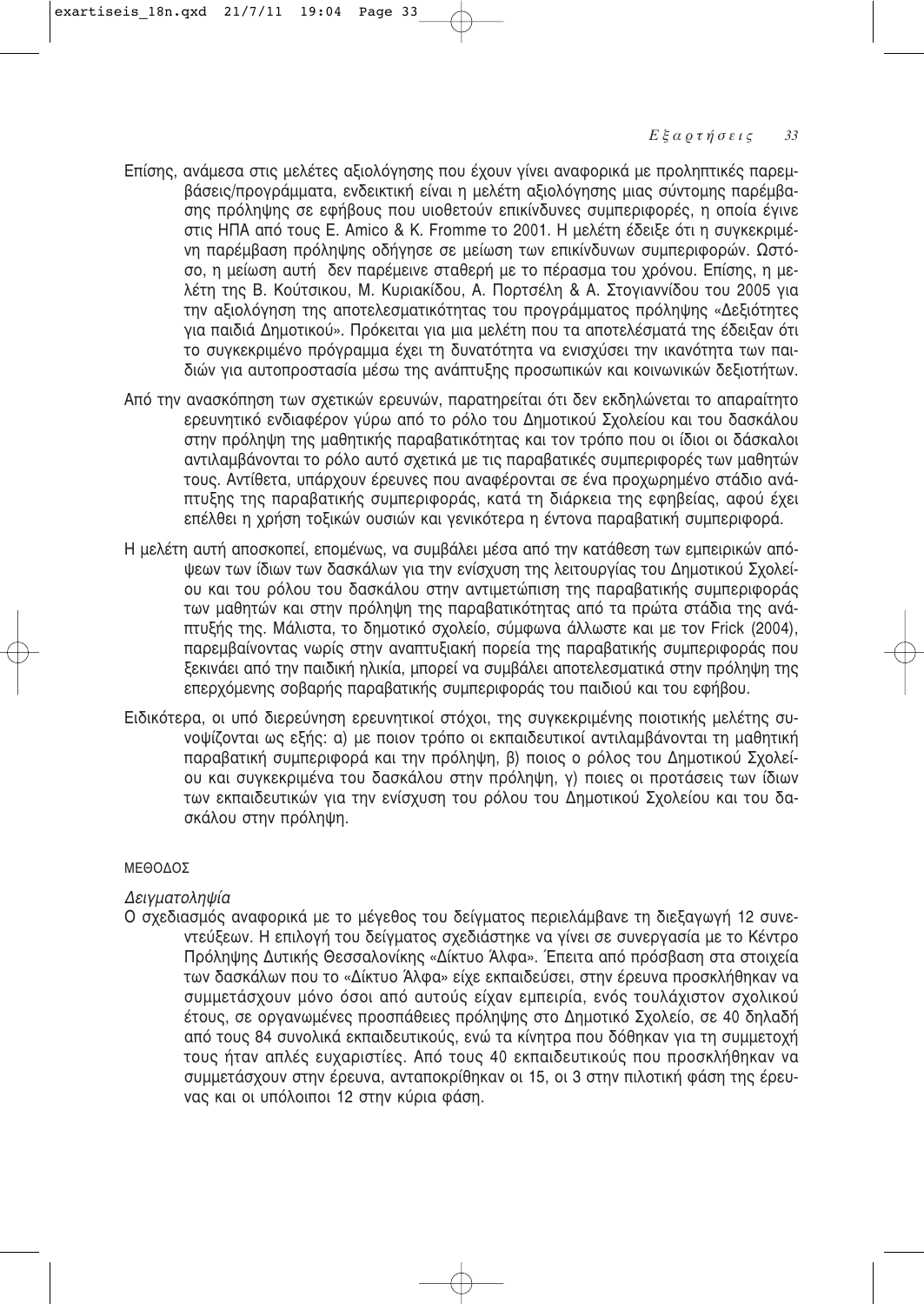Σε σχέση με τους συμμετέχοντες, συλλέχθηκαν πληροφορίες γύρω από τα ακόλουθα στοιχεία, για τη διαμόρφωση μιας πληρέστερης εικόνας όσον αφορά το δείγμα. Κι όσον αφορά τα χαρακτηριστικά αυτά, το δείγμα παρουσιάζει την ακόλουθη εικόνα:

## ΠΙΝΑΚΑΣ 1. ΚΑΤΑΝΟΜΗ (ΑΠΟΛΥΤΕΣ ΚΑΙ ΣΧΕΤΙΚΕΣ ΣΥΧΝΟΤΗΤΕΣ) ΤΟΥ ΦΥΛΟΥ ΤΩΝ 12 ΕΚΠΑΙΔΕΥΤΙΚΩΝ ΤΟΥ ΔΕΙΓΜΑΤΟΣ

| Φύλο     | Απόλυτη Συχνότητα | Σχετική Συχνότητα<br>% |
|----------|-------------------|------------------------|
| Άνδρες   |                   | 16,7                   |
| Γυναίκες | 10                | 83,3                   |
| Σύνολο   | 12                | 100                    |

Aπό το σύνολο των δώδεκα συμμετεχόντων στην έρευνα, οι δύο είναι άνδρες (ποσοστό 16,7%) και οι δέκα γυναίκες (ποσοστό 83,3%).

| Ηλικία | Απόλυτη Συχνότητα | Γινόμενο             |
|--------|-------------------|----------------------|
| X      |                   | f x                  |
| 29     |                   | 29                   |
| 30     | 2                 | 60                   |
| 31     |                   | 31                   |
| 34     |                   | 34                   |
| 35     |                   | 35                   |
| 37     |                   | 37                   |
| 40     | $\overline{2}$    | 80                   |
| 41     |                   | 41                   |
| 42     |                   | 42                   |
| 44     |                   | 44                   |
| Σύνολο | $\Sigma$ f = 12   | $\Sigma$ (f x) = 433 |

ΠΙΝΑΚΑΣ 2. ΜΕΣΟΣ ΟΡΟΣ ΗΛΙΚΙΑΣ ΤΩΝ 12 ΕΚΠΑΙΔΕΥΤΙΚΩΝ ΤΟΥ ΔΕΙΓΜΑΤΟΣ

 $M = 433 : 12 = 36,08$   $Eúpoc L = 44 - 29 = 15$ 

Ο μέσος όρος της ηλικίας των δώδεκα συμμετεχόντων εκπαιδευτικών είναι τα 36,08 έτη, με την ηλικία τους να κυμαίνεται από τα 29 έως τα 44 έτη ενώ οι τιμές της ηλικίας τους

έχουν εύρος 15 έτη.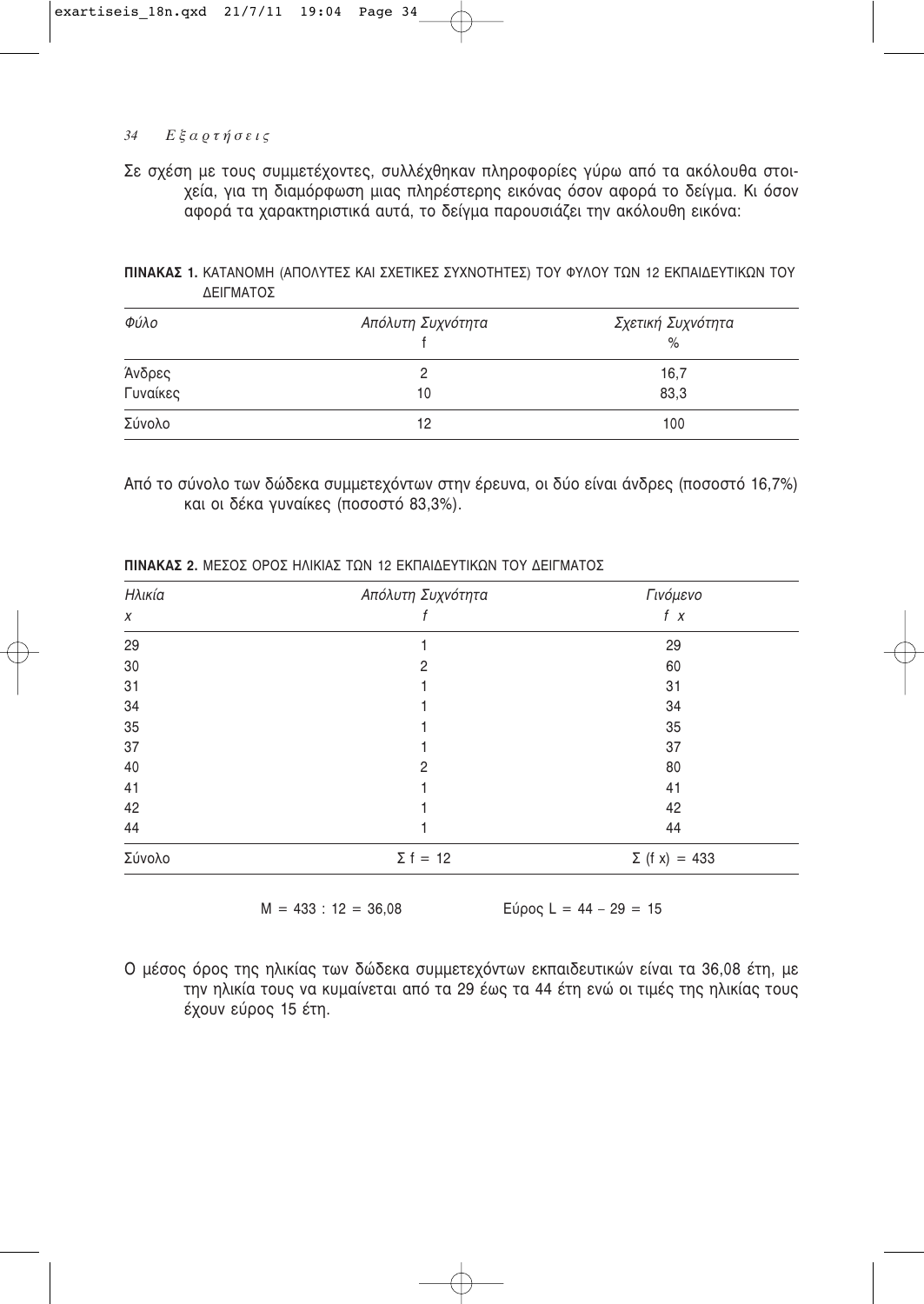| Έτη διδασκαλίας      | Απόλυτη Συχνότητα | Γινόμενο             |
|----------------------|-------------------|----------------------|
| σε Δημόσιο Σχολείο χ |                   | fх                   |
| $\overline{2}$       |                   | 2                    |
| 3                    | 2                 | 6                    |
| 4                    | 2                 | 8                    |
| 5                    | 2                 | 10                   |
| 14                   |                   | 14                   |
| 15                   |                   | 15                   |
| 16                   |                   | 16                   |
| 20                   |                   | 20                   |
| 23                   |                   | 23                   |
| Σύνολο               | $\Sigma$ f = 12   | $\Sigma$ (f x) = 114 |

## **ΠΙΝΑΚΑΣ 3.** ΜΕΣΟΣ ΟΡΟΣ ΕΤΩΝ ΔΙΔΑΣΚΑΛΙΑΣ ΣΕ ΔΗΜΟΣΙΟ ΣΧΟΛΕΙΟ ΤΩΝ 12 ΕΚΠΑΙΔΕΥΤΙΚΩΝ ΤΟΥ ΔΕΙΓΜΑΤΟΣ

 $M = 114 : 12 = 9.5$   $Eúpog L = 23 - 2 = 21$ 

Ο μέσος όρος εμπειρίας σχολικών ετών σε δημόσιο σχολείο των δώδεκα συμμετεχόντων εκπαιδευτικών είναι τα 9,5 έτη, με τα έτη αυτά εμπειρίας να κυμαίνονται από 2 έως 23 έτη και οι τιμές αυτές να έχουν εύρος 21 έτη.

**ΠΙΝΑΚΑΣ 4.** ΜΕΣΟΣ ΟΡΟΣ ΕΤΩΝ ΔΙΔΑΣΚΑΛΙΑΣ ΣΕ ΙΔΙΩΤΙΚΟ ΣΧΟΛΕΙΟ ΤΩΝ 12 ΕΚΠΑΙΔΕΥΤΙΚΩΝ ΤΟΥ ΔΕΙΓΜΑΤΟΣ

| Έτη διδασκαλίας<br>σε Δημόσιο Σχολείο χ | Απόλυτη Συχνότητα | Γινόμενο<br>f x       |
|-----------------------------------------|-------------------|-----------------------|
| $\overline{0}$                          |                   |                       |
| $\overline{4}$                          | 9                 | 4                     |
| 4,5                                     |                   | 4,5                   |
| 10                                      |                   | 10                    |
| Σύνολο                                  | $\Sigma$ f = 12   | $\Sigma$ (f x) = 18,5 |

 $M = 18,5 : 12 = 1,54$   $Eúpog L = 10 - 0 = 10$ 

Ο μέσος όρος σχολικών ετών εμπειρίας σε ιδιωτικό σχολείο των δώδεκα συμμετεχόντων εκπαιδευτικών είναι τα 1,54 έτη, με τα έτη αυτά εμπειρίας να κυμαίνονται από τα 0 έως τα 10 έτη και οι τιμές αυτές να έχουν εύρος 10 έτη.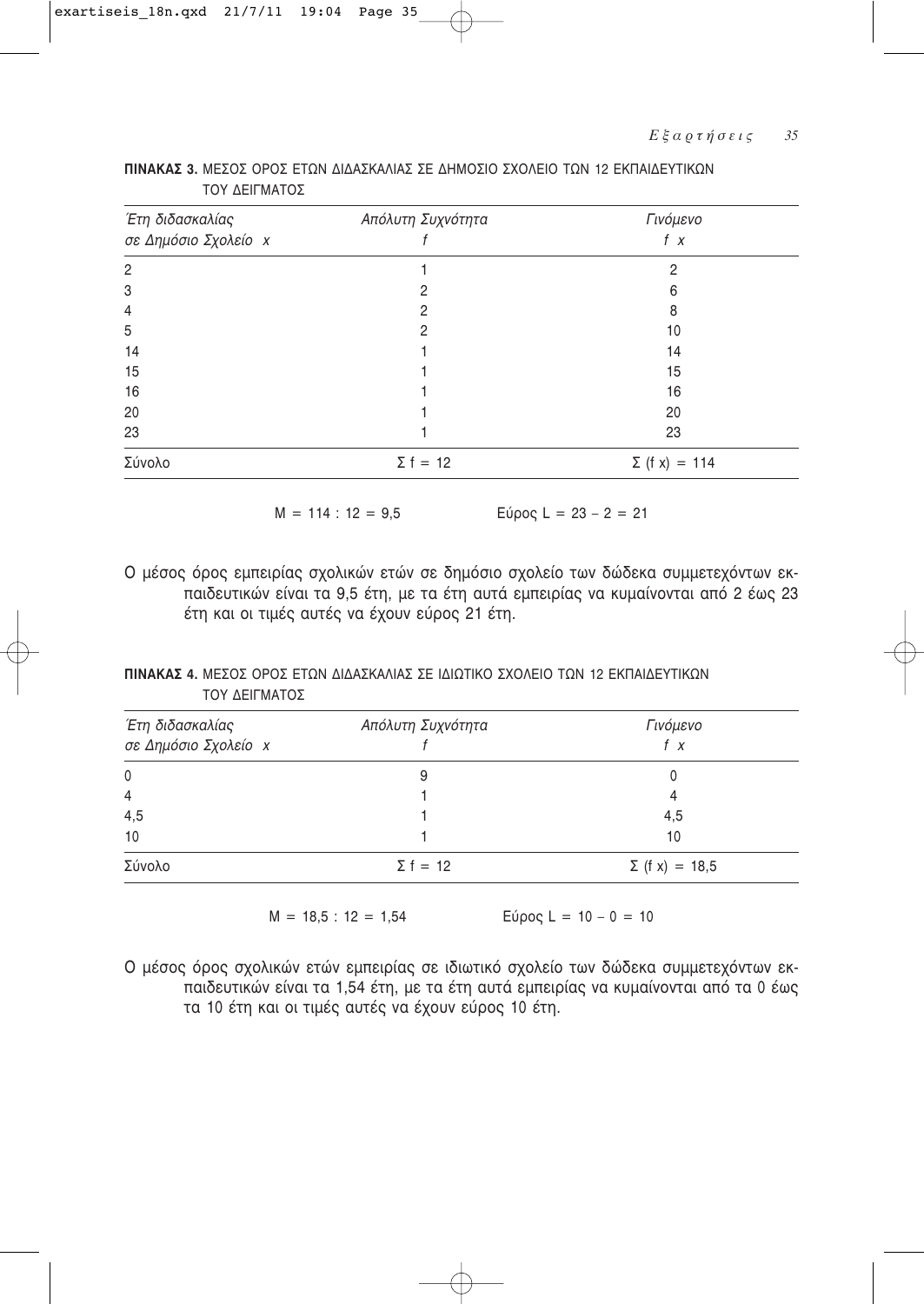**ΠΙΝΑΚΑΣ 5.** ΚΑΤΑΝΟΜΗ (ΑΠΟΛΥΤΕΣ ΚΑΙ ΣΧΕΤΙΚΕΣ ΣΥΧΝΟΤΗΤΕΣ) ΤΩΝ ΠΡΟΓΡΑΜΜΑΤΩΝ ΑΓΩΓΗΣ ΥΓΕΙΑΣ ΟΠΟΥ ΟΙ 12 ΕΚΠΑΙΔΕΥΤΙΚΟΙ ΤΟΥ ΔΕΙΓΜΑΤΟΣ ΕΧΟΥΝ ΕΚΠΑΙΔΕΥΤΕΙ

| Πρόγραμμα Αγωγής Υγείας                  | Απόλυτη Συχνότητα | Σχετική Συχνότητα<br>% |
|------------------------------------------|-------------------|------------------------|
| Διαπροσωπικές Σχέσεις - Ψυχική Υγεία     | 12                | 100                    |
| Διαφυλικές Σχέσεις – Σεξουαλική Αγωγή    | 4                 | 33,3                   |
| Διατροφή                                 | 2                 | 16,7                   |
| Πρόληψη Ατυχημάτων – Πρώτες Βοήθειες     |                   | 8,3                    |
| Διαφορετικότητα σε Σχέση με την Αναπηρία |                   | 8,3                    |

- Και οι δώδεκα συμμετέχοντες (ποσοστό 100%) έχουν εκπαιδευτεί στο πρόγραμμα Αγωγής Υγείας «Διαπροσωπικές Σχέσεις – Ψυχική Υγεία». Τέσσερις από αυτούς (ποσοστό 33,3 %) έχουν, επιπλέον, εκπαιδευτεί στο πρόγραμμα Αγωγής Υγείας «Διαφυλικές  $\Sigma$ χέσεις – Σεξουαλική Αγωγή». Δύο από αυτούς (ποσοστό 16,7 %) έχουν εκπαιδευτεί, πέρα από το πρόγραμμα των Διαπροσωπικών Σχέσεων, και στη Διατροφή. Τέλος, ένας από αυτούς (ποσοστό 8,3 %) έχει, ακόμη, εκπαιδευτεί στην Πρόληψη Ατυχημάτων και άλλος ένας (ποσοστό 8,3 %) στη Διαφορετικότητα σε σχέση με την Αναπηρία.
- Επομένως, από τους δώδεκα συμμετέχοντες εκπαιδευτικούς, πέντε έχουν εκπαιδευτεί μόνο σε ένα πρόγραμμα Αγωγής Υγείας, αυτό των Διαπροσωπικών Σχέσεων, έξι έχουν εκπαιδευτεί σε δύο προγράμματα Αγωγής Υγείας (στους τρεις από αυτούς το δεύτερο είναι αυτό των Διαφυλικών Σχέσεων, στον ένα το πρόγραμμα της Διατροφής, στον έναν αυτό της Πρόληψης Ατυχημάτων και στον έναν αυτό της Διαφορετικότητας σε σχέση με την Αναπηρία) και ένας έχει εκπαιδευτεί σε τρία προγράμματα Αγωγής Υγείας (Διαπροσωπικές Σχέσεις, Διαφυλικές Σχέσεις και Διατροφή).

| ΠΙΝΑΚΑΣ 6. ΜΕΣΟΣ ΟΡΟΣ ΣΧΟΛΙΚΩΝ ΕΤΩΝ ΕΜΠΕΙΡΙΑΣ ΣΕ ΠΡΟΣΠΑΘΕΙΕΣ ΠΡΟΛΗΨΗΣ ΣΤΟ ΔΗΜΟΤΙΚΟ |  |  |  |
|------------------------------------------------------------------------------------|--|--|--|
| ΣΧΟΛΕΙΟ ΤΩΝ 12 ΕΚΠΑΙΔΕΥΤΙΚΩΝ ΤΟΥ ΔΕΙΓΜΑΤΟΣ                                         |  |  |  |

| Σχολικά Έτη Εμπειρίας σε Προσπάθειες<br>Πρόληψης στο Δημοτικό Σχολείο | Απόλυτη Συχνότητα | Γινόμενο            |
|-----------------------------------------------------------------------|-------------------|---------------------|
| X                                                                     |                   | fх                  |
|                                                                       | 4                 |                     |
| $\overline{2}$                                                        | 3                 | 6                   |
| 3                                                                     | 3                 | 9                   |
| 4                                                                     | 2                 | 8                   |
| Σύνολο                                                                | $\Sigma$ f = 12   | $\Sigma$ (f x) = 27 |
|                                                                       |                   |                     |

 $M = 27 : 12 = 2,25$   $Eúpoc L = 4 - 1 = 3$ 

Ο μέσος όρος σχολικών ετών εμπειρίας σε προσπάθειες πρόληψης στο Δημοτικό Σχολείο των ,<br>δώδεκα συμμετεχόντων εκπαιδευτικών είναι τα 2,25 έτη, με τα έτη αυτά εμπειρίας να KUμαίνονται από 1 έως 4 έτη και οι τιμές αυτές να έχουν εύρος 3 έτη.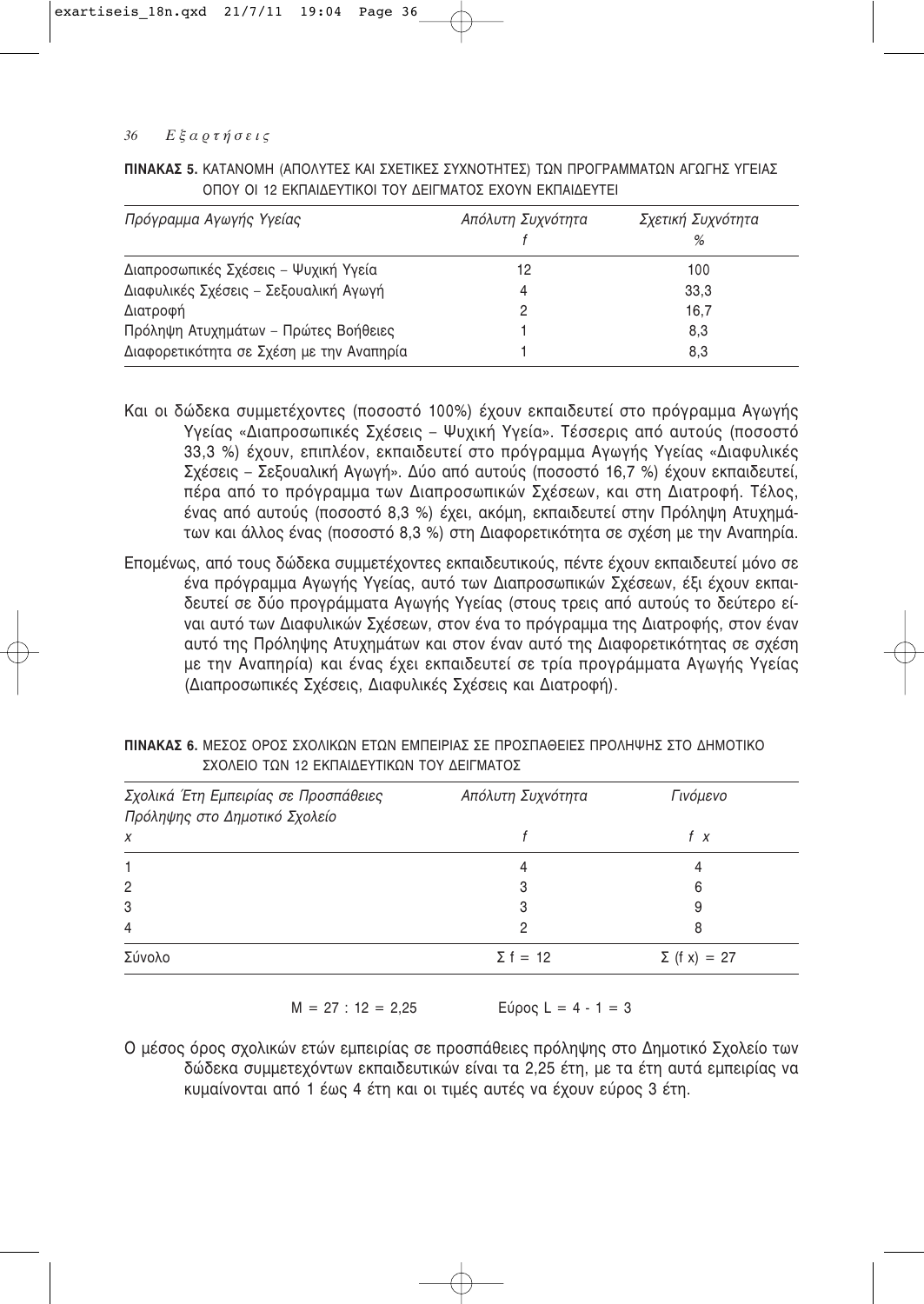### *Μέσα Συλλογής Δεδομένων*

Η συλλογή των δεδομένων της έρευνας σχεδιάστηκε να γίνει μέσω συνέντευξης. Ως προς τον τύπο της συνέντευξης, επιλέχθηκε η μορφή της ημιδομημένης συνέντευξης. Το σχέδιο της ημιδομημένης συνέντευξης προέκυψε από την ανασκόπηση της σχετικής βιβλιογραφίας και τη διενέργεια της πιλοτικής έρευνας. Συγκεκριμένα, αποτελείται από πέντε θεματικές ενότητες, οι οποίες περιλαμβάνουν 18 ερωτήσεις, ενώ η χρονική διάρκεια της συνέντευξης κυμάνθηκε από 50 έως 70 λεπτά.

### $\Delta$ ιαδικασία Συλλογής Δεδομένων

Τα βήματα που ακολουθήθηκαν για τη συλλογή των δεδομένων της έρευνας ήταν τα ακόλουθα. Καταρχήν, επιδιώχθηκε κι εν τέλει εξασφαλίσθηκε η συνεργασία με το Κέ-Vτρο Πρόληψης «Δίκτυο Άλφα». Έπειτα, ο σχεδιασμός περιελάμβανε τη διεξαγωγή πιλοτικών συνεντεύξεων (3), όπου δόθηκε ιδιαίτερη προσοχή στα σχόλια των συμμετεχόντων. Οι πιλοτικές συνεντεύξεις βοήθησαν σημαντικά τόσο στη βελτίωση και σταθεροποίηση των ερωτήσεων της συνέντευξης, όσο και στην εξοικείωση της ερευνήτριας με τη διαδικασία της συνέντευξης.

Μετά τη διενέργεια των πιλοτικών συνεντεύξεων, ακολούθησαν οι συνεντεύξεις της κύριας φάσης της έρευνας (12). Αμέσως μετά τις κύριες συνεντεύξεις, κρατήθηκαν σημειώσεις γύρω από μη λεκτικές συμπεριφορές και εκφράσεις και γενικότερα για καθετί που προκάλεσε εντύπωση, για να χρησιμοποιηθούν ως πλαίσιο για την ανάλυση των λεγομένων των συμμετεχόντων. Οι συνεντεύξεις μαγνητοφωνήθηκαν και απομαγνητοφωνήθηκαν, αφού βέβαια είχε διασφαλιστεί η συναίνεση των συμμετεχόντων.

### $M$ έθοδος Ανάλυσης

- Για την ανάλυση των δεδομένων της έρευνας χρησιμοποιήθηκε η μέθοδος της ανάλυσης περιεχομένου (Content Analysis). Η ανάλυση περιεχομένου είναι η ερευνητική μέθοδος που χρησιμοποιεί μια σειρά από διεργασίες για να εξάγει χρήσιμα συμπεράσματα από ένα κείμενο. Κεντρική ιδέα της ανάλυσης περιεχομένου είναι η κατηγοριοποίηση των πολλών λέξεων του κειμένου σε λιγότερες και μικρότερες κατηγορίες. Οι λέξεις, οι φράσεις ή οι άλλες μονάδες κατηγοριοποίησης που ταξινομούνται στην ίδια κατηγορία οφείλουν να έχουν την ίδια σημασία (Weber, 1990).
- Κατά το Ναυρίδη (1994), η ανάλυση περιεχομένου είναι ένα σύνολο από τεχνικές που χρησιμοποιούνται στις επιστήμες του ανθρώπου για τη μελέτη διαφόρων κειμένων. Τα κείμενα αυτά μπορεί, μεταξύ άλλων, να είναι απαντήσεις σε ερευνητικές συνεντεύξεις. Το εμπειρικό αντικείμενο της ανάλυσης περιεχομένου είναι διάφορα κείμενα, με την ευρύτερη έννοια του όρου, μια έννοια που δεν περιορίζεται μόνο στο λόγο, γραπτό και προφορικό, αλλά περιλαμβάνει ακόμα εικόνες, χειρονομίες, συστήματα αντικειμένων μέσα στο χώρο, οτιδήποτε δηλαδή είναι δυνατό να «διαβαστεί». Στην παρούσα έρευνα το εμπειρικό περιεχόμενο της ανάλυσης περιεχομένου αποτελούν οι απαντήσεις των δώδεκα εκπαιδευτικών στα ερωτήματα της ερευνητικής συνέντευξης.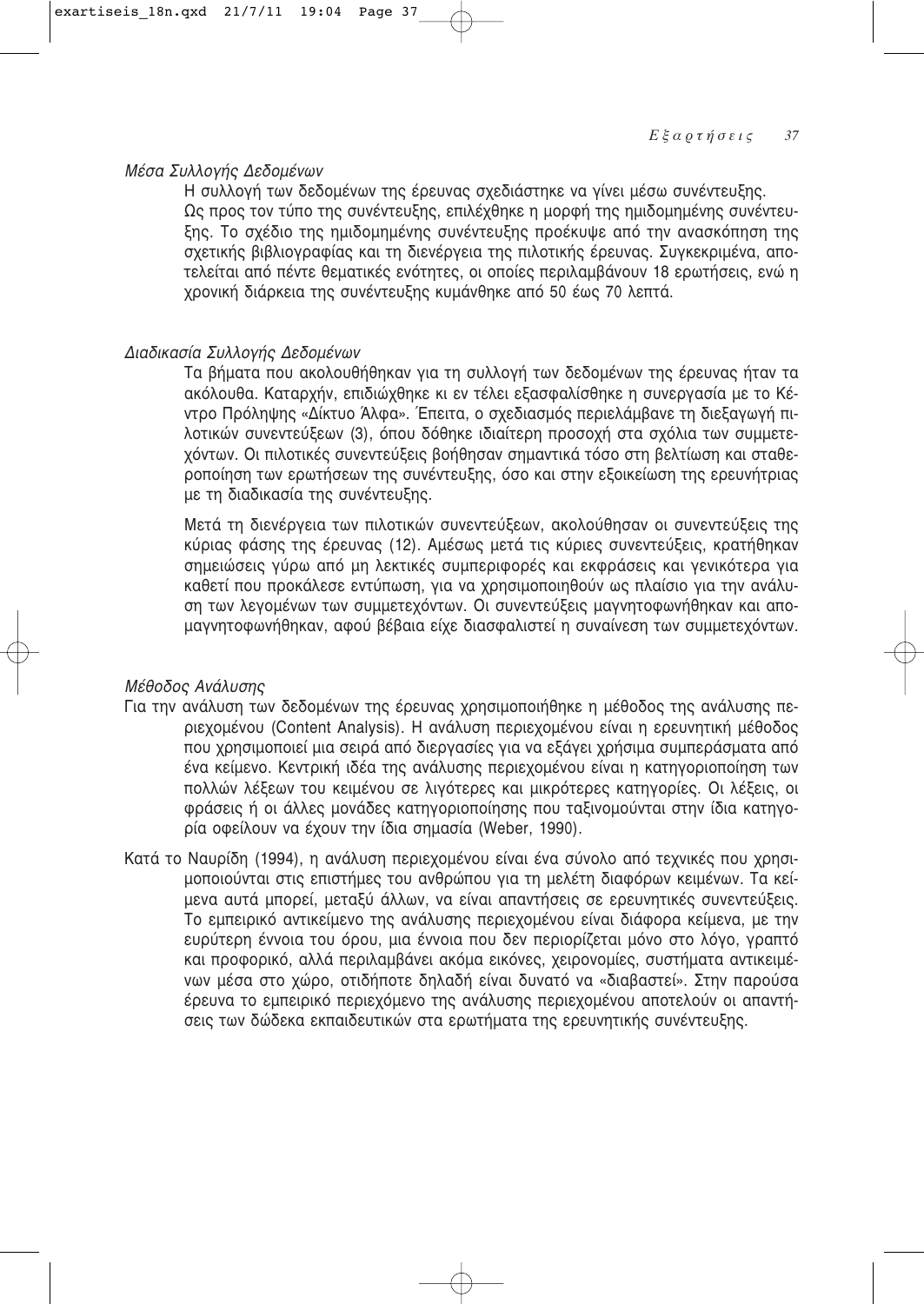### ΑΝΑΛΥΣΗ

### 1ος Άξονας - Κατηγορία Ερωτήσεων: Μαθητική Παραβατική Συμπεριφορά

Συνολικά ως μαθητική παραβατική συμπεριφορά ορίζεται από τους συμμετέχοντες κάθε συμπεριφορά που διαφέρει από την αναμενόμενη, υπερβαίνει τα όρια των επιτρεπτών (νομικά, κοινωνικά, ηθικά, συναισθηματικά) συμπεριφορών, η οποία παραβιάζει τους υπάρχοντες κανόνες (ρητούς και άρρητους) συμπεριφοράς του σχολείου, που αφορούν είτε την ίδια τη μαθησιακή διαδικασία, είτε τις σχέσεις των μαθητών με τα άτομα που συνιστούν και εμπλέκονται στο σχολικό τους περιβάλλον και υποδηλώνει την έλλειψη σεβασμού προς τους άλλους. Τα παραδείγματα μαθητικών παραβατικών συμπεριφορών που οι εκπαιδευτικοί συνολικά αναφέρουν αφορούν υλικές ζημιές, παράνομες πράξεις και συναλλαγές, σωματικές, λεκτικές και μη λεκτικές ενοχλήσεις, ασυνέπεια στις μαθητικές υποχρεώσεις, καθώς και ρατσιστικές εκδηλώσεις.

### 2ος Άξονας - Κατηγορία Ερωτήσεων: Πρόληψη

Σχετικά με τον όρο «πρόληψη» και τον τρόπο που τον αντιλαμβάνονται οι ερωτώμενοι εκπαιδευτικοί, στο σύνολό τους, τον αποδίδουν στη στήριξη, τη θωράκιση, την εσωτερική προστασία για αντίσταση του ατόμου στους διαφόρους κινδύνους / πειρασμούς, στις διάφορες αρνητικές καταστάσεις και συμπεριφορές. Οι προσπάθειες αυτές οφείλουν να ενισχύουν την εμπιστοσύνη στον εαυτό και την αυτοεκτίμηση και να διευκολύνουν τη σχέση του ατόμου με τον εαυτό του και τους άλλους. Σε σχέση με την εκπαιδευτική βαθμίδα που θεωρείται ότι πρέπει να ξεκινούν οι προσπάθειες πρόληψης, στο σύνολό τους αναφέρουν ότι πρέπει να ξεκινούν από τη μικρότερη δυνατή εκπαιδευτική βαθμίδα και ηλικία θεωρώντας πως όσο πιο μικρά είναι τα παιδιά, τόσο πιο δεκτικά είναι, καθώς από τα πρώτα τους βήματα διαμορφώνονται οι βάσεις του τι άνθρωποι θα γίνουν και πώς θα εξελιχθούν στην πορεία της ζωής τους.

### 3ος Άξονας - Κατηγορία Ερωτήσεων:

### Πρόληψη Μαθητικών Παραβατικών Συμπεριφορών στο Δημοτικό Σχολείο

- Ως προς το στόχο του Δημοτικού Σχολείου για το ίδιο το παιδί, οι ερωτώμενοι εκπαιδευτικοί, συνολικά, υποστηρίζουν ότι το Δημοτικό Σχολείο οφείλει να στοχεύει στην απόκτηση ουσιαστικών και χρήσιμων γνώσεων, οι οποίες να κατακτώνται μέσα από τη βιωματική μαθησιακή διαδικασία. Σε σχέση με τους τρόπους, που το Δημοτικό Σχολείο μπορεί να βοηθήσει το παιδί να διαμορφώσει μια υγιή στάση ζωής, οι συμμετέχοντες εκπαιδευτικοί συνολικά αναφέρουν ότι χρειάζεται να δοθεί έμφαση στην κατεύθυνση της ψυχοκοινωνικής υγείας και ανάπτυξης των μαθητών.
- Πολύ σημαντικό ρόλο προς την κατεύθυνση αυτή, όπως αναφέρουν, διαδραματίζει η στάση των ίδιων των εκπαιδευτικών, η σχέση τους με τον εαυτό τους, τους συναδέλφους τους, τους γονείς, τους μαθητές τους, ενώ κρίσιμη θεωρείται η υποστηρικτική παρουσία και συμμετοχή ψυχολόγων στην εκπαιδευτική διαδικασία και η διαλεκτική σχέση του σχολείου με την περιβάλλουσα κοινωνία. Ακόμη, ιδιαίτερη βαρύτητα φαίνεται να δίνεται στη διαμόρφωση μιας κοινής στάσης των εκπαιδευτικών ως προς τους μαθητές τους, ενώ συνολικά αναφέρεται ότι όσο περισσότεροι συμμετέχουν στις προσπάθειες πρόληψης, τόσο καλύτερο θα είναι και το αποτέλεσμά τους, καθώς όλοι μπορούν να συμβάλουν, ο καθένας από την πλευρά του, σε τέτοιου είδους προσπάθειες.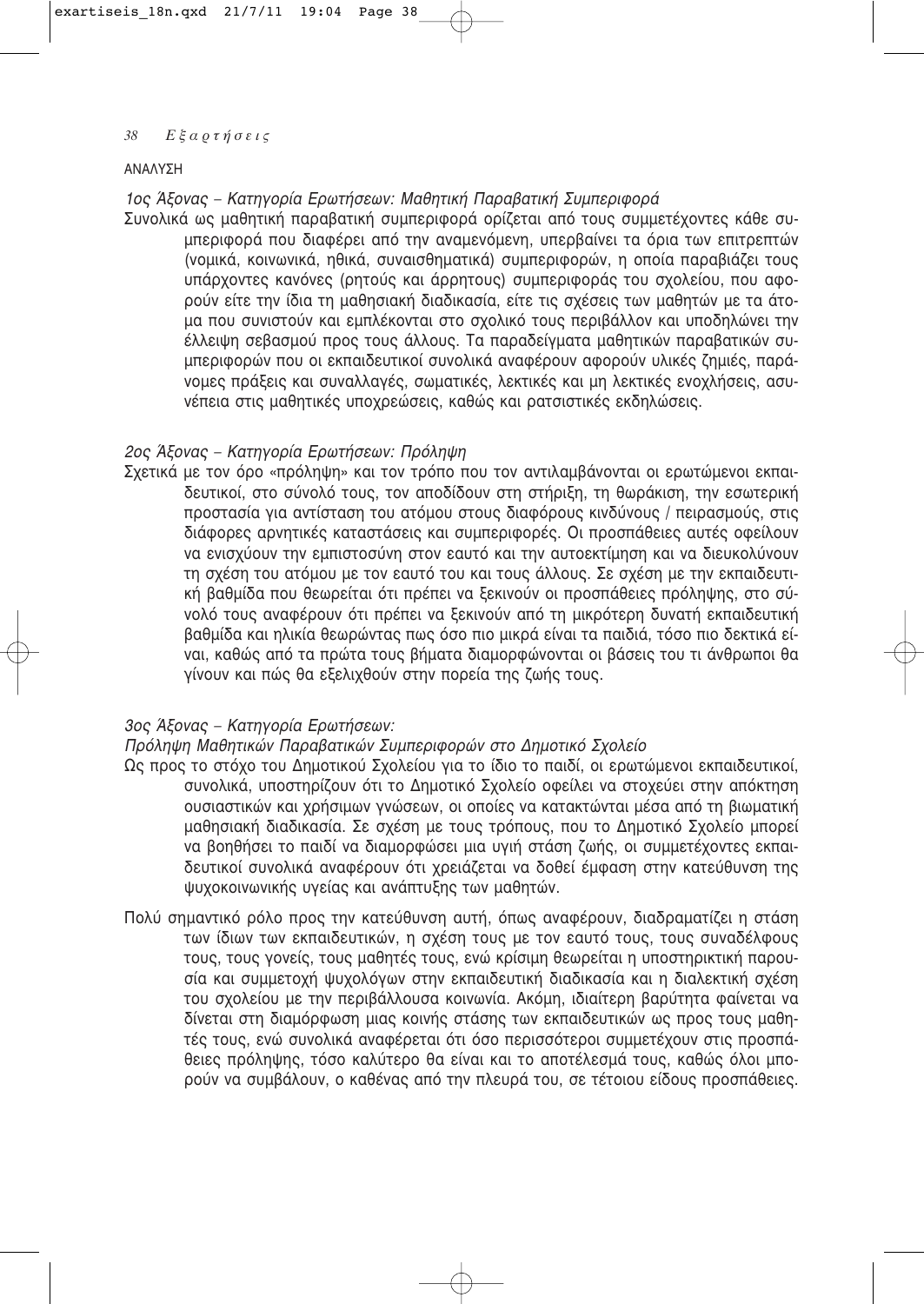exartiseis 18n. qxd 21/7/11  $19:04$ Page 39

# 4ος Άξονας - Κατηγορία Ερωτήσεων: ο Ρόλος του Δασκάλου στην Πρόληψη Μαθητικών Παραβατικών Συμπεριφορών

- Όλοι οι συμμετέχοντες εκπαιδευτικοί παρουσιάζονται να αναγνωρίζουν τη σημαντικότητα του ρόλου του δασκάλου, τοποθετώντας τον πρώτο σε βαρύτητα, αμέσως μετά το ρόλο των γονιών. Ιδιαίτερη σημασία φαίνεται να δίνεται στην παράμετρο της σχέσης που αναπτύσσει ο δάσκαλος με τους μαθητές του αλλά και τους γονείς τους, σχέσεις που είναι σημαντικό να χαρακτηρίζονται από ασφάλεια, εμπιστοσύνη, επικοινωνία, συνεργασία, αγάπη και ενδιαφέρον για το παιδί.
- Όσον αφορά τα χαρακτηριστικά που θεωρείται ότι πρέπει να διαθέτει ένας δάσκαλος για να συμβάλει κατά το δυνατόν περισσότερο στην πρόληψη μαθητικών παραβατικών συμπεριφορών στο Δημοτικό Σχολείο, οι ερωτώμενοι συνολικά αναφέρονται σε μια ποικιλία χαρακτηριστικών που συνθέτουν γενικότερα την εικόνα του «καλού δασκάλου». Μάλιστα, πολύ σημαντική θεωρείται η συμπεριφορά του ίδιου του δασκάλου στο σύνολό της μέσα στην τάξη αλλά και η γενικότερη στάση ζωής του, θεωρώντας ότι επηρεάζει πολύ σημαντικά τους μαθητές διαθέτοντας πολύ μεγαλύτερη δύναμη από τα λεγόμενά του.
	- Σχετικά με τα χαρακτηριστικά που θεωρείται ότι πρέπει να έχει μια προσπάθεια πρόληψης που εκπονείται εκ μέρους του δασκάλου στο Δημοτικό Σχολείο για να αποβεί κατά το δυνατόν πιο αποτελεσματική, συνολικά οι ερωτώμενοι αναφέρονται σε χαρακτηριστικά που αφορούν τον ίδιο τον εκπαιδευτικό που εκπονεί την προσπάθεια και σε χαρακτηριστικά αναφορικά με την ίδια την προσπάθεια πρόληψης. Ως προς τα χαρακτηριστικά του εκπαιδευτικού, οι αναφορές των συμμετεχόντων εστιάζονται στο να διαθέτει κάποια σχετική εκπαίδευση, να έχει τη διάθεση και το ενδιαφέρον να ασχοληθεί με μια τέτοια προσπάθεια, αφού πρώτα πιστέψει ο ίδιος στην αξία και το νόημά της. Ως προς τα χαρακτηριστικά της ίδιας της προσπάθειας συνολικά αναφέρουν ότι πρέπει να διακρίνεται από οργάνωση, ξεκάθαρο στόχο, ευελιξία, αμεσότητα, συνέχεια, συνέπεια και να διατίθεται ο κατάλληλος χρόνος και χώρος, καθώς και τα ανάλογα υλικοτεχνικά μέσα γι' αυτήν. Επιπλέον, να βασίζεται στη βιωματική μάθηση και τη συνδιαμόρφωση, να είναι προσαρμοσμένη στις ανάγκες και δυνατότητες κάθε ξεχωριστής ηλικίας που απευθύνεται, να αξιοποιεί τη συμμετοχή όλων όσων εμπλέκονται με το παιδί και να εμπεριέχει ανατροφοδότηση και αξιολόγηση.

5ος Άξονας - Κατηγορία Ερωτήσεων: Κατάθεση Προσωπικής Εμπειρίας και Προτάσεων των Δασκάλων για την Πρόληψη Μαθητικών Παραβατικών Συμπεριφορών

Μιλώντας για τα οφέλη της εκπαίδευσής τους σε προγράμματα Αγωγής Υγείας, οι συμμετέχοντες αναφέρουν οφέλη σε προσωπικό επίπεδο, στο επίπεδο της σχέσης με τους μαθητές, στη βελτίωση του τρόπου διδασκαλίας τους και γενικότερα της δουλειάς τους, αλλά και της προσωπικής τους αίσθησης για το νόημα αυτής. Έπειτα, μιλώντας για τις δυσκολίες της εμπειρίας τους, οι συμμετέχοντες αναφέρονται σε δυσκολίες ως προς τη συνεργασία με τους συναδέλφους, με τα παιδιά και τους γονείς των παιδιών. Επίσης, σε προσωπικές δυσκολίες από τις υπερβολικές αρχικές τους προσδοκίες, σε πρακτικές δυσκολίες σχετικά με τα διαθέσιμα υλικοτεχνικά μέσα, το χρόνο που διατίθεται για τέτοιες προσπάθειες, την περιορισμένη δυνατότητα για συνέχεια της προσπάθειας, καθώς και την ίδια την εποπτεία.

Ως προς το τι προτείνουν οι συμμετέχοντες στην έρευνα εκπαιδευτικοί για την υπέρβαση των δυσκολιών που προκύπτουν και συνδέονται με την εκπόνηση τέτοιων προσπα-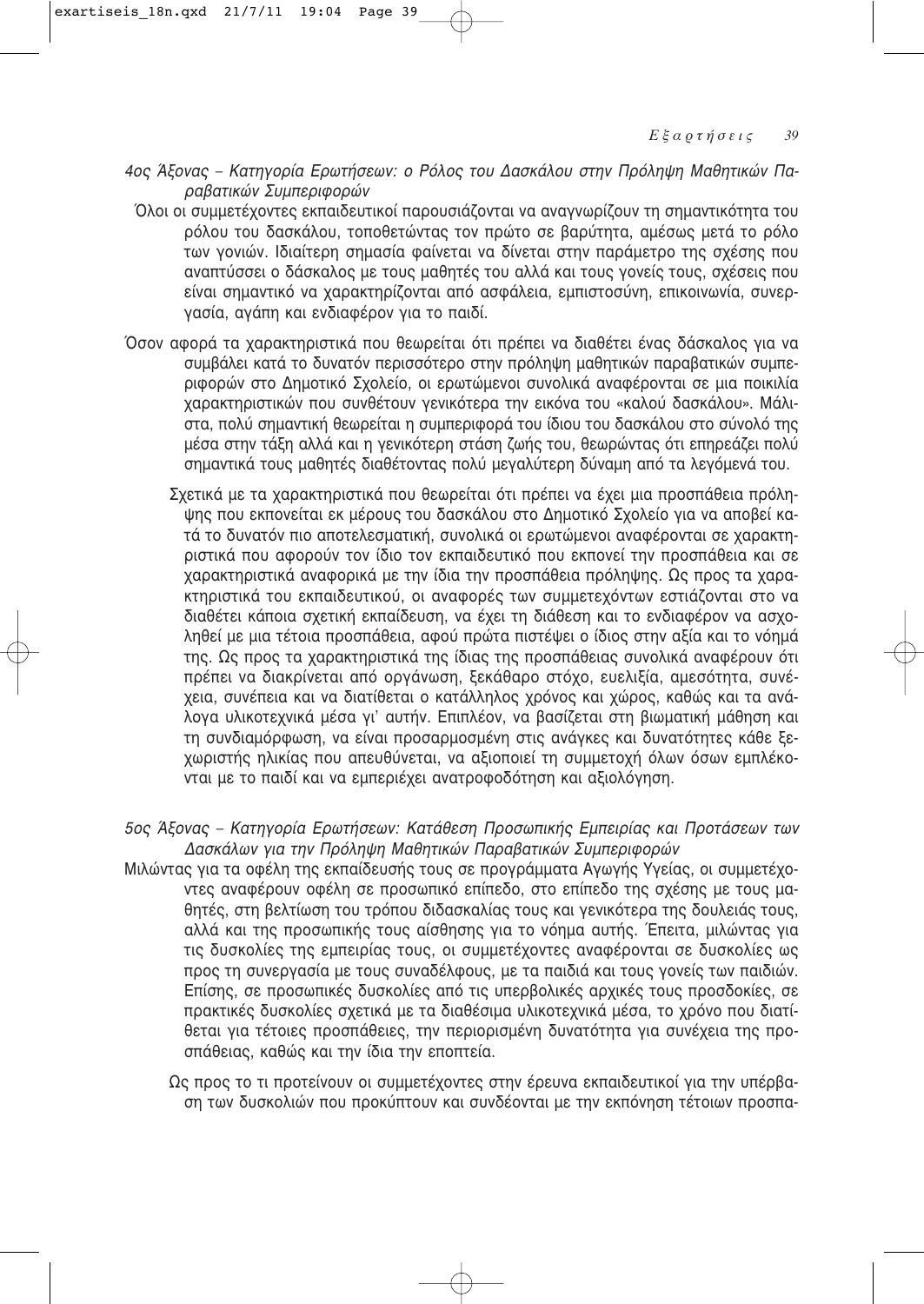> θειών αναφέρονται, καταρχήν, σε μια σειρά ατομικών χαρακτηριστικών που είναι ωφέλιμο να διαθέτει ο ίδιος ο εκπαιδευτικός. Ειδικότερα, κάνουν λόγο για υπομονή, επιμονή, εμπειρία, ευελιξία, θετική διάθεση, επικοινωνία-συνεργασία με συναδέλφους και γονείς, αγάπη για τα παιδιά, ενδιαφέρον για την κάλυψη των πραγματικών αναγκών τους. ειλικρίνεια, ταπεινότητα, σεβασμό, πρωτοβουλία, πίστη στην αξία και τη χρησιμότητα τέτοιων προσπαθειών, διάθεση αναζήτησης και βελτίωσης, εκπαίδευση.

- Επιπλέον, αναφέρονται στο ρόλο που μπορεί να διαδραματίσει η ενημέρωση, τόσο όλων των συναδέλφων, όσο και των γονιών για τα συγκεκριμένα προγράμματα, στην υπέρβαση των επιμέρους δυσκολιών. Μια ενημέρωση που φαίνεται να θεωρείται σημαντική προϋπόθεση για την εκδήλωση του ενδιαφέροντος και της συνεργασίας των συναδέλφων και των γονιών σε τέτοιες προσπάθειες.
- Επίσης, γίνεται αναφορά σε αλλαγές στην όλη φιλοσοφία του σχολικού συστήματος και του Αναλυτικού Προγράμματος. Ειδικότερα, προτείνεται να προβλέπεται χώρος για τέτοιες προσπάθειες, να υπάρχει συνέχεια και να εφαρμόζονται προαιρετικά από τους εκπαιδευτικούς που το επιθυμούν. Ακόμη, να μη συνδέονται με τόση γραφειοκρατία, να υπάρχουν τουλάχιστον δύο εκπαιδευτικοί ανά σχολείο που να ασχολούνται με τέτοιες προσπάθειες ώστε να συνεργάζονται, να παρέχονται κίνητρα στους εκπαιδευτικούς να ασχοληθούν με τέτοιες δράσεις, να είναι το σχολείο ανοιχτό προς την τοπική κι ευρύτερη κοινωνία και να δίνεται έμφαση στον τρόπο επιλογής των ανθρώπων που θέλουν να γίνουν εκπαιδευτικοί.
- Ακόμη, προτείνονται κάποιες ειδικότερες προϋποθέσεις που θεωρούνται ότι θα ήταν ωφέλιμο να ισχύουν στο πλαίσιο του σχολείου σε σχέση με την εφαρμογή τέτοιων προγραμμάτων. Ως προς αυτές, ιδιαίτερη αναφορά γίνεται από τους συμμετέχοντες στην αναγκαιότητα ύπαρξης ψυχολόγων στα σχολεία και της συμβολής τους, μέσα από έναν υποστηρικτικό και εποπτικό κυρίως ρόλο προς όλες τις εμπλεκόμενες στην εκπαιδευτική διαδικασία πλευρές, στην ενίσχυση του έργου του δασκάλου και του σχολείου, και στην προαγωγή της ψυχοσυναισθηματικής υγείας των παιδιών.
- Οι συμμετέχοντες εκπαιδευτικοί, αναφέρονται και στο ζήτημα της οικονομικής αμοιβής των εκπαιδευτικών που εφαρμόζουν τέτοια προγράμματα. Σε σχέση με αυτό παρουσιάζονται να τοποθετούνται τόσο θετικά, όσο και αρνητικά, κάτι που φαίνεται να υποδηλώνει την έλλειψη μιας σαφούς και ξεκάθαρης θέσης σε σχέση με το συγκεκριμένο θέμα, την ύπαρξη επιφυλακτικότητας ως προς τα ουσιαστικά οφέλη της ύπαρξης οικονομικής αμοιβής.
- Επιπλέον, οι ερωτώμενοι ανάμεσα στις προτάσεις τους κάνουν λόγο και για το βοηθητικό ρόλο που μπορούν να έχουν οι κατάλληλες υλικοτεχνικές συνθήκες και υποδομές προς την κατεύθυνση ενός τέτοιου στόχου. Συγκεκριμένα, αναφέρονται στον αριθμό των μαθητών που θα ήταν ωφέλιμο και λειτουργικό να υπάρχουν ανά τάξη, στην κατάλληλη διαμόρφωση των χώρων της εκπαίδευσης, στην ύπαρξη των κατάλληλων υλικών μέσων για τις διάφορες δράσεις που υλοποιούνται.
- Τέλος, οι συμμετέχοντες εκπαιδευτικοί αναφέρονται στο κομμάτι της εκπαίδευσης κι επιμόρφωσης των εκπαιδευτικών καθώς και της εποπτείας τους. Συνκεκριμένα κάνουν λόνο για την αφιέρωση μέρους της πανεπιστημιακής εκπαίδευσης των δασκάλων στην προαγωγή υγείας και στην πρόληψη, στη συνεχή εκπαίδευση κι επιμόρφωση που θα στογεύει στην επίννωση της σπουδαιότητας του ρόλου του δασκάλου στην πρόληψη. στην ποιότητα των ανθρώπων που αναλαμβάνουν την εκπαίδευση και στην εποπτεία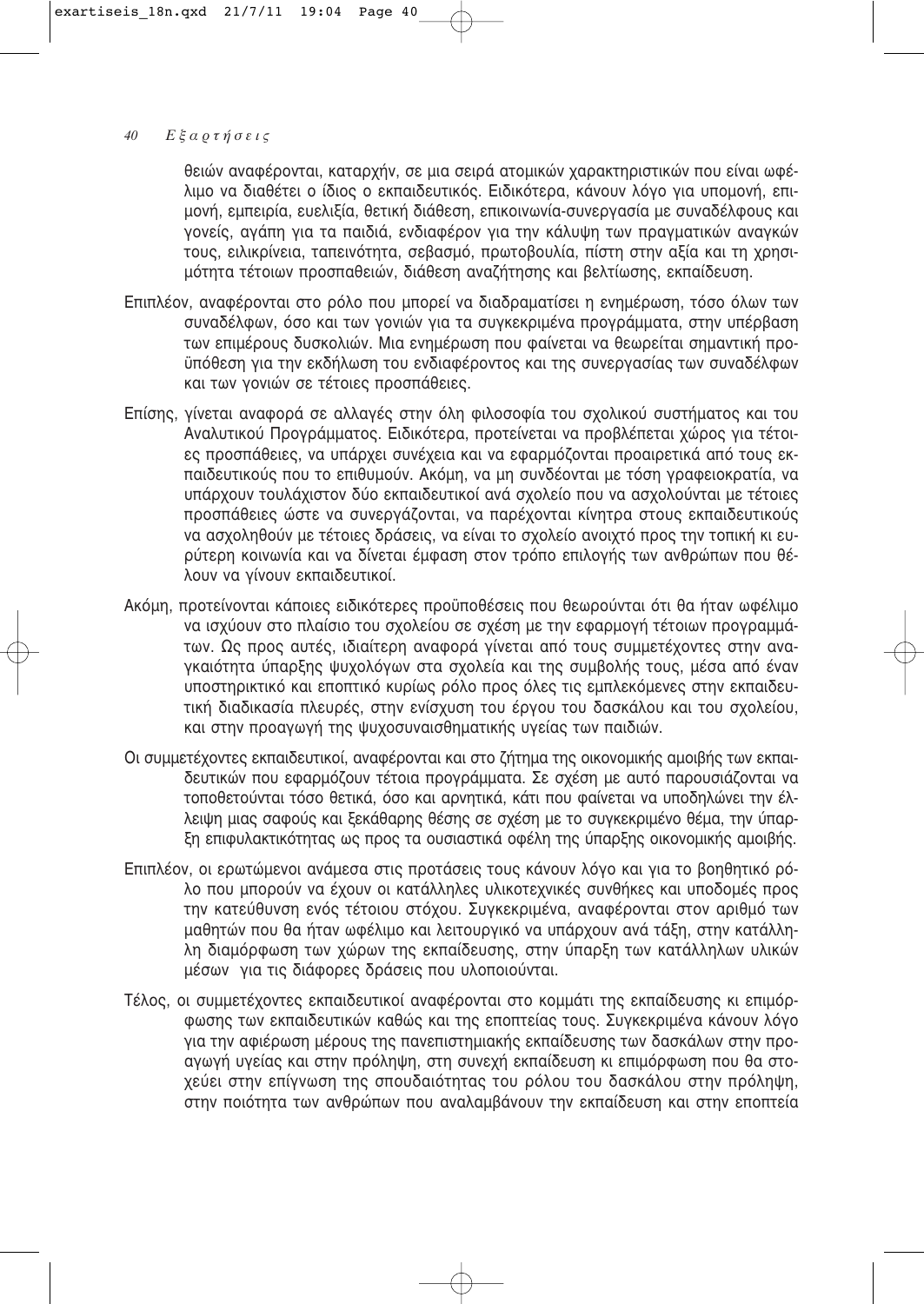των εκπαιδευτικών, στην αναγκαιότητα συμμετοχής των εκπαιδευτικών σε ομάδες αυτογνωσίας, στην ύπαρξη της κατάλληλης κι απαραίτητης εποπτείας.

### ΣΥΖΗΤΗΣΗ

- Αναφερόμενοι, οι συμμετέχοντες στην έρευνα εκπαιδευτικοί, στη μαθητική παραβατική συμπεριφορά, στον ορισμό της έννοιας αυτής και σε παραδείγματά της, φαίνεται να είναι εξοικειωμένοι με τον όρο αυτό και να τον προσεγγίζουν ολιστικά, λαμβάνοντας υπόψη επιμέρους παραμέτρους και διαστάσεις του όρου αυτού. Πρόκειται για μια εξοικείωση, η οποία φαίνεται να υποδηλώνει την ύπαρξη προηγούμενης σχετικής ευαισθητοποίησης, ενασχόλησης και προβληματισμού.
- Μέσα από τις απαντήσεις τους για την πρόληψη, οι ερωτώμενοι εκπαιδευτικοί παρουσιάζονται συνολικά να αποδίδουν έναν πλούσιο και επαρκή ορισμό στην έννοια της «πρόληψης», ο οποίος συνάδει με το πολυδιάστατο του χαρακτήρα της. Κι εκτός του ότι προσεγγίζουν ευρύτερα την πρόληψη, χωρίς να τη συνδέουν με κάποια συγκεκριμένη παραβατική συμπεριφορά, παρατηρούμε ότι γίνεται και μια προσπάθεια η πρόληψη να συνδεθεί, πέρα από τις αρνητικές/δυσλειτουργικές, με θετικές και υγιείς πια στάσεις και συμπεριφορές.
- Ακόμη, οι συμμετέχοντες από τις απαντήσεις τους αναφορικά με την πρόληψη δείχνουν να έχουν κατανοήσει ότι κάθε προσπάθεια που αφορά την ανάπτυξη του χαρακτήρα και της προσωπικότητας του ατόμου, τη διαμόρφωση των ηθικών και κοινωνικών κανόνων και αξιών, του τρόπου και της στάσης ζωής του, τόσο περισσότερο πρόσφορο έδαφος συναντά, όσο νωρίτερα εκπονείται. Αυτό κατ' επέκταση σημαίνει πως όσο μικρότερη η ηλικία του παιδιού και λιγότερες οι αντιστάσεις του, τόσο μεγαλύτερη η προσωπική και κοινωνική ευθύνη των ενηλίκων, γονιών και εκπαιδευτικών, μια και διαθέτουν τη δύναμη να επηρεάσουν σημαντικά την ανάπτυξή του, όχι μόνο θετικά, αλλά και αρνητικά, μια παράμετρος που συνήθως αποσιωπούμενη αγνοείται.
- Σχετικά με την πρόληψη μαθητικών παραβατικών συμπεριφορών στο Δημοτικό Σχολείο, από τις απαντήσεις τους για το στόχο του Δημοτικού Σχολείου αναφορικά με το ίδιο το παιδί, οι συμμετέχοντες, όπως φαίνεται, δίνουν προτεραιότητα στην ψυχοσυναισθηματική και κοινωνική ανάπτυξη του παιδιού στο σχολείο. Βασική προϋπόθεση για αυτού του είδους την ανάπτυξη θεωρείται ότι αποτελεί η ύπαρξη κλίματος ασφάλειας κι εμπιστοσύνης, όπου κρίνεται σημαντικό το παιδί να μάθει να σχετίζεται με τον εαυτό του και τους άλλους. Και από τις απαντήσεις τους οι ερωτώμενοι δείχνουν να έχουν αντιληφθεί την ευθύνη του σχολείου στην ολόπλευρη ανάπτυξη του παιδιού, μια ευθύνη όπου ο ρόλος του εκπαιδευτικού, όπως κι αν αυτός ασκείται, αναγνωρίζεται ότι κατέχει θέση κεντρικής σημασίας.
- Επιπλέον, οι συμμετέχοντες παρουσιάζονται να συνδέουν σε μεγάλο βαθμό τις προσπάθειες πρόληψης με τα προγράμματα Αγωγής Υγείας, θεωρώντας τα ως το βασικό και κυρίαρχο τρόπο, δια του οποίου ο δάσκαλος συμβάλλει στην πρόληψη παραβατικών συμπεριφορών των μαθητών. Πέρα, όμως, από τα ίδια τα προγράμματα Αγωγής Υγείας, οι συμμετέχοντες εκπαιδευτικοί αναγνωρίζουν ότι υπάρχουν και άλλοι. λιγότερο «τυποποιημένοι» τρόποι, με τους οποίους μπορούν να συμβάλουν στην προαγωγή της ψυχικής και κοινωνικής ανάπτυξης των μαθητών.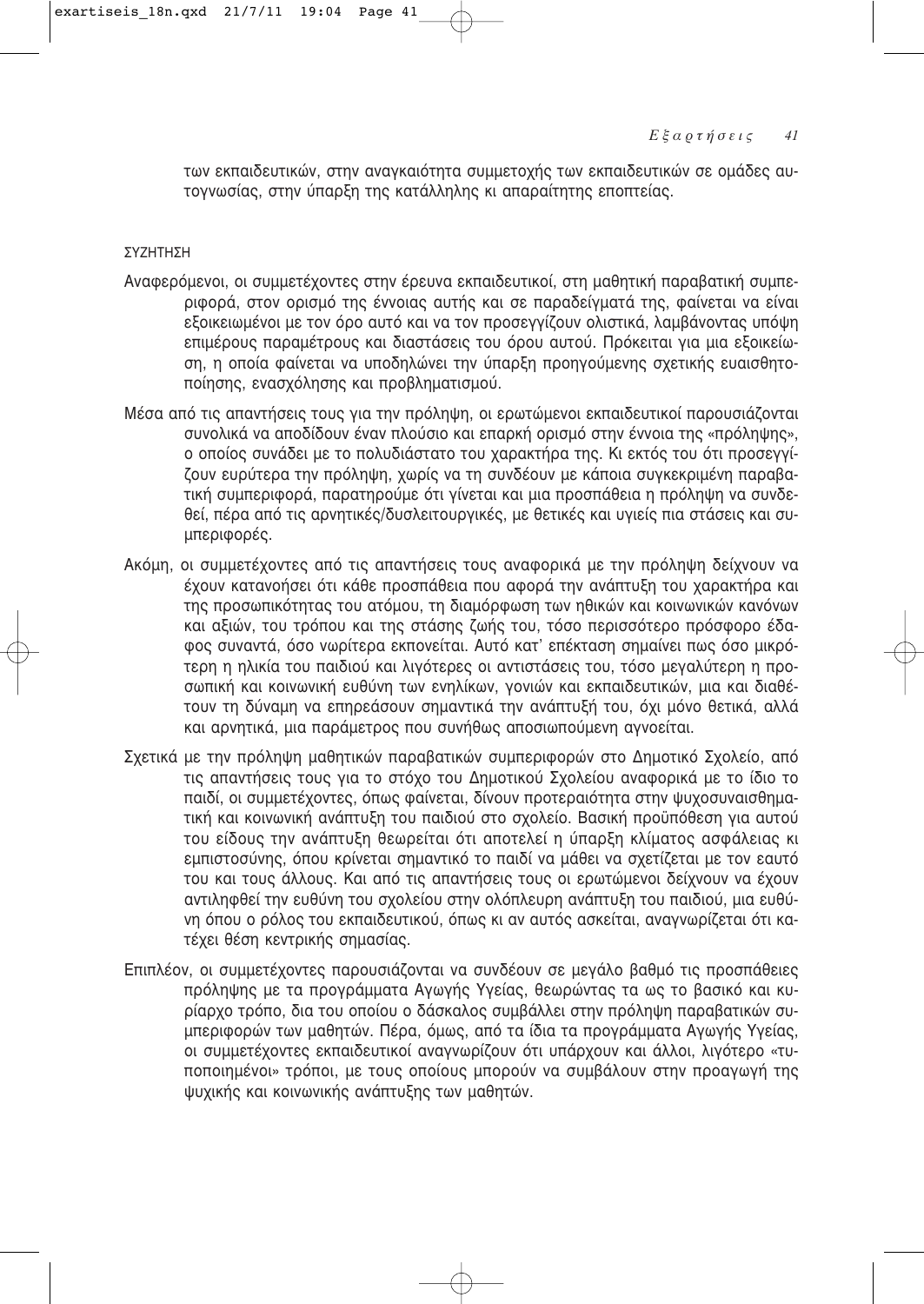- Με το να θέτουν το ρόλο του δασκάλου πρώτο σε σημαντικότητα, αμέσως μετά το ρόλο των γονιών, για την ανάπτυξη του παιδιού, οι συμμετέχοντες αναγνωρίζουν συνάμα και το μέγεθος της ευθύνης που σε ένα τέτοιο ρόλο αναλογεί. Την ίδια στιγμή παρουσιάζονται να θέτουν ως βασική προϋπόθεση για την άσκηση επιρροής στους μαθητές, την προηγούμενη ύπαρξη σχέσης και επαφής, κάτι που τους κάνει να θεωρούν πιο κεντρικής σημασίας το ρόλο των ίδιων των εκπαιδευτικών για την ανάπτυξη του παιδιού σε σχέση με αυτό των ψυχολόγων ή άλλων «ειδικών». Κι επειδή η ύπαρξη σχέσης μεταξύ δασκάλου και μαθητών είναι κάτι που προαπαιτεί την επιλογή της δουλειάς αυτής από πραγματική αγάπη κι ενδιαφέρον για το παιδί, θεωρείται ότι μια τέτοια επιλογή χρειάζεται να εκφεύγει από στενά επαγγελματικά όρια και οφέλη και να αποτελεί μια συνειδητή επιλογή.
- Επιπλέον, αναφορικά με το ρόλο του δασκάλου στην πρόληψη, οι συμμετέχοντες φαίνεται να ορίζουν επαρκώς τα χαρακτηριστικά του βοηθητικού για την ανάπτυξη εκπαιδευτικού. χαρακτηριστικά που παράλληλα συμπληρώνουν την εικόνα του «καλού ανθρώπου» και του «καλού δασκάλου». Κι ενώ στο σύνολό τους αναφέρονται σε σημαντικά χαρακτηριστικά στοιχεία, τα οποία θεωρούν ότι πρέπει να διαθέτουν οι προσπάθειες πρόληψης, παρουσιάζονται, ταυτόχρονα, να ξεχωρίζουν εκείνα της συνέχειας και της ευελιξίας τέτοιων προσπαθειών, θεωρώντας ιδιαίτερα σημαντικό το ρόλο τους στην επιτυχή έκβασή τους.
- Μέσα από την κατάθεση της προσωπικής εμπειρίας και των προτάσεων των ερωτώμενων εκπαιδευτικών, παρατηρούμε ότι ανάμεσα στα οφέλη που αναγνωρίζουν από την εκπαίδευση και την εφαρμογή τέτοιων προσπαθειών, εκείνα που θέτουν πρώτα σε σημαντικότητα είναι αυτά που αποκομίζει ο ίδιος ο εκπαιδευτικός σε προσωπικό επίπεδο, τα οποία θεωρούνται ότι επηρεάζουν και όλους εκείνους με τους οποίους αυτός σχετίζεται. Ακόμη, είναι σημαντικό το ότι οι συμμετέχοντες αναγνωρίζουν τη δύναμη του βιωματικού τρόπου εκπαίδευσης, το διαφορετικό χρόνο που κάθε εκπαιδευτικός χρειάζεται προκειμένου να νιώσει την άνεση και την ασφάλεια να προβεί σε αποτελεσματικές προληπτικές παρεμβάσεις, την αναγκαιότητα ύπαρξης κατάλληλης εκπαίδευσης, επιμόρφωσης και εποπτείας των εκπαιδευτικών στην άσκηση του εκπαιδευτικού τους έργου και το ρόλο της ποιότητας των ανθρώπων που την αναλαμβάνουν.

Είναι άξιο αναφοράς, ακόμη, το γεγονός ότι οι ερωτώμενοι εκπαιδευτικοί παρουσιάζονται ναι μεν να θεωρούν σημαντική την ύπαρξη ψυχολόγων στα σχολείο, αλλά με ένα ρόλο κυρίως υποστηρικτικό, εποπτικό και βοηθητικό, κάτι που υποδεικνύει ότι αναγνωρίζουν τα όρια των δυνατοτήτων τους και του ρόλου τους, χωρίς ωστόσο να παραγνωρίζουν την κεντρική σημασία κι ευθύνη του ρόλου τους στην προαγωγή της ψυχοκοινωνικής ανάπτυξης των μαθητών. Είναι σημαντικό, ακόμη, το γεγονός ότι οι συμμετέχοντες προβληματίζονται σε σχέση με το κατά πόσο το θέμα της οικονομικής αμοιβής τέτοιων προσπαθειών δύναται κατ' ουσίαν να κινητοποιήσει τους εκπαιδευτικούς και να συμβάλει στο να εμπλακούν αποτελεσματικά σε τέτοιες δράσεις.

Εν κατακλείδι, αυτό που φαίνεται ξεκάθαρα να αναγνωρίζουν είναι το πόσο σημαντικό είναι το σχολείο και ο εκπαιδευτικός να ασχολούνται με τις πραγματικές ανάγκες των μαθητών, στοχεύοντας στην ολόπλευρη και ισορροπημένη ανάπτυξή τους, με όποιον τρόπο μπορεί αυτό κάθε φορά να γίνει. Αλλά και το πόσο απαραίτητο είναι να υπάρχουν σε κάθε σχολείο οι δυνατότητες του εκπαιδευτικού, του μαθητή, του γονιού, καθώς και οι προϋποθέσεις για μια ουσιαστική ενασχόληση με το παιδί, κάτι που, ούτως ή άλλως, χρει-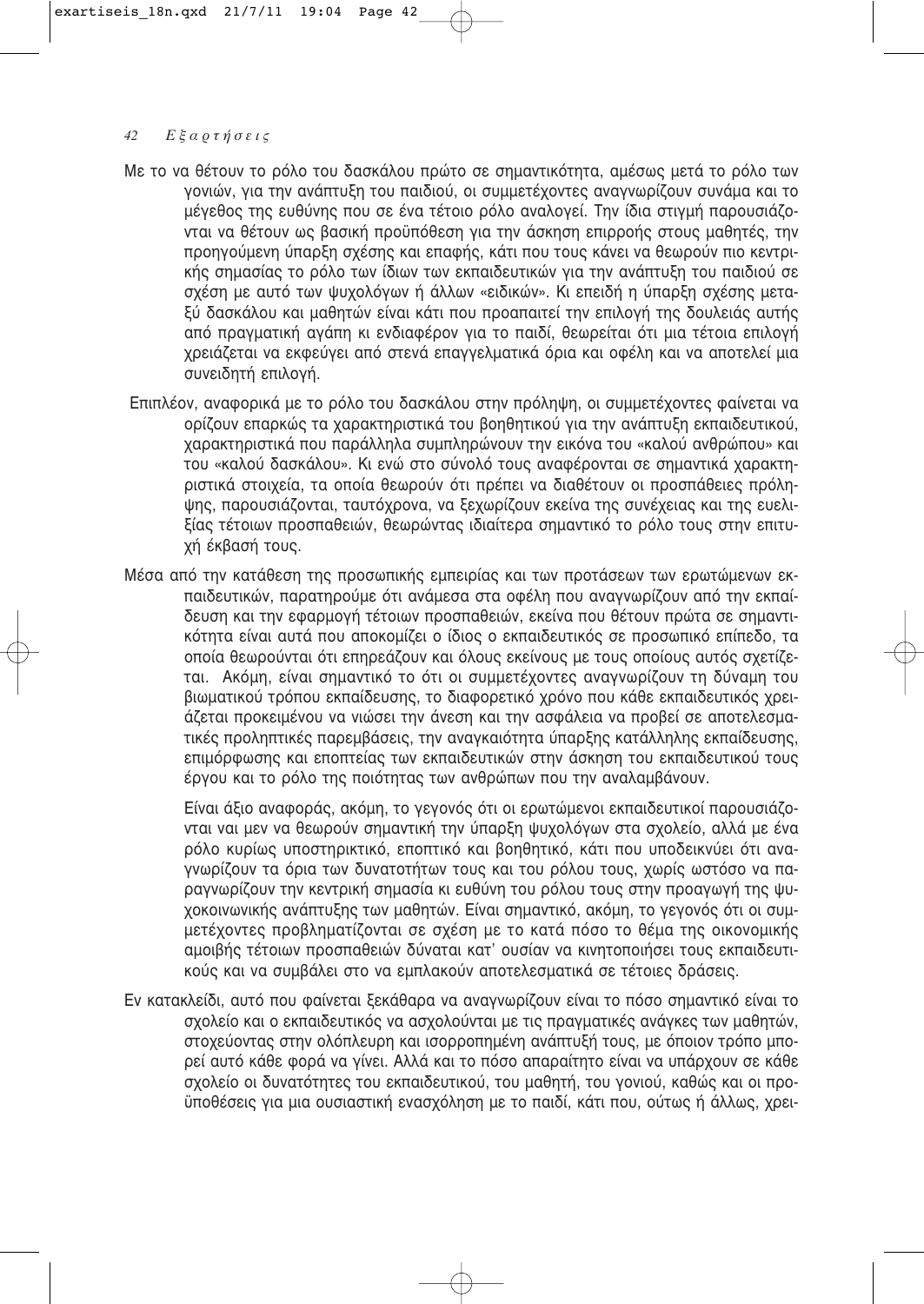exartiseis\_18n.qxd 21/7/11 19:04 Page 43

άζεται να αποτελεί την κοινή συνισταμένη του ενδιαφέροντος και της προσπάθειας όλων των εμπλεκόμενων μερών στη διαδικασία της αγωγής και της εκπαίδευσης.

### ΕΠΙΛΟΓΟΣ

- Έπειτα από όσα αναφέρθηκαν, διαπιστώνουμε ότι τόσο το Δημοτικό Σχολείο, όσο και ο δάσκαλος αναγνωρίζεται ότι έχουν ευθύνη και διαδραματίζουν σημαντικό ρόλο στη διαμόρφωση της προσωπικότητας των αναπτυσσόμενων ατόμων, στον τρόπο ανάπτυξης Και εξέλιξής τους. Πρόκειται, μάλιστα, για ένα ρόλο, η επίγνωση της σημαντικότητας του οποίου αποτελεί αναγκαία προϋπόθεση για την καλύτερη δυνατή αξιοποίησή του.
- Η επίγνωση αυτή απαιτεί στη συνέχεια από τους εκπαιδευτικούς να αναλάβουν την ευθύνη, προσωπική και κοινωνική, του ρόλου τους ως παιδαγωγοί και ως συντονιστές μιας διαδικασίας διαμόρφωσης νέας γνώσης στην καθημερινή εκπαιδευτική τους πρακτική, συμβάλλοντας παράλληλα μέσα από την αποτελεσματικότερη διαχείριση των παραβατικών συμπεριφορών των μικρών μαθητών τους στην πρόληψη της περαιτέρω επιδείνωσης της παραβατικής συμπεριφοράς τους.

### ΕΥΧΑΡΙΣΤΙΕΣ

Θέλω να εκφράσω τις θερμές μου ευχαριστίες σε όλα τα στελέχη του Κέντρου Πρόληψης Δυτικής Θεσσαλονίκης «Δίκτυο Άλφα», που με διάθεση συνεργασίας συνέβαλαν σημαντικά στην υλοποίηση της έρευνας αυτής, στηρίζοντας την σε όλα της τα στάδια. Επιπλέον, θέλω να ευχαριστήσω θερμά όλους τους εκπαιδευτικούς που συμμετείχαν στις ερευνητικές συνεντεύξεις, καταθέτοντας τις απόψεις τους και τη σχετική με το θέμα της έρευνας προσωπική τους εμπειρία, καθιστώντας έτσι δυνατή την πραγματοποίησή της.

### $B$ *ιβλιογραφία*

### *<i>Eλληνική*

- Zαφειρίδης, Φ. (1990). «Πολιτική σε Θέματα Πρόληψης-Θεραπείας», Ημερήσιο Συμπόσιο για τα Ναρκωτικά, 4 Μαρτίου 1990, Αμφιθέατρο Πολεμικού Μουσείου, Αθήνα.
- Κουρκούτας, Η. (2007). Προβλήματα συμπεριφοράς στα παιδιά. Αθήνα: Ελληνικά Γράμματα.
- Κουρκούτας, Η. (2007). Παράγοντες Κινδύνου για την ένταξη και ενσωμάτωση παιδιών με αντικοινωνικές τάσεις και προβλήματα συμπεριφοράς στο πλαίσιο του κανονικού σχολείου. Θέματα Ειδικής Aγωγής, 38, 46- 57.
- Κουτρουβίδης, Π. & Κούτρας, (2007). Η σχολική πορεία εφήβων χρηστών ναρκωτικών ουσιών: σχολική προσαρμογή, σχολική αποτυχία, εκπαιδευτική επανένταξη, Εξαρτήσεις, 12, 42-62.
- Κούτσικου, Β., Κυριακίδου, Μ., Πορτσέλη, Α. & Στογιαννίδου, Α. (2005). «Η Αποτελεσματικότητα Προγράμματος Πρόληψης σε Παιδιά Δημοτικού», 10ο Ευρωπαϊκό Συνέδριο για την Επανένταξη και την Πολιτική για τα Ναρκωτικά, 10-14 Μάη 2005, Κρήτη, Έντυπο Πρακτικών.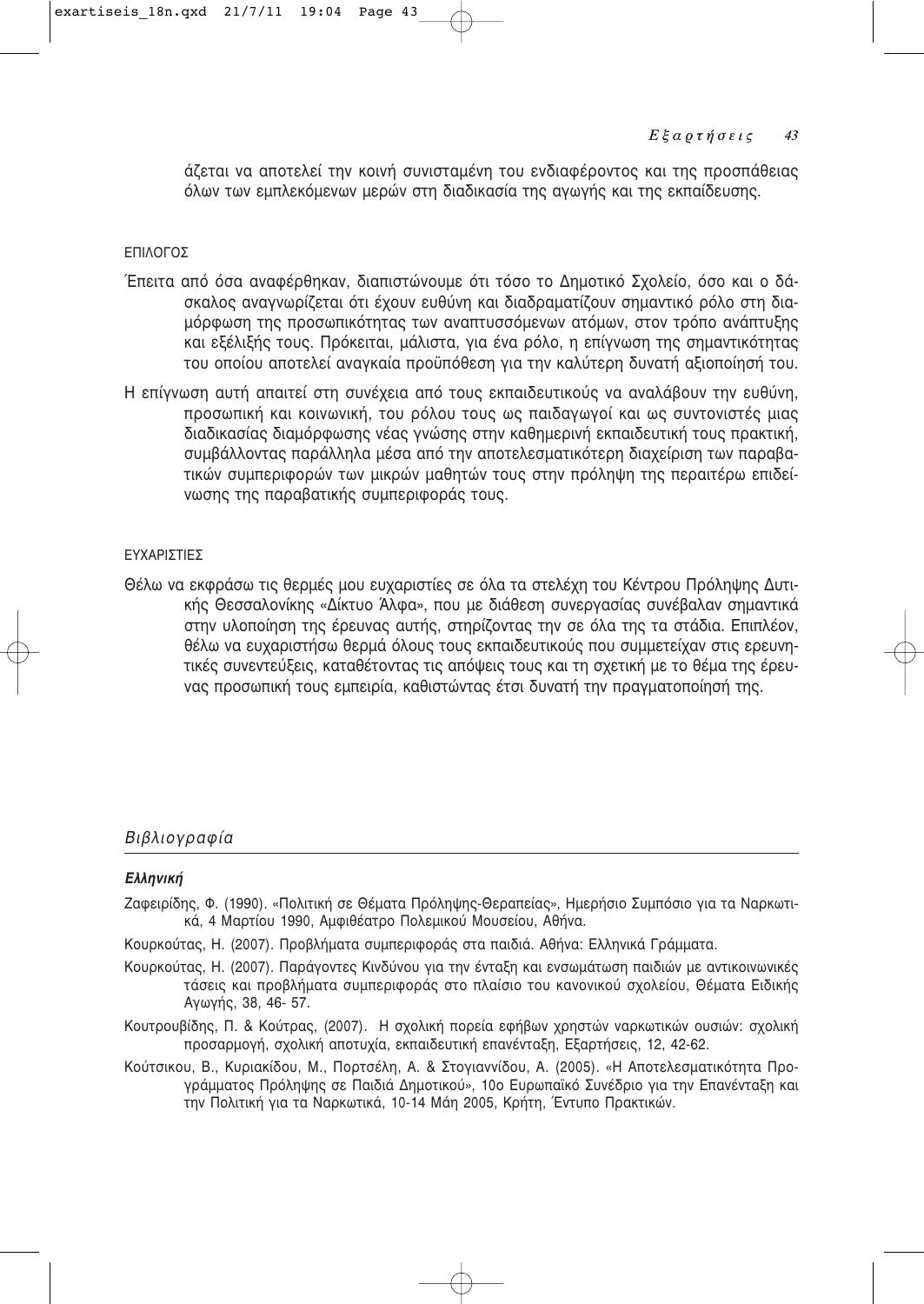### $\overline{44}$ Εξαρτήσεις

Ματσαγγούρας, Η. (2002). Η σχολική τάξη: χώρος, ομάδα, πειθαρχία, μέθοδος. Αθήνα: εκδόσεις Γρηγόρη. Μοστριού, Α. (1997). «Αγωγή Υγείας στο Σχολείο: το Πλαίσιο για την Πρόληψη της Χρήσης Εξαρτησιογό-

νων Ουσιών», 3η Πανελλαδική Συνάντηση Φορέων για την Πρόληψη των Εξαρτησιογόνων Ουσιών, 12-15 Νοεμβρίου, Θεσσαλονίκη.

Μπακιρτζής, Κ. (2004). Επικοινωνία και Αγωγή. Αθήνα: Gutenberg.

Ναυρίδης, Κ. (1994). Κλινική Κοινωνική Ψυχολογία. Αθήνα: Παπαζήση.

Παιδαγωγικό Ινστιτούτο. (1998). Βασικές Πληροφορίες γύρω από τα Προγράμματα Αγωγής Υγείας στο Σχολείο.

Χατζηχρήστου, Χ. (2004). Κοινωνική και Συναισθηματική Αγωγή στο Σχολείο. Αθήνα: Εκδόσεις Τυπωθήτω.

### Ξενόγλωσση

- Amico, E. & Fromme, K. (2001). «Σύντομη παρέμβαση πρόληψης σε εφήβους που υιοθετούν επικίνδυνες συμπεριφορές», Περιοδικό Εξαρτήσεις ΚΕΘΕΑ, τεύχος 2, Δεκέμβριος 2002, σελ. 142-143.
- Ashkar, P. & Kenny, D. (2009). Young offender's perceptions of school: an ecological analysis. Psychiatry, Psychology and Law, 16, 335-368.
- Bardoza, G., Schiamberg, L., Oehmke, J., Korzeniewski, S., Post, L. & Heraux, C. (2008). Individual characteristics and the multiple contexts of adolescent bullying: an ecological perspective, Journal of Youth and Adolescence, 10, 107-128.
- Campbell, S. (2002). Behavior problems in preschool children: clinical and developmental issues. New York: The Guilford Press.
- Carr, A. (2001). Handbook of child and adolescent clinical psychology: a contextual approach (2nd edition). New York: Klewer Academic.
- Dishion, T. & Patterson, G. (2006). The development and ecology of antisocial behavior in children and adolescents. In D. Cicchetti & J. Donald (eds.), Developmental psychopathology: risk, disorder and adaptation (2nd ed., Vol. 3) (pp. 503-541). Hoboken, NJ: John Wiley & Sons, Inc.
- Frick, P. (2004). Developmental Pathways to Conduct Disorder. Psychology in the Schools, 41, 823-834.
- Furlong, M., Morrison, G., Jimerson, S. (2004). Externalizing behaviors of aggression and violence and the school context. In R. Rutherfoord, M. Quinn & S. Mathur (eds.), Handbook of research in emotional and behavioral disorders (pp. 262-281). New York: The Guilford Press.
- Kochenderfer-Ladd, B. & Pelletier, M. (2008). Teachers' views and beliefs about bullying: influences on classroom management strategies and students coping with peer victimization, Journal of School Psychology, 46, 431-453.
- Simges, C., Matos, M. & Batista-Foguet, J. (2008), Juvenile delinguency; analysis or risk and protective factors using quantitative and qualitative methods, Cognition, Brain and Behavior, 12, 389-408.
- Weber, P. (1990). Basic Content Analysis. (Βασική Ανάλυση Περιεχομένου.) London: Sage.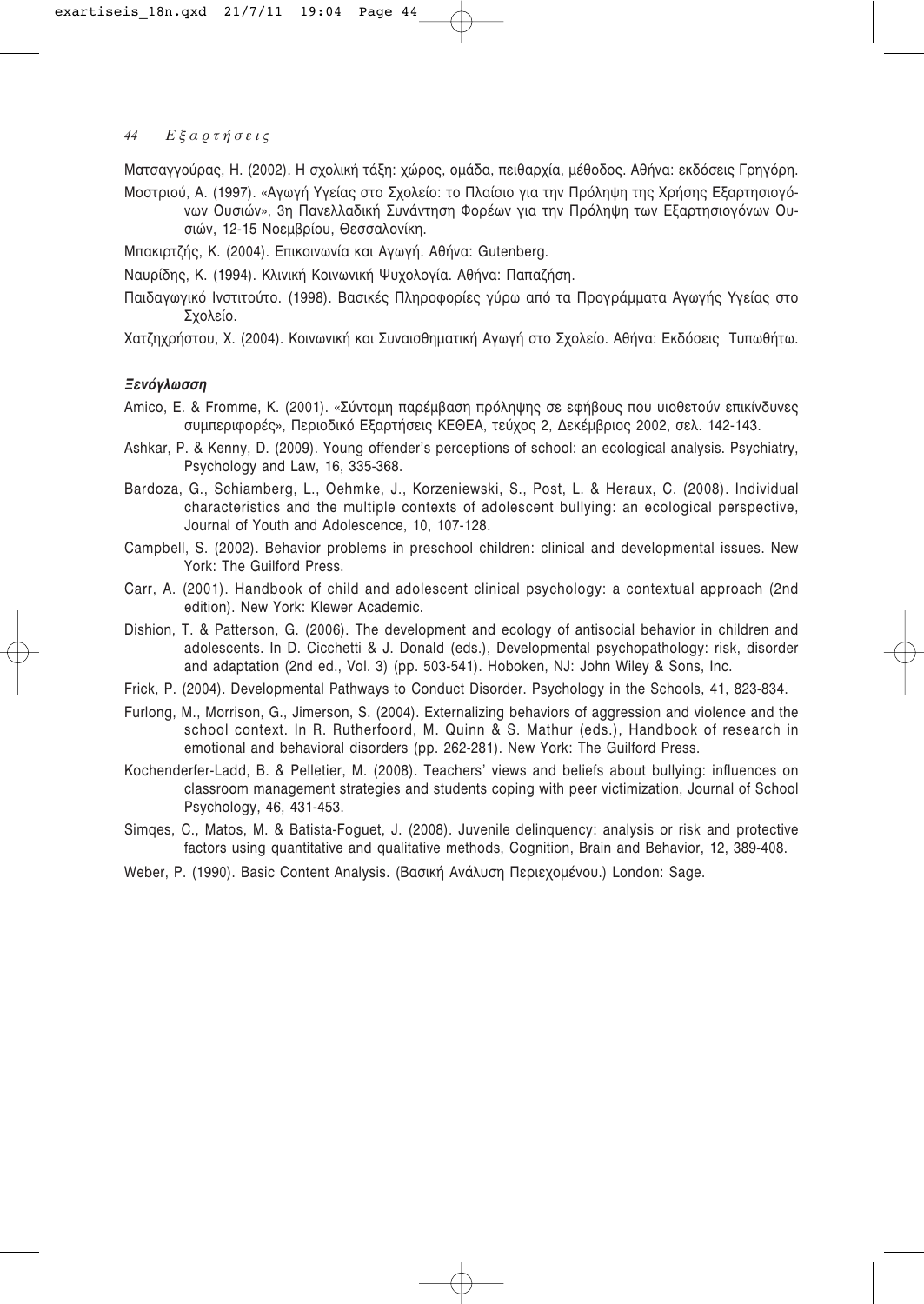$E \xi a \varrho \tau \eta \sigma \varepsilon \iota$  5 45

# H ENTAEH STO STOXASTPO<br>R E H A B P E R S P E C T I V E S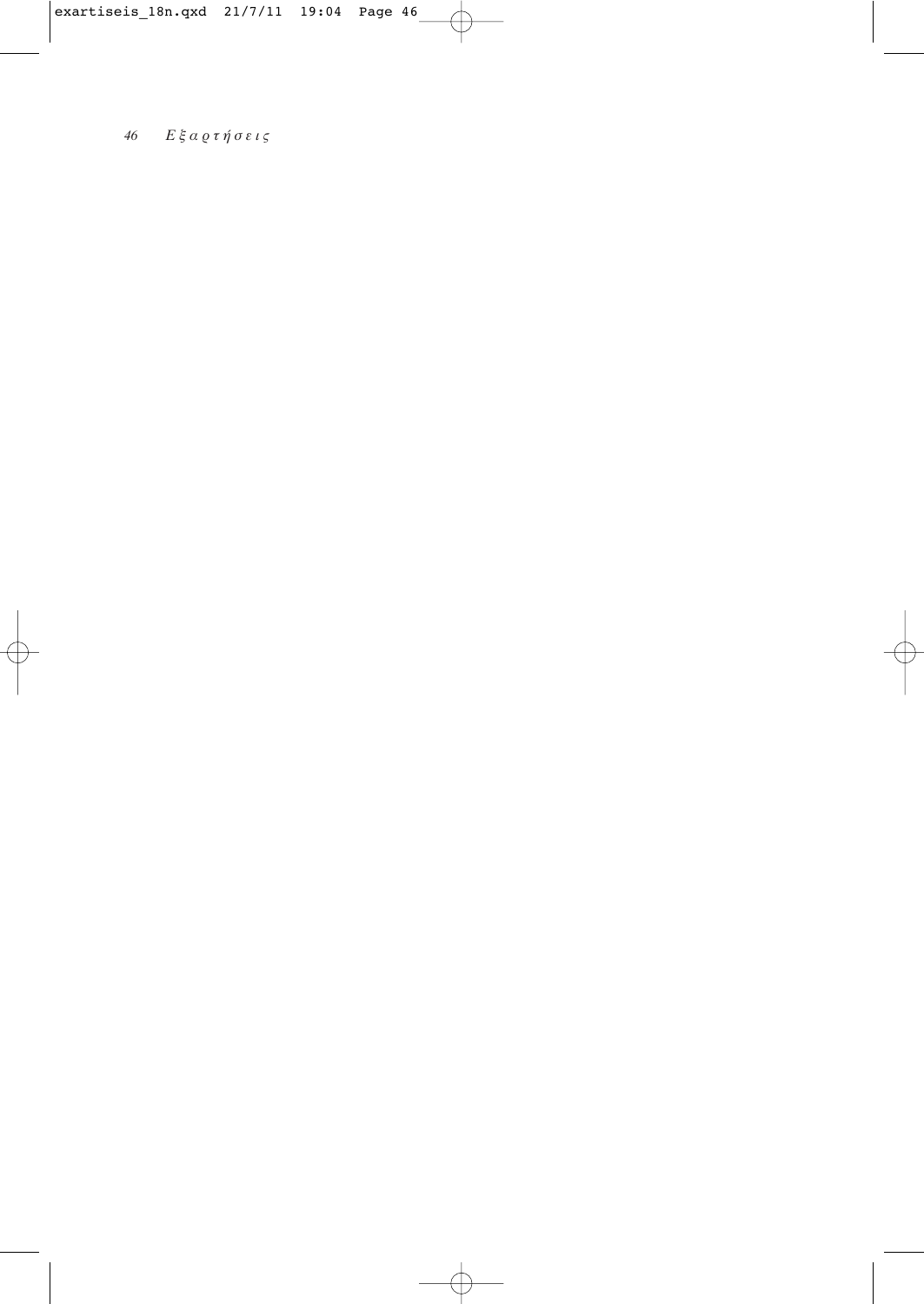Εξαρτήσεις, τεύγος 18, 2011

# ΙΣΤΟΡΙΚΟ ΚΕΝΤΡΟ ΤΗΣ ΑΘΗΝΑΣ ΧΩΡΙΣ ΑΠΟΚΛΕΙΣΜΟΥΣ

ΧΑΡΑΛΑΜΠΟΣ ΠΟΥΛΟΠΟΥΛΟΣ<sup>1</sup>

- Οι σημαντικές αλλαγές που συντελούνται στις διεθνείς αγορές έχουν αναπόφευκτες συνέπειες στην οικονομία, τους θεσμούς, τις αξίες, τα ανθρώπινα δικαιώματα, την κοινωνία στο σύνολό της. Η δίνη της οικονομικής κρίσης στην οποία έχει εισέλθει η χώρα μας θα επιτείνει φαινόμενα ανεργίας, στέρησης, φτώχιας, κατάχρησης ουσιών και εξαρτητικών συμπεριφορών και αναμένεται να εντείνει τα προβλήματα σωματικής και ψυχικής υγείας. Η ελπίδα και η προοπτική για σύντομη έξοδο από την κρίση φαίνεται να περιορίζεται, ενώ ενισχύεται η ανισότητα και η ανεργία. Η δυσοίωνη οικονομική προοπτική και ο κίνδυνος συνεχών αρνητικών εξελίξεων στο μέλλον δημιουργεί αίσθημα απειλής, αβεβαιότητας και ανασφάλειας. Την ίδια στιγμή, η οικονομική κρίση βάζει στο στόχαστρο το κράτος πρόνοιας συρρικνώνοντας τις υπηρεσίες κοινωνικής φροντίδας, οι οποίες αντίθετα θα έπρεπε να ενισχυθούν σε μια περίοδο που πλήττονται οι ευάλωτες ομάδες. Στο όνομα της δημοσιονομικής εξυγίανσης και της λιτότητας περικόπτονται οι κοινωνικές δαπάνες με αποτέλεσμα να βαθαίνουν οι ανισότητες και να μην καλύπτονται οι ολοένα αυξανόμενες ανάνκες.
- Την περίοδο της κρίσης φαίνεται επίσης να οξύνονται οι κοινωνικές αντιπαραθέσεις και να ενοχοποιούνται οι κοινωνικά ευπαθείς ομάδες, όπως οι μετανάστες, οι εξαρτημένοι, οι πρώην εξαρτημένοι, τα άτομα με προβλήματα ψυχικής υγείας. Πολύ συχνά αυτές οι ομάδες δαιμονοποιούνται και εξοστρακίζονται, γιατί ξυπνούν αισθήματα ανασφάλειας, αβεβαιότητας και αταξίας και αποτελούν εύκολο στόχο λόγω της διαφορετικότητάς τους. Άτομα με σωματικές ιδιαιτερότητες, ιδιαιτερότητες χαρακτήρα ή διαφορές σε σχέση με τη φυλή, τη θρησκεία ή την εθνικότητα εντάσσονται σε κατηγορίες οι οποίες υφίστανται κοινωνικό στιγματισμό και πολύ συχνά κοινωνικό αποκλεισμό (Goffman, 1963).
- Η διαδικασία στιγματισμού ενισχύεται απέναντι σε εκείνους που «δεν συμμορφώνονται» με τις βασικές επιταγές της κυρίαρχης ομάδας κυρίως σε θέματα τάξης και «ηθικής». Αναδεικνύοντας τα στοιχεία της επικινδυνότητας και της απειλής η κυρίαρχη ομάδα ανάγει μια άλλη μικρότερη με ιδιαίτερα χαρακτηριστικά σε αποδιοπομπαίο τράγο. Με τον τρόπο αυτό επιδιώκει να διατηρήσει τη συνοχή της, εκτονώνοντας και προβάλλοντας την εσωτερική της αβεβαιότητα και ανασφάλεια ως εχθρότητα προς το διαφορετικό. Έτσι, εκείνοι που αποκλίνουν από τα κυρίαρχα πρότυπα, εκπληρώνουν μια «χρήσιμη» λειτουργία αποτελώντας τη δικλείδα ασφαλείας για την εκτόνωση των εντάσεων και δημιουργώντας τη βάση για ψευδό-ενότητα και ψευδό-αλληλεγγύη.
- Πρόκειται για μια διαδικασία μετάθεσης ευθυνών. Σε ορισμένες κοινωνικές ομάδες, όταν δεν υπάρχει εξέλιξη ή σε περιόδους κρίσης, αναπτύσσονται συναισθήματα φόβου, θυμού, δυσπιστίας και φθόνου. Ως εκ τούτου γεννιέται η ανάγκη να τα εκτονώσουν, χωρίς οι ίδιες να πληγούν ή να καταστραφούν. Υιοθετείται συνειδητά ή ασυνείδητα η άποψη ότι για αυτά που συμβαίνουν ή θα συμβούν υπεύθυνα είναι τα άτομα που παρουσιάζουν κάποια διαφορά από τα μέλη της κυρίαρχης ομάδας. Συνήθως, τα μέλη που επιλέγονται αποβάλλονται ή πρέπει να μετακινηθούν προς την περιφέρεια, προκειμένου να προστατευτεί η ομάδα από τους κινδύνους ή τη μόλυνση. Αν η περίοδος της οικο-

<sup>&</sup>lt;sup>1</sup> Ο κ. Χαράλαμπος Πουλόπουλος είναι διδάκτωρ κοινωνικών επιστημών, Διευθυντής του ΚΕΘΕΑ (Κέντρο Θεραπείας Εξαρτημένων Ατόμων)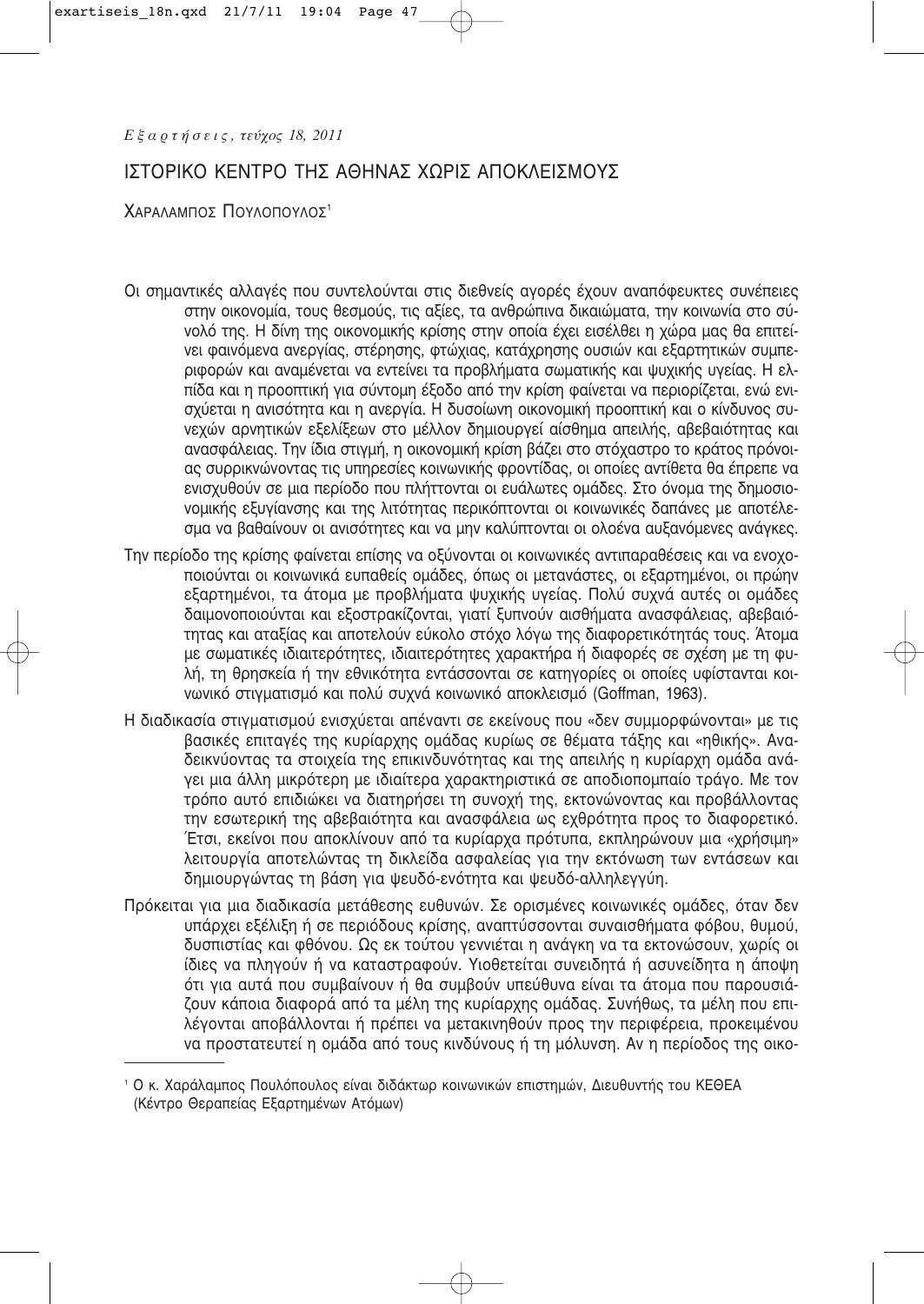νομικής κρίσης παραταθεί για μεγάλο διάστημα, θα δούμε τα φαινόμενα αυτά να αυξάνονται σε τοπικό επίπεδο, στο χώρο της εργασίας και αλλού.

- Στη συζήτηση για το ιστορικό κέντρο είναι σημαντικό να δει κανείς τα θέματα που σχετίζονται με τη λειτουργία του, τη χρήση γης, την παρουσία και παροχή υπηρεσιών κοινωνικής φροντίδας και το χαρακτήρα της ασκούμενης πολιτικής. Σήμερα το ιστορικό κέντρο αποτελεί πράγματι κατεξοχήν χώρο συνάθροισης μεταναστών, εξαρτημένων, αστέγων, που με την παρουσία τους και μόνο μπορούν να προκαλέσουν τις αντιδράσεις καταστηματαρχών και κατοίκων. Παράλληλα το ιστορικό κέντρο άλλαξε χρήση και ως εκ τούτου προσανατολισμό, δίνοντας προτεραιότητα στο εμπόριο και τη νυχτερινή διασκέδαση με άμεση επίπτωση την υποβάθμιση της περιοχής για κατοικία και τη συγκέντρωση του ενδιαφέροντος εταιρειών real estate για φτηνή επένδυση ακινήτων. Η σταδιακή υποχώρηση των στοιχειών που χαρακτήριζαν την περιοχή αυτή κατοικίας διαμόρφωσαν συνθήκες αποδυνάμωσης της κοινότητας. Σήμερα οι παρεμβάσεις ανάπλασης γίνονται προς την κατεύθυνση του εξωραϊσμού με τη δημιουργία πεζόδρομων και τη διαμόρφωση χώρων διασκέδασης και αναψυχής. Αυτή η στροφή ευνοεί τους ιδιοκτήτες και τους μαγαζάτορες εκείνους, οι οποίοι προσπαθούν μόνο να προστατεύσουν την περιουσία τους, απαιτώντας από το κράτος μέτρα «εξυγίανσης». Το ενδιαφέρον ως εκ τούτου περιορίζεται στη χρονική διάρκεια που καθορίζει το ωράριο λειτουργίας των καταστημάτων -κάθε τύπου- και όσων συμμετέχουν σ' αυτήν με τις ιδιαίτερες ανάγκες τους.
- Διαμορφώνεται λοιπόν μια νέα κοινότητα στην περιοχή που είναι προσανατολισμένη στην απομάκρυνση όσων είναι διαφορετικοί, παρά στη λειτουργική τους ένταξη. Είναι χαρακτηριστικό ότι οι ομάδες πρωτοβουλίας που αναπτύσσονται τα τελευταία χρόνια διεκδικούν τη «μεταφορά» στην περιφέρεια ή τις παρυφές της πόλης των μεταναστών, των ψυχικά ασθενών, των εξαρτημένων και των άλλων ευάλωτων κοινωνικά ομάδων. Πολύ συχνά στην προσπάθεια αυτή βρίσκουν σύμμαχούς τους ορισμένα πολιτικά κόμματα που αντιτίθενται στη διαφορετικότητα αλλά και τους δήμους, οι οποίοι εξασφαλίζουν άλλοθι για την αδράνειά τους στον τομέα της κοινωνικής πολιτικής. Χωρίς επαρκείς κοινωνικές υπηρεσίες τα κοινωνικά προβλήματα επιδεινώνονται με επιπτώσεις στη δημόσια υγεία, στην κοινωνική φροντίδα και τη δημόσια ασφάλεια. Η συρρίκνωση του κοινωνικού κράτους ευνοεί την ανάπτυξη του κατασταλτικού κράτους. Με το πρόσχημα της ασφάλειας και της τάξης αναπτύσσεται μια κουλτούρα ελέγχου με πολλά τιμωρητικά χαρακτηριστικά.
- Το ερώτημα είναι αν στο ιστορικό κέντρο της Αθήνας αποτελεί πρόβλημα η μικρο-παραβατικότητα, με την οποία ταυτίζονται στην κοινή συνείδηση οι εξαρτημένοι και οι μετανάστες, ή άλλα σοβαρότερα εγκλήματα, τα οποία παραμένουν ενδεχομένως κρυφά και σπάνια έρχονται στο φως της δημοσιότητας, όπως, για παράδειγμα, η δημιουργία κέντρων διασκέδασης για το ξέπλυμα βρώμικου χρήματος ή το trafficking γυναικών και η πορνεία σε «καλαίσθητα» καταστήματα. Παράλληλα, χρειάζεται να αναρωτηθεί κανείς ποια ήταν τα μέτρα κοινωνικής φροντίδας που πάρθηκαν προκειμένου να αποφευχθεί το φαινόμενο της γκετοποίησης στο ιστορικό κέντρο. Επίσης, ποια ήταν τα πολύπλευρα μέτρα (πολεοδομικά, αξιοποίησης εγκαταλελειμμένων κτιρίων, στέγασης, θέσπισης κινήτρων για τη λειτουργία νόμιμων διαπολιτισμικών αγορών, κ.ά.) που υιοθετήθηκαν και θα ενίσχυαν την αναβάθμιση μιας περιοχής και τη λειτουργικότητά της; Το τελευταίο διάστημα έχει διαμορφωθεί μια κατάσταση η οποία επηρεάζεται περισσότερο από τις συναισθηματικές αντιδράσεις, τις συγκρούσεις και την επιθετικότητα.
- Είναι χαρακτηριστικό ότι οι περισσότερες αναφορές και προτάσεις βασίζονται στο φόβο και την ανασφάλεια που έχει δημιουργηθεί για την περιοχή του ιστορικού κέντρου και όπως ανα-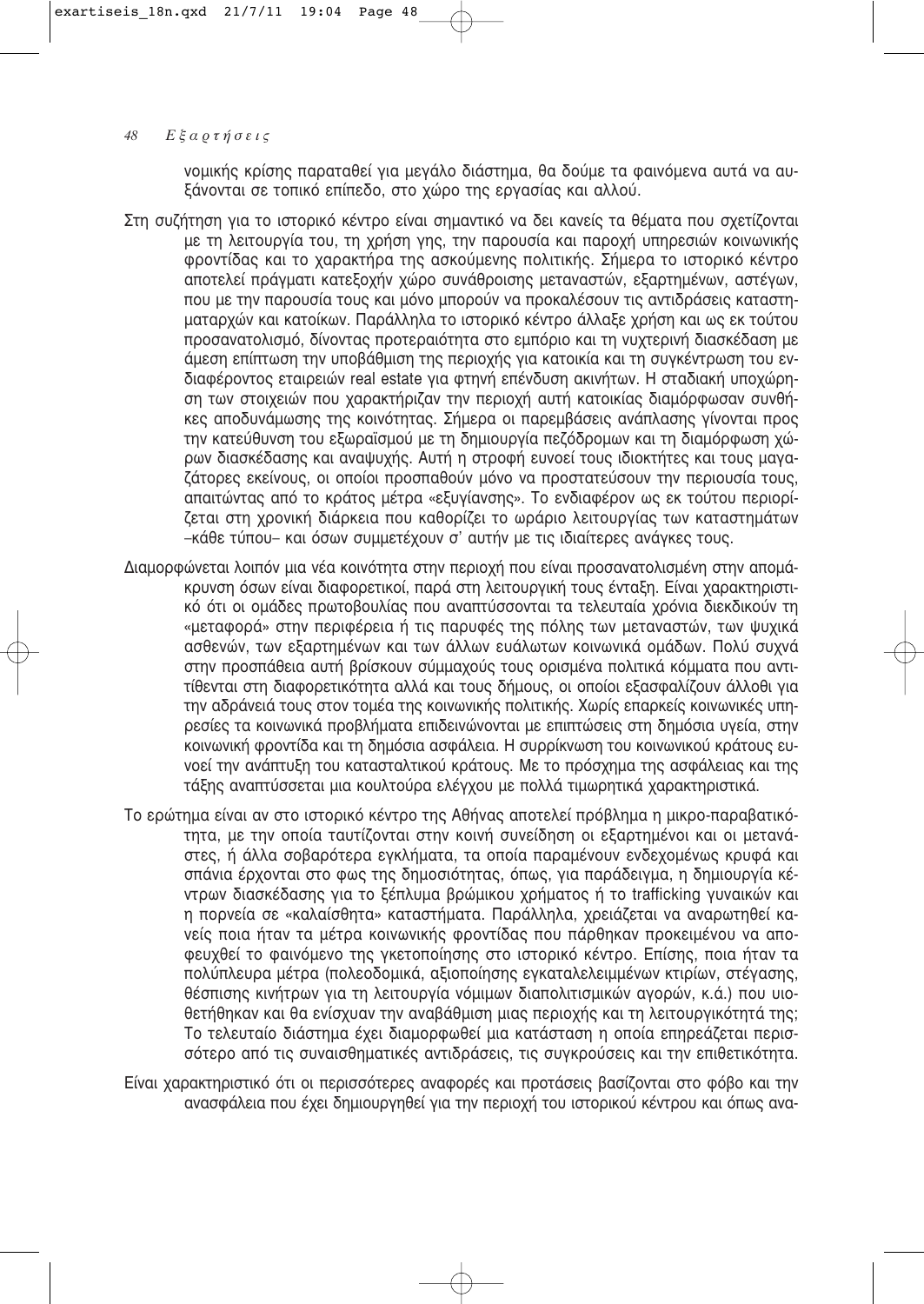exartiseis  $18n.qxd$   $21/7/11$   $19:04$  Page

φέρει ο Συνήγορος του Πολίτη (2010): «Αυτό δημιουργεί ένα κοινωνικό 'ηθικό πανικό', αύξουσες τάσεις εθνοφυλετικής και κοινωνικής μισαλλοδοξίας, αλλά και ευνοϊκές συνθήκες για τη δράση ακραίων πολιτικών ομάδων με ξενοφοβικές και ρατσιστικές αντιλήψεις».

- Ωστόσο, σε ευρωπαϊκή έρευνα για την πρόσληψη ενδεχόμενης θυματοποίησης φαίνεται ότι ο βαθμός φόβου και ανασφάλειας του εγκλήματος είναι εξαιρετικά υψηλός σε σχέση με άλλες ευρωπαϊκές χώρες, αλλά σε αναντιστοιχία με τα πραγματικά ποσοστά παραβατικότητας που καταγράφει η αστυνομία, όπου η Ελλάδα κατέχει μία από τις χαμηλότερες θέσεις στην Ευρώπη (Ζαραφωνίτου, 2008). Αν λοιπόν οι πρακτικές βασιστούν κυρίως στις εντυπώσεις και στα συναισθήματα που μπορεί να καλλιεργούνται, συχνά με τη βοήθεια και των ΜΜΕ, για διάφορες ομάδες, είναι αυξημένος ο κίνδυνος της επιθετικότητας και του εξοστρακισμού αυτών των ομάδων.
- Χωρίς να θέλει κανείς να υποβαθμίσει τις δυσκολίες που έχουν διαμορφωθεί στο ιστορικό κέντρο της Αθήνας, η συζήτηση για την αντιμετώπιση του προβλήματος περιορίζεται στο ερώτημα της σκοπιμότητας απομάκρυνσης των μονάδων του OKANA που χορηγούν υποκατάστατα. Το επιχείρημα ότι οι μονάδες του ΟΚΑΝΑ έφεραν τους χρήστες στην περιοχή οδηγεί στο παράδοξο της απομάκρυνσης μονάδων δημόσιας υγείας από το κέντρο και στη μεταφορά τους στα νοσοκομεία και πιθανώς αργότερα εκτός του κοινωνικού ιστού. Η υποτιθέμενη ασυμβατότητα του ιστορικού κέντρου με τον ΟΚΑΝΑ δε βασίζεται σε κάποια επιστημονική τεκμηρίωση, αλλά μάλλον σε πολιτική σκοπιμότητα, προκειμένου να καλυφθεί η ανυπαρξία της παρέμβασης του δήμου στον πληθυσμό των εξαρτημένων. Αντί, λοιπόν, ο δήμος να εστιάσει την παρέμβασή του στην κοινωνική φροντίδα και ένταξη, ακολουθεί μια πολιτική εκδίωξης αυτών των ομάδων από το ιστορικό κέντρο. Η πολιτική αυτή είναι μονομερής και δεν προσφέρει ουσιαστικές και μακροπρόθεσμες λύσεις για το σύνολο των χρόνιων προβλημάτων που διαπιστώνονται, γιατί αυτές δεν μπορούν να προκύψουν από την μετακίνηση ενός τμήματος του πληθυσμού των ουσιοεξαρτημένων χρηστών από την μια περιοχή σε άλλη.
- Το πρόβλημα απαιτεί ολοκληρωμένο σχεδιασμό που θα αναγνωρίζει με τρόπο ισόρροπο τις ανάγκες τόσο των ουσιοεξαρτημένων όσο και των κατοίκων, θα αναπτύσσει το απαιτούμενο εύρος υπηρεσιών, θα εμπλέκει τις τοπικές κοινότητες και τους πολίτες, ενεργοποιώντας σημαντικό εύρος δυνάμεων στην προσπάθεια για περιορισμό του προβλήματος της διακίνησης ναρκωτικών και της μικρο-παραβατικότητας σε μια περιοχή, πλατεία ή γειτονιά. Οι προτάσεις του ΚΕΘΕΑ για το ιστορικό κέντρο αφορούν:
	- Αντί για την απομάκρυνση μονάδων και υπηρεσιών που απευθύνονται στις ευάλωτες ΚΟΙΥΦΥΙΚΆ Ομάδες, την ενίσχυση και το συντονισμό των προνραμμάτων προσέννισης χρηστών και μεταναστών στο δρόμο (street work), σε συνεργασία με το Δήμο της Αθήνας, αλλά και τις εθελοντικές οργανώσεις ιατρικής φροντίδας. Οι παρεμβάσεις αυτές είναι πιο αποτελεσματικές όταν στο δυναμικό τους εντάσσονται επαγγελματίες προερχόμενοι από τις ομάδες-στόχους, δηλ. μετανάστες και πρώην χρήστες. Σήμερα, ωστόσο, τα μέτρα που πάρθηκαν λόγω της δημοσιονομικής κρίσης και οι γραφειοκρατικές διαδικασίες δεν επιτρέπουν να ικανοποιηθεί αυτή η ανάγκη.
	- Επανασχεδιασμός των προγραμμάτων υποκατάστασης, με παράλληλη μείωση της λίστας αναμονής και σύνδεση των υπηρεσιών αυτών με την τοπική κοινότητα, με τη συνεχή βελτίωση της ποιότητάς τους και την παροχή υπηρεσιών ψυχοκοινωνικής στήριξης, αντί της μονομερούς φαρμακευτικής χορήγησης.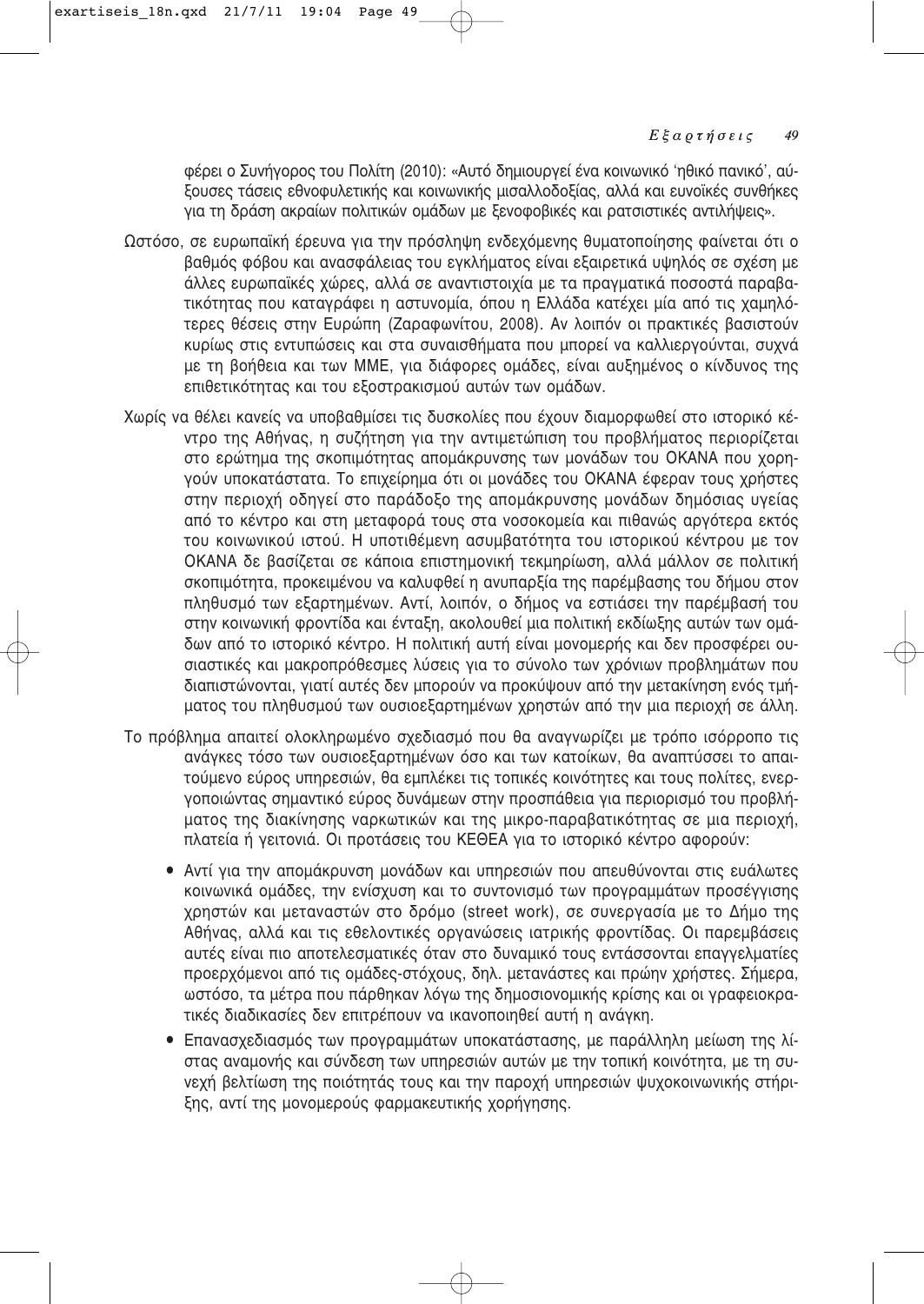- Την αξιοποίηση εγκαταλελειμμένων κτιρίων της περιοχής του κέντρου για τη διημέρευση και φροντίδα των χρηστών που συγκεντρώνονται στα κεντρικά σημεία της πόλης τα οποία έχουν μετατραπεί σε χώρους παράνομων δραστηριοτήτων και διακίνησης ναρκωτικών ουσιών. Σε άλλους ισόγειους χώρους της ίδιας περιοχής θα πρέπει να δημιουργηθούν Σταθμοί Άμεσης Πρόσβασης οι οποίοι θα προσφέρουν υπηρεσίες κινητοποίησης, μείωσης της βλάβης και ψυχοκοινωνικής υποστήριξης σε όσους χρήστες το επιθυμούν.
- Αντί για θεαματικές επιχειρήσεις-σκούπα, που προσφέρουν τροφή στα ΜΜΕ, την εκπόνηση και εφαρμογή ενός στοχευόμενου, διακριτικού και συνεχούς σχεδίου για τον έλενχο των ανορών παράνομων ουσιών με τη δημιουρνία εξειδικευμένων υπηρεσιών στα υφιστάμενα αστυνομικά τμήματα. Οι υπηρεσίες αυτές θα στελεχώνονται από αστυνομικούς ειδικά εκπαιδευμένους σε θέματα μεταχείρισης ειδικών κοινωνικών ομάδων, αλλά και από ψυχολόγους και κοινωνικούς λειτουργούς, ώστε να προσφέρεται βοήθεια, ακόμα και κατά τη σύλληψη. Οι υπηρεσίες αυτές είναι απαραίτητο να συνδέονται με τους εξειδικευμένους φορείς δημόσιας υγείας και κοινωνικής φροντίδας για να υπάρχει η δυνατότητα άμεσης παραπομπής.
- Τη δικτύωση των φορέων του τομέα αντιμετώπισης των εξαρτήσεων με κοινωνικούς φορείς, τοπικούς συλλόγους, οικολογικές πρωτοβουλίες, συλλόγους γονέων και την ενεργοποίηση των τοπικών συμβουλίων πρόληψης της παραβατικότητας. Στόχος είναι η συνεργασία, η ενίσχυση του αισθήματος της κοινότητας, αλλά και η αναβάθμιση της ικανότητας των κατοίκων για διαχείριση των τοπικών προβλημάτων διακίνησης, χρήσης, μικροπαραβατικότητας και των σχετικών οχλήσεων.
- Τη συνεργασία του ΚΕΘΕΑ με τις μονάδες υποκατάστασης του ΟΚΑΝΑ για την αύξηση του αριθμού των χρηστών, οι οποίοι δέχονται υπηρεσίες προσέγγισης/κινητοποίησης/υποστήριξης, ώστε να διευκολυνθεί η πρόσβαση των χρηστών στις υπηρεσίες και να περιοριστεί το φαινόμενο της περιστρεφόμενης πόρτας. Στο βαθμό που οι εξαρτημένοι αντιμετωπίζουν προβλήματα κακής υγείας και περιορισμένης πρόσβασης σε υγειονομική περίθαλψη, ελλιπούς εκπαίδευσης και κατάρτισης, οικονομικού αποκλεισμού και υπερβολικών χρεών, νομικών εκκρεμοτήτων, ανεργίας, διακρίσεων και κοινωνικού στιγματισμού, η θεραπεία τους δεν μπορεί να επικεντρώνεται μόνο στην εξάρτηση από τις ουσίες. Χρειάζεται να αντιμετωπίζει και το σύνολο των παραπάνω προβλημάτων. Η θεραπευτική παρέμβαση, για να είναι αποτελεσματική, χρειάζεται να στοχεύει συγχρόνως σε πολλούς τομείς, προκειμένου το άτομο να αποκοπεί από το φαύλο κύκλο της εξάρτησης και να ενταχθεί στην κοινωνία. Τα θεραπευτικά προγράμματα, ανεξάρτητα από την ιδεολογική και επιστημονική θεώρηση που υιοθετούν, χρειάζεται να στοχεύουν στην ισότιμη ένταξη των πρώην χρηστών στην κοινωνία.

### *Βιβλιογραφικές αναφορές*

Goffman, E., (1963). *Stigma: Notes on the management of spoiled identity*, Prentice-Hall Inc. H ελληνική έκδοση «Στίγμα», εκδόσεις Αλεξάνδρεια

Zαραφωνίτου, X., (2008). *Τιμωρητικότητα. Σύγχρονες τάσεις, διαστάσεις και εγκληματολογικοί προβλημα*τισμοί. Αθήνα: Νομική Βιβλιοθήκη.

Συνήνορος του Πολίτη (2010). Διαπιστώσεις και προτάσεις του Συνηγόρου του Πολίτη για το ιστορικό εμπορικό κέντρο της Αθήνας. Αθήνα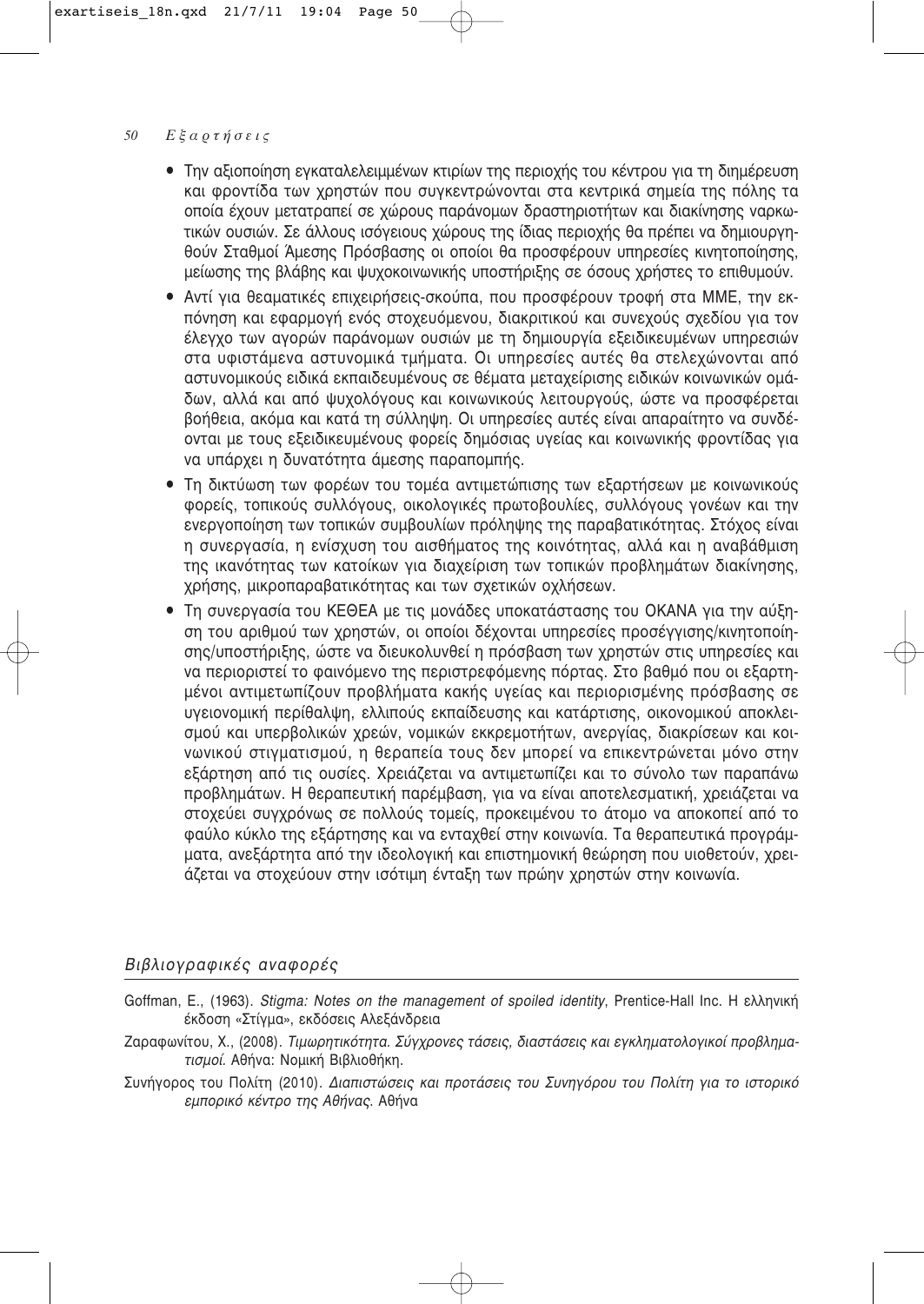$E \xi \alpha \varrho \tau \eta \sigma \varepsilon \iota \varsigma = 5l$ 

# E | A | K O | A O | E P O M A<br>L E T 'S F O C U S O N ...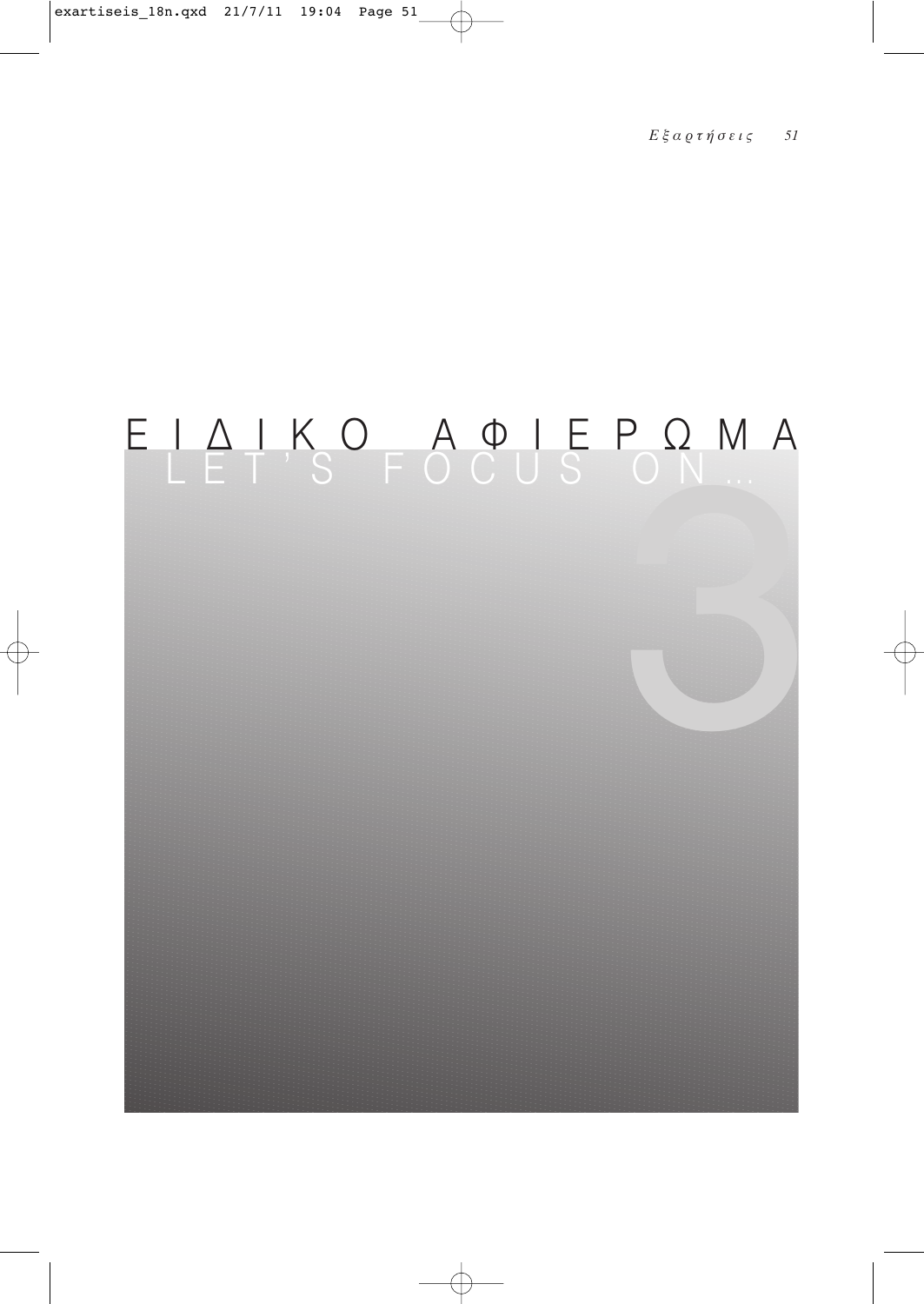$E$ ξαρτήσεις 52

**OEMATOAOFIA** 

Ο προβληματισμός γύρω από την αποποινικοποίηση της χρήσης των ναρκωτικών στη Νορβηγία Debating Decriminalization of Drug Use in Norway RAGNAR HAUGE [o. 53]

Το ζήτημα της αποποινικοποίησης των ναρκωτικών στη Σουηδία The Issue of Criminalization of Drug Use in Sweden HENRIK THAM [o. 59]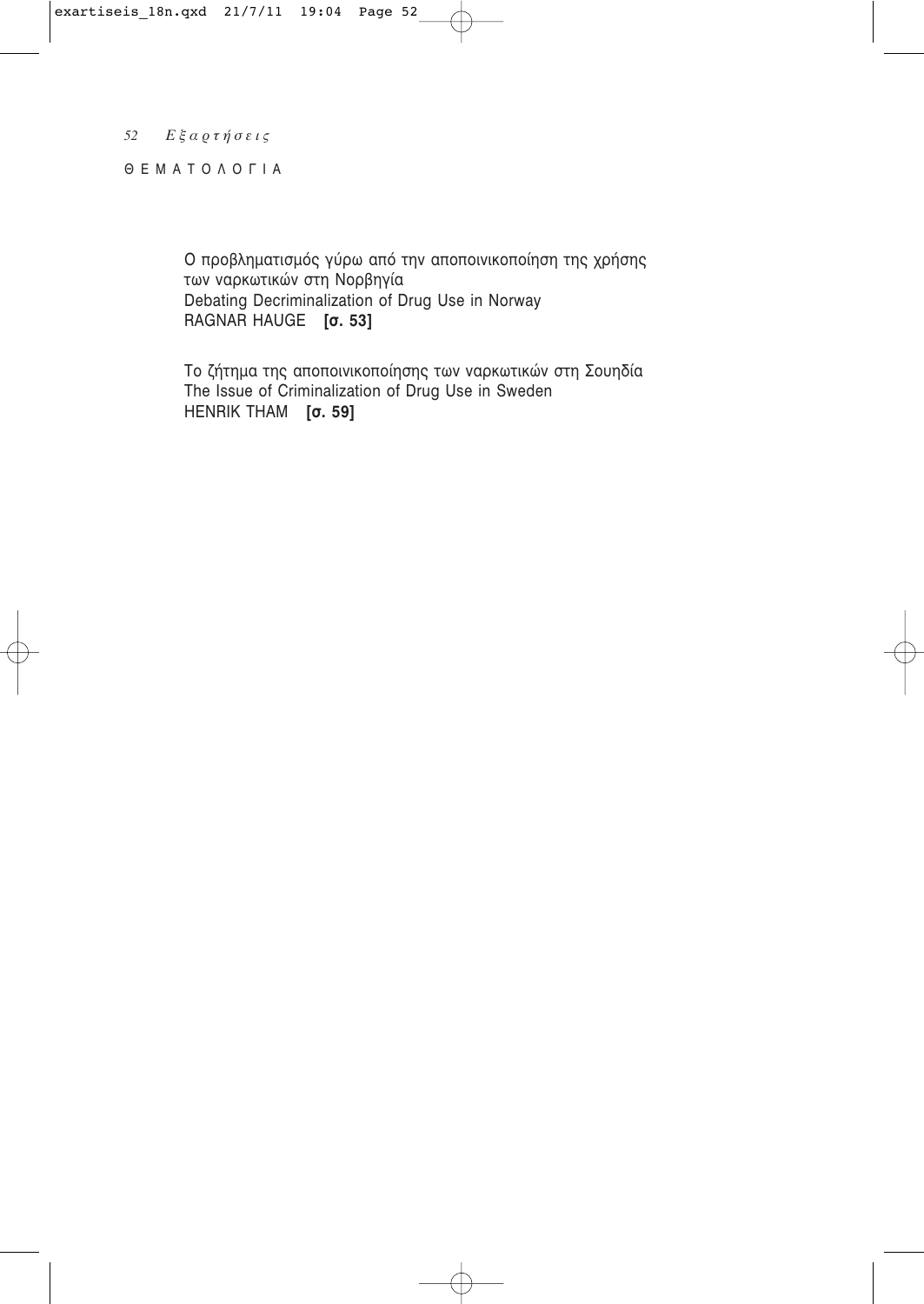*Ε ξ α ρ τ ή σ ε ι ς , τεύχος 18, 2011*

# Ο ΠΡΟΒΛΗΜΑΤΙΣΜΟΣ ΓΥΡΩ ΑΠΟ ΤΗΝ ΑΠΟΠΟΙΝΙΚΟΠΟΙΗΣΗ ΤΗΣ ΧΡΗΣΗΣ ΤΟΝ ΝΑΡΚΟΤΙΚΟΝ ΣΤΗ ΝΟΡΒΗΓΙΑ<sup>1</sup>

RAGNAR HAUGF<sup>2</sup>

*Μετάφραση* Γ. ΦΑΣΣΟΥΛΑΚΗΣ *Translation* G. FASSOULAKIS

- Aπό τη δεκαετία του 1960 και μέχρι τα μέσα του '80, η Νορβηγία έμελλε να ξεχωρίσει ανάμεσα στα κράτη εκείνα της Δυτικής Ευρώπης με τη μεγαλύτερη κατασταλτική δραστηριότητα στο χώρο των ναρκωτικών. Πράγματι, κατά τη συγκεκριμένη περίοδο η μέγιστη ποινή που προβλεπόταν για αδικήματα περί των ναρκωτικών αυξήθηκε από τους έξι μήνες φυλάκισης που ήταν αρχικά, στα 21 χρόνια - μέγιστο όριο ποινής για οποιοδήποτε αδίκημα σύμφωνα με τη Νοοβηνική νομοθεσία. Το τμήμα ναρκωτικών της αστυνομικής υπηρεσίας της πόλης του Όσλο διεύρυνε την αρμοδιότητα του, καλύπτοντας μεγαλύτερη περιφέρεια και αντικείμενα από οποιαδήποτε άλλη αστυνομική δύναμη πρωτεύουσας Ευρωπαϊκού κράτους. Εξάλλου, οι στοχευμένες τροποποιήσεις στη νομοθεσία και τα εκτελεστικά μέτρα της, άνοιξαν το δρόμο για νέες, ριζοσπαστικές μεθόδους έρευνας στο χώρο των αδικημάτων. Τίποτα δεν έπρεπε να αποτελέσει πρόσκομμα, στο δρόμο για την επίτευξη του απώτερου στόχου, που δεν ήταν άλλος από μια κοινωνία χωρίς ναρκωτικά. Οι χρήστες ναρκωτικών ουσιών αντιμετωπίζονταν ως αντικοινωνικοί εγκληματίες, υπεύθυνοι όχι μόνο για το μεγαλύτερο τμήμα των αδικημάτων που διαπράττονται, αλλά και για διάφορα άλλα κοινωνικά προβλήματα. Αυτό που εθεωρείτο ότι χρειαζόταν, ήταν η λήψη αυστηρών ποινικών μέτρων με σκοπό τον έλενχο της απειλής.
- Η άποψη αυτή ήταν ευρύτατα αποδεκτή, πόσο μάλλον καθώς είχε τη στήριξη τόσο του κοινού όσο και των πολιτικών. Μολονότι κάποιοι παρατηρητές εξέφρασαν την ανησυχία τους για την πορεία που έπαιρνε η όλη υπόθεση, κανείς δεν είχε στην πραγματικότητα τη διάθεση να ρισκάρει το όνομα ή την υπόληψή του και να λάβει θέση αντίθετη από την κυρίαρχη, εκείνη την εποχή, νοοτροπία περί αντιμετώπισης των χρηστών ναρκωτικών ουσιών. Ο Όταρ Μπροξ (Ottar Brox), γνωστός Νορβηγός κοινωνιολόγος, αποτελεί χαρακτηριστικό παράδειγμα αυτής της κατάστασης. Περί τα μέσα της δεκαετίας του '70, ο Μπροξ ήταν βουλευτής εκλεγμένος με το κόμμα της Σοσιαλιστικής Εκλογικής Συμμαχίας (Sosialistisk Valgforbund). Ορισμένα μέλη της κοινοβουλευτικής ομάδας του συγκεκριμένου κόμματος ήθελαν το κόμμα τους να αντιταχθεί σε νομοσχέδιο που είχε την πρόθεση να καταθέσει η κυβέρνηση με στόχο την αύξηση του μέγιστου ορίου φυλάκισης, για αδικήματα περί των ναρκωτικών. Κατά τη συζήτηση του θέματος, τα συγκεκριμένα μέλη της κοινοβουλευτικής ομάδας αυτού του κόμματος πληροφορήθηκαν ότι το Χριστιανικό Λαϊκό Κόμμα (Kristelig Folkeparti) σχεδίαζε να υπερθεμα-

<sup>1</sup> Τίτλος Πρωτοτύπου: "Debating decriminalization of drug use in Norway", Nordic Studies on Alcohol and Drugs, Vol. 26(4) 2009, p. 427-431

<sup>2</sup> Professor SIRUS, Norwegian Institute for Alcohol and Drug Research, PB 565 Sentrum, 0105 Oslo, Norway, email: rh@sirus.no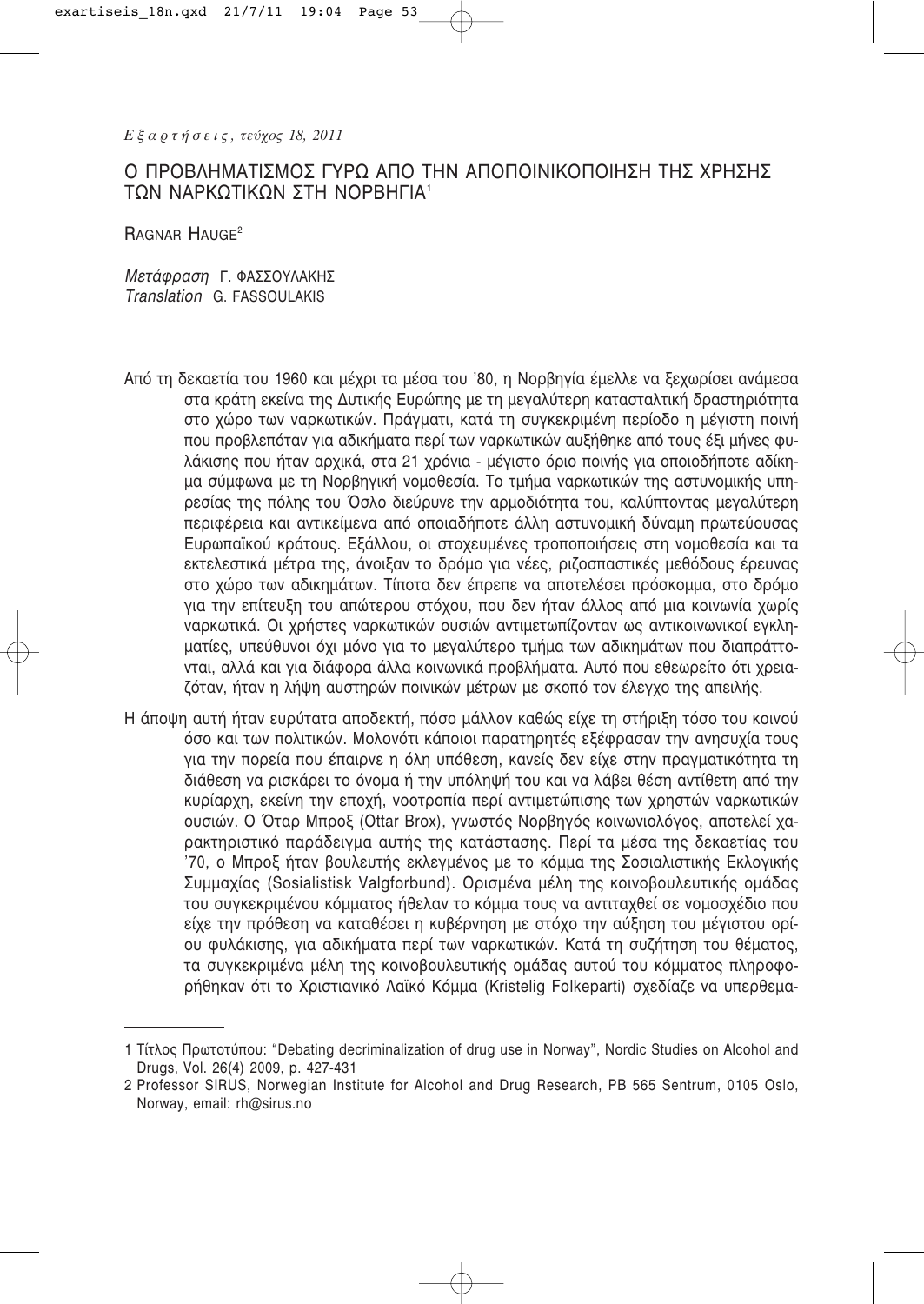τίσει ακόμα και έναντι αυτής της κυβέρνησης και να ζητήσει ακόμα αυστηρότερες ποινές. Όσοι ήταν αντίθετοι με την ιδέα αυτή, προτίμησαν, ωστόσο, τη στάση της σιωπής, όταν ο εκπρόσωπος της κοινοβουλευτικής ομάδας ακούστηκε να λέει ότι: «Δεν θέλω να χρειαστεί να αποχωρήσω από αυτή τη συζήτηση αφήνοντας πίσω μου την εντύπωση ότι είμαι ο λινότερο αντίθετος στα ναρκωτικά από ό,τι ο Καρς Κρίστιανσεν! (εκπρόσωπος του χριστιανικού λαϊκού κόμματος της Νορβηνίας) (Brox, 1993.96).

- Aπό τα τέλη της δεκαετίας του '80, πάντως, η στάση απέναντι στα άτομα με σοβαρό πρόβλημα χρήσης ουσιών, άρχισε να αλλάζει. Όταν μάλιστα οι αρχές έμαθαν ότι η πρακτική κοινής χρήσης σύριγγας μπορεί να προκαλέσει μετάδοση του ιού του AIDS, η κυβέρνηση ξεκίνησε ένα πρόγραμμα δωρεάν ανταλλαγής βελονών (1988). Το πρώτο κέντρο τέτοιας ανταλλαγής δημιουργήθηκε στην πόλη του Όσλο, αλλά το σύστημα δεν άργησε να εξαπλωθεί και σε άλλες πόλεις της χώρας. Σε μια προσπάθεια ανταπόκρισης στο πρόβλημα της θεαματικής αύξησης του αριθμού των θανάτων από υπερβολική δόση, κατά τα πρώτα χρόνια της δεκαετίας του '90 και με απώτερο σκοπό να περιοριστεί ο κίνδυνος μετάδοσης ασθενειών, δημιουργήθηκε ένα πρόγραμμα υποκατάστασης με μεθαδόνη, αρχικά σε δοκιμαστική βάση. Μέχρι τότε η χρήση της μεθαδόνης για τη θεραπεία των χρηστών ναρκωτικών ουσιών ήταν παράνομη. Ο αριθμός των ασθενών που συμμετείχαν σε θεραπευτικά προγράμματα υποκατάστασης συνέχισε να αυξάνει χρόνο με το χρόνο, μέχρι που σήμερα η συγκεριμένη μέθοδος έχει φτάσει να κατέχει κεντρική θέση ανάμεσα στις βασικές θεραπευτικές προσεγγίσεις. Εκεί όπου, στο παρελθόν, οι χρήστες ναρκωτικών ζούσαν ένα ατέλειωτο κυνηγητό από τόπο σε τόπο από την αστυνομία, οι αρχές συμφώνησαν σιωπηλά, λίγο πριν τελειώσει ο 20ος αιώνας, να τους επιτρέψουν να συγκεντρώνονται σε ένα μικρό πάρκο, πλάι στον Κεντρικό σιδηροδρομικό σταθμό του Όσλο. Μολονότι αρνότερα οι χρήστες ναρκωτι-Κών μεταφέρθηκαν αλλού, ύστερα από διαμαρτυρίες των τοπικών αρχών, τέτοια άτυπα «κέντρα» χρήσης δημιουργήθηκαν και σε άλλα σημεία της πόλης, χωρίς να υπάρξει παρέμβαση της αστυνομίας. Το 2005, οι αρχές δημιούργησαν ένα εποπτευόμενο κέντρο ενέσιμης χρήσης ουσιών, σε μια προσπάθεια να περιοριστεί ο κίνδυνος από τις υπερβολικές δόσεις και να κατοχυρωθεί η υγεία εκείνων των χρηστών ουσιών που κάνουν ενέσιμη χρήση. Τέλος, ο Υπουργός Υγείας της Νορβηγίας αναρωτήθηκε περί τα τέλη του φθινοπώρου του 2008 κατά πόσο ήταν πλέον ώριμος ο χρόνος για να συζητηθεί το θέμα της θεραπείας με τη μορφή της συντήρησης με ηρωίνη, πρόταση που επί του παρόντος βρίσκεται στο στάδιο της αξιολόγησης από επιτροπή που έχει συστήσει η κυβέρνηση για το σκοπό αυτό.
- Aυτό σημαίνει ότι από τα μέσα της δεκαετίας του '80, η στάση απέναντι στα άτομα με έντονο πρόβλημα χρήσης ουσιών, έχει αλλάξει αισθητά. Ενώ, δηλαδή, άλλοτε στιγματίζονταν ως παράγοντες απειλής και εν δυνάμει εγκληματίες, τα άτομα αυτά αντιμετωπίζονται σήμερα περισσότερο ως μια μειονεκτούσα ομάδα, που χρειάζεται κοινωνική υποστήριξη και υγειονομική περίθαλψη - όχι τιμωρία. Χαρακτηριστικό της νέας αυτής προσέννισης ήταν η οδηνία που έδωσε ο υπουργός δικαιοσύνης, της Νορβηνίας, τον Iανουάριο του 2003, να μην κατατρέχουν «εξαθλιωμένους χρήστες ουσιών για να τους τιμωρήσουν» (Δημοσίευμα από την εφημερίδα Aftenposten – 17 Ιανουαρίου 2007). Μολονότι οι στάσεις άλλαξαν, ωστόσο, η όλη αλλαγή δεν αντανακλάται σε μεταρρυθμίσεις στη νομοθεσία περί των ναρκωτικών.

Το φθινόπωρο του 2002, δημοσιεύτηκε η τελική έκθεση της Επιτροπής του Ποινικού Κώδικα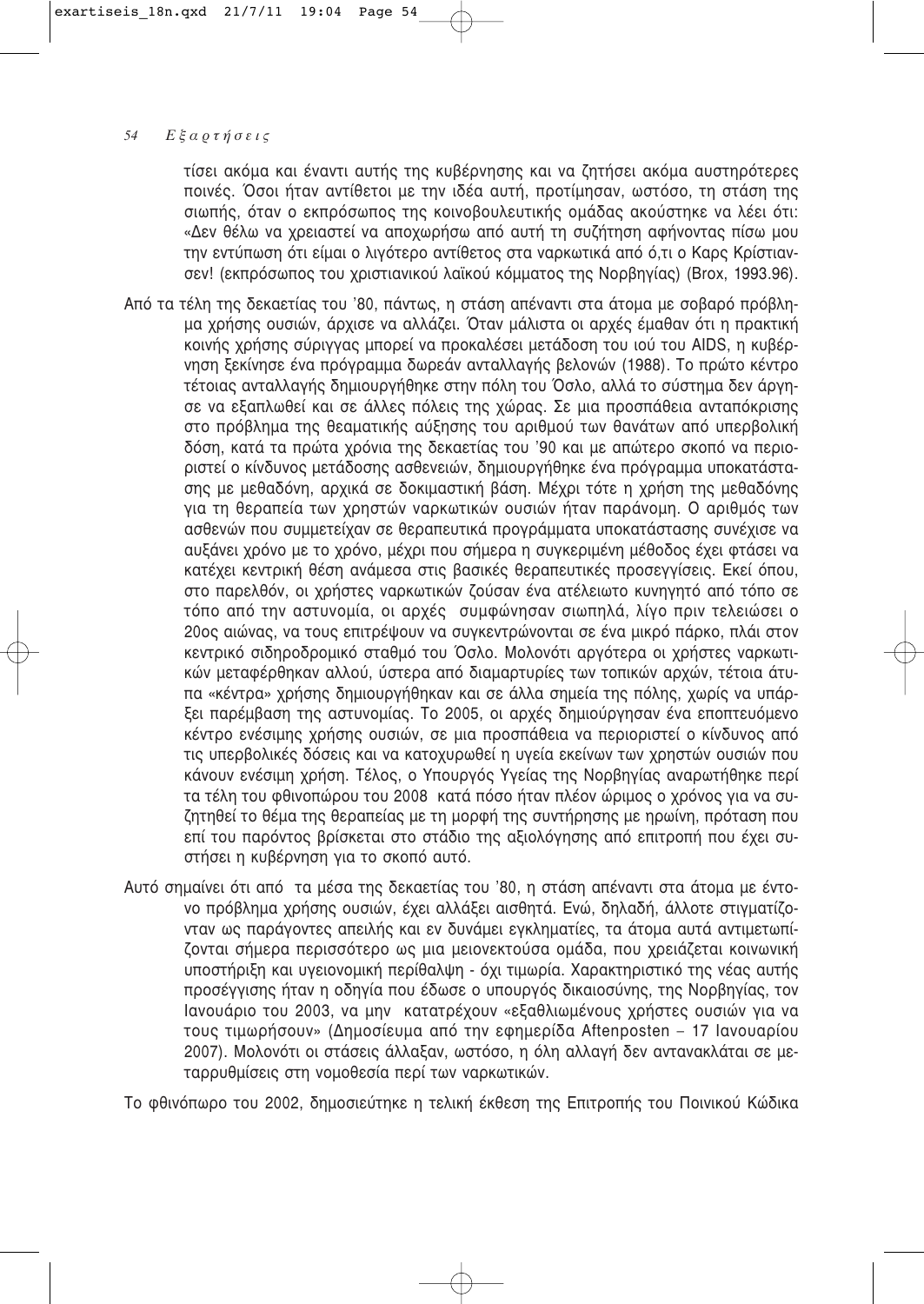της Νορβηγίας (NOU 2002:4). Με πλειοψηφία των μελών της επιτροπής δύο προς τρία, η Επιτροπή πρότεινε μεταξύ άλλων την αποποινικοποίηση της χρήσης ναρκωτικών ουσιών, συμπεριλαμβανομένης και της προμήθειας για προσωπική χρήση. Κατά τη διατύπωση της γνωμοδότησής της, η επιτροπή ως αφετηρία επέλεξε την παραδοχή ότι δεδομένου ότι η τιμωρία αποτελεί τη σκληρότερη αντίδραση που το κοινωνικό σύνολο μπορεί να επιδείξει προκειμένου για παραβάσεις όρων κοινωνικής συμπεριφοράς, η καταστολή θα ήταν ίσως μια σοβαρότερη προσέγγιση στο ζήτημα. Η τιμωρία θα πρέπει, κατά την επιτροπή, να χρησιμοποιείται μόνο σε περιπτώσεις, όπου επήλθε ή που θα μπορούσε να επέλθει ως αποτέλεσμα ενεργειών ενός προσώπου και όχι σε περιπτώσεις όπου το πρόσωπο έβλαψε ή κινδύνευσε να βλάψει τον εαυτό του ή προκάλεσε ηθική κατακραυνή ή προσβολή με άλλους τρόπους. Με βάση αυτά τα δεδομένα η Επιτροπή κατά πλειοψηφία πρότεινε την αποποινικοποίηση της χρήσης των ουσιών.

exartiseis\_18n.qxd 21/7/11 19:04 Page 55

- Ανταποκρινόμενο στην έκθεση της Επιτροπής του Ποινικού Κώδικα της Νορβηγίας, το Νορβηγικό Υπουργείο Δικαιοσύνης ανακοίνωσε, το καλοκαίρι του 2004, ότι θα υπέβαλε νομοσχέδιο που θα περιελάμβανε τους γενικούς όρους της προσεχούς πράξης νομοθετικού περιεχομένου περί ποινικής δικονομίας [Or.prp. ur.go (2003-2004)]. Αργότερα περί τα τέλη του φθινοπώρου του 2008, ακολούθησε νομοσχέδιο που προέβλεπε συγκεκριμένες αξιόποινες πράξεις [Or.prp. ur 22 (2008-2009)]. Εν όψει των αλλαγών στην αντιμετώπιση και των δηλώσεων του Υπουργού Δικαιοσύνης της χώρας σχετικά με το απρόσφορο της τιμωρίας των χρηστών, θα περίμενε κανείς από την κυβέρνηση της Νορβηγίας, να συμπαραταχθεί με την άποψη της πλειοψηφίας, αν μη τι άλλο διότι και τα δύο νομοσχέδια φάνηκαν να αντιλαμβάνονται ότι το πνεύμα της πράξης νομοθετικού περιεχομένου περί ποινικής δικονομίας ήταν αυτό της πρόληψης της βλάβης ή του κινδύνου επέλευσης της βλάβης, καθώς και ότι η τιμωρία δεν θα πρέπει να είναι εργαλείο περιχαράκωσης αντιλήψεων περί ηθικής ή μέσο πρόληψης βλάβης του ίδιου του χρήστη.
- Παρόλα αυτά, η κυβέρνηση ενέκρινε τη θέσπιση ποινικών κυρώσεων για τους χρήστες ουσιών. Ως δικαιολογία για την προσέννιση αυτή, το Νορβηνικό Υπουργείου Δικαιοσύνης επικαλέστηκε, μεταξύ άλλων, το γεγονός, ότι η χρήση ουσιών θέτει σε κίνδυνο άλλους ανθρώπους, αιτιολογική βάση που επικαλείτο και το νομοσχέδιο του 2008.

*Ύστερα από ώριμη στάθμιση των περιστάσεων, το Υπουργείο είναι της άποψης ότι η ·Ú¯‹ Ù˘ 'Ï¿'˘ ÂÚÌËÓ‡ÂÙ·È ˘¤ÚÌÂÙÚ· ÛÙÂÓ¿, fiÙ·Ó ·ÓÙÈÌÂÙˆ›˙ÂÙ·È ·Ï¿ ˆ˜* «απευθείας βλάβη» που υπόκεινται οι χρήστες. Όμως, από διάφορες γνώμες που προέκυψαν από τη διαδικασία της διαβούλευσης, προέκυψε ότι η χρήση ουσιών προκαλεί και έμμεσες βλάβες. Καταρχήν υπάρχουν οι επιπτώσεις της εξάρτησης στα μέλη της *ÔÈÎÔÁ¤ÓÂÈ·˜ ÙÔ˘ ¯Ú‹ÛÙË Î·È ÙÔÓ ÎÔÈÓˆÓÈÎfi ÙÔ˘ ÂÚ›Á˘ÚÔ. ∫·Ù¿ ‰Â‡ÙÂÚÔ ÏfiÁÔ, Ë ¯Ú‹ÛË* ουσιών μπορεί να έχει επιπτώσεις στην ευρύτερη οικονομία και τη γενικότερη ευνομία **και ευταξία, δεδομένης της επίτασης διακίνησης ναρκωτικών και των αδικημάτων κα**τά της περιουσίας που διαπράττονται από τους χρήστες στην προσπάθειά τους να εξοικονομήσουν χρήματα για τη χρήση τους.

Προφανώς, το υπουργείο έχει δίκιο ως προς το ότι τα ναρκωτικά μπορούν και πράγματι βλάπτουν έμμεσα το κοινωνικό σύνολο, αλλά όπως και το νομοσχέδιο καθιστά σαφές, αυτό που ανησυχεί περισσότερο την Πολιτεία είναι ότι ο χρήστης τελικά αποκτά μιαν εξάρτηση, γίνεται αντικοινωνικός και καταλήγει στην παραβατικότητα. Οι περισσότεροι από τους χρήστες, καθώς και τους πρώην χρήστες ουσιών - γύρω στο 40% του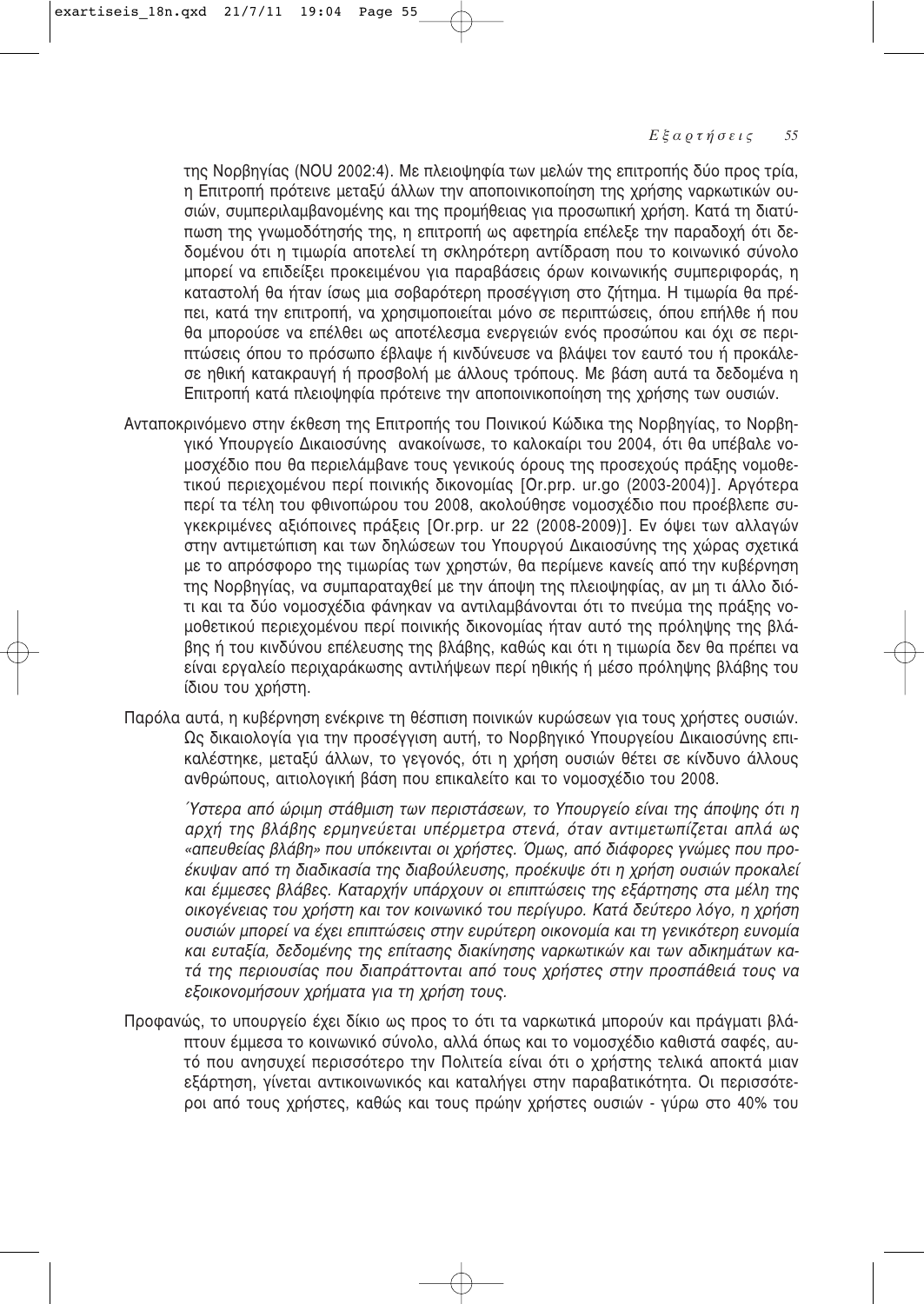συνολικού πληθυσμού - δεν αναπτύσσουν εξάρτηση και κατά συνέπεια δεν αποτελούν κίνδυνο για την οικονομική υγεία του κοινωνικού συνόλου, την ευταξία και τη νομιμοφροσύνη, πόσο μάλλον καθώς δεν εμπλέκονται σε διακίνηση ναρκωτικών ή μικρόεγκληματικότητα για να αποκτήσουν τη δόση τους.

- Σε εξαιρετικές περιπτώσεις, βέβαια, τα σενάρια του υπουργείου θα μπορούσαν να επαληθευθούν. Κάτι τέτοιο ωστόσο οδηγεί στο ερώτημα σχετικά με το πόσο υψηλός είναι ο κίνδυνος που διαπιστώνεται ότι υφίσταται για την επέλευση έμμεσης βλάβης, ώστε να δικαιολογείται η ποινικοποίηση μιας συμπεριφοράς. Πολλές είναι οι δραστηριότητες που έχουν ως συνέπεια σοβαρότερους ή ελαφρύτερους τραυματισμούς, άμεσες ή έμμεσες βλάβες, χωρίς ωστόσο να ποινικοποιούνται. Το πιθανότερο είναι ότι η κατάχρηση οινοπνεύματος είναι εκείνη που πολύ περισσότερο απ' ό,τι τα ναρκωτικά ως αποτέλεσμα έχει τα μέλη μιας οικογένειας να υποφέρουν από τις συνέπειες της κατάχρησης κάποιου μέλους τους. Ταυτόχρονα, τα ευρύτερα αντικειμενικά προβλήματα που σχετίζονται με την κατάχρηση οινοπνεύματος είναι πολύ οξύτερα από εκείνα που δημιουργούν τα ναρκωτικά. Η εγκληματικότητα και η βίαιη συμπεριφορά έχουν πολύ περισσότερες πιθανότητες να προκύψουν σε συνδυασμό με την κατάχρηση οινοπνεύματος. Δεν είναι, άλλωστε, σήμερα η κατάχρηση ουσιών, ο μόνος παράγοντας ζοφερών επιπτώσεων για το περιβάλλον του εμπλεκομένου ατόμου; είναι πολλοί, πλέον, σήμερα οι άνθρωποι που υποφέρουν από τις ατυχείς επενδύσεις κάποιου προσώπου στο στενό συγγενικό τους περιβάλλον και δεν είναι λίγοι εκείνοι που καταφεύγουν στη φοροδιαφυγή και την απάτη, για να περισώσουν οτιδήποτε μπορεί ακόμα να περισωθεί. Στην πραγματικότητα πολλά από όσα κάνουν οι άνθρωποι μπορούν να βλάψουν την ΟΙΚΟΥένειά τους, το κοινωνικό τους περιβάλλον και το κοινωνικό σύνολο γενικότερα, με έμμεσο τρόπο. Οι άνθρωποι αυτοί δεν διατρέχουν κίνδυνο τιμωρίας και δικαίως. Το πρόβλημα είναι ότι, όλοι εμείς, ως ελεύθερη κοινωνία, πρέπει να τραβάμε τη διαχωριστική γραμμή ανάμεσα στον αποδεκτό και το μη αποδεκτό κίνδυνο. Μια τέτοια οριοθέτηση είναι σαφώς δύσκολη. Εκεί όπου οι έμμεσοι τραυματισμοί και οι βλάβες έχουν επέλθει παράνομα - όπως σύμφωνα με το Υπουργείο συχνά συμβαίνει, όταν έχουμε να κάνουμε με ναρκωτικά - η πράξη θα πρέπει να τιμωρείται: η *πράξη* και *όχι* οι *ενέρ-VEIEC* **ΠΟ**υ ΠΩΟΠΥΠθηκαν αυτής.
- <u>Το Υπουργείο, ενδεχομένως, να διείδε την αδυναμία της επιχειρηματολογίας του περί έμμε-</u> σης βλάβης, ως δικαιολογητική βάση για την ποινικοποίηση της χρήσης ναρκωτικών ουσιών. Εν πάσει περιπτώσει, πρότειναν και μια διαφορετική δικαιολογητική βάση (Or.prp.ar. 22 (2008-2009): 93-94):

*Το υπουργείο ανησυχεί για το είδος του μηνύματος που θα πέρναγε προς τους νέους,* μια ενδεχόμενη αποποινικοποίηση της χρήσης ναρκωτικών ουσιών όταν έρχονται αντιμέτωποι με μια επιλογή. Κάποιοι νέοι, ενδεχομένως, θα αντιλαμβάνονταν την αποποι-*VIΚΟΠΟ*ύηση ως το ότι οι ναρκωτικές ουσίες δεν θεωρούνται πλέον επικίνδυνες ή βλαβερές. Κάτι τέτοιο θα ήταν ατυχές, αφού, σε κάθε περίπτωση, η συμπεριφορά, αυτή καθεαυτή, εξακολουθεί να θεωρείται ανεπιθύμητη. Κατά συνέπεια η τιμωρία παραμέ-VEI Ουσιαστικό συστατικό στοιχείο των διδακτικών μέτρων που το κοινωνικό σύνολο λαμβάνει για να επηρεάσει τη συμπεριφορά των ανθρώπων σε χώρους όπως το σπίτι *και το σχολείο.* 

Μολονότι σίγουρα θα υπάρξουν κάποιοι που θα εκλάβουν την αποποινικοποίηση των ναρκωτι-Kών ουσιών κατ' αυτό τον τρόπο, δεν είναι καθόλου βέβαιο ότι θα είναι πολλοί, οι νέ-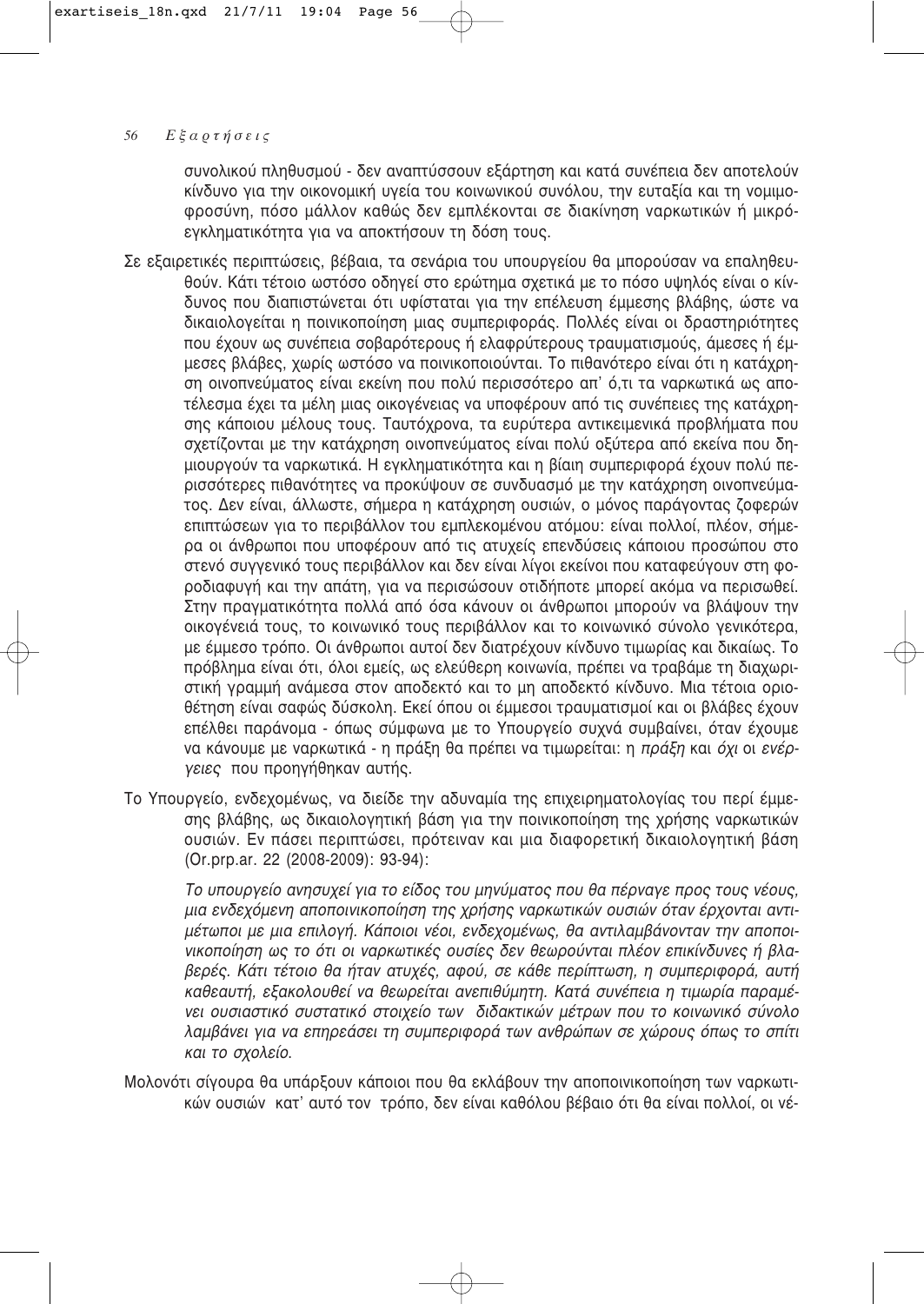οι εκείνοι που θα αντιληφθούν την αποποινικοποίηση ως μια επικρότηση της χρήσης τέτοιων ουσιών. Κάτι τέτοιο θα μπορούσε να συμβεί μόνο προκειμένου νια ανθρώπους που ζουν αποκομμένοι από τα τόσα μηνύματα, με τα οποία τους βομβαρδίζει το ΚΟΙνωνικό σύνολο, νια κάθε άλλο θέμα. Μερικές δεκαετίες νωρίτερα, πριν την αποποι-VΙΚΟΠΟΊΝση της μέθης, η σύλληψη ατόμου σε τέτοια κατάσταση σε δημόσιο χώρο, πέρα από την ποινή φυλάκισης που επέσειε, ως πιθανή συνέπεια είχε και τον ενκλεισμό του δυστυχούς σε στρατόπεδο καταναγκαστικών έργων, και μάλιστα για αρκετά μεγάλο χρονικό διάστημα. Όπως, λοιπόν, η συγκεκριμένη τροπολογία δεν είχε, τελικά, ως συνέπεια να γεμίσουν οι δρόμοι με μεθυσμένους και άτομα σε κατάσταση παραζάλης, ανάλονα δεν θα πρέπει να αναμένεται ότι η αποποινικοποίηση της χρήσης των ναρκωτικών ουσιών θα συμβάλει στην ευρύτερη αποδοχή τους. Η αποποινικοποίηση της χρήσης, το μόνο που σημαίνει είναι ότι κάποιες μορφές συμπεριφοράς δεν θα στοιχειοθετούν αδικήματα κατά τον ποινικό κώδικα αλλά θα αντιμετωπίζονται σε άλλο επίπεδο. Όσο πολλοί και διάφοροι είναι οι τύποι της αντικοινωνικής συμπεριφοράς άλλο τόσο ποικίλοι είναι οι τρόποι με τους οποίους μπορεί κανείς να τους αντιμετωπίσει. Η Επιτροπή του Ποινικού Κώδικα πρότεινε την αποποινικοποίηση της βλασφημίας, της προσβολής της σημαίας άλλου κράτους, καθώς και της προσβολής της αίσθησης περί τιμής και αξιοπρέπειας προσώπου. Οι συγκεκριμένες προτάσεις έγιναν δεκτές από την Πολιτεία. Η στάση αυτή της Επιτροπής δεν ερμηνεύεται ως εκ μέρους της αποδοχή τέτοιων συμπεριφορών, αλλά απλά ότι, αντί νια μια ποινική αντιμετώπιση, η διαχείριση τέτοιων περιπτώσεων θα ήταν καλύτερο να γίνει με τη μορφή λήψης προληπτικών μέτρων παρά με την εμπλοκή του ποινικού κώδικα. Τώρα, το να χρησιμοποιείται μια τέτοια στάση ως μέσο ηθικολογικής χειραγώγησης, σίγουρα πόρω απέχει από την αρχή που πρεσβεύει ότι η τιμωρία θα πρέπει να περιορίζεται στη συμπεριφορά που βλάπτει ή θα μπορούσε να βλάψει τον άνθρωπο.

Εάν διατηρηθεί σε ισχύ η νομοθεσία κατά της χρήσης των ναρκωτικών, πέρα από το μήνυμα που θα εκλάβει το κοινωνικό σύνολο σχετικά με το πώς η Πολιτεία περιμένει από εμάς να συμπεριφερόμαστε, θα εξυπηρετείται και μια σκληρή πραγματικότητα, ένα ενδεχόμενο που ενυπάρχει στην απειλή της δίωξης: οι παραβάτες μπορούν βέβαια να τιμωρηθούν. Καθ' όσο χρόνο, όμως, βρίσκονται σε εξέλιξη οι έρευνες και το ανακριτικό έργο, η αστυνομία έχει το δικαίωμα να συλλαμβάνει και να κρατεί διάφορα άτομα, καθώς προχωρεί στο περαιτέρω διερευνητικό της έργο. Δεδομένου ότι η χρήση της ναρκωτικής ουσίας, αυτή καθεαυτή, αποτελεί παράβαση χωρίς θύμα και χωρίς να υφίστανται υποκείμενα δικαίου που να νομιμοποιούνται σε κατάθεση έγκλησης ή, έστω, κάποιας μηνυτήριας αναφοράς, μοναδική περίπτωση να έρθει στο προσκήνιο μια τέτοια παράβαση ή να υπάρξει διαπίστωσή της στα πλαίσια επαγρύπνησης και επιδρομών των αστυνομικών αρχών. Εξάλλου για να μπορέσουν να προκύψουν τα απαραίτητα αποδεικτικά στοιχεία, προϋποτίθεται η δυνατότητα σωματικής έρευνας του υπόπτου, ο οποίος και θα υποχρεωθεί να υποβληθεί σε δειγματοληπτικό έλεγχο αίματος και ούρων. Κάτω από αυτές τις συνθήκες, υπάρχει πάντα το ενδεχόμενο της άδικης αντιμετώπισης, της υποβάθμισης και του εξευτελισμού που ενδεχομένως εισπράττει ο χρήστης της ουσίας και είναι πολύ πιθανόν να υπονομεύεται δραστικά η θέση του εντός του κοινωνικού συνόλου. Το κατά πόσο, βέβαια, μια τέτοια βιωματική εμπειρία θα μπορούσε να επιδράσει αποτρεπτικά στην εκ μέρους του χρήση ουσιών ή κατά πόσο μια τέτοια κατάσταση εξωθεί το άτομο να μπει βαθύτερα σε μια νοοτροπία παραβατικότητας, είναι ένα κρίσιμο ερώτημα.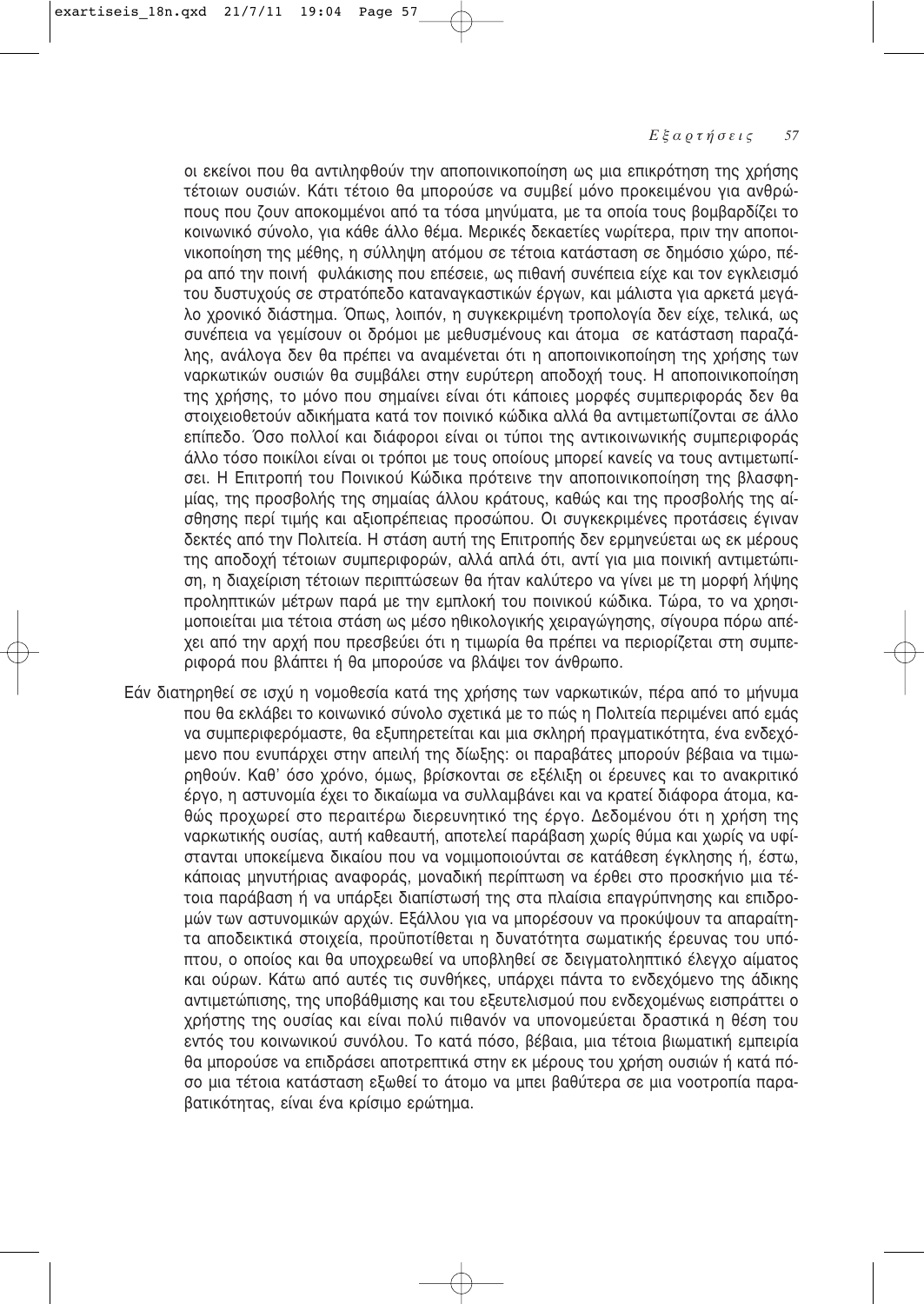Aυτό όμως που κυρίως απασχόλησε το υπουργείο δεν ήταν τόσο ο κίνδυνος έμμεσης βλάβης από τη χρήση των ουσιών, ούτε το πώς η νεολαία θα εκλάμβανε την αποποινικοποίηση, όσο οι αντιδράσεις του εκλογικού σώματος. Με άλλα λόγια, δεν ήταν τόσο η αγωνία για το πόσο ελκυστική θα γινόταν για το ευρύ κοινό η χρήση ναρκωτικών ουσιών. Ανεξάρτητα από την αλλαγή της στάσης απέναντι στους εξαρτημένους από τη χρήση ουσιών, μια μεγάλη μερίδα του ευρύτερου κοινού εξακολουθεί να θεωρεί το νόμο ως προμαχώνα προστασίας κατά της χρήσης ουσιών, οπότε η παραμικρή προσπάθεια αποποινικοποίησης θα γινόταν αντιληπτή, από τη μερίδα αυτή του κοινού, ως σύμπτωμα ανεύθυνης απελευθέρωσης των ναρκωτικών ουσιών. Αυτή η παραδοχή αρκεί εξάλλου για να εξηγήσει για ποιο λόγο έχουν διατηρηθεί οι μέγιστες ποινές για αδικήματα που σχετίζονται με τα ναρκωτικά, στην πρόταση για το νέο Ποινικό Κώδικα – ποινές που εξακολουθούν να είναι οι αυστηρότερες στο χώρο της Σκανδιναβίας και μάλιστα παρά την κατά τα άλλα ομόφωνη σύσταση της Επιτροπής για την υιοθέτηση μιας έστω επιείκειας, στο όλο θέμα. Η αίσθηση και μόνο ότι το πολιτικό κόμμα, από το οποίο προέρχεται κανείς, θα μπορούσε να δώσει την εικόνα ότι είναι λιγότερο αντίθετο στη χρήση ναρκωτικών ουσιών από ό,τι τα υπόλοιπα κόμματα, αποτελεί φόβο παρόντα και υπαρκτό. Είναι σίγουρο ότι δεν πρόκειται να κερδηθούν πολλοί ψήφοι από όσους απευθύνουν έκκληση για μια πιο ανθρωπιστική νομοθετική αντιμετώπιση των ναρκωτικών ουσιών.

### *References*

Aftenposten 17/1-2003

Brox, Ottar (1993): Politiske gjerninger som kommunikasjon. I: Rasch, B.E. (red): Symbolpolitikk og parlamentarisk styring. Universitetsforlaget, Oslo, s. 21-41

NOU 2002:4: Ny straffelov.Straffelovkommis-jonens delutredming VII. Statens forvalt ningstjeneste, Oslo

Ot. Prp.nr. 90 (2003-2004: Om lov om straff (straffeloven). Det kongelige justis-og politidepartement, Oslo

Ot. Prp.nr. 22 (2008-2009): Om lov om endringer I straffeloven 20. mai 2005 nr. 28. Det kongelige justis-og politidepartment, Oslo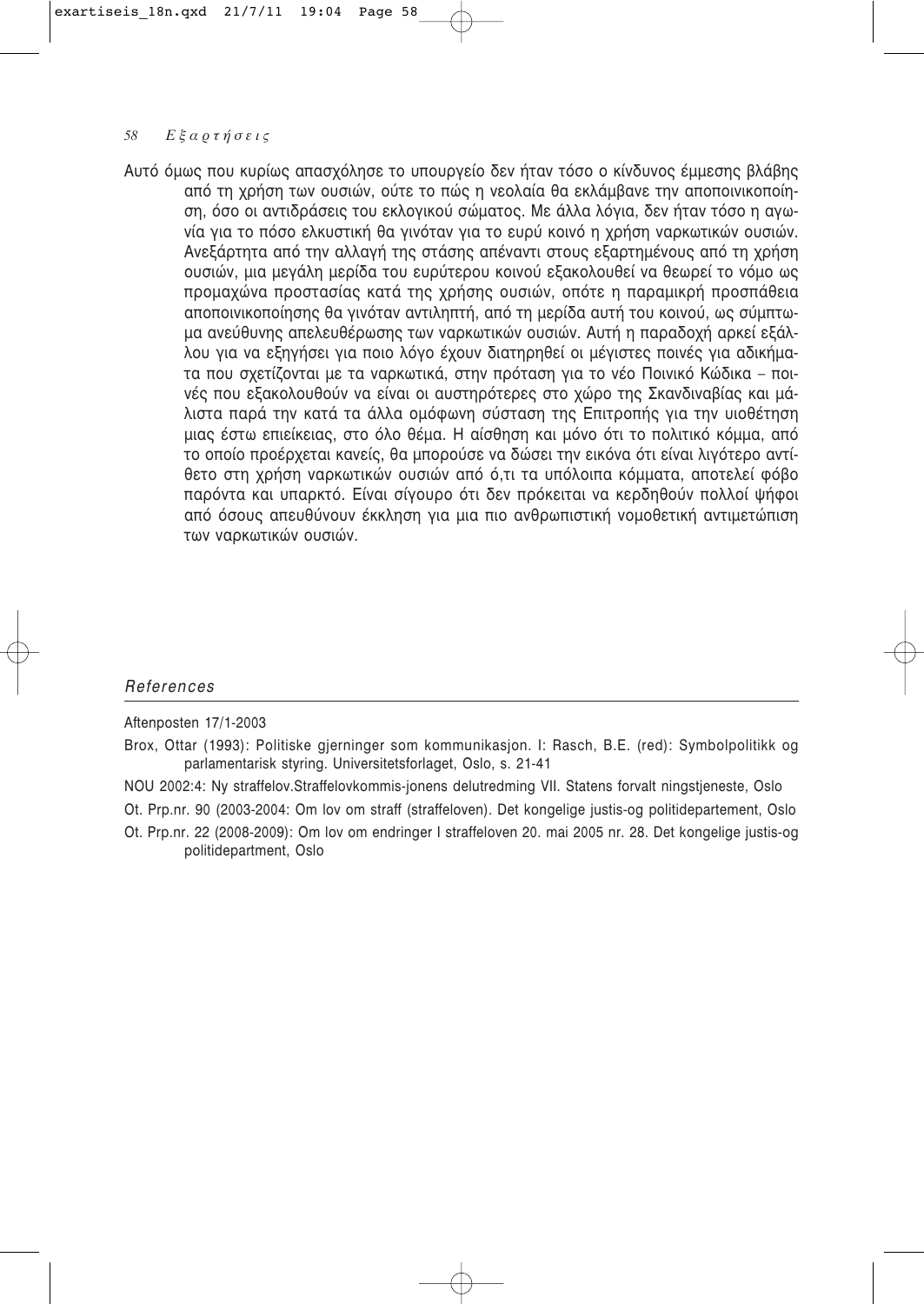Εξαρτήσεις, τεύγος 18, 2011

# ΤΟ ΖΗΤΗΜΑ ΤΗΣ ΑΠΟΠΟΙΝΙΚΟΠΟΙΗΣΗΣ ΤΩΝ ΝΑΡΚΩΤΙΚΩΝ ΣΤΗ ΣΟΥΗΔΙΑΊ

HENRIK THAM<sup>2</sup>

- Στη Σουηδία, ο προσανατολισμός της πολιτικής για τα ναρκωτικά, άλλαξε γύρω στο 1980. Στο παρελθόν, η νομοθεσία αλλά και οι αστυνομικές αρχές έδειχναν να επικεντρώνονται περισσότερο στους παραγωγούς, τους εισαγωγείς και τους μεγάλους διακινητές. Η αλλαγή των προσανατολισμών είχε σαν αποτέλεσμα μια μεταβολή ως προς την εστίαση, καθώς τώρα η προσοχή στράφηκε περισσότερο στον ίδιο το χρήστη κι αυτό εκδηλώθηκε με διάφορους τρόπους. Σε Πράξη της Εισαγγελικής Αρχής, το 1980, αναφέρεται ότι η κατοχή ναρκωτικών για προσωπική χρήση θα πρέπει να γίνεται αποδεκτή από την αστυνομία μόνο σε πολύ περιορισμένες περιπτώσεις. Από εκεί και πέρα η αστυνομία άρχισε να καταδιώκει τους χρήστες στο δρόμο κι ο αριθμός εκείνων που κρίθηκαν ένοχοι για αδικήματα που σχετίζονται με τα ναρκωτικά διπλασιάστηκε, μεταξύ των ετών και 1979 και 1981. Σύμφωνα με τη νέα θεωρία, που καθόρισε τις αλλαγές στις προτεραιότητες της αστυνομίας, ο χρήστης ήταν πλέον ο πιο αδύναμος κρίκος στην αλυσίδα οπότε, από τη στιγμή που ο χρήστης έβγαινε από τη μέση, θα μπορούσε να καταρρεύσει ολόκληρο το οικοδόμημα που συνθέτουν οι έμποροι, οι παραγωγοί και τα διεφθαρμένα πολιτικά καθεστώτα. Οι μεταβολές στην πολιτική για τα ναρκωτικά, εντάσσονται στο γενικότερο πλαίσιο που δρομολογήθηκε με το σύνθημα του Σουηδικού Κοινοβουλίου, περί τα τέλη της δεκαετίας του '70, «*Σουηδία:* Μια κοινωνία απαλλαγμένη από Ναρκωτικά».
- Μετά την επάνοδο των σοσιαλδημοκρατών στην κυβέρνηση της χώρας, το 1982, συστάθηκε Επιτροπή για τα Ναρκωτικά. Οι συστάσεις της επιτροπής συνηγορούσαν, στις περισσότερες περιπτώσεις, υπέρ μιας σκληρότερης πολιτικής (SOU 1984:13). Το αίτημα να θεωρείται η χρήση των ναρκωτικών ποινικό αδίκημα δεν έγινε, ωστόσο, δεκτό. Και αυτό γιατί, σύμφωνα με την Επιτροπή, αν γινόταν κάτι τέτοιο οι αστυνομικοί, στα διάφορα τμήματα, θα αναγκάζονταν στο τέλος να «κολυμπάνε στα ούρα», με όλα εκείνα τα τεστ που ένα τέτοιο σύστημα θα προϋπέθετε. Αυτή ήταν, ωστόσο η μόνη πρόταση που διατύπωσε η Επιτροπή και υπέβαλε προς συζήτηση σε πολιτικό και δημόσιο επίπεδο. Από την άλλη πλευρά ήταν εντονότατα τα αιτήματα που διατυπώθηκαν υπέρ της ποινικοποίησης. Παρά ταύτα, οι σοσιαλδημοκράτες, ενέμειναν στην έκθεση της Επιτροπής τους και δεν προχώρησαν σε ποινικοποίηση της κατοχής των ναρκωτικών για προσωπική κατανάλωση. Ήταν χαρακτηριστική, από την άλλη πλευρά, η περίπτωση των προεκλογικών πανό του Φιλελεύθερου κόμματος, κατά την εκλογική αναμέτρηση του 1985, όπου ούτε λίγο ούτε πολύ, αναγραφόταν ότι, αν οι Φιλελεύθεροι έπαιρναν το τιμόνι της χώρας η χρήση των ναρκωτικών θα απαγορευόταν. Οι Σοσιαλδημοκράτες αποφάσισαν ότι το τελευταίο που τους χρειαζόταν ήταν μια τέτοια αντι-

<sup>&</sup>lt;sup>1</sup> Τίτλος πρωτοτύπου: "The issue of criminalization of drug use in Sweden", Nortic Studies on Alcohol and Drugs, Vol. 26(4) 2009, p. 432-435

<sup>&</sup>lt;sup>2</sup> Professor, Department of Criminology, Stockholm University SE-10691 Stockholm, Sweden. Email: henrik.tham@criminology.su.se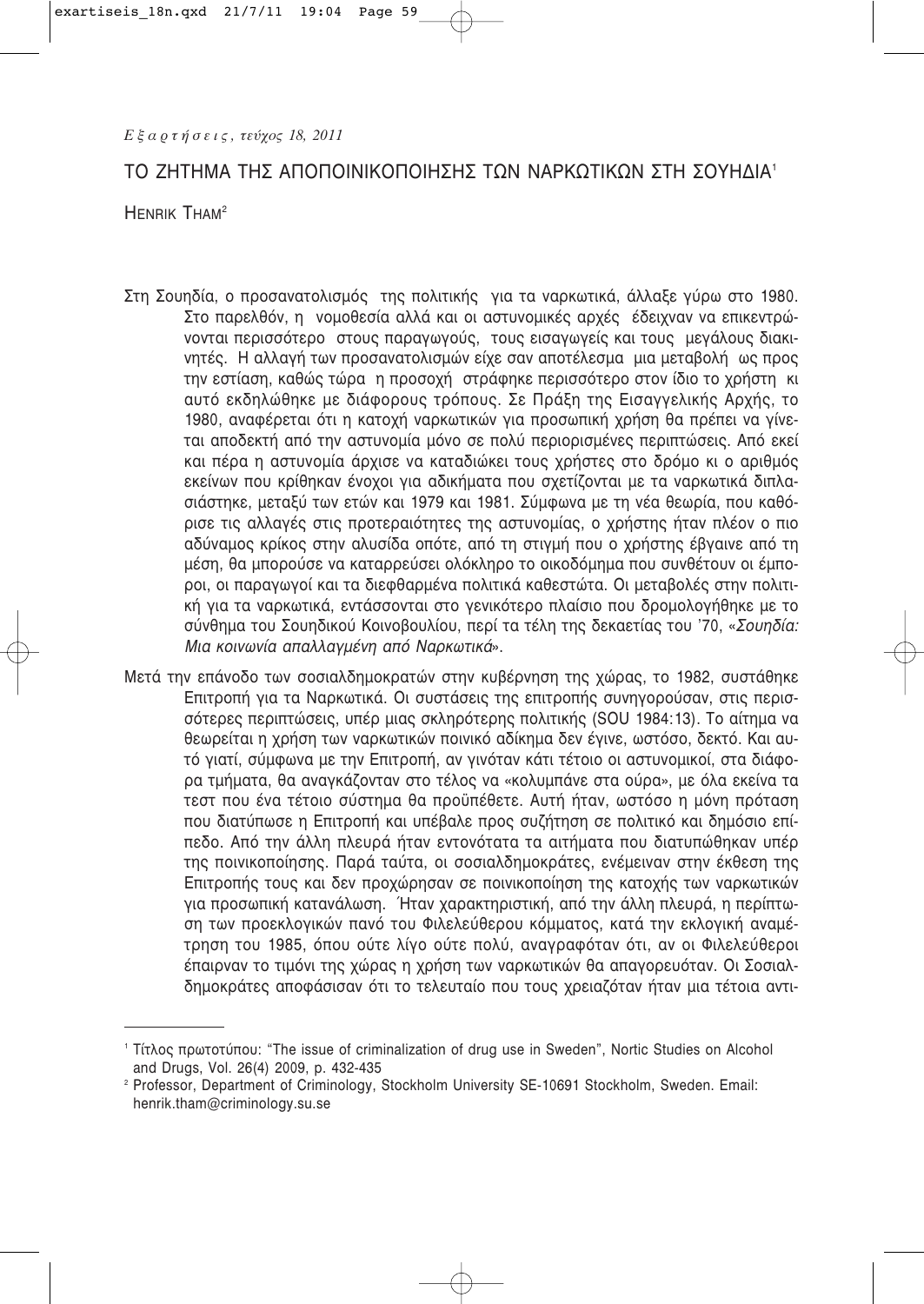πολιτευτική καμπάνια. Πριν τις εκλογές του 1988, επήλθε η ποινικοποίηση της κατανάλωσης ναρκωτικών. Έτσι, από τη μια στιγμή στην άλλη, η απαγόρευση αυτή, έπαψε να θεωρείται παραβίαση ατομικής ελευθερίας του προσώπου. Εν πάση περιπτώσει, η ποινή που προβλεπόταν συνίστατο απλά σε ένα πρόστιμο.

- Και πάλι, όμως, τα σοσιαλιστικά κόμματα δεν ήταν έτοιμα να αφήσουν να πάει χαμένη μια τέτοια προεκλογική ευκαιρία και άρχισαν να πιέζουν για τη συμπερίληψη, στις ποινές του αδικήματος της χρήσης, και της φυλάκισης, Κάτι τέτοιο ήταν προδίκασμα για να μπορεί η αστυνομία να προχωρά σε υποβολή υπόπτων χρήσης ναρκωτικών σε εξετάσεις χωρίς τη συναίνεσή τους. Να σημειωθεί ότι από την πλευρά της η αστυνομία είχε δηλώσει ότι χωρίς την ευχέρεια αυτή, ο ρόλος της θα ήταν αποδυναμωμένος. Όταν αργότερα, το 1991, τα μη σοσιαλιστικά κόμματα ήρθαν στην εξουσία, φρόντισαν να νομοθετήσουν ανάλογα, με αποτέλεσμα τη θέση σε ισχύ του νέου νόμου, το 1993.
- Βασιζόμενη στη νέα νομοθεσία, η Σουηδική αστυνομία ανέλαβε δράση, διεξάγοντας, με καταναγκασμό, 10.000 δειγματοληπτικούς ελέγχους ούρων, κάθε χρόνο. Ο αριθμός αυτός προοδευτικά αυξήθηκε. Το 2007 κατανράφηκαν στα αρχεία της αστυνομίας περισσότερες από 42.000 περιπτώσεις κατανάλωσης ναρκωτικών. Στην πλειοψηφία τους, τα θετικά, στη χρήση ναρκωτικών, αποτελέσματα προήλθαν από καταναγκαστικούς δειγματοληπτικούς ελένχους ούρων. Σκοπός του νέου νόμου ήταν να αποτρέψει τη νεολαία από το να ξεκινήσει τη χρήση ουσιών. Από το 1993 - έτος θέσης σε ισχύ του νέου νόμου - μέχρι το 2000, ο αριθμός των 15-χρονων που, σε σχετικά ερωτήματα που τους τέθηκαν, στα πλαίσια εθνικών ερευνών, απάντησαν ότι είχαν δοκιμάσει ναρκωτικά, τριπλασιάστηκε. Κατά την αξιολόγηση της νομοθεσίας από το Τεχνικό Συμβούλιο Πρόληψης της Εγκληματικότητας της Σουηδίας, το 2000, το συμπέρασμα που συνήχθη ήταν ότι η αστυνομία είχε μεταβάλει τις προτεραιότητες της, μεταστρέφοντας την προσοχή της από τα σοβαρότερα αδικήματα προς τα αδικήματα για κατοχή και χρήση ουσιών, καθώς και ότι η αύξηση του αριθμού των καταδικαστικών αποφάσεων για αδικήματα περί των ναρκωτικών ήταν ακόμα περισσότερο έντονη στους κόλπους της ηλικιακής ομάδας 15 έως 17 ετών. Η διαπίστωση αυτή έρχεται σε σύγκρουση προς τη βούληση του νομοθέτη (Εθνικό Συμβούλιο, 2000. 9) Ο αριθμός των νέων που είχαν δοκιμάσει ναρκωτικά έχει, στο μεταξύ, ήδη από την αρχή της νέας χιλιετίας, μειωθεί, παρά το ότι παραμένει σαφώς σε επίπεδα υψηλότερα από εκείνα που καταγράφονταν πριν θεσμοθετηθεί το καταναγκαστικό τεστ ούρων (CAN 2008).
- Η υποτιθέμενη επιτυχία της Σουηδικής πολιτικής για τα ναρκωτικά, συμπεριλαμβανομένης και της ποινικοποίησης της κατανάλωσης, συσχετίζεται με τους δείκτες επιπολασμού της χρήσης της κάνναβης κατά τη διάρκεια της ζωής του ατόμου, για λόγους αναψυχής. Διαδοχικές κυβερνήσεις προσπάθησαν να παρουσιάσουν τη Σουηδία ως τη χώρα με τη χαμηλότερη αναλονία μαθητών ηλικίας μεταξύ 15 και 16 ετών που έχουν δοκιμάσει ναρκωτικά. Αυτή ήταν η εικόνα που προσπαθούσε να περάσει και σχετικό πληροφοριακό έντυπο που υποβλήθηκε στη Γενική Συνέλευση του ΟΗΕ για τα Ναρκωτικά, το 1988. (Μια Στρατηγική Πρόληψης [A Preventive Strategy], 1988). Σε εκείνο το ίδιο φυλλάδιο αναφερόταν ότι «η Σουηδική νομοθεσία για τα ναρκωτικά δεν κάνει ουσιαστική διάκριση μεταξύ των «μαλακών» και το «σκληρών» ναρκωτικών» (op.cit. 9).
- Η υποτιθέμενη επιτυχημένη εικόνα προωθείται και σε πιο πρόσφατο δημοσίευμα του UN-ODC (Γραφείο του Οργανισμού Ηνωμένων Εθνών για τα Ναρκωτικά και την Εγκληματικότητα), το 2006. Η συγκεκριμένη έκθεση, με τίτλο Η Επιτυχημένη Πολιτική της Σουηδίας,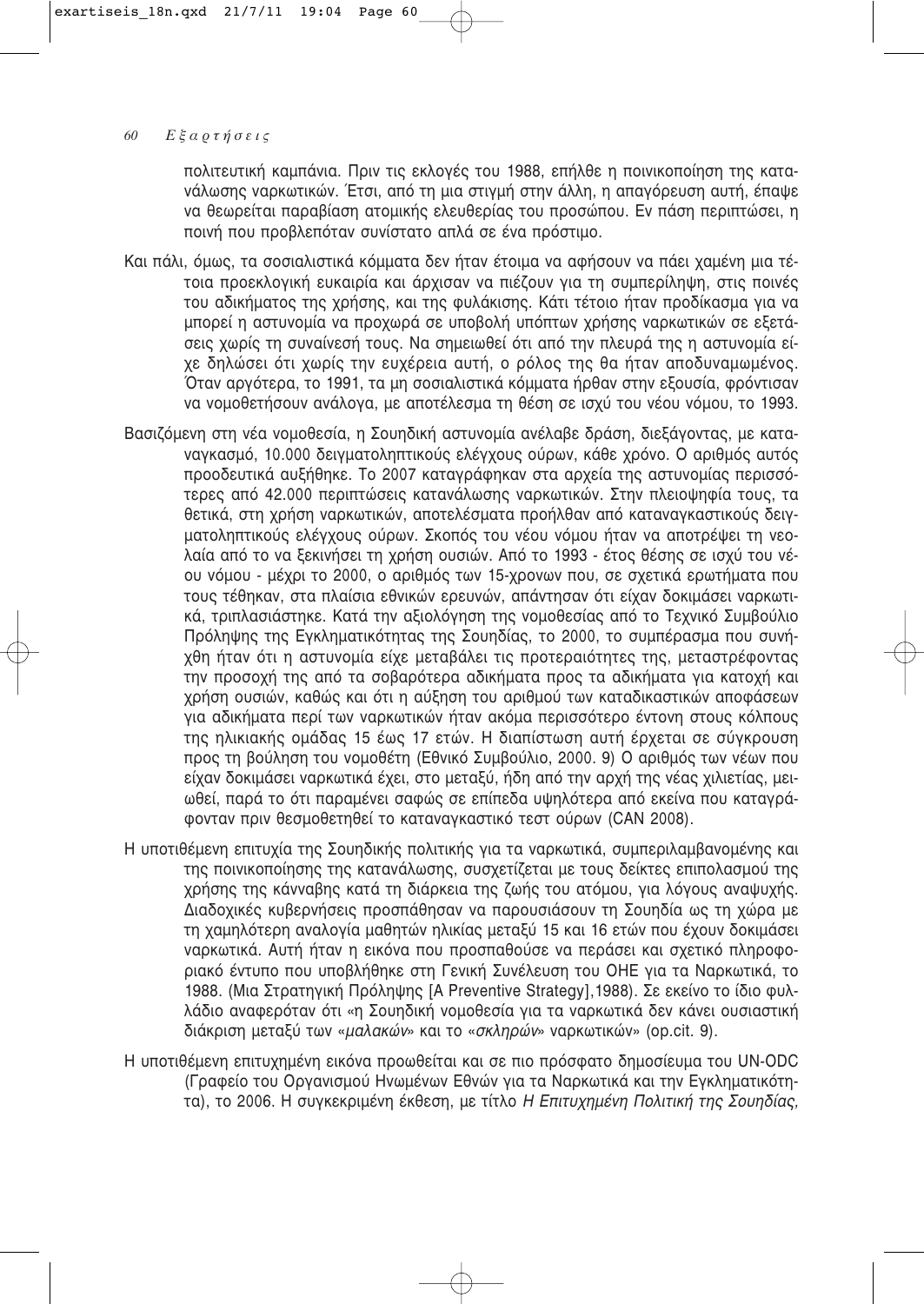στο θέμα των Ναρκωτικών: Ανασκόπηση Στοιχείων, συντάχθηκε από μέλη του προσωπικού του UN-ODC, με την υποστήριξη κυβερνητικού αξιωματούχου της Σουηδίας. Μεταξύ των στοιχείων που καταγράφονται ως δείκτες και που, κατά την έκθεση, καταδεικνύουν την επιτυχία της Σουηδίας στο συγκεκριμένο τομέα, είναι η προσωρινότητα της χρήσης, ο επιπολασμός κατά τη διάρκεια του βίου και η γνώση των χώρων, όπου μπορεί κανείς εύκολα να προμηθευθεί κάνναβη (UNODC, 2006). Όσο για τις περιπτώσεις προβληματικής χρήσης, αυτές είτε απομειούνται είτε παρουσιάζονται εν παρόδω, δημιουργώντας έτσι μια στρεβλή εικόνα της πραγματικότητας. Σύμφωνα με την έκθεση του UNODC, η Σουηδία εντάσσεται στο μέσο όρο των ευρωπαϊκών χωρών. όσον αφορά την προβληματική χρήση - μολονότι, μέσα από την ίδια την έκθεση, γίνεται μια προσπάθεια διαφορετικής ερμηνείας της πραγματικότητας, καθώς δεν λαμβάνονται υπόψη οι στατιστικές ενδιάμεσες περίοδοι. Θα πρέπει, εξ' άλλου, να σημειωθεί ότι, ιδωμένα σε Ευρωπαϊκή κλίμακα, τα στοιχεία της Σουηδίας εμφανίζουν συγκριτικά αυξημένους αριθμούς θανάτων από ναρκωτικά – κι αυτό είναι κάτι που δεν αναφέρεται στη συγκεκριμένη έκθεση. Η αναστροφή της τάσης που ξεκίνησε, κατά τα φαινόμενα, περί το έτος 2000, οφείλεται κατά πάσα πιθανότητα στην εφαρμογή περισσότερο γενναιόδωρων προγραμμάτων ή στην υιοθέτηση προσεγγίσεων υποκατάστασης με μεθαδόνη. Πρόκειται για το Πρόγραμμα *Methadone, etc.* που είχε, στο παρελθόν, τύχει ιδιαίτερα περιορισμένης εφαρμογής εξ' αιτίας των ιδεολογικών επιφυλάξεων γύρω από το συγκεκριμένο θέμα.

exartiseis  $18n$ .qxd  $21/7/11$  19:04 Page

- Δεν είναι, απ' ό,τι φαίνεται, εύκολο να δικαιολογηθεί η ποινικοποίηση της κατανάλωσης ναρκωτικών με επίκληση των επιπτώσεων που κάτι τέτοιο θα είχε στη συνήθη και την προβληματική χρήση ουσιών. Προ της ποινικοποίησης, που επήλθε το 1988, και ήδη από τις αρχές της δεκαετίας του '70, είχε παρατηρηθεί σαφής μείωση του αριθμού των νέων που είχαν δοκιμάσει ναρκωτικά έστω και μια φορά. Από τη στιγμή που ο κατασταλτικός μηχανισμός συμπεριέλαβε και την ποινή της φυλάκισης (1993), τα συγκεκριμένα μεγέθη αυξήθηκαν κατακόρυφα. Πολύ μεγαλύτερος, εξ' άλλου, εμφανίζεται σήμερα, ο αριθμός των προβληματικών χρηστών, σε σύγκριση με τα αντίστοιχα μεγέθη των δεκαετιών του '70 και του '80.
- Aντί να κατευθύνονται με γνώμονα τον περιορισμό της προβληματικής χρήσης ή τουλάχιστο να καταστήσουν μια τέτοια χρήση λιγότερο προβληματική, όπως θα ανέμενε κανείς, τα μέτρα που υιοθετήθηκαν στα πλαίσια των διαφόρων πολιτικών, στον τομέα αυτό, στη Σουηδία, έδωσαν μεγαλύτερη βαρύτητα στην προσπάθεια αποτροπής των νέων από το να δοκιμάσουν ναρκωτικά έστω και νια μια φορά, παρουσιάζοντας την κάνναβη ως ουσία το ίδιο επικίνδυνη, όπως και τα σκληρά ναρκωτικά. Η προσέγγιση αυτή μπορεί να δικαιολογηθεί ως εξής: ένας λόγος είναι η προσήλωση στη «θεωρία της κλιμάκωσης», κατά την οποία κάποιος που ξεκινά με μια πρώτη, ελάσσονος σημασίας παράβαση που σχετίζεται με τα ναρκωτικά, θα συνεχίσει, στο μέλλον, με κάτι σοβαρότερο.
- Η θεωρία αυτή, κληροδότημα της Κίνησης της Εγκράτειας στη Σουηδία (Lenke 1991) δεν μποοεί, ωστόσο, να βρεί έρεισμα στα νενονότα. Η διεύρυνση της προβληματικής χρήσης ουσιών στη Σουηδία, που παρατηρείται από τα τέλη της δεκαετίας του '60, δεν κινείται παράλληλα με τα μεγέθη επιπολασμού χρήσης κατά τη διάρκεια του βίου ή της προσωρινής χρήσης (Tham, 1998). Αλλά ούτε και διαπολιτισμικά, σε Ευρωπαϊκο επίπεδο, μπορεί κανείς να εντοπίσει κάποιο συσχετισμό μεταξύ της χρήσης των «μαλα-Κών» ναρκωτικών (κάνναβη) και της προβληματικής χρήσης (UNODC, 2006 – Πίνακες Στοιχείων 29 και 37).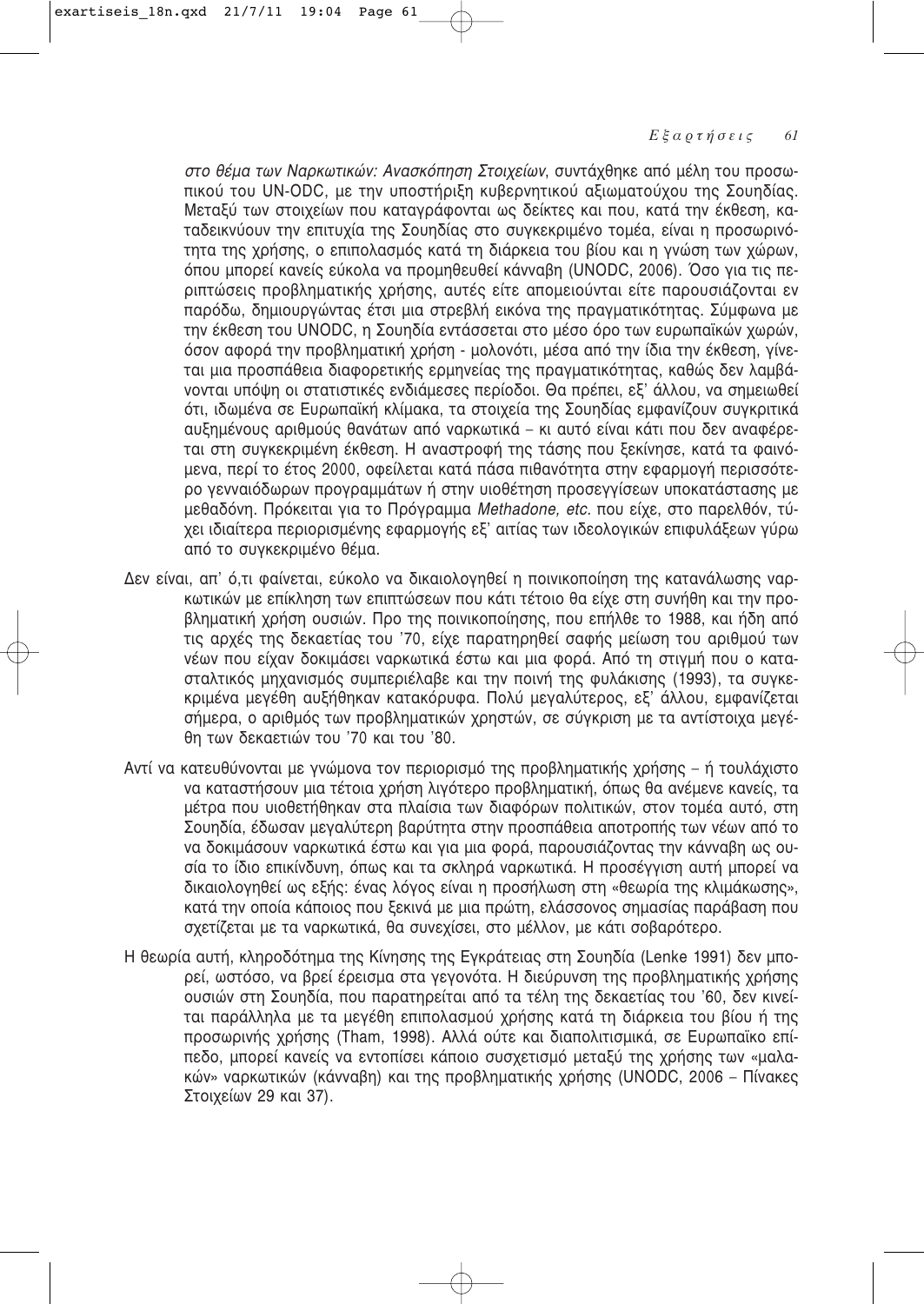- Ένας άλλος λόγος που συνηγορεί υπέρ της μεγαλύτερης σημασίας που θα είχε να επικεντρωθεί κανείς στην προβληματική χρήση, είναι ο ίδιος ο στόχος της Σουηδικής πολιτικής για τα ναρκωτικά – εκείνης με τον τίτλο *Σουηδία: μια κοινωνία απαλλαγμένη από τα Vαρκωτικά.* Ο στόχος αυτός τελικά αποτέλεσε το βασικότερο εμπόδιο στην πορεία για αποποινικοποίηση της χρήσης των ναρκωτικών στη χώρα. Δεδομένου ότι πρόκειται για έκφραση ιδεολογίας, δεν είναι δυνατό να καταξιωθεί με την επίκληση πραγματικών περιστατικών. Δεν παύει ωστόσο να έχει για πολύ καιρό παρεμποδίσει την ανάπτυξη προγραμμάτων υποκατάστασης. Να σημειωθεί επίσης ότι με εξαίρεση δύο κομητείες στη χώρα, όλες οι υπόλοιπες, λόγω της συγκεκριμένης αντίληψης, δεν προχώρησαν στη σύσταση προγραμμάτων ανταλλαγής συριγγών, και αυτό παρά τη νομοθεσία του 2006 που επέτρεπαν την ανάπτυξη τέτοιων προγραμμάτων. Η ίδια αυτή αντίληψη εξάλλου, οδήγησε τον Υπουργό Δημόσιας Υγείας της Σουηδίας, να διατυπώσει προειδοποιήσεις κατά των ευνοϊκών στάσεων που οι κυβερνήσεις της Νορβηγίας και της Δανίας επέλεξαν να υιοθετήσουν απέναντι στα προγράμματα συντήρησης με ηρωίνη (Larson, 2009). Το σύνθημα *Σουηδία: μια κοινωνία απαλλαγμένη από τα ναρ-Κωτικά,* απέτρεψε τον περιορισμό της βλάβης και αποτέλεσε πρόσκομμα στην υιοθέτηση μιας ρεαλιστικής πολιτικής για τα ναρκωτικά.
- Ύστερα απ' όλα αυτά, λοιπόν, πόσο πιθανό είναι να αποποινικοποιηθεί η κατανάλωση ναρκωτικών, στη Σουηδία; Από πολιτικής άποψης κάτι τέτοιο φαίνεται δύσκολο, παρά το γεγονός ότι το 2007 το Αριστερό Κόμμα τάχθηκε υπέρ της αποποινικοποίησης. Εξάλλου η πολιτική για τα ναρκωτικά έχει πάψει να θεωρείται θέμα τόσο φλέγον όσο στο παρελθόν. Το όλο ζήτημα αντιμετωπίζεται τώρα ως το λιγότερο πολιτικό και αυτό παρά το ότι κυριάρχησε στη συζήτηση γύρω από την πολιτική περί της εγκληματικότητας, στη Σουηδία, για αρκετές δεκαετίες. Η Πολιτεία είναι πλέον διατεθειμένη να αποδεχθεί κάποια μέτρα με στόχο τη μείωση της βλάβης, χωρίς ωστόσο να έχει το κουράγιο να το διατυπώσει και φραστικά. Η μη-κυβερνητική οργάνωση RFHL, ο γνωστή για τη μακρά πορεία της στη χώρα, απαιτεί πλέον απερίφραστα την αποποινικοποίηση, έχοντας, όμως, προηγουμένως διανύσει αρκετά μεγάλο χρονικό διάστημα κατά το οποίο απέφυγε το ζήτημα. Από την πλευρά της η Σουηδική Οργάνωση Χρηστών, που συστάθηκε το 2002, αναπτύσσει ενεργό ρόλο στην προώθηση διαφόρων αιτημάτων, με στόχο τη μείωση της βλάβης, συμπεριλαμβανομένων και αυτών της αποποινικοποίησης της κατανάλωσης.
- Τέλος, δεδομένης της τρέχουσας συγκυρίας της οικονομικής κρίσης, όπου όλο και περισσότεροι κλάδοι της πολιτείας προσπαθούν να εξοικονομήσουν κονδύλια, θα μπορούσε κανείς δικαιολογημένα να απορήσει σχετικά με τον αυξανόμενο αριθμό των αστυνομικών που προσλαμβάνονται και εντάσσονται στις δυνάμεις καταστολής τα αδικημάτων περί των ναρκωτικών. Μόνο το 2007, στις δυνάμεις αυτές εντάχθηκαν 1335 άτομα (CAN 2008 – Πίνακας 70). Ένα μεγάλο μέρος του έργου που έχουν να επιτελέσουν αυτοί οι αστυνομικοί, έγκειται στην καταδίωξη ύποπτων νέων και προβληματικών χρηστών στους δρόμους, κάτι που σαν κύριο αποτέλεσμα έχει να κάνει τη ζωή αυτών των ανθρώπων ακόμα περισσότερο άθλια. Πόσο επιτυχημένη είναι μια τέτοια πολιτική;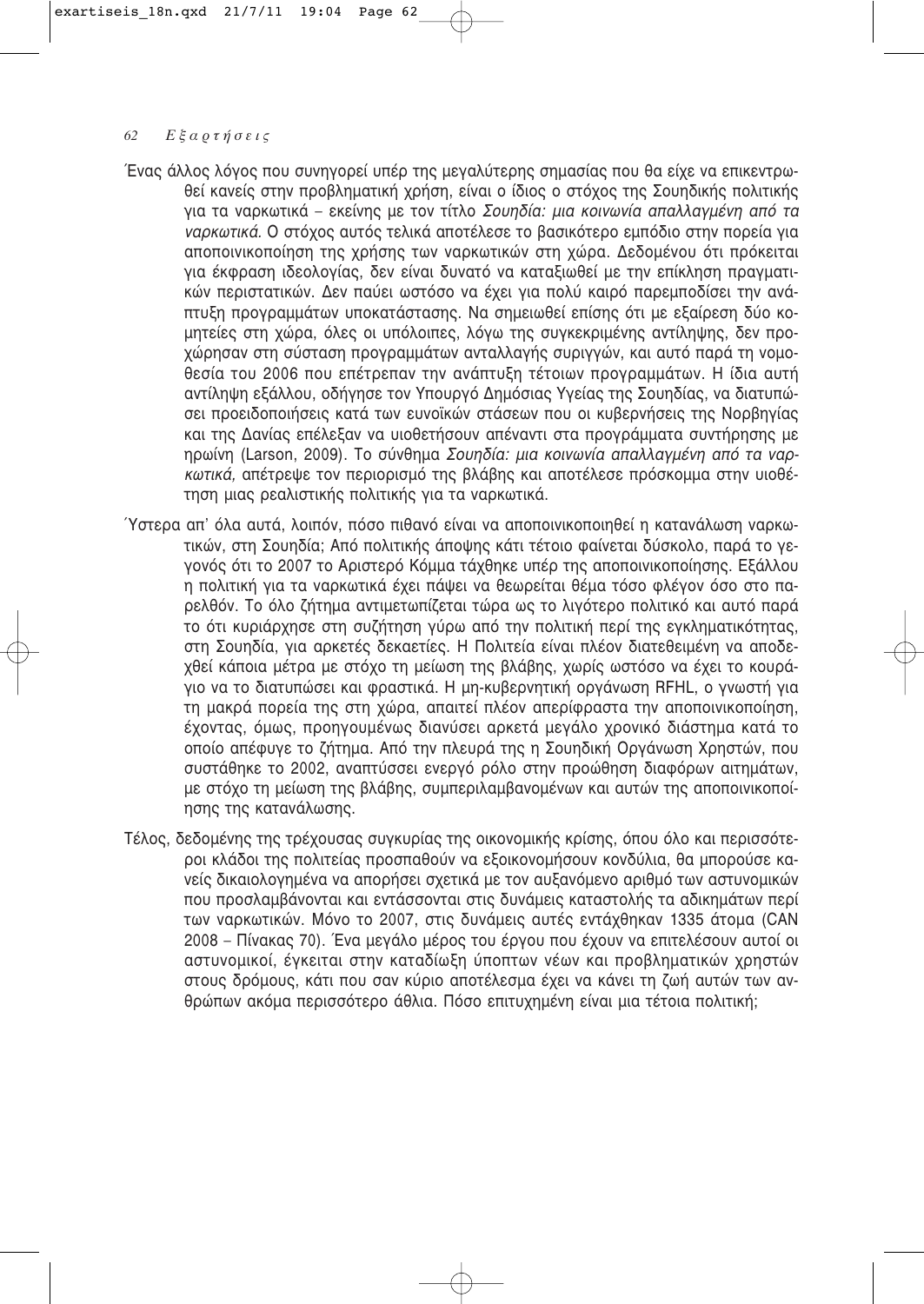### *References*

- CAN, Centtralforbundet for Alkohol-och Narkotikaupplysning (2008): Drogutvecklingen i Sverige. Stockholm
- Knarkare ar ocksa manniskor. En rapport fran Vansterpartiets riksdagsgrupp 2007. Stockholm: Vansterpartiets riksdagsgrupp
- Larsson, M. (2009): Varning for att norrmannen vill ge heroin till missbrukare. Newsmill 2009-03-10
- Lenke, L. (1991): Dryckesmonster, nykterhetsrorelser och narkotikapolitik. Sociologisk Forskning 28 (4): 34-44
- National Council for Crime Prevention (2000): Kriminalisering av narkotikabruk. En utvardering av rattsvasendets insatser.
- BRA-rapport 2000: 21. Stockholm: Brottsforebyggande radet/Fritzes
- A Preventive Strategy. (1998): Swedish Drug Policy on the 1990s. Stockholm: The Swedish National Institute for Public Health
- SOU (1984:13): Samordad narkotikapolitik. Stutbetankande av anrkotikakommissionen. Statens offentliga utredningar. Stockholm: Socialdepartementet
- Tham, H. (1998): Swedish drug policy: A successful model? European Journal of Criminal Policy and Research 6(3): 395-414
- UNODC, United Nations Office on Drugs and Crime (2006): Sweden' s Successful Drug Policy: A review of the Evidence. Vienna: UNODC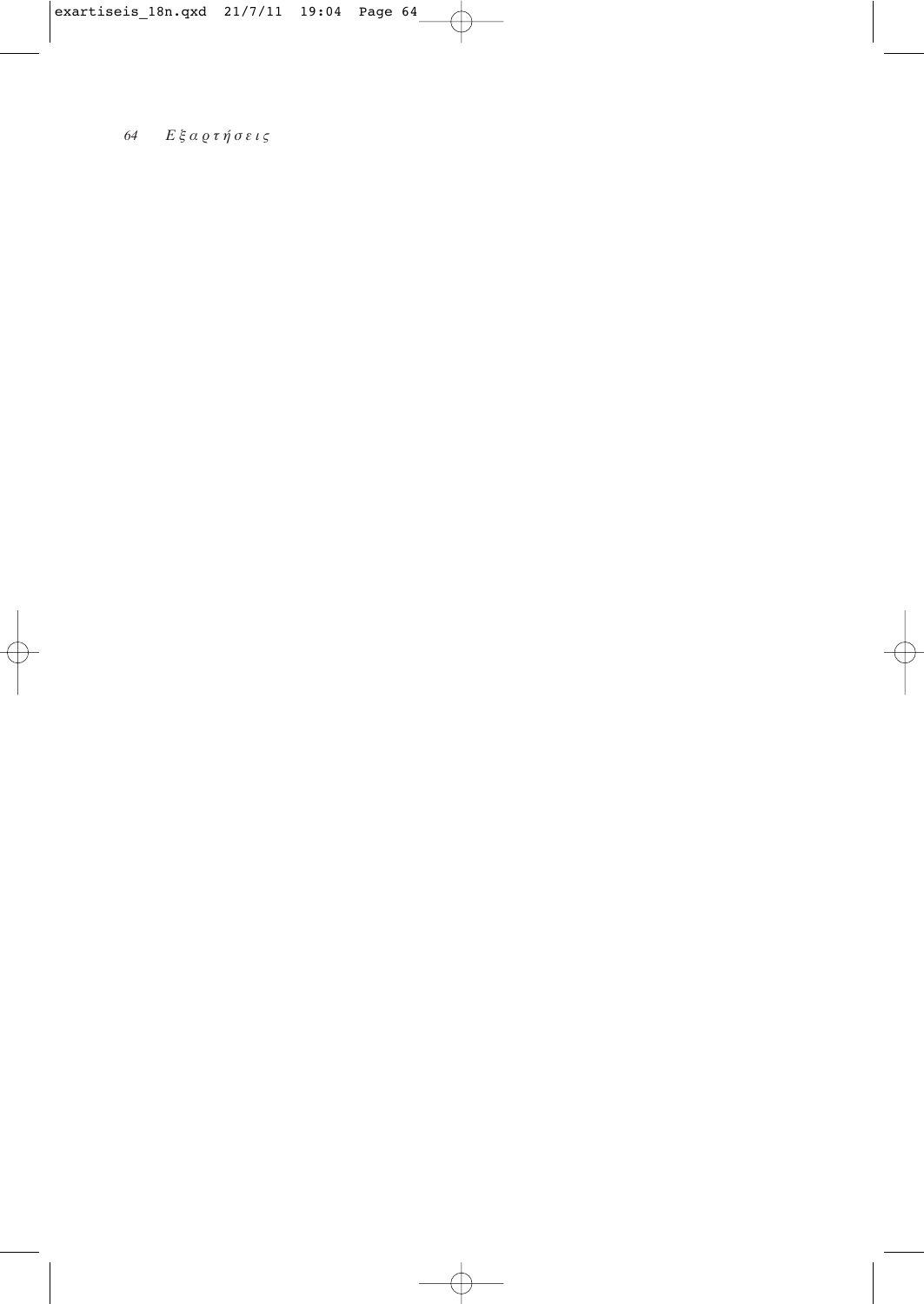# ΓΙΑ ΤΗΝ ΕΝΗΜΕΡΩΣΗ ΤΟΥ ΑΝΑΓΝΩΣΤΗ<br>FOR THE READERS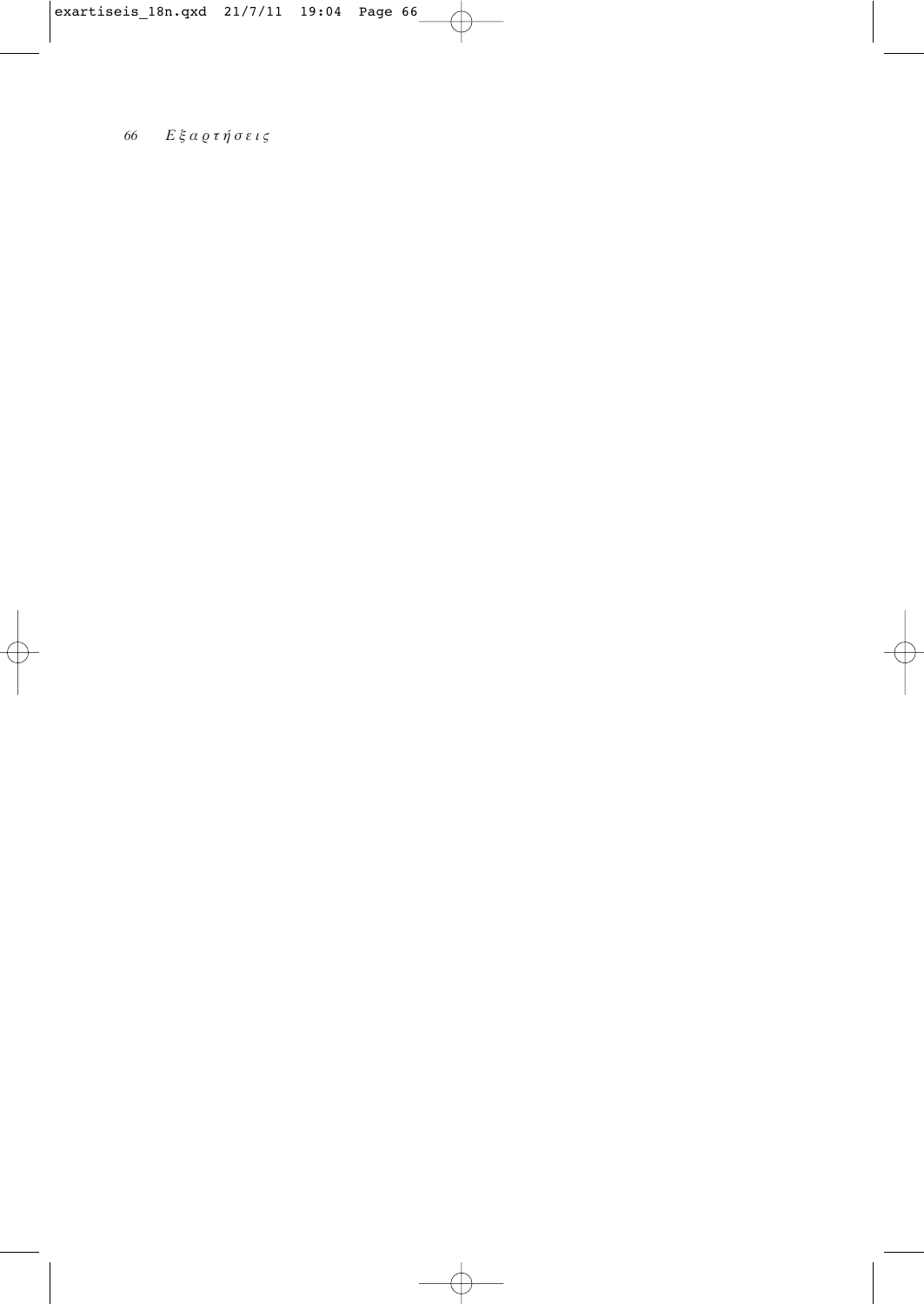### exartiseis  $18n.qxd$   $21/7/11$   $19:04$  Page

# NEA KAL FEFONOTA - NEWS AND NOTES

ΑΠΟ ΤΗΝ ΚΩΝΣΤΑΝΤΙΝΑ ΥΦΑΝΤΗ **BY KONSTANTINA YEANTI** 

Στα Νέα και Γεγονότα αυτού του τεύχους μπορείτε να διαβάσετε:

- $ှី Τον Άτλαντα του Παγκόσμιου Οργανισμού Υγείας για τις εξαρτήσεις$
- $\checkmark$  Την πρώτη master-class Addiction που διοργάνωσε το Ινστιτούτο για την Έρευνα στις Eξαρτήσεις στο Rotterdam το 2010
- ✔ Τον επιβαρυντικό ρόλο που παίζει το αλκοόλ για την εμφάνιση καρκίνου καθώς και άλλων μη μεταδιδόμενων ασθενειών
- **Το πρώτο ψηφιακό κανάλι για θέματα υγιεινού τρόπου ζωής, για νέους ηλικίας από** 10-24 ετών.
- **Τη διεύθυνση του προγράμματος που μπορείτε να αναζητήσετε μέσω διαδικτύου, που** έχει κερδίσει ένα μεγάλο αριθμό διακρίσεων σε ένα πρωτοποριακό για την πρόληψη των ναρκωτικών ιστότοπο.
- **∕** Τα συνέδρια που θα λάβουν χώρα

Ο ΠΑΓΚΟΣΜΙΟΣ ΟΡΓΑΝΙΣΜΟΣ ΥΓΕΙΑΣ ΕΞΕΔΩΣΕ ΤΟΝ ΑΤΛΑΝΤΑ ΤΟΥ 2010 ΓΙΑ ΤΙΣ ΕΞΑΡΤΗΣΕΙΣ:

- Ο Άτλαντας παρέχει επιλεγμένη ενημέρωση για 147 χώρες στον κόσμο, αντιπροσωπεύοντας το 88% του πληθυσμού του κόσμου, εστιάζοντας κυρίως στις χαμηλού και μεσαίου εισοδήματος χώρες. Πιο αναλυτικά:
	- Όλο και περισσότεροι άνθρωποι υποφέρουν από τη χρήση αλκοόλ σε σύγκριση με τη χρήση ναρκωτικών ενώ και τα δύο είναι πιο διαδεδομένα στους άντρες από τις γυναίκες.
	- Το αλκοόλ δημιουργεί τις υψηλότερες απαιτήσεις για θεραπεία από τη χρήση ουσιών στα περισσότερα έθνη μηδενός εξαιρουμένου και του Αμερικάνικου έθνους, όπου η θεραπεία εστιάζει στη χρήση κυρίως κοκαΐνης.
	- $\bullet$  Κάθε χρόνο το αλκοόλ σκοτώνει 35 ανθρώπους ενώ τα παράνομα ναρκωτικά 4 για κάθε 100 000 ανθρώπους.
	- Τα δύο τρίτα των χωρών έχουν στην κυβέρνησή τους ένα τμήμα υπεύθυνο για τη θεραπεία κατάχρησης ουσιών και κάτω από 50% έχουν ένα οικονομικό πακέτο για τη θεραπεία αυτών των δυσλειτουργιών.
	- Στην Αφρική, ο κύριος τρόπος χρηματοδότησης για τη θεραπεία του αλκοόλ και των ναρκωτικών είναι το μαύρο χρήμα. Η Αφρική είναι η ήπειρος με τις λιγότερες χώρες, οι οποίες έχουν διαμορφώσει κάποια πολιτική για τη χρήση ουσιών.

Μπορείτε να κατεβάσετε τις πληροφορίες από την ηλεκτρονική διεύθυνση: http://www.who.int/substance\_abuse/publications/Media/en/index.html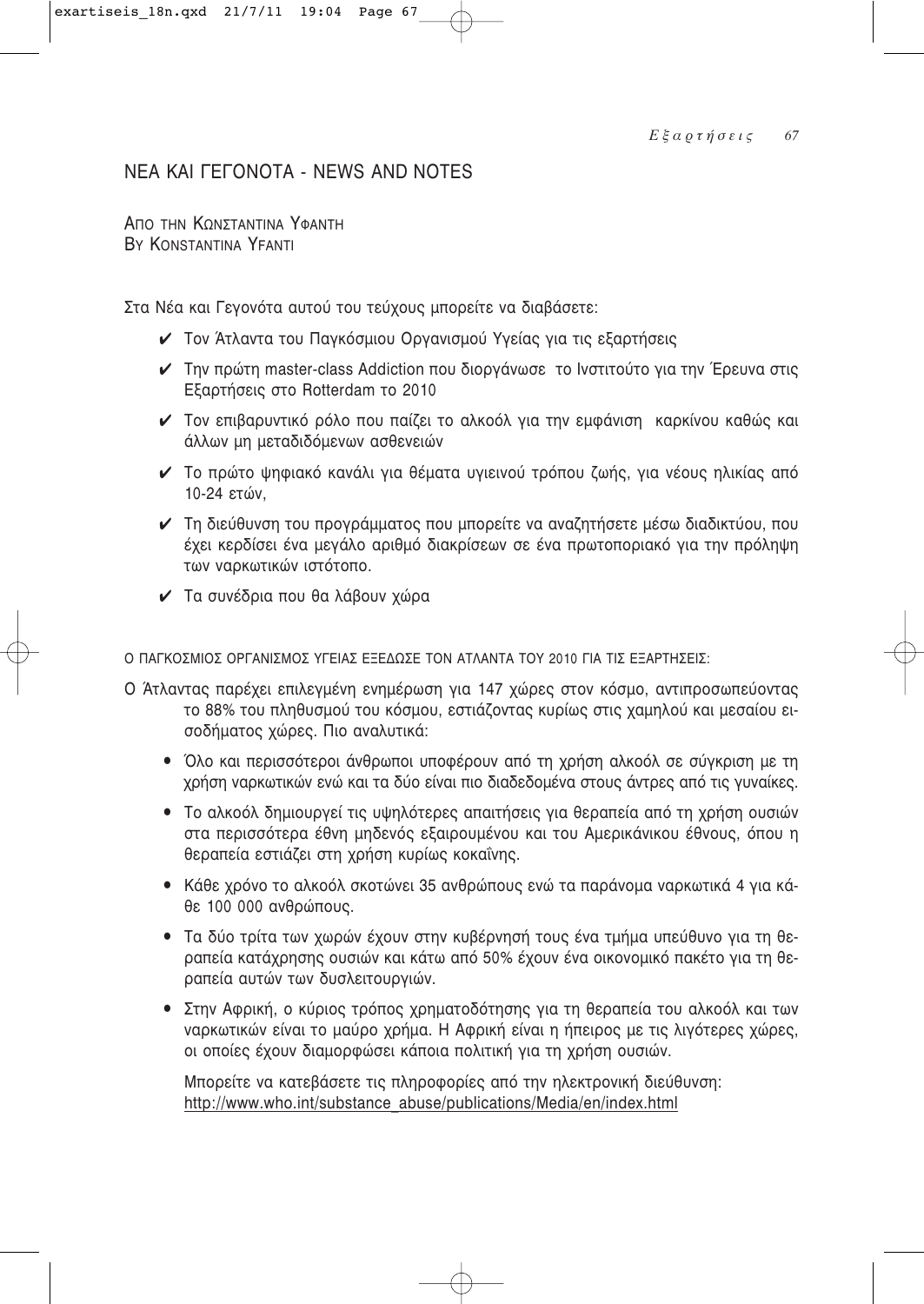IVO MASTERCLASS ADDICTION VIDEO ΔΙΑΘΕΣΙΜΟ ΣΤΟ ΔΙΑΔΙΚΤΥΟ

- Το Ινστιτούτο για την Έρευνα στις Εξαρτήσεις στο Rotterdam, της Ολλανδίας, οργάνωσε τον Aπρίλιο του 2010 την πρώτη master-class Addiction, μια πρωτοποριακή διεπιστημονική συνάντηση για να συζητήσει την παρούσα κατάσταση στις εξαρτήσεις. Δέκα από τους πιο γνωστούς για την επιρροή τους ειδικοί συμπεριλαμβανομένων του Griffith Edwards, Robin Room, Dike van de Mheen, Terry Robinson, James Cornish, και του Gerhard Gmel συμμετείχαν στις εργασίες του Ινστιτούτου. Μία σύντομη ταινία είναι τώρα διαθέσιμη, στην οποία οι Robin Room, Kerstin Stenius, Griffith Edwards, και Dike van de Mheen παρουσιάζουν τις απόψεις τους στα θέματα που η Masterclass καλύπτει:
	- Τι είναι η εξάρτηση;
	- Είναι η εξάρτηση μια ασθένεια του εγκεφάλου;
	- Είναι οι ψυχαναγκαστικές συμπεριφορές, όπως το σεξ και ο τζόγος, αληθινές εξαρτήσεις;
	- Ποιες είναι οι σημαντικές επιπτώσεις ή συν-αιτιότητες στο πλαίσιο της εξάρτησης;

Μπορείτε να έχετε πρόσβαση με δύο τρόπους: στον ιστότοπο IVO website (http://www.ivo.nl/?id=760&PHPSESSID=7rghnvp7v27nch7npgk3pcpo70) ή στο You Tube (Part 1: http://www.youtube.com/watch?v=PD7konjYBzk&feature=related and Part 2: http://www.youtube.com/watch?v=ZRkrNc\_NZG8&feature=related). Επίσης το υλικό μπορεί κανείς να το αναζητήσει στη βιβλιοθήκη του ΚΕΘΕΑ.

ΤΟ ΑΛΚΟΟΛ ΚΑΙ ΟΙ ΜΗ ΜΕΤΑΔΙΔΟΜΕΝΕΣ ΑΣΘΕΝΕΙΕΣ - ΚΑΡΚΙΝΟΣ, ΠΑΘΗΣΕΙΣ ΤΗΣ ΚΑΡΔΙΑΣ ΚΑΙ ΑΛΛΕΣ-(AΠΟ ΤΟ EDITORIAL TOY IANOYAPIOY 2011, ΣΕΛ 106)

- Τα δεδομένα δείχνουν τον επιβαρυντικό ρόλο που παίζει το αλκοόλ για την εμφάνιση καρκί-VOU, καθώς και άλλων μη μεταδιδόμενων ασθενειών NCDs (Non Communicable Diseases). Τώρα η πρόληψη των NCDs σε παγκόσμιο επίπεδο ως ένα μέρος των στόχων του σχεδίου δράσης της νέας χιλιετίας είναι το αντικείμενο της συνάντησης της συνόδου των Ηνωμένων Εθνών του Σεπτεμβρίου του 2011. Τα θέματα που συνδέονται με το αλκοόλ θα πρέπει να συμπεριληφθούν σε αυτή τη νέα αρχή.
- Η Διεθνής Υπηρεσία για την έρευνα για τον Καρκίνο είναι μια υπηρεσία του παγκόσμιου οργανισμού υγείας (ΠΟΥ) εγκατεστημένη στη Λυών, της Γαλλίας [...].
- Το 1988 [1], η παραπάνω υπηρεσία ανακάλυψε ότι τα αλκοολούχα ποτά είναι καρκινογόνα για τον άνθρωπο, με την υψηλότερη κατάταξη αιτιότητας (Ομάδα Ι). Μια νέα συνάντηση που πραγματοποιήθηκε το 2007, παρουσιάζει στην αναφορά αυτή ότι αυξήθηκε η λίστα των καρκίνων που προέρχονται από τη χρήση αλκοόλ, με τον καρκίνο στο στήθος και του εντέρου [2], που έχουν προστεθεί στον καρκίνο της στοματικής κοιλότητας, του φάρυγγα, του λάρυγγα, του οισοφάγου, και του συκωτιού που ήδη είναι στη λίστα. Επίσης, ταυτοποιήθηκε ως στοιχείο καρκινογένεσης στην Ομάδα 1 [3,4] η ακελταλδεΰδη το πρώτο στοιχείο από την αιθανόλη που μεταβολίζεται από το σώμα.
- Οι μη κυβερνητικές οργανώσεις κινητοποιούνται όλο και περισσότερο για να φέρουν το αλκοόλ στο επίκεντρο του ενδιαφέροντός τους. Παρόλο που η διεθνής επιτροπή ελέγχου <u>του καρκίνου (UICC) περιλαμβάνει τη μείωση της κατανάλωσης του αλκοόλ στους</u> στόχους μέχρι το 2020 στην πρόσφατη διεθνή διακήρυξη της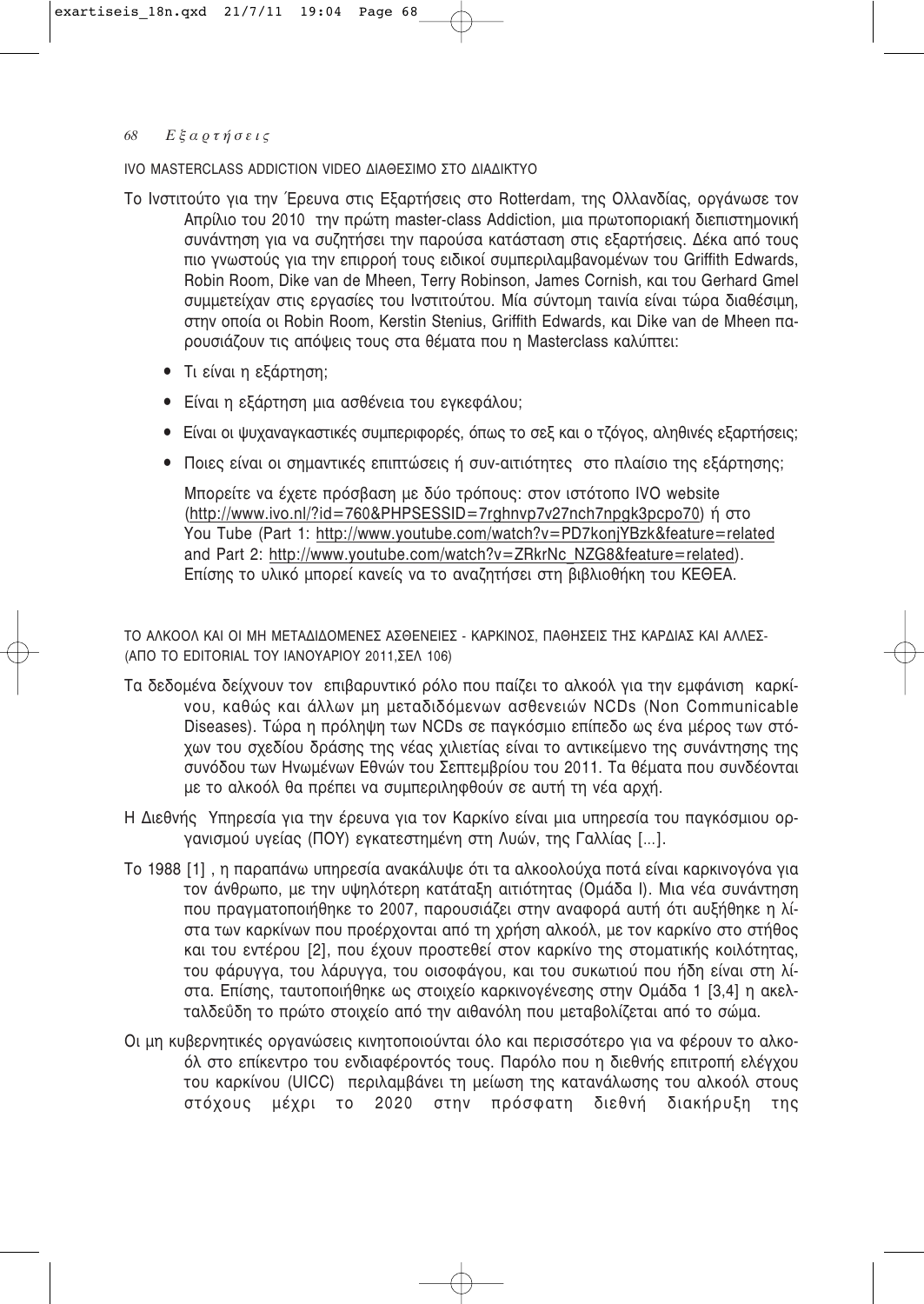(http://www.uicc.org/declaration), ωστόσο είναι εμφανές ότι τα νέα αργούν να φτάσουν στο ευρύ κοινό (π.χ. [5,6]. Οι κυβερνήσεις και οι μη κυβερνητικοί οργανισμοί δημόσιας υγείας πρέπει να εντάξουν ενημερωτικές καμπάνιες για το ευρύτερο κοινό σχετικά με τον κίνδυνο ανάπτυξης διαφόρων μορφών καρκίνου από το ποτό, και ότι ο κίνδυνος αυξάνεται σταθερά όσο μεγαλώνει η ποσότητα του αλκοόλ, και κατά συνέπεια και η έκθεση στο βάθος του χρόνου. Οι καταναλωτές οφείλουν επίσης να γνωρίζουν ότι η διακοπή ή η μείωση της χρήσης θα μειώσει τους κινδύνους για καρκίνο, όμως με αργούς ρυθμούς καθώς αυτό χρειάζεται χρόνο [7]. Η εμπειρία με τον καπνό καταδεικνύει ότι πέρα από την αξία της εκπαίδευσης του κοινού ως καταναλωτών, τέτοιου είδους καμπάνιες πιθανόν να αυξάνουν την αποδοχή του κοινού για τα μέτρα ελέγχου με στόχο τη μείωση της βλάβης που σχετίζεται με τη χρήση αλκοόλ.

- Το θέμα της ευαισθητοποίησης του ευρύτερου κοινού επεκτείνεται πέρα από τον καρκίνο. Ενώ υπήρχε μια σημαντική αύξηση του ενδιαφέροντος του κοινού για τις βλάβες από τη χρήση αλκοόλ σε χώρες όπως η Αγγλία και η Αυστραλία τα πρόσφατα χρόνια, η κύρια έμφαση έχει δοθεί στο ρόλο του αλκοόλ στη βία και στην πρόκληση τραυματισμών. Στη Βρετανία, οι γιατροί έχουν προειδοποιήσει ότι χρειάζεται να δοθεί έμφαση στη χρήση του αλκοόλ και σε άλλες χρόνιες παθήσεις. «Υπάρχει υπερβολική έμφαση στα θέματα που σχετίζονται με την τάξη και το νόμο όσον αφορά το αλκοόλ, όμως αυτό που παραβλέπεται είναι οι ιατρικές επιπτώσεις», σημειώνει ο lan Gilmore της Βασιλικής Ιατρικής Σχολής [8].
- Το σχέδιο για τη σύνδεση αυτή των NCDs είναι κατά κάποιον τρόπο για τη διασφάλιση της προσοχής για την αντιμετώπιση και την πρόληψη αυτών των ασθενειών στο πλαίσιο της διεθνούς ανάπτυξης της πολιτικής. Πάντως, υπάρχει ένας παράγοντας που ξεκάθαρα αναγνωρίζεται ως η σύνδεση μεταξύ τους: αυτό σε μια λογική έκταση οι διαφορετικού μενέθους NCDs περιλαμβάνουν κοινούς παράνοντες κινδύνου. Στις συναντήσεις του πρόσφατου ετησίου διεθνούς συνεδρίου για τις NCDs, στη Μελβούρνη [12] το αλκοόλ θεωρήθηκε ως ένας από τους τέσσερις παράγοντες κινδύνου, μαζί με τον καπνό, τη διατροφή και την έλλειψη φυσικής άσκησης.
- ΤΟ ΠΡΩΤΟ ΨΗΦΙΑΚΟ ΚΑΝΑΛΙ ΓΙΑ ΘΕΜΑΤΑ ΥΓΙΕΙΝΟΥ ΤΡΟΠΟΥ ΖΩΗΣ
- Το Καναδικό Κέντρο για την Εξάρτηση από τις ουσίες (CCSA) έχει λειτουργήσει το πρώτο ψηφιακό κανάλι για θέματα υγιεινού τρόπου ζωής, για νέους ηλικίας από 10-24 ετών, στην τηλεόραση. Το URL–TV σχεδιάστηκε για να συμπεριλάβει, μορφωμένους εκπροσώπους των νέων με στόχο να κάνουν υγιείς επιλογές τρόπου ζωής και να παραμένουν μακριά από τη χρήση ψυχοτρόπων ουσιών.
- Το πρόγραμμα βοηθά τους νέους ανθρώπους να αναπτύξουν αξιόλογες δεξιότητες προς τη ζωή και να εστιάζουν την ενεργητικότητά τους σε θετικές δράσεις, όπως η δημιουργία videos και πώς να διαχειρίζονται τα χρήματα. Σύμφωνα με το CCSA η έρευνα δείχνει ότι η αποτελεσματική πρόληψη χρειάζεται να έχει ένα συστατικό στοιχείο ανάπτυξης δεξιοτήτων, και να βοηθά τους νέους να βελτιώνουν την αυτοπεποίθησή τους και τη δεξιότητά τους να λαμβάνουν αποφάσεις, και να τους ενισχύουν να αναπτύσσουν τους οικογενειακούς δεσμούς, και τους δεσμούς με την κοινότητα έτσι ώστε να μειώνονται οι πιθανότητες να μπλέξουν με τη χρήση παράνομων ουσιών. Το URL–TV αναμειγνύει την πληροφορία για τις ουσίες και τις επιπτώσεις από τη χρήση τους με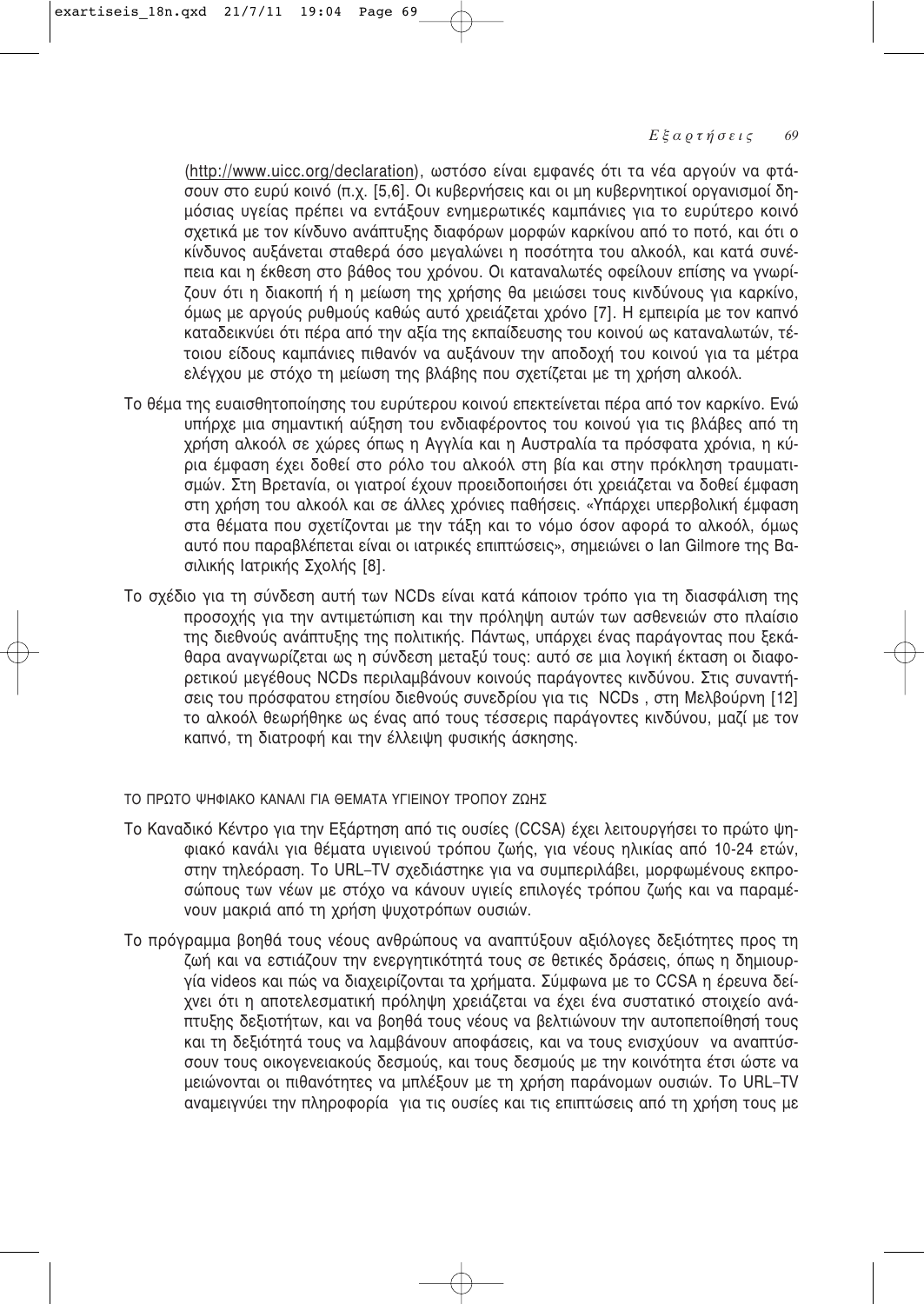Φιλικό προς τους νέους τρόπο, αναπτύσσοντας δεξιότητες και μέσω της ψυχαγωγίας µέσω διαδικτύου "infotainment" και νέα που μπορεί ο νέος τηλεθεατής να αξιοποιήσει.

### XPERIMENT.CA

Xperiment.ca. είναι η διεύθυνση του προγράμματος που μπορείτε να αναζητήσετε μέσω διαδι-Κτύου, η οποία ξεκίνησε να λειτουργεί από το 2008 από το CCSA και έχει κερδίσει ένα μεγάλο αριθμό διακρίσεων σε ένα πρωτοποριακό για την πρόληψη των ναρκωτικών ιστότοπο. Η ιστοσελίδα URL έχει ένα σχέδιο ματιού που μπορεί να προσλάβει μια ποικιλία παράνομων ουσιών όπως pot και ecstasy με το πάτημα του ποντικιού. Αυτό δίνει τη δυνατότητα στους νέους να εξερευνήσουν στο URL μέσω της εικονικής πραγματικότητας τις επιπτώσεις που τα διάφορα ναρκωτικά έχουν χωρίς να βλάψουν τον εαυτό τους.

Πηγή: CCSA press release: http://www.ccsa.ca/2010%20CCSA20Documents/2010\_ccsa\_news\_release\_october\_28\_en.pdf

### ΣΥΝΕΔΡΙΑ

Διεθνές Συνέδριο στην Εκπαίδευση και την Κοινωνική Ένταξη Ευάλωτων Ομάδων, 24-26 Ιουνίου 2011, Πανεπιστήμιο Μακεδονίας, Θεσσαλονίκη, Ελλάδα. Website: http://www.uom.gr

- 13o Ευρωπαικό Συνέδριο της ΕFTC θα πραγματοποιηθεί στις 20-23 Σεπτεμβρίου 2011, στο Κολλέγιο Keeble της Οξφόρδης, στην Αγγλία. Πηγή: http://www.eftc-europe.com/oxfordtest2011/
- Η Ευρωπαϊκή Κοινότητα για την Έρευνα στην Πρόληψη (EUSPR) διοργανώνει συνέδριο στις 8-9 Δεκεμβρίου, στη Λισσαβόνα της Πορτογαλίας. Website: http://www.euspr.org/index.php?option= com\_content&view=article&id=49&Itemid=55
- Το ΙΙ Διεθνές Συνέδριο για τη Διπλή Διάγνωση, θα πραγματοποιηθεί στις 5-8 Οκτωβρίου 2011, στη Βαρκελώνη, της Ισπανίας, Website:http://www.patologiadual.es/cipd2011/en/index.htm
- Το συνέδριο με θέμα Σχέση και Εξάρτηση θα πραγματοποιηθεί από τις 15-18 Οκτωβρίου 2011, στο πανεπιστήμιο Ludwig University, στο Μόναχο της Γερμανίας. Website: http://www.khbrisch.de/files/flyer\_conference\_2011\_031210\_eng.pdf.
- Το συνέδριο με θέμα "Global Addiction" που ασχολείται με την Εξάρτηση σε παγκόσμιο επίπεδο, θα λάβει χώρα στη Λισσαβώνα, της Πορτογαλίας, στις 5-7 Δεκεμβρίου 2011. Website: http://www.globaladdiction.org/cnf-prog.php?confld=1 <http://www.globaladdiction.org/cnf-prog.php?confld=1>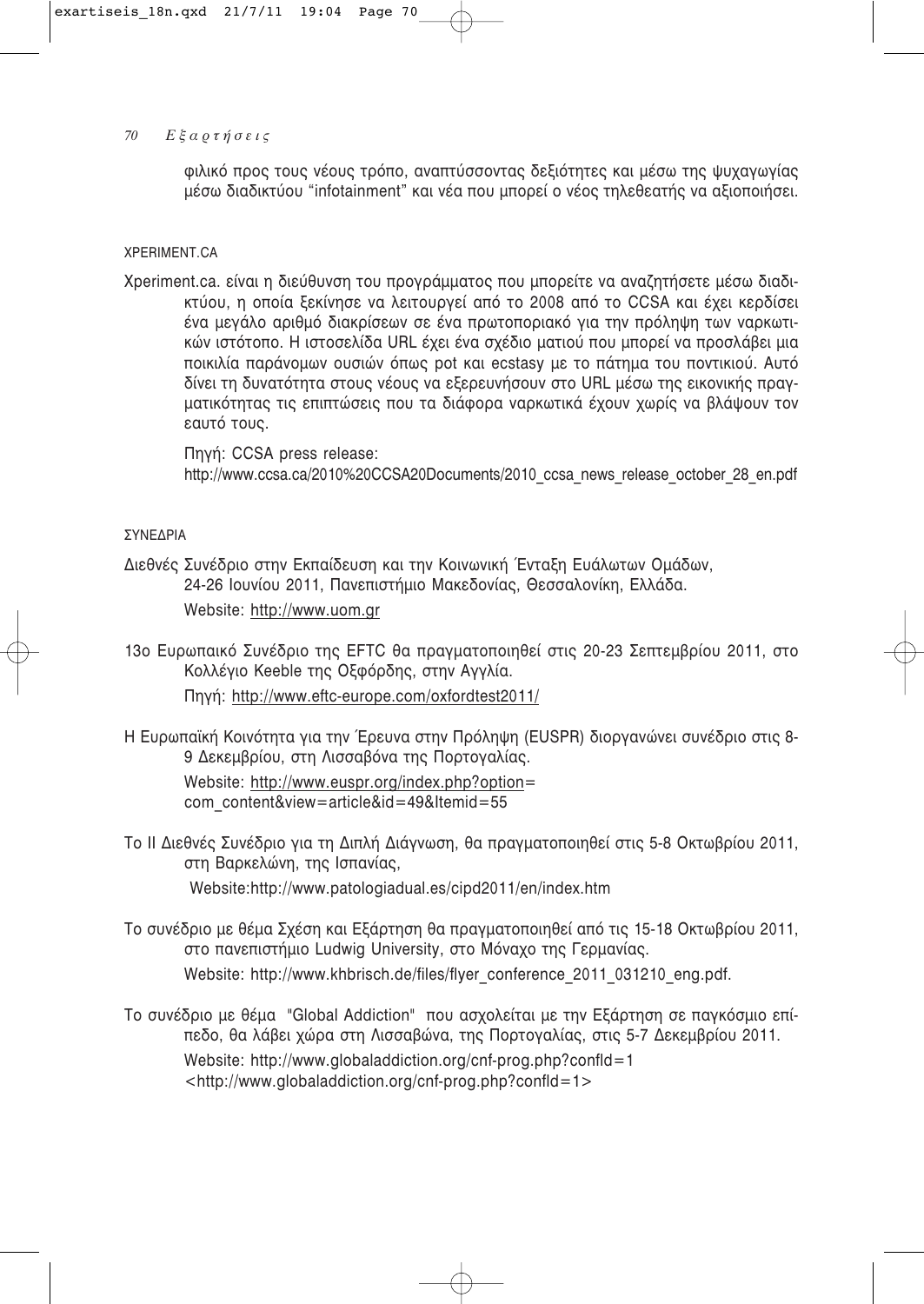### exartiseis 18n. axd

### ΟΛΗΓΙΕΣ ΠΡΟΣ ΤΟΥΣ ΣΥΓΓΡΑΦΕΙΣ

Πριν την υποβολή του άρθρου σας, παρακαλείστε να διαβάσετε προσεκτικά τις παρακάτω οδηγίες. Οι οδηγίες αυτές ακολουθούνται από όλα τα περιοδικά τα οποία συμμετέχουν στη Διεθνή Επιτροπή των Εκδοτών Περιοδικών για τις Εξαρτήσεις (ISAJE).

Το περιοδικό Εξαρτήσεις υιοθετεί πλήρως τη "Συμφωνία του Farmington" (Addiction, 1997, 92, 1617-1618) ή βλέπε http://www.exartiseis.gr/ η Συμφωνία του Farmington http://www.exartiseis.gr/CategoryView.asp?langid=el&CategoryID=4

### *TENIKA ΘΕΜΑΤΑ*

Στόχος του περιοδικού Εξαρτήσεις είναι να υπηρετήσει τη διεθνή διεπιστημονική επικοινωνία ανάμεσα σε ακαδημαϊκούς και κλινικούς, να ενδυναμώσει τους δεσμούς μεταξύ επιστήμης και πολιτικής, να ενισχύσει και να εμπλουτίσει την ποιότητα των απόψεων. Βιβλία και σημαντικές αναφορές μπορούν να υποβληθούν για ανασκόπηση ή /και παρουσίαση. Θα πρέπει, ωστόσο, να σας ενημερώσουμε εκ των προτέρων πως τα κείμενα δεν επιστρέφονται.

### ΖΗΤΗΜΑΤΑ ΗΘΙΚΗΣ ΚΑΙ ΔΕΟΝΤΟΛΟΓΙΑΣ

Τα άρθρα γίνονται αποδεκτά με την προϋπόθεση πως υπόκεινται σε έλεγχο από τη συντακτική επιτροπή. Όλα τα υποβληθέντα άρθρα πρέπει απαραιτήτως να συνοδεύονται από δήλωση υπογεγραμμένη από όλους τους συγγραφείς στην οποία θα αναφέρεται ότι:

(α) το υλικό που συμπεριλαμβάνεται στο άρθρο δεν έχει δημοσιευθεί εξ ολοκλήρου ή τμηματικά σε άλλο έντυπο.

(β) το κείμενο που υποβάλλεται για δημοσίευση δεν βρίσκεται ήδη υπό έκδοση,

(γ) όλοι οι συγγραφείς που υπογράφουν το άρθρο έχουν συμμετάσχει προσωπικά στη διαδικασία συγγραφής του και αναλαμβάνουν εξίσου την ευθύνη για το περιεχόμενό του,

(δ) έχουν τηρηθεί όλες οι αρχές ηθικής και δεοντολογίας που αφορούν στην προστασία των πελατών ή των συμμετεχόντων στις έρευνες και στα πειράματα με ζώα.

Στη δήλωση πρέπει, επίσης, να αναφέρονται ρητώς οι πηγές χρηματοδότησης, άμεσης και έμμεσης, καθώς και οποιαδήποτε σχέση με φαρμακευτικές βιομηχανίες, καπνοβιομηχανίες και βιομηχανίες παραγωγής αλκοόλ.

Σχετικά με τα σημεία (α) και (β): εάν στοιχεία από τη συγκεκριμένη έρευνα παρουσιάζονται σε περισσότερες από μία δημοσιεύσεις, αυτό θα πρέπει να αναφερθεί στο άρθρο και/ή σε επιστολή προς τον εκδότη με σαφή επεξήγηση των διαφορών που υπάρχουν στο άρθρο και με συνημμένα αντίτυπα όλων των κειμένων στα οποία αναφέρεται η συγκεκριμένη έρευνα.

Εάν, σε οποιοδήποτε στάδιο, οι συγγραφείς αποφασίσουν να αποσύρουν το άρθρο τους, καλούνται να ενημερώσουν εγκαίρως και εγγράφως τον εκδότη.

### ΕΚΤΑΣΗ

Οι συγγραφείς πρέπει να είναι όσο το δυνατόν πιο συνοπτικοί και στην περίπτωση που ο περιορισμός του άρθρου κριθεί σκόπιμος για τη διευκόλυνση της επικοινωνίας, το θέμα θα συζητηθεί με τον εκδότη. Η συνολική έκταση του άρθρου θα πρέπει να κυμαίνεται μεταξύ 6000-8000 λέξεων. Η παρουσίαση περιστατικών είναι αποδεκτή αλλά δεν θα πρέπει σε καμία περίπτωση να υπερβαίνει τις 2000 λέξεις. Οι επιστολές δεν θα πρέπει να υπερβαίνουν τις 600 λέξεις.

### ҮПОВОЛН КАІ МОРФН

Η υποβολή των εγγράφων πρέπει να γίνεται σε ηλεκτρονική μορφή, δισκέτα, ή CD. Θα πρέπει να είναι με γραμματοσειρά 12 στιγμών, διπλό διάστημα και περιθώρια τουλάχιστον 25 mm. Στην πρώτη σελίδα θα πρέπει να αναγράφεται ο τίτλος του άρθρου, ο οποίος δεν πρέπει να υπερβαίνει τους 45 χαρακτήρες, τα ονόματα των συγγραφέων, ο χώρος και η διεύθυνση διεξαγωγής της εργασίας και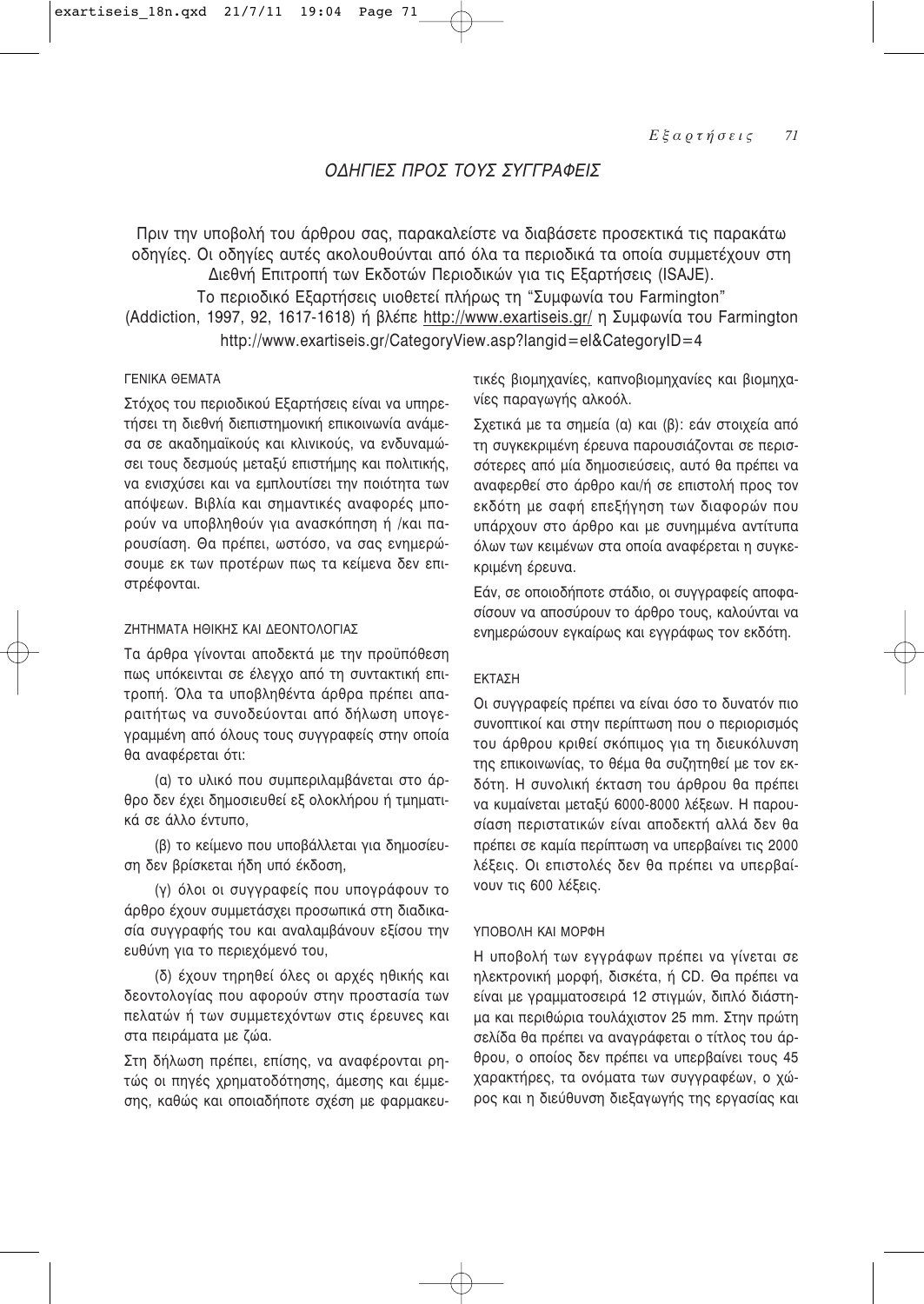η πλήρης ταχυδρομική διεύθυνση του συγγραφέα στον οποίο θα αποσταλούν τα σχόλια, η σχετική αλληλογραφία και τα αντίτυπα της έκδοσης. Στο κάτω μέρος της σελίδας του τίτλου παρακαλείστε να αναφέρετε το συνολικό αριθμό λέξεων του άρθρου. Στη δεύτερη σελίδα θα αναγράφονται μόνο ο τίτλος και τα ονόματα των συγγραφέων και η περίληψη. Ολόκληρο το άρθρο, συμπεριλαμβανομένων των παραπομπών, πινάκων, στοιχείων, και λοιπού υλικού, θα πρέπει να έχει συνεχή αρίθμηση από την πρώτη σελίδα του τίτλου ως το τέλος. Επίσης, είναι σκόπιμο να αποφεύγονται οι υποσημειώσεις, όπου είναι δυνατόν.

Μπορείτε να στείλετε το άρθρο σας ταχυδρομικά στην ακόλουθη διεύθυνση:

Για το Περιοδικό Εξαρτήσεις **KEOEA** Σορβόλου 24, 116 36 Αθήνα ή με email: exartisis@kethea.gr

### ПЕРІЛНФН

Όταν πρόκειται για ερευνητικά άρθρα οι περιλήψεις θα πρέπει να περιλαμβάνουν τις ακόλουθες ενότητες: Στόχοι, Σχεδιασμός, Πλαίσιο/Χώρος, Συμμετέχοντες, Παρέμβαση (για τις πειραματικές δοκιμές μόνο), Μετρήσεις, Ευρήματα και Συμπεράσματα. Τα συμπεράσματα πρέπει να αναφέρονται με σαφήνεια, επειδή αυτά θα καθορίσουν σε μεγάλο μέρος την απόφαση του εκδότη. Κάθε εύρημα θα αποτιμηθεί σύμφωνα με την εγκυρότητα και την αξιοπιστία του. Όσον αφορά άλλου είδους κείμενα, δεν υπάρχουν συγκεκριμένοι κανόνες για τη δομή των περιλήψεων, αλλά πρέπει να είναι εμφανή τα συμπεράσματα της αποτίμησης, καθώς αυτά θα αποτελέσουν κεντρικό θέμα στη διαδικασία του σχολιασμού. Οι περιλήψεις δεν θα πρέπει να υπερβαίνουν συνήθως τις 250 λέξεις. Λέξεις κλειδιά θα πρέπει να αναφέρονται στο τέλος κάθε περίληψης. Οι περιλήψεις θα πρέπει να αποστέλλονται στα ελληνικά και στα αγγλικά.

### ΒΙΒΛΙΟΓΡΑΦΙΑ ΚΑΙ ΠΑΡΑΠΟΜΠΕΣ

Η βιβλιογραφία και οι παραπομπές μπορθούν να γίνονται είτε με το σύστημα Harvard είτε με το σύ-

στημα Vancouver. Όταν ακολουθείται το σύστημα Harvard, στις παραπομπές πρέπει να τηρούνται τα ακόλουθα: πρώτο το όνομα του συγγραφέα, ακολουθεί η χρονολογία δημοσίευσης σε παρένθεση π.χ. Smith (1984). Εάν οι συγγραφείς είναι έως τρεις π.χ. Smith, Green & Jones (1984), τότε στην πρώτη παραπομπή αναφέρονται και οι τρεις, ενώ στις υπόλοιπες αναφέρεται Smith et.al. (1984). Στην περίπτωση που οι συγγραφείς είναι περισσότεροι από τρεις, τότε σε όλες τις παραπομπές αναγράφεται: Smith et.al. (1984). Εάν υπάρχουν πολλές δημοσιεύσεις από τους ίδιους συγγραφείς μέσα στο ίδιο έτος, οι παραπομπές πρέπει να περιέχουν (α) (β) (γ) κ.λπ. μετά τη χρονολογία δημοσίευσης. Οι παραπομπές παρατίθενται στο τέλος του άρθρου με αλφαβητική σειρά, π.χ:

Abrams, D.B. & Wilson, G.T. (1979) Effects of alcohol on social anxiety... 88, 161-173. Blane, H.T. & Leonard, K.E. (1987) Psychological Theories.... (New York Guildford Press).

Όταν ακολουθείται το σύστημα Vancouver, οι παραπομπές αριθμούνται σύμφωνα με τη σειρά που απαντώνται στο κείμενο. Σημειώστε τις παραπομπές στο κείμενο, στους πίνακες, στις λεζάντες βάζοντας διαδοχική αρίθμηση εντός παρενθέσεως (1, 2, 3, κ.λ.π.). Οι παραπομπές που βρίσκονται μόνο μέσα σε πίνακες ή λεζάντες σχημάτων θα πρέπει να αριθμούνται σύμφωνα με τη σειρά που απαντώνται στο κείμενο.

Η αριθμητική απαρίθμηση των παραπομπών πρέπει να παρατίθεται στο τέλος του άρθρου, παράδειγμα:

- 1. Cotton, N. (1987) The familial incidence of Alcoholism, Journal of Studies on Alcohol, 40, 89-116.
- 2. Merikangas, K.R. (1989) Genetics of alcoholism: a review of Human studies...

Ανεξαρτήτως του συστήματος που θα επιλέξετε, για τους τίτλους των εφημερίδων, των περιοδικών και λοιπών εντύπων δεν πρέπει να χρησιμοποιούνται συντομογραφίες. Θα πρέπει να αναφέρονται οπωσδήποτε όλοι οι συγγραφείς. Ο κατάλογος της βιβλιογραφίας δεν πρέπει να είναι ασκόπως μακροσκελής, και πρέπει να περιλαμβάνει μόνο βι-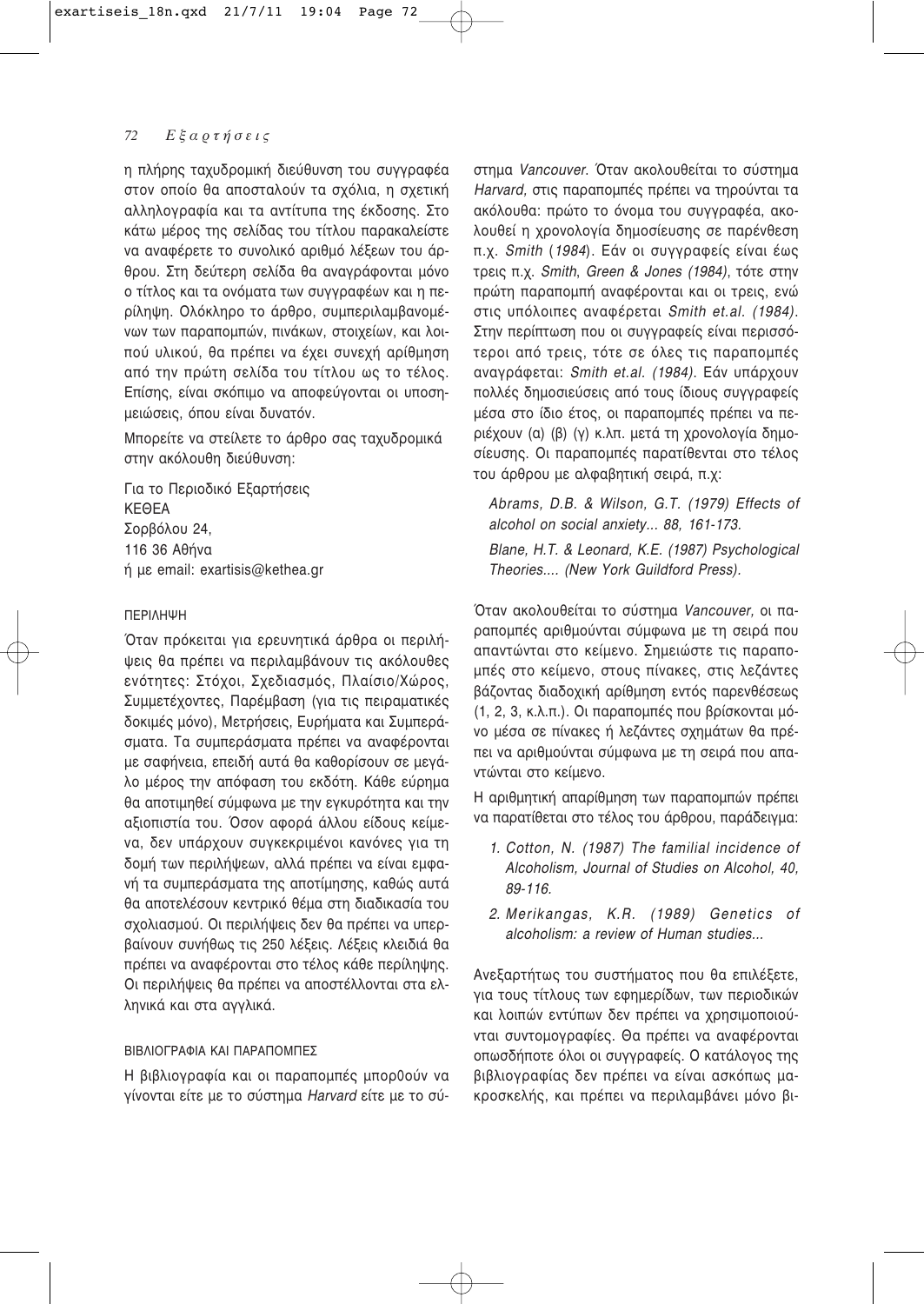βλία και έντυπα στα οποία είναι δυνατή η πρόσβαση δια μέσου των συνηθισμένων βιβλιονραφικών πηγών. Όταν πρόκειται για ξενόγλωσσα άρθρα ή βιβλία, θα πρέπει να δίνεται ο τίτλος και στα ελληνικά σε παρένθεση μετά τον πρωτότυπο τίτλο.

# ΑΠΕΙΚΟΝΙΣΕΙΣ

Οι απεικονίσεις δεν πρέπει να είναι ενταγμένες στο κείμενο, αλλά θα πρέπει να κατατεθούν χωριστά στο τέλος με το όνομα του συγγραφέα και με σχετική αρίθμηση. Όλες οι φωτογραφίες, τα γραφήματα και τα διαγράμματα θα αναφέρονται ως «σχήματα» και θα πρέπει να έχουν διαδοχική καταχώρηση στο κείμενο με αριθμούς (π.χ. Σχήμα 1, Σχήμα 2). Η θέση των σχημάτων μέσα στο κείμενο θα πρέπει να υποδεικνύεται σαφώς. Οι τίτλοι για όλα τα σχήματα θα πρέπει να αναγράφονται σε χωριστή σελίδα. Στους τίτλους θα πρέπει, επίσης, να συμπεριλαμβάνονται και επεξηγήσεις για όλα τα σύμβολα που χρησιμοποιούνται.

## ΠΙΝΑΚΕΣ

Οι πίνακες θα πρέπει να εκτυπώνονται σε χωριστή σελίδα και η θέση τους στο κείμενο πρέπει να υποδεικνύεται σαφώς. Οι μονάδες πρέπει να αναγράφονται εντός παρενθέσεως στην πρώτη γραμμή της εκάστοτε στήλης και όχι στο κυρίως σώμα του πίνακα. Οι λέξεις ή οι αριθμοί πρέπει να επαναλαμβάνονται σε όλες τις γραμμές, ενώ τα ομοιωματικά και λέξεις όπως: ομοίως, βλέπε, ως άνω κ.λ.π. δεν πρέπει να χρησιμοποιούνται. Ακόμη, οι πίνακες δεν θα πρέπει να έχουν διαγράμμιση.

### **FUIMFAFIA**

Η επιμέλεια γίνεται για έλεγχο και διευκόλυνση κάποιων βασικών διορθώσεων, όχι για γενική αναθεώρηση ή μετατροπή. Τα σχόλια επιμέλειας πρέπει να λαμβάνονται υπόψη και να επιστρέφεται το διορθωμένο κείμενο στον εκδότη μέσα σε δέκα

#### Εξαρτήσεις 73

ημέρες από την παραλαβή τους.

Τα άρθρα αποστέλλονται από τον εκδότη στον αναπληρωτή της έκδοσης για αναθεώρηση. Ο τελευταίος, αφού συμβουλευτεί τη συντακτική ομάδα, στέλνει τις προτάσεις του στον εκδότη. Ο εκδότης λαμβάνει την τελική απόφαση και επικοινωνεί με τους συγγραφείς. Εφόσον κριθεί θετικά από τη συντακτική ομάδα, το άρθρο προωθείται για επιστημονική επιμέλεια σε δύο έως τρεις σχολιαστές, μέλη της επιστημονικής επιτροπής του περιοδικού.

Ο εκδότης και ο αναπληρωτής διατηρούν το δικαίωμα να επιστρέψουν κάποιο άρθρο πριν ακόμη φτάσει στους σχολιαστές, εάν κρίνουν πως το περιεχόμενό του δεν είναι κατάλληλο για το περιοδικό εξ' αιτίας μεθοδολογικών περιορισμών, θεματολογίας ή προβλημάτων στην παρουσίαση των στοιχείων.

### ΑΝΤΙΤΥΠΑ

Ένα αντίτυπο του περιοδικού, που περιέχει το άρθρο, θα αποσταλεί στον κύριο συγγραφέα περίπου τρεις εβδομάδες μετά την έκδοση του τεύχους.

### ΠΝΕΥΜΑΤΙΚΗ ΙΔΙΟΚΤΗΣΙΑ/ΠΝΕΥΜΑΤΙΚΑ ΔΙΚΑΙΩΜΑΤΑ

Είναι όρος της παρούσας έκδοσης οι συγγραφείς να διατηρούν τα πνευματικά δικαιώματα από τα άρθρα που προσκομίζουν. Ωστόσο ο οργανισμός διατηρεί κάθε δικαίωμα για πλήρη δημοσίευση και διάδοση του άρθρου και του περιοδικού σε όσο το δυνατόν ευρύτερο αναγνωστικό κοινό, τόσο σε έντυπη όσο και σε ηλεκτρονική μορφή. Οι συγγραφείς μπορούν να χρησιμοποιήσουν αλλού το άρθρο μετά από τη δημοσίευσή του στο περιοδικό και χωρίς να ζητηθεί έγκριση υπό τον όρο πως θα αναφερθεί ως πρωτότυπη πηγή της δημοσίευσης το παρόν περιοδικό. Οι συγγραφείς ευθύνονται αποκλειστικά για την παραχώρηση των δικαιωμάτων αναπαραγωγής στοιχείων που βρήκαν από άλλες πηγές.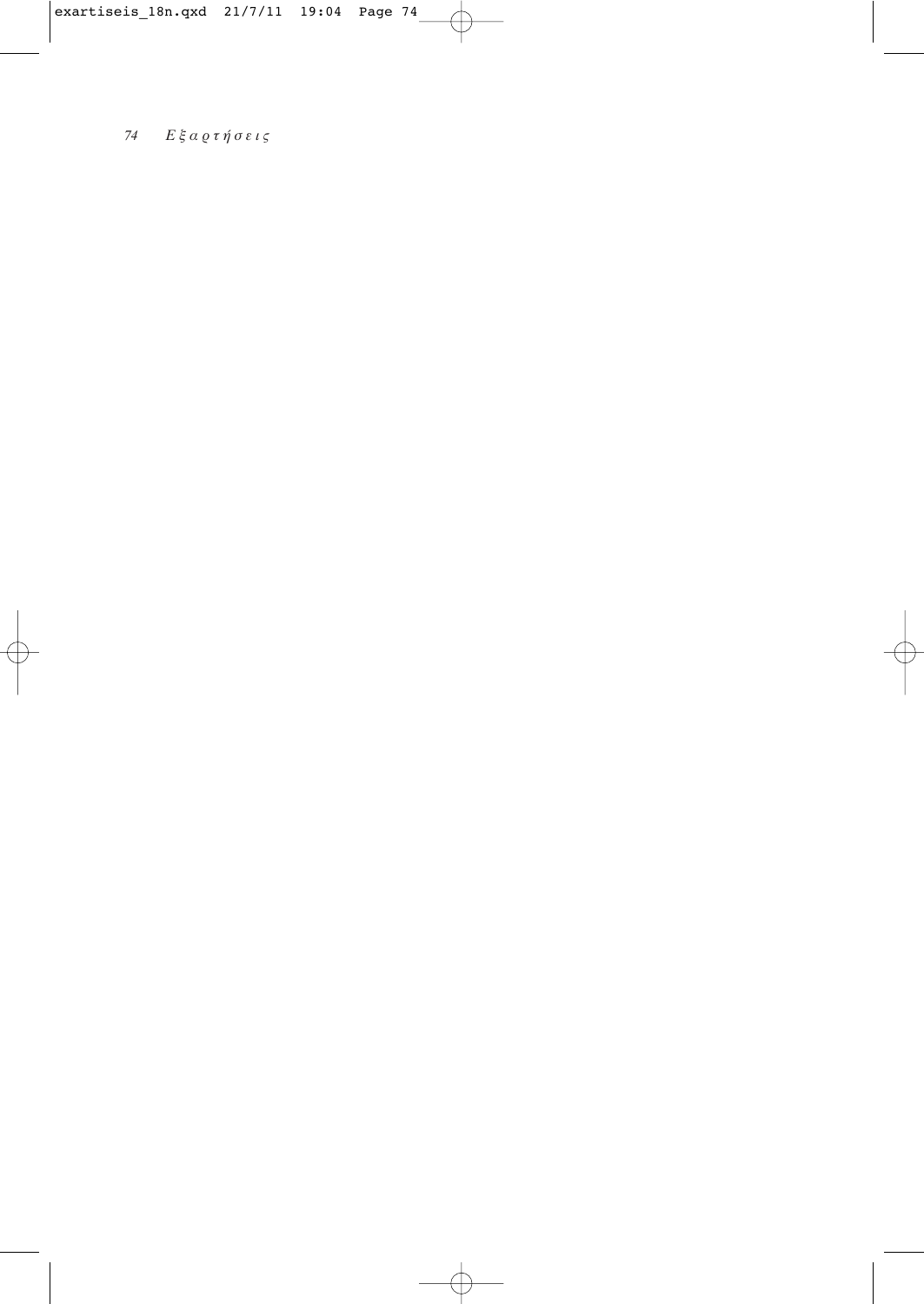exartiseis\_18n.qxd 21/7/11 19:04 Page 75

ΤΟ ΔΕΚΑΤΟΟΓΔΟΟ ΤΕΥΧΟΣ ΤΟΥ ΕΠΙΣΤΗΜΟΝΙΚΟΥ ΠΕΡΙΟΔΙΚΟΥ ΕΞΑΡΤΗΣΕΙΣ ΤΥΠΩΘΗΚΕ ΤΟΝ ΙΟΥΝΙΟ ΤΟΥ 2011 ΣE 550 ANTITYΠA ΑΠΟ ΤΗΝ ΠΑΡΑΓΩΓΙΚΗ ΜΟΝΑΔΑ ΤΟΥ ΚΕΝΤΡΟΥ ΘΕΡΑΠΕΙΑΣ ΕΞΑΡΤΗΜΕΝΩΝ ΑΤΟΜΩΝ  $(KE $\Theta$ E $A$ )$ ΣΧΗΜΑ ΚΑΙ ΧΡΩΜΑ

| Εποπτεία Έκδοσης Γεράσιμος ΝΟΤΑΡΑΣ       | Editing supervision Gerassimos NOTARAS  |
|------------------------------------------|-----------------------------------------|
| Αρχικός Καλλιτεχνικός Σχεδιασμός Έκδοσης | <b>Initial Layout</b>                   |
| Βουβούλα ΣΚΟΥΡΑ                          | Vouvoula SKOURA                         |
| Πληκτρολόγηση Κειμένων                   | Typing                                  |
| Τομέας Εκπαίδευσης ΚΕΘΕΑ                 | <b>KETHEA Department of Education</b>   |
| Γλωσσική επιμέλεια - Διορθώσεις          | Proofreading                            |
| Κωνσταντίνα ΥΦΑΝΤΗ                       | Konstantina YFANTI                      |
| Τυπογραφική επιμέλεια                    | Print editing                           |
| Γεωργία ΧΡΙΣΤΟΦΙΛΗ                       | Georgia CHRISTOFILI                     |
| Σχεδιασμός Λογότυπου Τέτη ΚΑΜΟΥΤΣΗ       | Logo Teti KAMOUTSI                      |
| Ηλεκτρονική Επεξεργασία - Σελιδοποίηση   | Typeset - Layout                        |
| Σταύρος ΜΠΕΛΕΣΑΚΟΣ                       | Stavros BELESSAKOS                      |
| Εκτύπωση - Βιβλιοδεσία ΣΧΗΜΑ ΚΑΙ ΧΡΩΜΑ   | Publication - Binding SCHEMA AND CHROMA |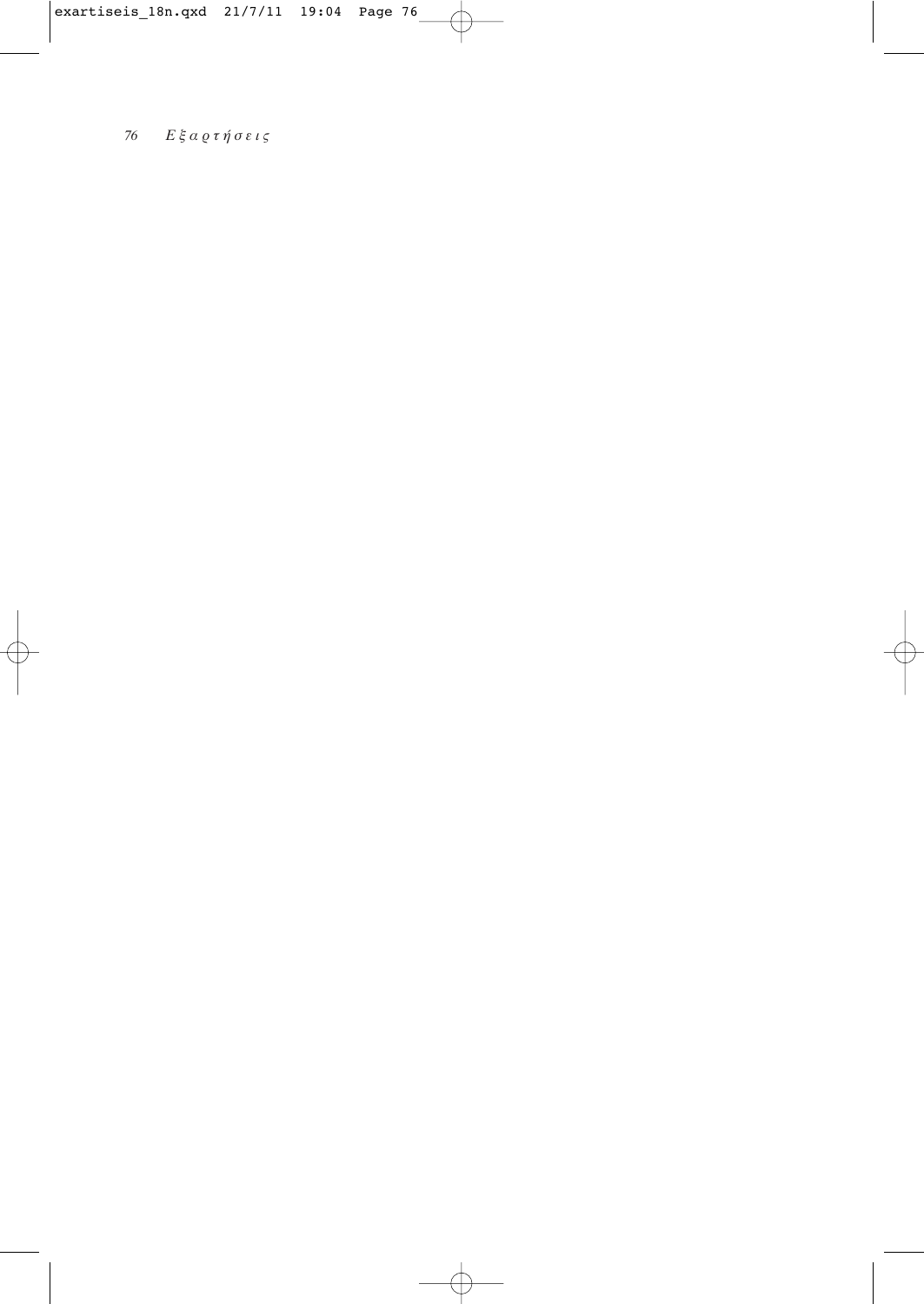# Δελτίο Παραγγελίας

ΣΤΟΙΧΕΙΑ ΣΥΝΔΡΟΜΗΤΗ (ΠΑΡΑΚΑΛΩ ΣΥΜΠΛΗΡΩΣΤΕ ΜΕ ΚΕΦΑΛΑΙΑ)

**OEMATA EEAPTHZEON**  $\tilde{=}$ ΕΠΙΣΤΗΜΟΝΙΚΗ ΠΕΡΙΟΔΙΚΗ ΕΚΔΟΣΗ

ΕΙΔΟΣ ΣΥΝΔΡΟΜΗΣ

| Ετήσια ατομική συνδρομή   | $\Box$ $\in$ 15,00 |
|---------------------------|--------------------|
| Ετήσια συνδρομή φορέων    | $\Box$ $\in$ 20.00 |
| Ετήσια φοιτητική συνδρομή | $\Box$ $\in$ 10.00 |

# **ΤΡΟΠΟΣ ΠΛΗΡΩΜΗΣ**

**Β** Με ταχυδρομική επιταγή

**Δ** Με τραπεζική επιταγή στο όνομα ΚΕΘΕΑ

- Δ Με τραπεζική κατάθεση στο λογαριασμό 117/296000-12 της Εθνικής Τράπεζας της Ελλάδος, όπου θα σημειώνεται η ένδειξη «για Εξαρτήσεις». Αντίγραφο της κατάθεσης όπου θα φαίνεται ευκρινώς το όνομα του καταθέτη, θα πρέπει να αποσταλεί μαζί με το παρόν δελτίο παραγγελίας στη διεύθυνση του περιοδικού.
- Μέσω Internet Banking Εθνική Τράπεζα της Ελλάδος IBAN: GR4801101170000011729600012

Το παρόν έντυπο καθώς και το αποδεικτικό πληρωμής θα πρέπει να σταλούν στην παρακάτω διεύθυνση: ΚΕΘΕΑ, Σορβόλου 24, Αθήνα, 116 36

Για περισσότερες πληροφορίες μπορείτε να απευθυνθείτε στο τηλέφωνο 210 9241993-6, να στέλνετε φαξ στο 210 9241986, ή email στο exartisis@kethea.gr

# Θα ήθελα συνδρομή στο περιοδικό Εξαρτήσεις (ISSN 1109-5350) για το έτος .......... (2 τεύχη)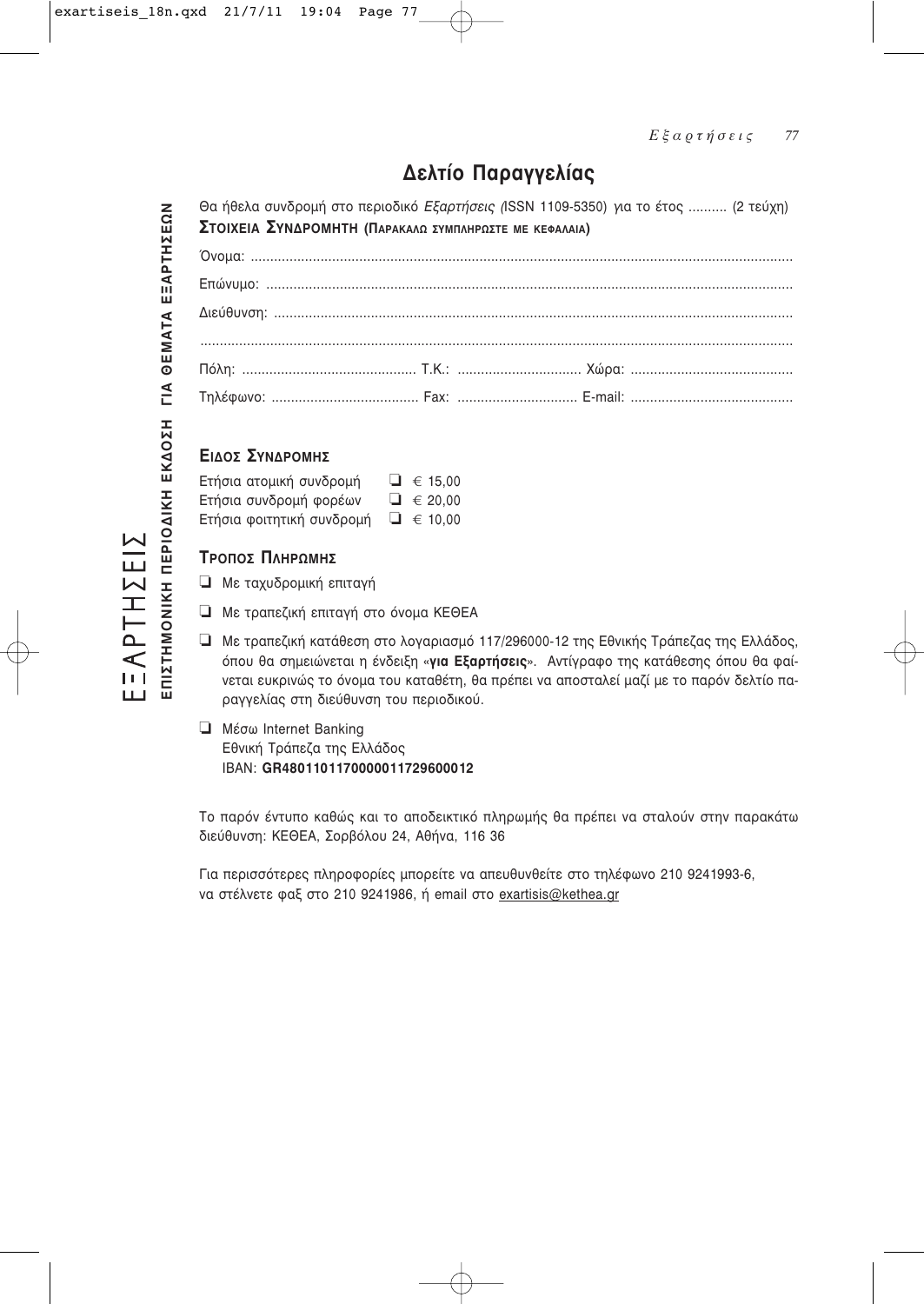# **Order Form**

| Please enter my subscription to Exartisis (ISSN 1109-5350) for  (2 issues)<br><b>SUBSCRIBER DETAILS (PLEASE WRITE IN CAPITALS)</b> |
|------------------------------------------------------------------------------------------------------------------------------------|
|                                                                                                                                    |
|                                                                                                                                    |
|                                                                                                                                    |
|                                                                                                                                    |
|                                                                                                                                    |
|                                                                                                                                    |

# **ORDER DETAILS**

| Annual Personal Subscription             | $\Box$ $\in$ 15.00 |
|------------------------------------------|--------------------|
| Annual Agency/ Organisation Subscription | $\Box$ $\in$ 20.00 |
| <b>Annual Student Subscription</b>       | $\Box$ $\in$ 10.00 |

# **PAYMENT DETAILS**

- ❏ Payment enclosed by cheque, made payable to KETHEA.
- ❏ Remit the amount to our account 117/296000-12 with the National Bank of Greece, SWIFT CODE: **ETHNGRAA** IBAN: **GR4801101170000011729600012**.
- ❏ πnternet Banking National Bank of Greece IBAN: **GR4801101170000011729600012**

This order form as well as the receipt from the bank have to be sent to the following address: KETHEA - Exartisis, 24, Sorvolou str., Athens 116 36, Greece

For any additional information you can call at +30 210 9241993-6, send a fax at +30 210 9241986, or email: exartisis@kethea.gr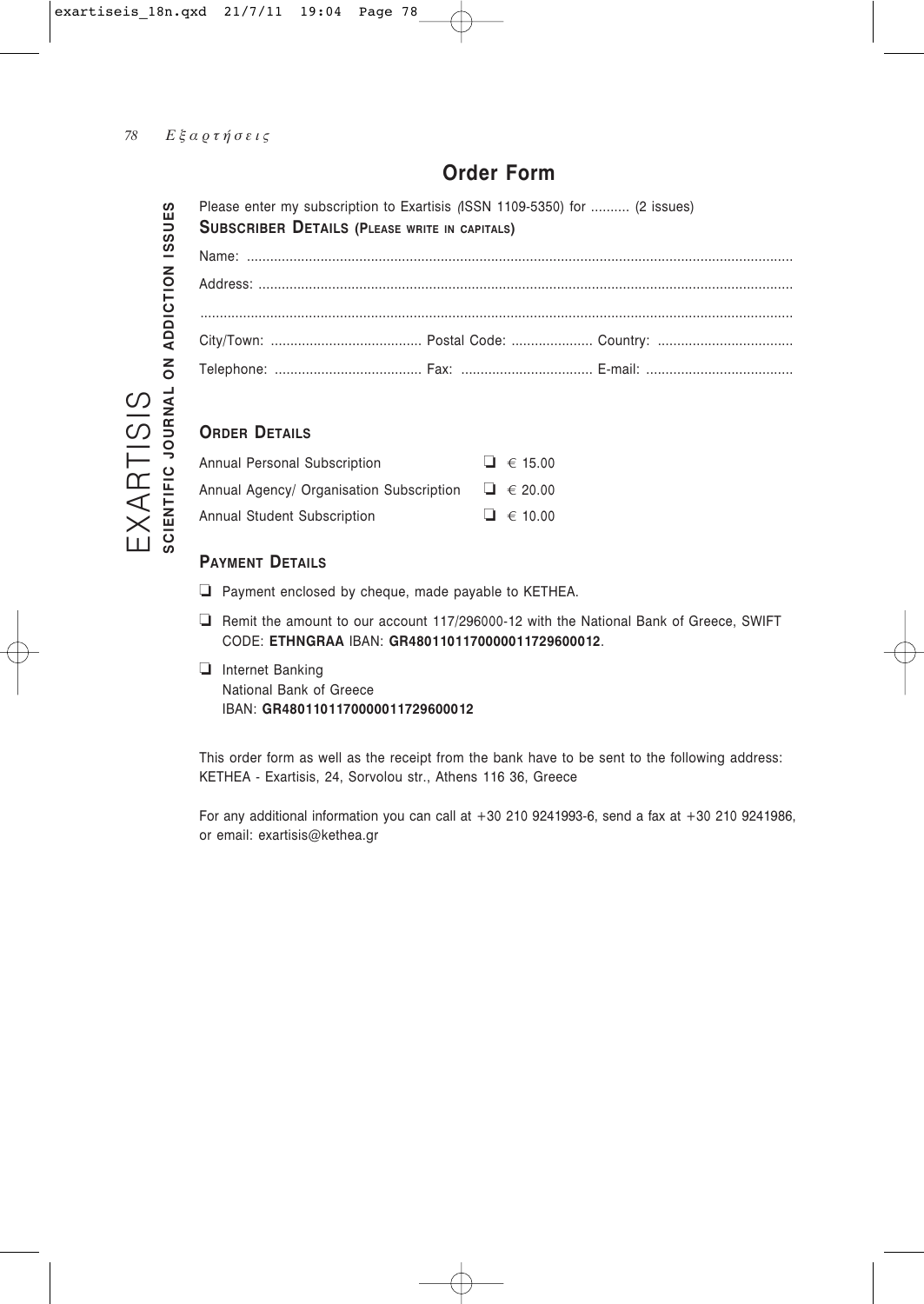exartiseis\_18n.qxd 21/7/11 19:04 Page 79

*Εξαρτήσεις 79*